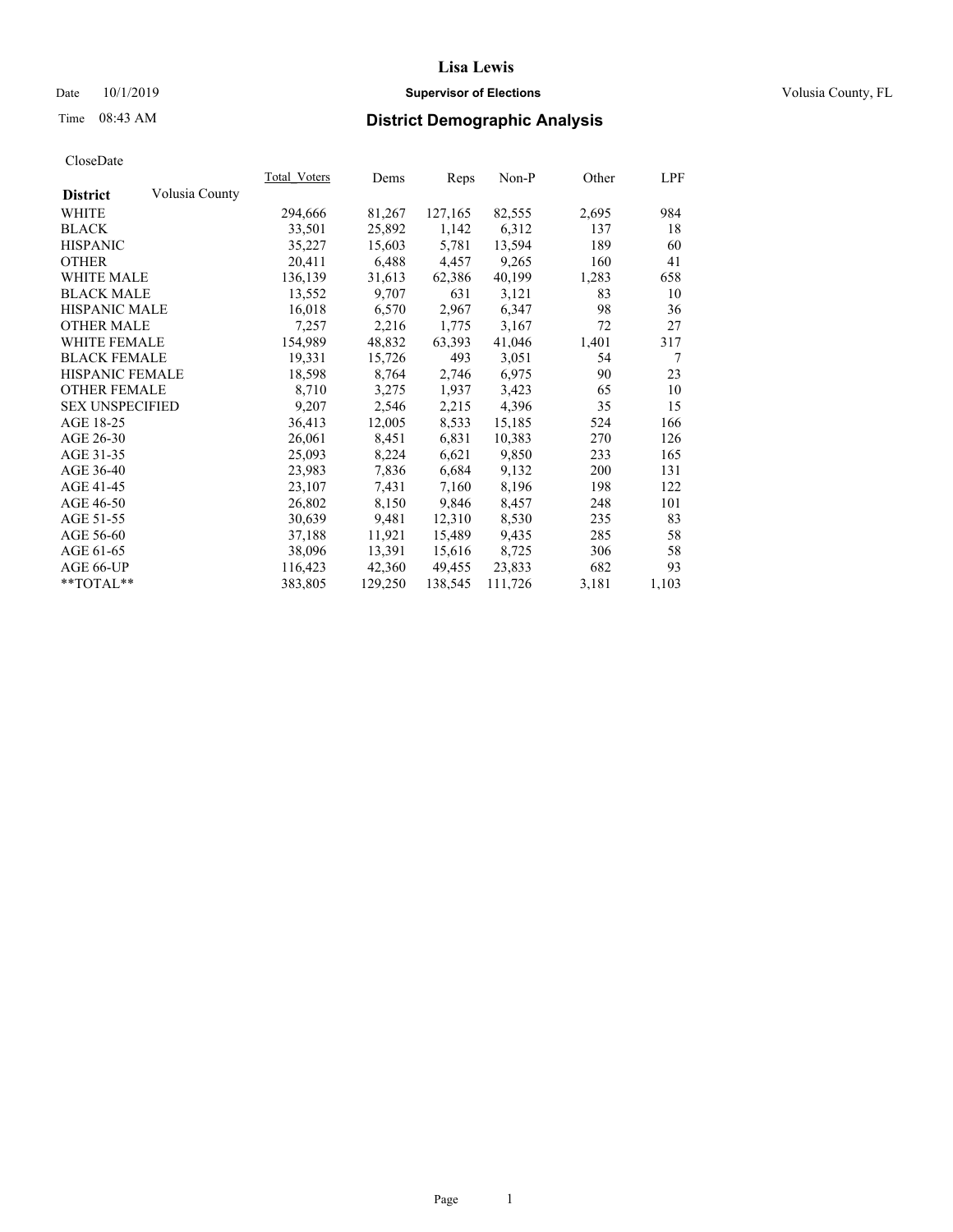## Date 10/1/2019 **Supervisor of Elections Supervisor of Elections** Volusia County, FL

| CloseDate |
|-----------|
|-----------|

| Reps<br>County Council District 1<br><b>District</b><br>WHITE<br>59,393<br>16,033<br>27,086<br>15,590<br>456<br>4,480<br><b>BLACK</b><br>5,714<br>177<br>1,028<br>26<br><b>HISPANIC</b><br>7,499<br>3,196<br>1,278<br>2,963<br>48<br>919<br><b>OTHER</b><br>4,028<br>1,278<br>1,795<br>27 | 228<br>3       |
|-------------------------------------------------------------------------------------------------------------------------------------------------------------------------------------------------------------------------------------------------------------------------------------------|----------------|
|                                                                                                                                                                                                                                                                                           |                |
|                                                                                                                                                                                                                                                                                           |                |
|                                                                                                                                                                                                                                                                                           |                |
|                                                                                                                                                                                                                                                                                           | 14             |
|                                                                                                                                                                                                                                                                                           | 9              |
| 27,021<br>6,066<br>13,071<br>7,520<br><b>WHITE MALE</b><br>207                                                                                                                                                                                                                            | 157            |
| 509<br><b>BLACK MALE</b><br>2,306<br>1,688<br>92<br>15                                                                                                                                                                                                                                    | 2              |
| <b>HISPANIC MALE</b><br>3,227<br>1,271<br>630<br>1,294<br>22                                                                                                                                                                                                                              | 10             |
| 1,440<br>458<br>359<br>606<br><b>OTHER MALE</b><br>11                                                                                                                                                                                                                                     | 6              |
| WHITE FEMALE<br>31,702<br>9,819<br>13,733<br>7,836<br>246                                                                                                                                                                                                                                 | 68             |
| <b>BLACK FEMALE</b><br>3,313<br>80<br>498<br>2,723<br>11                                                                                                                                                                                                                                  | 1              |
| <b>HISPANIC FEMALE</b><br>4,134<br>1,862<br>637<br>1,606<br>25                                                                                                                                                                                                                            | 4              |
| <b>OTHER FEMALE</b><br>1,695<br>615<br>372<br>12<br>694                                                                                                                                                                                                                                   | $\overline{2}$ |
| <b>SEX UNSPECIFIED</b><br>485<br>485<br>8<br>1,795<br>813                                                                                                                                                                                                                                 | 4              |
| AGE 18-25<br>1,920<br>7,366<br>2,260<br>3,062<br>84                                                                                                                                                                                                                                       | 40             |
| AGE 26-30<br>5,238<br>1,607<br>1,486<br>2,074<br>41                                                                                                                                                                                                                                       | 30             |
| AGE 31-35<br>38<br>5,021<br>1,517<br>1,452<br>1,978                                                                                                                                                                                                                                       | 36             |
| AGE 36-40<br>5,006<br>1,573<br>38<br>1,535<br>1,828                                                                                                                                                                                                                                       | 32             |
| AGE 41-45<br>4,677<br>1,429<br>1,591<br>1,588<br>44                                                                                                                                                                                                                                       | 25             |
| AGE 46-50<br>1,590<br>2,073<br>1,638<br>43<br>5,363                                                                                                                                                                                                                                       | 19             |
| AGE 51-55<br>6,007<br>2,625<br>1,770<br>1,554<br>36                                                                                                                                                                                                                                       | 22             |
| AGE 56-60<br>2,211<br>3,108<br>1,653<br>7,037<br>51                                                                                                                                                                                                                                       | 14             |
| 3,114<br>AGE 61-65<br>7,159<br>2,441<br>1,545<br>49                                                                                                                                                                                                                                       | 10             |
| AGE 66-UP<br>23,760<br>8,627<br>10,518<br>4,456<br>133                                                                                                                                                                                                                                    | 26             |
| **TOTAL**<br>24,987<br>76,634<br>29,460<br>21,376<br>557                                                                                                                                                                                                                                  | 254            |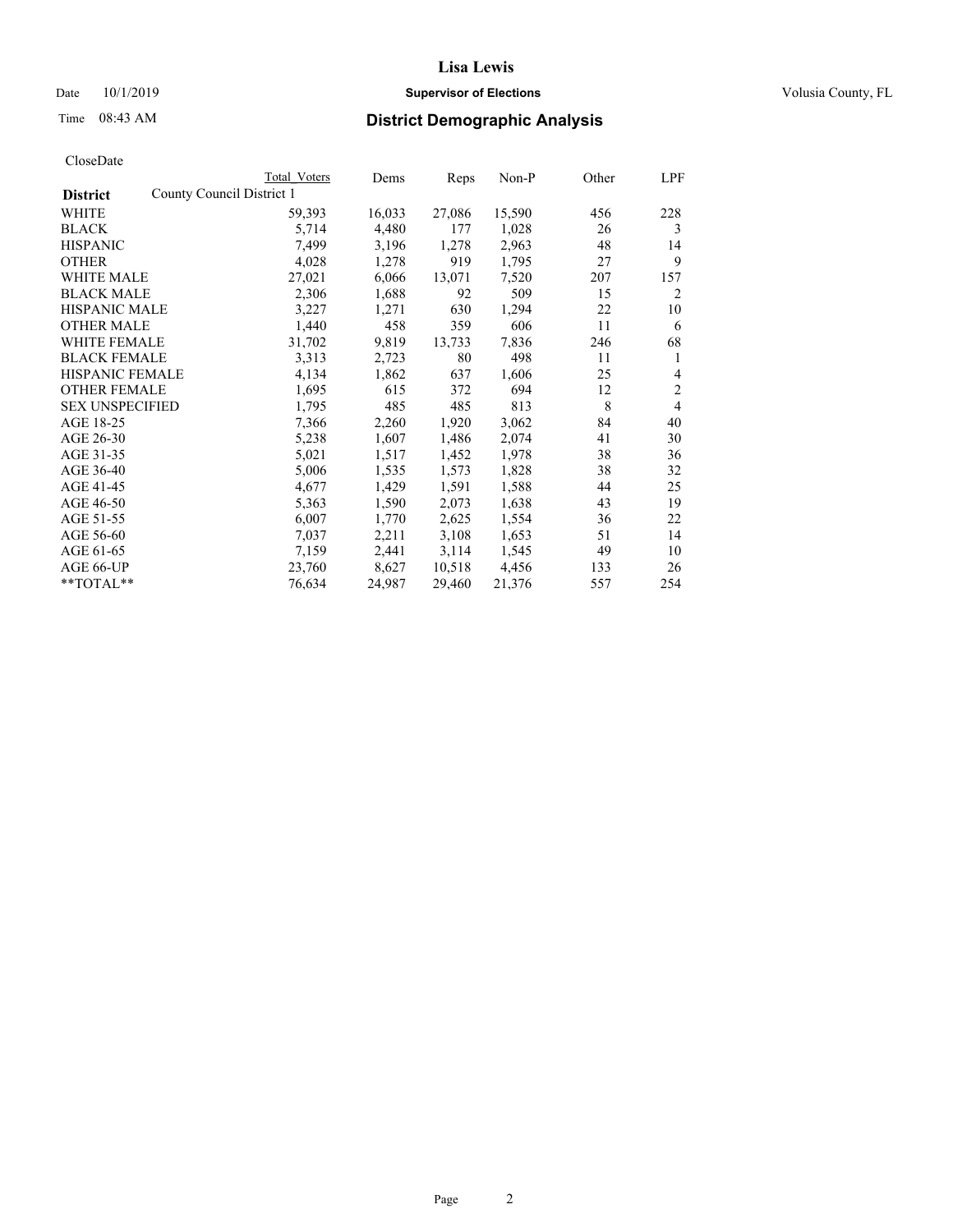## Date 10/1/2019 **Supervisor of Elections Supervisor of Elections** Volusia County, FL

|                                              | Total Voters | Dems   | Reps   | Non-P  | Other | LPF          |
|----------------------------------------------|--------------|--------|--------|--------|-------|--------------|
| County Council District 2<br><b>District</b> |              |        |        |        |       |              |
| WHITE                                        | 56,419       | 16,337 | 23,009 | 16,265 | 622   | 186          |
| <b>BLACK</b>                                 | 11,613       | 9,164  | 332    | 2,072  | 42    | 3            |
| <b>HISPANIC</b>                              | 3,005        | 1,260  | 592    | 1,123  | 24    | 6            |
| <b>OTHER</b>                                 | 4,428        | 1,497  | 860    | 2,017  | 44    | 10           |
| WHITE MALE                                   | 26,311       | 6,432  | 11,425 | 8,021  | 309   | 124          |
| <b>BLACK MALE</b>                            | 4,441        | 3,279  | 177    | 962    | 23    | $\mathbf{0}$ |
| <b>HISPANIC MALE</b>                         | 1,375        | 516    | 317    | 526    | 14    | 2            |
| <b>OTHER MALE</b>                            | 1,547        | 502    | 362    | 662    | 16    | 5            |
| <b>WHITE FEMALE</b>                          | 29,434       | 9,726  | 11,338 | 7,999  | 311   | 60           |
| <b>BLACK FEMALE</b>                          | 6,904        | 5,685  | 151    | 1,047  | 19    | 2            |
| HISPANIC FEMALE                              | 1,566        | 716    | 272    | 564    | 10    | 4            |
| <b>OTHER FEMALE</b>                          | 1,901        | 736    | 376    | 762    | 23    | 4            |
| <b>SEX UNSPECIFIED</b>                       | 1,986        | 666    | 375    | 934    | 7     | 4            |
| AGE 18-25                                    | 8,274        | 3,568  | 1,433  | 3,105  | 141   | 27           |
| AGE 26-30                                    | 5,435        | 2,025  | 1,237  | 2,081  | 67    | 25           |
| AGE 31-35                                    | 4,784        | 1,820  | 1,096  | 1,780  | 51    | 37           |
| AGE 36-40                                    | 4,312        | 1,644  | 1,062  | 1,547  | 41    | 18           |
| AGE 41-45                                    | 3,844        | 1,425  | 1,046  | 1,308  | 39    | 26           |
| AGE 46-50                                    | 4,545        | 1,582  | 1,507  | 1,393  | 46    | 17           |
| AGE 51-55                                    | 5,599        | 1,954  | 1,969  | 1,607  | 54    | 15           |
| AGE 56-60                                    | 7,170        | 2,518  | 2,786  | 1,792  | 65    | 9            |
| AGE 61-65                                    | 7,519        | 2,825  | 2,896  | 1,727  | 63    | 8            |
| AGE 66-UP                                    | 23,983       | 8,897  | 9,761  | 5,137  | 165   | 23           |
| **TOTAL**                                    | 75,465       | 28,258 | 24,793 | 21,477 | 732   | 205          |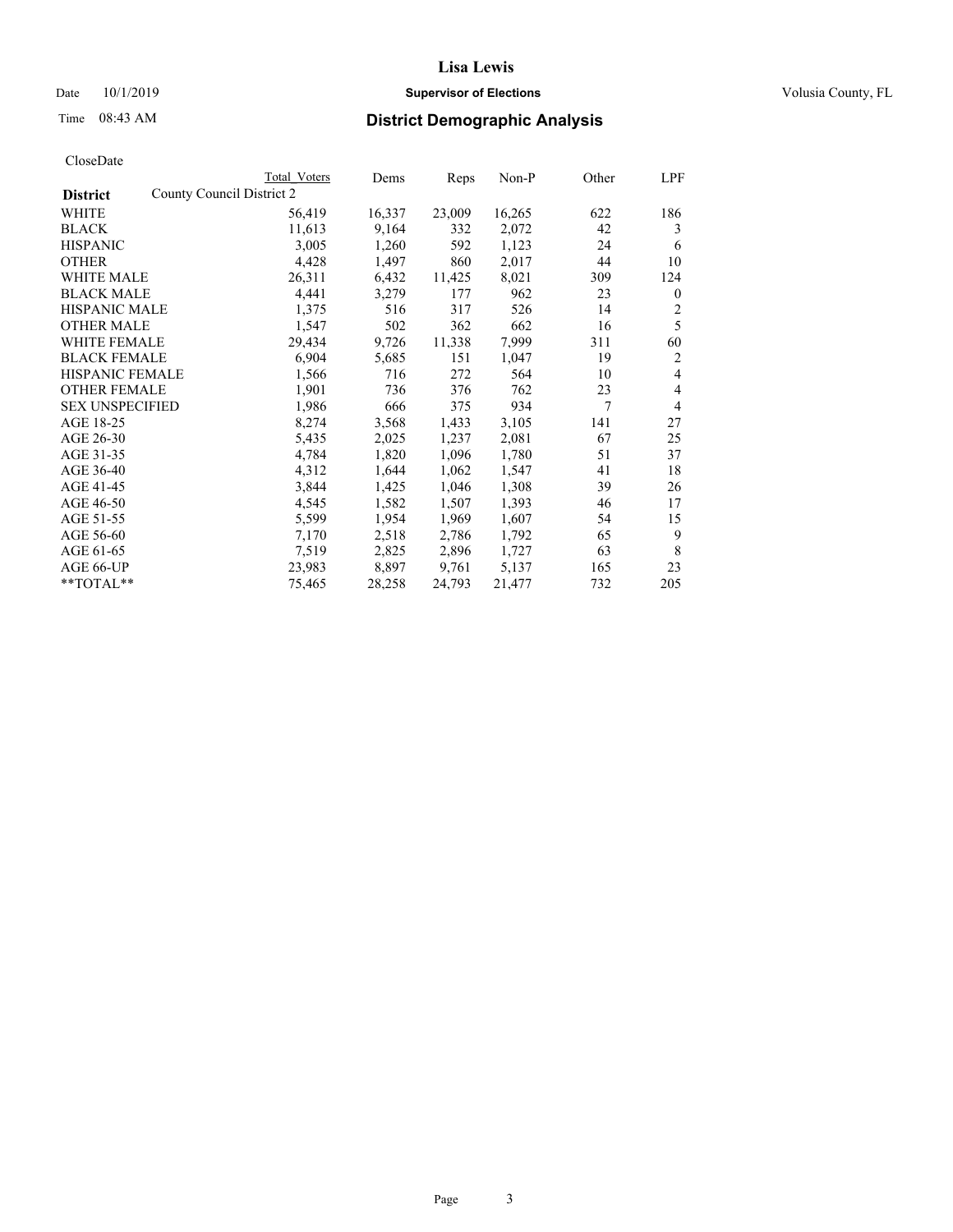## Date 10/1/2019 **Supervisor of Elections Supervisor of Elections** Volusia County, FL

| CloseDate |
|-----------|
|-----------|

|                                              | Total Voters | Dems   | Reps   | Non-P  | Other | LPF            |
|----------------------------------------------|--------------|--------|--------|--------|-------|----------------|
| County Council District 3<br><b>District</b> |              |        |        |        |       |                |
| WHITE                                        | 73,961       | 19,970 | 32,557 | 20,494 | 724   | 216            |
| <b>BLACK</b>                                 | 2,128        | 1,636  | 90     | 390    | 9     | 3              |
| <b>HISPANIC</b>                              | 1,985        | 699    | 508    | 757    | 19    | 2              |
| <b>OTHER</b>                                 | 3,197        | 920    | 832    | 1,408  | 29    | 8              |
| WHITE MALE                                   | 34,377       | 7,852  | 16,069 | 9,985  | 336   | 135            |
| <b>BLACK MALE</b>                            | 951          | 672    | 46     | 223    | 7     | 3              |
| <b>HISPANIC MALE</b>                         | 890          | 281    | 247    | 354    | 7     |                |
| <b>OTHER MALE</b>                            | 1,177        | 318    | 338    | 496    | 19    | 6              |
| <b>WHITE FEMALE</b>                          | 38,762       | 11,922 | 16,152 | 10,223 | 386   | 79             |
| <b>BLACK FEMALE</b>                          | 1,146        | 938    | 43     | 163    | 2     | $\theta$       |
| <b>HISPANIC FEMALE</b>                       | 1,055        | 402    | 251    | 389    | 12    | 1              |
| <b>OTHER FEMALE</b>                          | 1,352        | 480    | 373    | 488    | 9     | 2              |
| <b>SEX UNSPECIFIED</b>                       | 1,560        | 360    | 468    | 727    | 3     | $\overline{2}$ |
| AGE 18-25                                    | 6,120        | 1,550  | 1,903  | 2,505  | 131   | 31             |
| AGE 26-30                                    | 4,343        | 1,116  | 1,398  | 1,747  | 58    | 24             |
| AGE 31-35                                    | 4,492        | 1,246  | 1,380  | 1,781  | 53    | 32             |
| AGE 36-40                                    | 4,468        | 1,181  | 1,489  | 1,730  | 42    | 26             |
| AGE 41-45                                    | 4,631        | 1,126  | 1,751  | 1,681  | 49    | 24             |
| AGE 46-50                                    | 5,653        | 1,409  | 2,387  | 1,777  | 58    | 22             |
| AGE 51-55                                    | 6,444        | 1,599  | 2,976  | 1,786  | 64    | 19             |
| AGE 56-60                                    | 8,395        | 2,253  | 3,907  | 2,146  | 72    | 17             |
| AGE 61-65                                    | 8,815        | 2,745  | 3,918  | 2,062  | 75    | 15             |
| AGE 66-UP                                    | 27,910       | 9,000  | 12,878 | 5,834  | 179   | 19             |
| $*$ $TOTAL**$                                | 81,271       | 23,225 | 33,987 | 23,049 | 781   | 229            |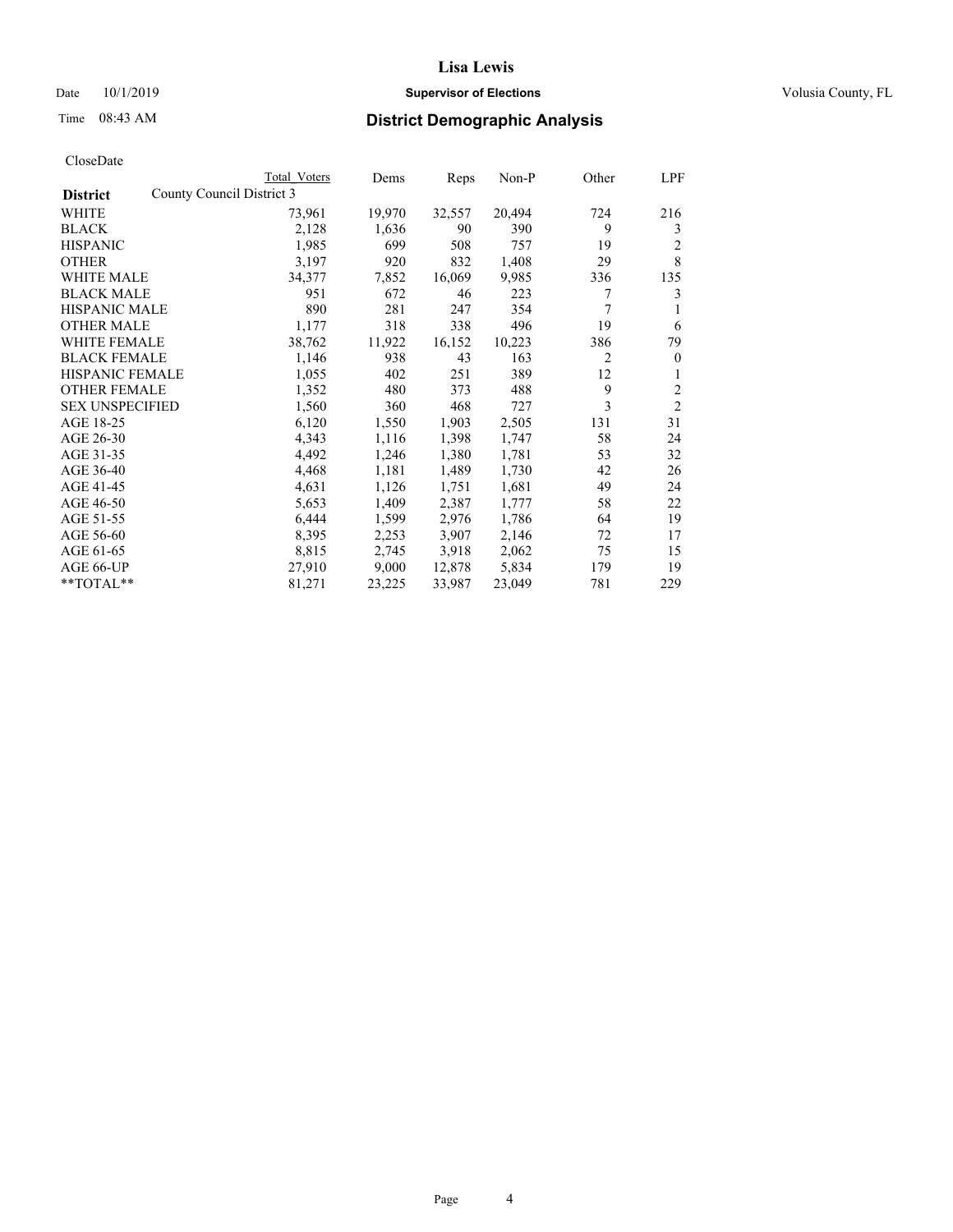## Date 10/1/2019 **Supervisor of Elections Supervisor of Elections** Volusia County, FL

|                                              | Total Voters | Dems   | Reps   | $Non-P$ | Other | LPF            |
|----------------------------------------------|--------------|--------|--------|---------|-------|----------------|
| County Council District 4<br><b>District</b> |              |        |        |         |       |                |
| WHITE                                        | 61,914       | 17,609 | 26,535 | 16,987  | 589   | 194            |
| <b>BLACK</b>                                 | 7,380        | 5,730  | 244    | 1,370   | 30    | 6              |
| <b>HISPANIC</b>                              | 2,611        | 1,040  | 562    | 971     | 28    | 10             |
| <b>OTHER</b>                                 | 4,216        | 1,303  | 961    | 1,913   | 33    | 6              |
| WHITE MALE                                   | 28,433       | 6,790  | 12,992 | 8,233   | 283   | 135            |
| <b>BLACK MALE</b>                            | 2,918        | 2,077  | 134    | 684     | 20    | 3              |
| <b>HISPANIC MALE</b>                         | 1,172        | 419    | 283    | 445     | 18    | 7              |
| <b>OTHER MALE</b>                            | 1,536        | 454    | 373    | 690     | 16    | 3              |
| <b>WHITE FEMALE</b>                          | 32,732       | 10,664 | 13,256 | 8,448   | 305   | 59             |
| <b>BLACK FEMALE</b>                          | 4,328        | 3,552  | 106    | 657     | 10    | 3              |
| <b>HISPANIC FEMALE</b>                       | 1,379        | 600    | 265    | 501     | 10    | 3              |
| <b>OTHER FEMALE</b>                          | 1,743        | 650    | 417    | 662     | 13    | 1              |
| <b>SEX UNSPECIFIED</b>                       | 1,879        | 476    | 475    | 921     | 5     | $\overline{2}$ |
| AGE 18-25                                    | 6,872        | 2,190  | 1,802  | 2,753   | 90    | 37             |
| AGE 26-30                                    | 4,954        | 1,680  | 1,313  | 1,881   | 65    | 15             |
| AGE 31-35                                    | 4,589        | 1,595  | 1,241  | 1,677   | 45    | 31             |
| AGE 36-40                                    | 4,188        | 1,412  | 1,159  | 1,553   | 37    | 27             |
| AGE 41-45                                    | 4,111        | 1,348  | 1,286  | 1,413   | 35    | 29             |
| AGE 46-50                                    | 5,014        | 1,459  | 1,928  | 1,554   | 51    | 22             |
| AGE 51-55                                    | 6,068        | 1,884  | 2,482  | 1,637   | 53    | 12             |
| AGE 56-60                                    | 7,450        | 2,383  | 3,076  | 1,910   | 71    | 10             |
| AGE 61-65                                    | 7,968        | 2,791  | 3,318  | 1,759   | 85    | 15             |
| AGE 66-UP                                    | 24,907       | 8,940  | 10,697 | 5,104   | 148   | 18             |
| $*$ $TOTAL**$                                | 76,121       | 25,682 | 28,302 | 21,241  | 680   | 216            |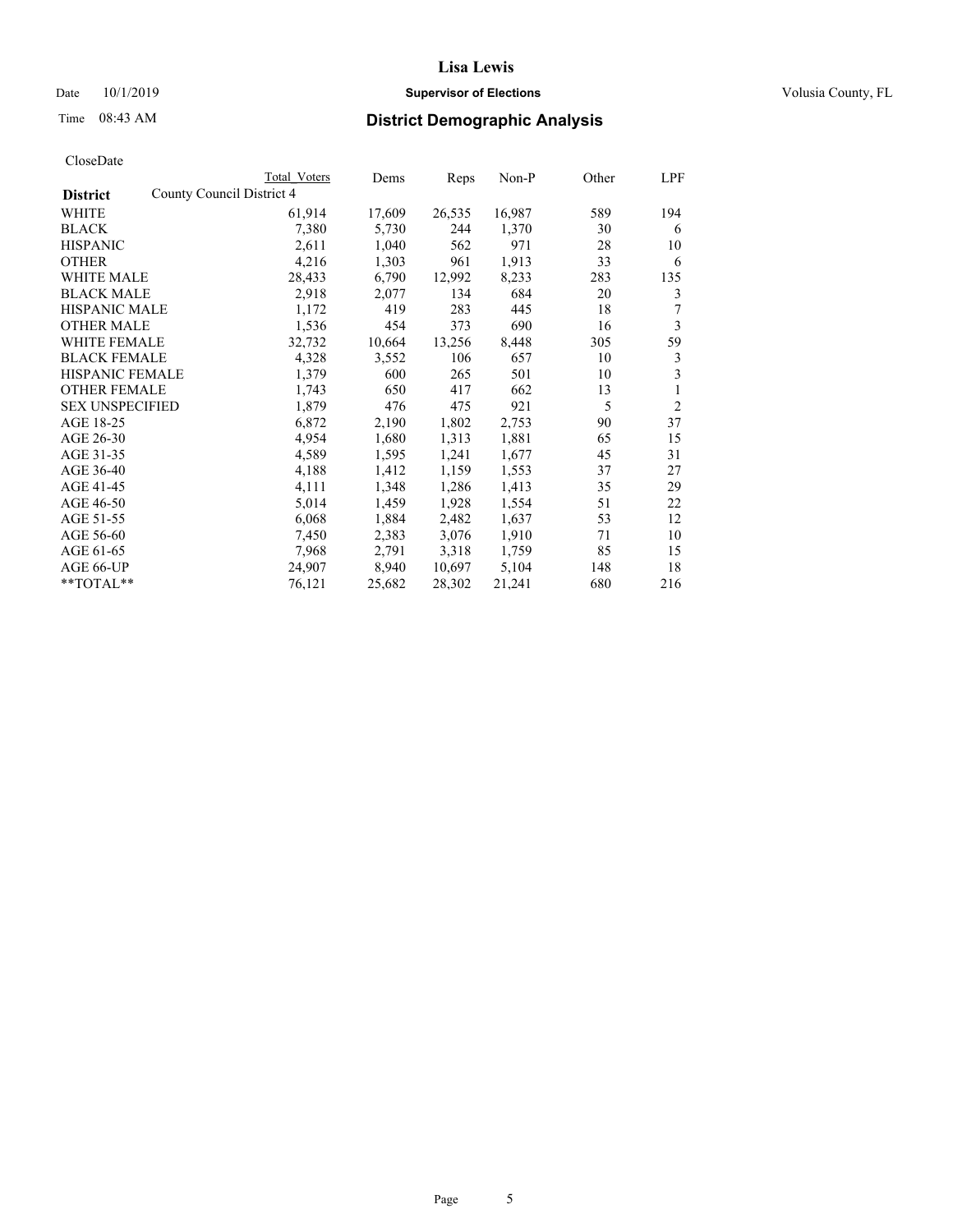## Date 10/1/2019 **Supervisor of Elections Supervisor of Elections** Volusia County, FL

|                                              | Total Voters | Dems   | Reps   | Non-P  | Other | LPF |
|----------------------------------------------|--------------|--------|--------|--------|-------|-----|
| County Council District 5<br><b>District</b> |              |        |        |        |       |     |
| WHITE                                        | 42,979       | 11,318 | 17,978 | 13,219 | 304   | 160 |
| <b>BLACK</b>                                 | 6,666        | 4,882  | 299    | 1,452  | 30    | 3   |
| <b>HISPANIC</b>                              | 20,127       | 9,408  | 2,841  | 7,780  | 70    | 28  |
| <b>OTHER</b>                                 | 4,542        | 1,490  | 885    | 2,132  | 27    | 8   |
| <b>WHITE MALE</b>                            | 19,997       | 4,473  | 8,829  | 6,440  | 148   | 107 |
| <b>BLACK MALE</b>                            | 2,936        | 1,991  | 182    | 743    | 18    | 2   |
| <b>HISPANIC MALE</b>                         | 9,354        | 4,083  | 1,490  | 3,728  | 37    | 16  |
| <b>OTHER MALE</b>                            | 1,557        | 484    | 343    | 713    | 10    | 7   |
| <b>WHITE FEMALE</b>                          | 22,359       | 6,701  | 8,914  | 6,540  | 153   | 51  |
| <b>BLACK FEMALE</b>                          | 3,640        | 2,828  | 113    | 686    | 12    | 1   |
| <b>HISPANIC FEMALE</b>                       | 10,464       | 5,184  | 1,321  | 3,915  | 33    | 11  |
| <b>OTHER FEMALE</b>                          | 2,019        | 794    | 399    | 817    | 8     | 1   |
| <b>SEX UNSPECIFIED</b>                       | 1,987        | 559    | 412    | 1,001  | 12    | 3   |
| AGE 18-25                                    | 7,781        | 2,437  | 1,475  | 3,760  | 78    | 31  |
| AGE 26-30                                    | 6,091        | 2,023  | 1,397  | 2,600  | 39    | 32  |
| AGE 31-35                                    | 6,207        | 2,046  | 1,452  | 2,634  | 46    | 29  |
| AGE 36-40                                    | 6,009        | 2,064  | 1,401  | 2,474  | 42    | 28  |
| AGE 41-45                                    | 5,844        | 2,103  | 1,486  | 2,206  | 31    | 18  |
| AGE 46-50                                    | 6,227        | 2,110  | 1,951  | 2,095  | 50    | 21  |
| AGE 51-55                                    | 6,521        | 2,274  | 2,258  | 1,946  | 28    | 15  |
| AGE 56-60                                    | 7,136        | 2,556  | 2,612  | 1,934  | 26    | 8   |
| AGE 61-65                                    | 6,635        | 2,589  | 2,370  | 1,632  | 34    | 10  |
| AGE 66-UP                                    | 15,863       | 6,896  | 5,601  | 3,302  | 57    | 7   |
| **TOTAL**                                    | 74,314       | 27,098 | 22,003 | 24,583 | 431   | 199 |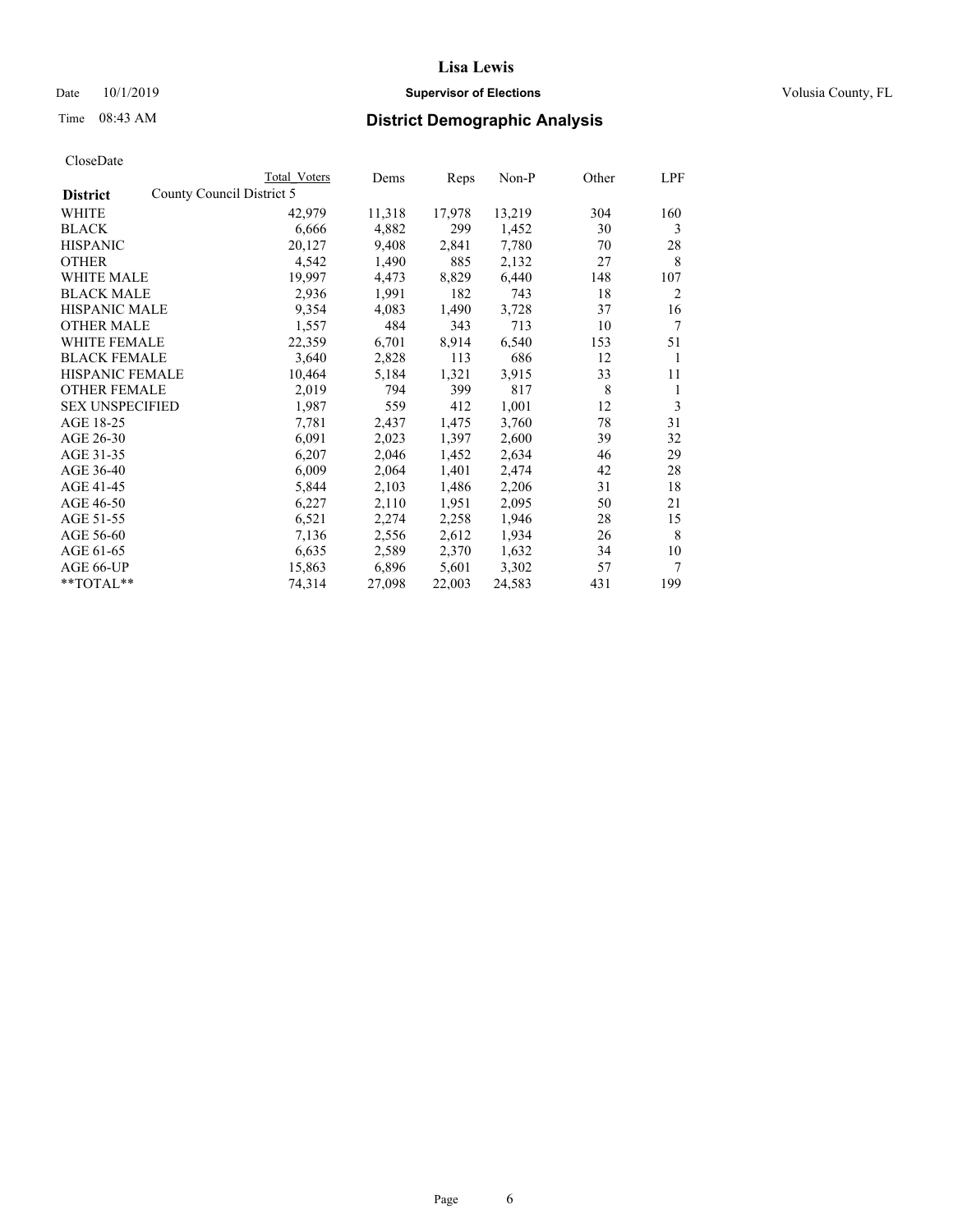## Date 10/1/2019 **Supervisor of Elections Supervisor of Elections** Volusia County, FL

# Time 08:43 AM **District Demographic Analysis**

|                        | Total Voters                 | Dems | Reps           | $Non-P$ | Other          | LPF            |
|------------------------|------------------------------|------|----------------|---------|----------------|----------------|
| <b>District</b>        | Indigo Community Development |      |                |         |                |                |
| WHITE                  | 1,397                        | 306  | 694            | 364     | 24             | 9              |
| <b>BLACK</b>           | 190                          | 131  | 14             | 43      | 2              | 0              |
| <b>HISPANIC</b>        | 86                           | 29   | 19             | 37      | 1              | 0              |
| <b>OTHER</b>           | 130                          | 37   | 34             | 57      | $\overline{2}$ | 0              |
| <b>WHITE MALE</b>      | 691                          | 118  | 354            | 194     | 16             | 9              |
| <b>BLACK MALE</b>      | 94                           | 53   | 10             | 29      | 2              | 0              |
| <b>HISPANIC MALE</b>   | 34                           | 12   | 10             | 12      | $\theta$       | 0              |
| <b>OTHER MALE</b>      | 48                           | 11   | 12             | 25      | $\mathbf{0}$   | 0              |
| <b>WHITE FEMALE</b>    | 694                          | 187  | 333            | 166     | 8              | 0              |
| <b>BLACK FEMALE</b>    | 91                           | 73   | $\overline{4}$ | 14      | $\theta$       | 0              |
| <b>HISPANIC FEMALE</b> | 52                           | 17   | 9              | 25      |                | 0              |
| <b>OTHER FEMALE</b>    | 65                           | 23   | 16             | 25      |                | 0              |
| <b>SEX UNSPECIFIED</b> | 33                           | 9    | 12             | 11      | 1              | 0              |
| AGE 18-25              | 145                          | 43   | 49             | 49      | 1              | 3              |
| AGE 26-30              | 129                          | 32   | 49             | 46      | 2              | 0              |
| AGE 31-35              | 147                          | 44   | 46             | 53      | 3              |                |
| AGE 36-40              | 112                          | 39   | 36             | 36      | 1              | 0              |
| AGE 41-45              | 125                          | 40   | 38             | 45      | 1              |                |
| AGE 46-50              | 136                          | 34   | 57             | 41      | 2              | $\overline{c}$ |
| AGE 51-55              | 137                          | 38   | 50             | 46      | 3              | 0              |
| AGE 56-60              | 175                          | 41   | 84             | 43      | 6              |                |
| AGE 61-65              | 196                          | 62   | 94             | 37      | 2              |                |
| AGE 66-UP              | 501                          | 130  | 258            | 105     | 8              | 0              |
| **TOTAL**              | 1,803                        | 503  | 761            | 501     | 29             | 9              |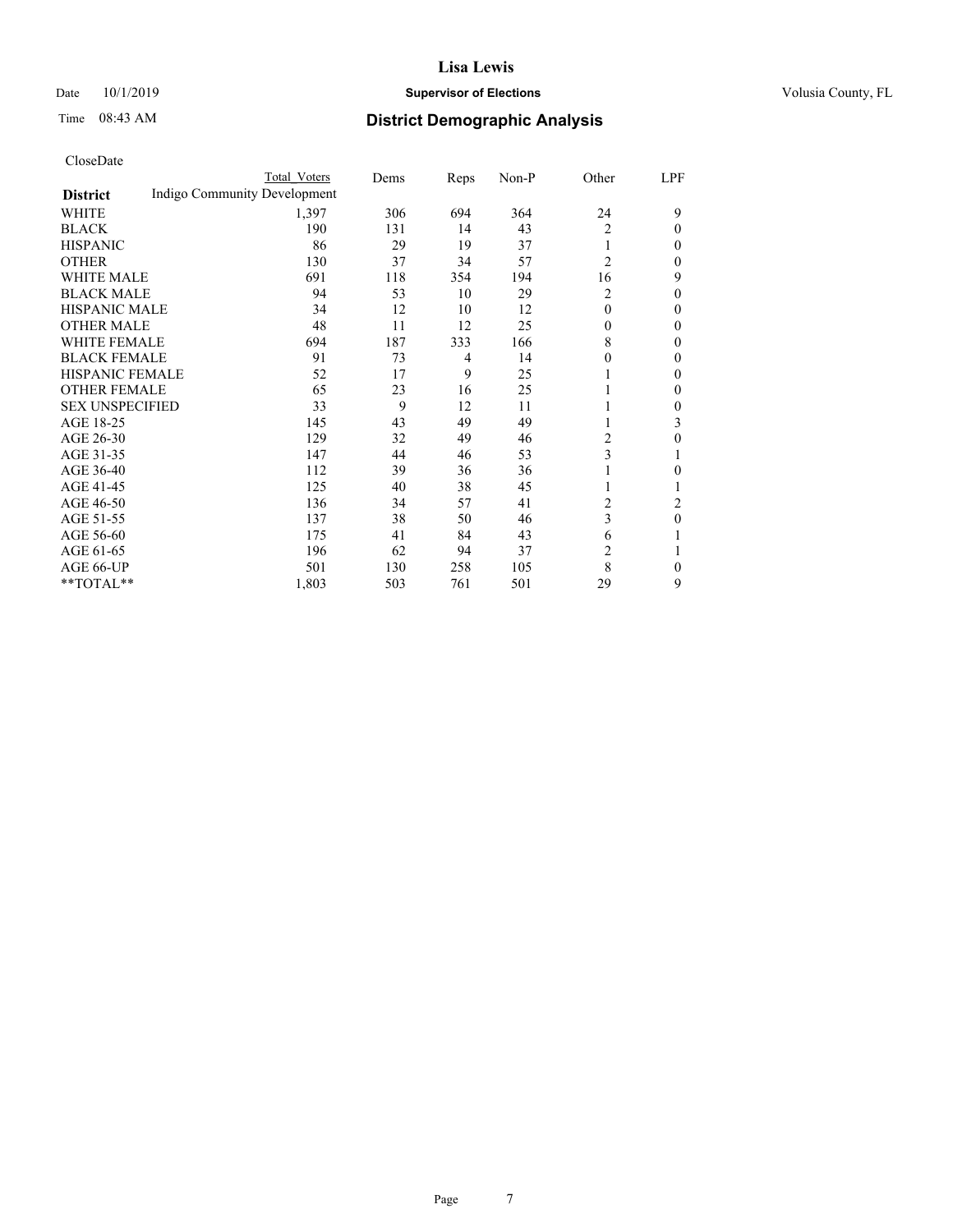## Date 10/1/2019 **Supervisor of Elections Supervisor of Elections** Volusia County, FL

# Time 08:43 AM **District Demographic Analysis**

|                        |                  | Total Voters | Dems           | Reps | Non-P | Other | LPF    |
|------------------------|------------------|--------------|----------------|------|-------|-------|--------|
| <b>District</b>        | Orlandia Heights |              |                |      |       |       |        |
| WHITE                  |                  | 683          | 176            | 317  | 189   |       | $_{0}$ |
| <b>BLACK</b>           |                  | 16           | 9              | 3    | 4     | 0     | 0      |
| <b>HISPANIC</b>        |                  | 36           | 6              | 14   | 16    | 0     | 0      |
| <b>OTHER</b>           |                  | 43           | 10             | 10   | 23    | 0     | 0      |
| WHITE MALE             |                  | 350          | 85             | 163  | 101   |       | 0      |
| <b>BLACK MALE</b>      |                  |              | 4              |      | 2     | 0     | 0      |
| HISPANIC MALE          |                  | 14           |                | 7    | 6     | 0     | 0      |
| <b>OTHER MALE</b>      |                  | 13           | $\overline{2}$ | 4    | 7     | 0     | 0      |
| <b>WHITE FEMALE</b>    |                  | 320          | 88             | 151  | 81    | 0     | 0      |
| <b>BLACK FEMALE</b>    |                  | 8            | 5              | 2    |       | 0     | 0      |
| <b>HISPANIC FEMALE</b> |                  | 20           | 5              | 6    | 9     | 0     | 0      |
| <b>OTHER FEMALE</b>    |                  | 21           | 8              | 5    | 8     | 0     | 0      |
| <b>SEX UNSPECIFIED</b> |                  | 25           | 3              | 5    | 17    | 0     | 0      |
| AGE 18-25              |                  | 82           | 13             | 27   | 41    |       | 0      |
| AGE 26-30              |                  | 51           | 15             | 18   | 18    | 0     | 0      |
| AGE 31-35              |                  | 56           | 15             | 22   | 19    | 0     | 0      |
| AGE 36-40              |                  | 51           | 6              | 21   | 24    | 0     | 0      |
| AGE 41-45              |                  | 45           | 7              | 20   | 18    | 0     | 0      |
| AGE 46-50              |                  | 62           | 13             | 27   | 22    | 0     | 0      |
| AGE 51-55              |                  | 74           | 15             | 42   | 17    | 0     | 0      |
| AGE 56-60              |                  | 108          | 22             | 56   | 30    | 0     | 0      |
| AGE 61-65              |                  | 86           | 28             | 44   | 14    | 0     | 0      |
| AGE 66-UP              |                  | 163          | 67             | 67   | 29    | 0     | 0      |
| **TOTAL**              |                  | 778          | 201            | 344  | 232   |       | 0      |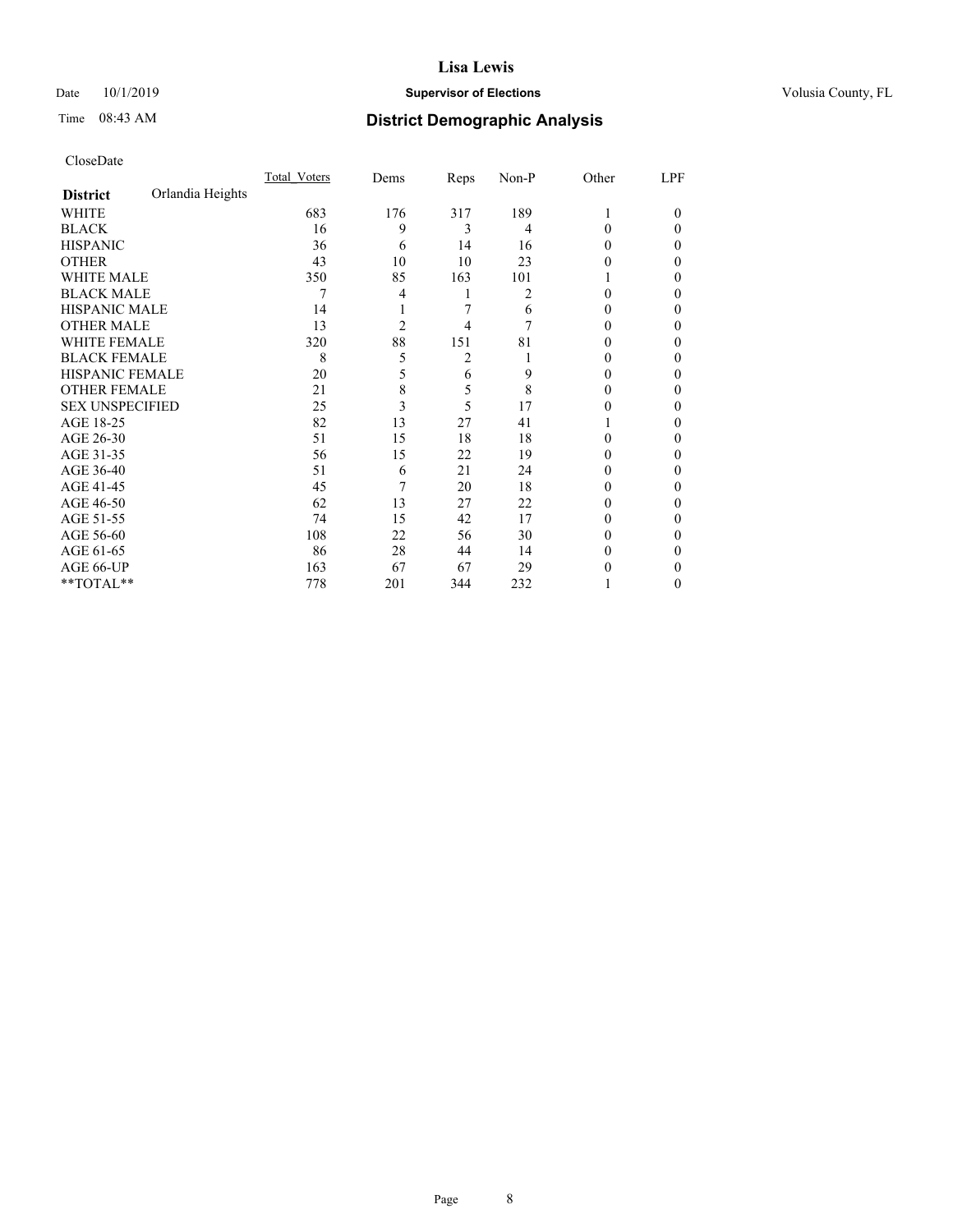## Date 10/1/2019 **Supervisor of Elections Supervisor of Elections** Volusia County, FL

|                                             | Total Voters | Dems    | Reps    | Non-P   | Other | LPF   |
|---------------------------------------------|--------------|---------|---------|---------|-------|-------|
| Congressional District 6<br><b>District</b> |              |         |         |         |       |       |
| WHITE                                       | 294,666      | 81,267  | 127,165 | 82,555  | 2,695 | 984   |
| BLACK                                       | 33,501       | 25,892  | 1,142   | 6,312   | 137   | 18    |
| <b>HISPANIC</b>                             | 35,227       | 15,603  | 5,781   | 13,594  | 189   | 60    |
| OTHER                                       | 20,411       | 6,488   | 4,457   | 9,265   | 160   | 41    |
| <b>WHITE MALE</b>                           | 136,139      | 31,613  | 62,386  | 40,199  | 1,283 | 658   |
| <b>BLACK MALE</b>                           | 13,552       | 9,707   | 631     | 3,121   | 83    | 10    |
| HISPANIC MALE                               | 16,018       | 6,570   | 2,967   | 6,347   | 98    | 36    |
| <b>OTHER MALE</b>                           | 7,257        | 2,216   | 1,775   | 3,167   | 72    | 27    |
| <b>WHITE FEMALE</b>                         | 154,989      | 48,832  | 63,393  | 41,046  | 1,401 | 317   |
| <b>BLACK FEMALE</b>                         | 19,331       | 15,726  | 493     | 3,051   | 54    | 7     |
| <b>HISPANIC FEMALE</b>                      | 18,598       | 8,764   | 2,746   | 6,975   | 90    | 23    |
| <b>OTHER FEMALE</b>                         | 8,710        | 3,275   | 1,937   | 3,423   | 65    | 10    |
| <b>SEX UNSPECIFIED</b>                      | 9,207        | 2,546   | 2,215   | 4,396   | 35    | 15    |
| AGE 18-25                                   | 36,413       | 12,005  | 8,533   | 15,185  | 524   | 166   |
| AGE 26-30                                   | 26,061       | 8,451   | 6,831   | 10,383  | 270   | 126   |
| AGE 31-35                                   | 25,093       | 8,224   | 6,621   | 9,850   | 233   | 165   |
| AGE 36-40                                   | 23,983       | 7,836   | 6,684   | 9,132   | 200   | 131   |
| AGE 41-45                                   | 23,107       | 7,431   | 7,160   | 8,196   | 198   | 122   |
| AGE 46-50                                   | 26,802       | 8,150   | 9,846   | 8,457   | 248   | 101   |
| AGE 51-55                                   | 30,639       | 9,481   | 12,310  | 8,530   | 235   | 83    |
| AGE 56-60                                   | 37,188       | 11,921  | 15,489  | 9,435   | 285   | 58    |
| AGE 61-65                                   | 38,096       | 13,391  | 15,616  | 8,725   | 306   | 58    |
| AGE 66-UP                                   | 116,423      | 42,360  | 49,455  | 23,833  | 682   | 93    |
| **TOTAL**                                   | 383,805      | 129,250 | 138,545 | 111,726 | 3,181 | 1,103 |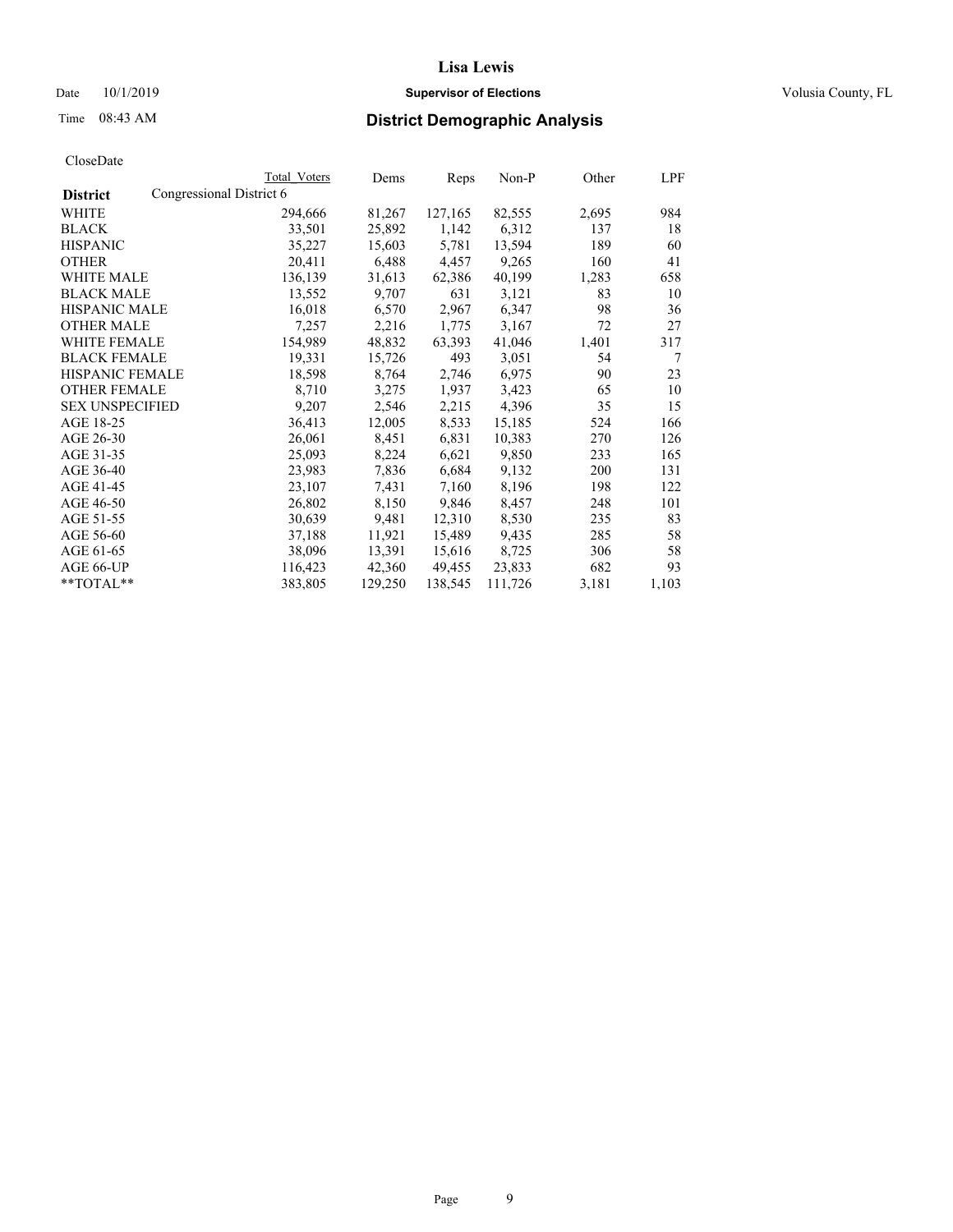## Date 10/1/2019 **Supervisor of Elections Supervisor of Elections** Volusia County, FL

# Time 08:43 AM **District Demographic Analysis**

|                        | Total Voters        | Dems   | Reps   | Non-P  | Other | LPF            |
|------------------------|---------------------|--------|--------|--------|-------|----------------|
| <b>District</b>        | Unincorporated Area |        |        |        |       |                |
| WHITE                  | 71,312              | 18,687 | 32,491 | 19,318 | 580   | 236            |
| <b>BLACK</b>           | 2,994               | 2,294  | 109    | 568    | 22    | 1              |
| <b>HISPANIC</b>        | 4,336               | 1,711  | 865    | 1,725  | 25    | 10             |
| <b>OTHER</b>           | 3,630               | 970    | 996    | 1,632  | 25    | 7              |
| WHITE MALE             | 33,684              | 7,443  | 16,289 | 9,523  | 280   | 149            |
| <b>BLACK MALE</b>      | 1,303               | 921    | 58     | 311    | 12    | 1              |
| <b>HISPANIC MALE</b>   | 1,958               | 701    | 429    | 809    | 12    | 7              |
| <b>OTHER MALE</b>      | 1,283               | 326    | 392    | 549    | 10    | 6              |
| WHITE FEMALE           | 36,771              | 11,076 | 15,829 | 9,481  | 300   | 85             |
| <b>BLACK FEMALE</b>    | 1,641               | 1,333  | 49     | 249    | 10    | $\mathbf{0}$   |
| <b>HISPANIC FEMALE</b> | 2,278               | 967    | 422    | 873    | 13    | 3              |
| <b>OTHER FEMALE</b>    | 1,490               | 494    | 410    | 573    | 12    | 1              |
| <b>SEX UNSPECIFIED</b> | 1,863               | 401    | 583    | 874    | 3     | $\overline{2}$ |
| AGE 18-25              | 6,832               | 1,681  | 2,143  | 2,877  | 99    | 32             |
| AGE 26-30              | 5,053               | 1,276  | 1,636  | 2,066  | 52    | 23             |
| AGE 31-35              | 4,870               | 1,330  | 1,523  | 1,937  | 40    | 40             |
| AGE 36-40              | 4,561               | 1,202  | 1,523  | 1,780  | 33    | 23             |
| AGE 41-45              | 4,565               | 1,164  | 1,705  | 1,630  | 36    | 30             |
| AGE 46-50              | 5,799               | 1,400  | 2,490  | 1,840  | 52    | 17             |
| AGE 51-55              | 6,939               | 1,743  | 3,252  | 1,868  | 56    | 20             |
| AGE 56-60              | 8,769               | 2,395  | 4,107  | 2,175  | 73    | 19             |
| AGE 61-65              | 8,911               | 2,774  | 4,058  | 1,990  | 72    | 17             |
| AGE 66-UP              | 25,973              | 8,697  | 12,024 | 5,080  | 139   | 33             |
| $*$ $TOTAL**$          | 82,272              | 23,662 | 34,461 | 23,243 | 652   | 254            |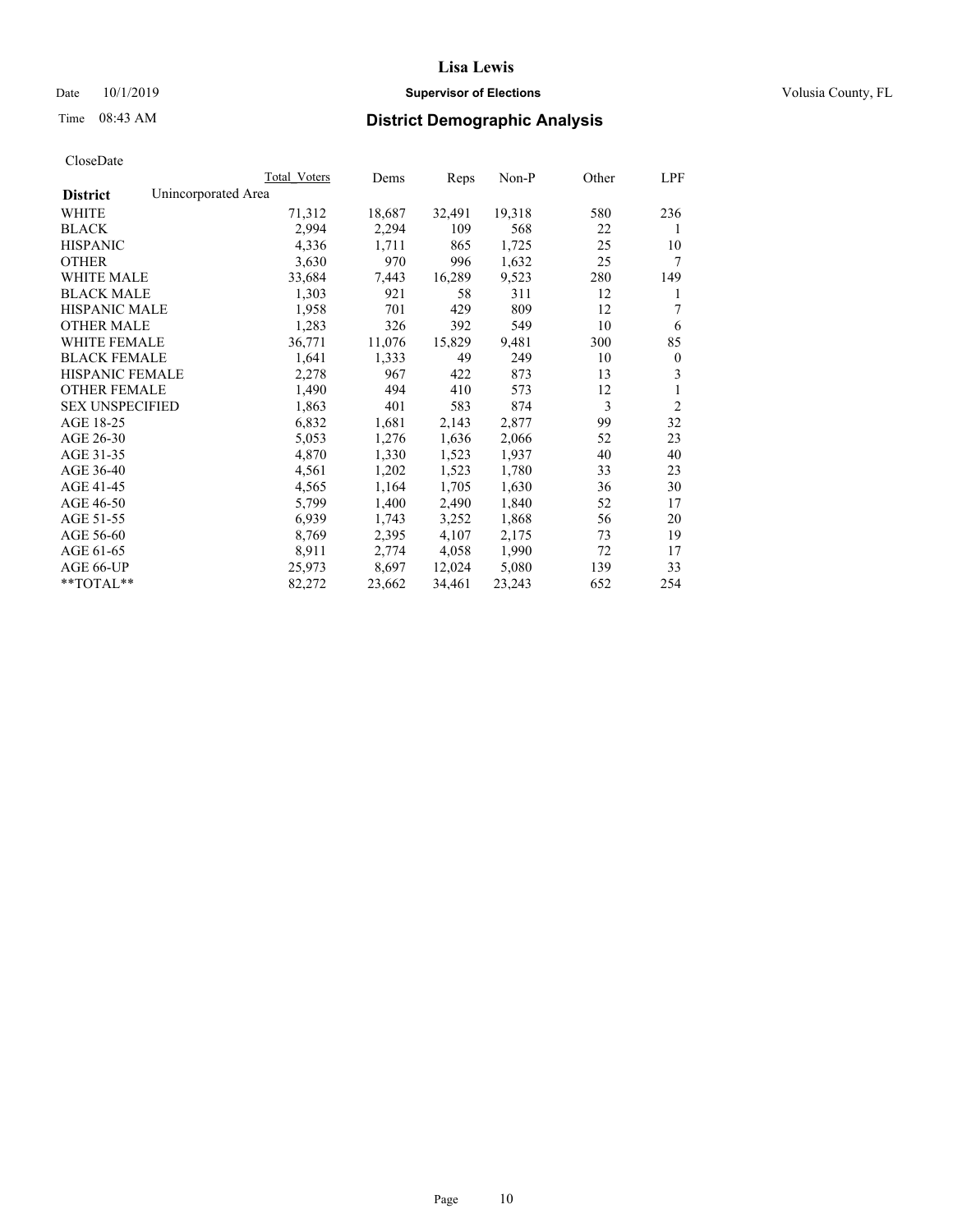## Date 10/1/2019 **Supervisor of Elections Supervisor of Elections** Volusia County, FL

# Time 08:43 AM **District Demographic Analysis**

|                                  | Total Voters | Dems   | Reps   | Non-P  | Other | LPF            |
|----------------------------------|--------------|--------|--------|--------|-------|----------------|
| Daytona Beach<br><b>District</b> |              |        |        |        |       |                |
| WHITE                            | 25,466       | 7,497  | 9,968  | 7,585  | 312   | 104            |
| <b>BLACK</b>                     | 14,096       | 11,327 | 361    | 2,365  | 41    | $\overline{2}$ |
| <b>HISPANIC</b>                  | 2,069        | 935    | 322    | 790    | 20    | 2              |
| <b>OTHER</b>                     | 3,226        | 1,173  | 492    | 1,523  | 32    | 6              |
| WHITE MALE                       | 12,221       | 3,035  | 5,134  | 3,840  | 142   | 70             |
| <b>BLACK MALE</b>                | 5,366        | 4,024  | 200    | 1,113  | 28    | 1              |
| <b>HISPANIC MALE</b>             | 954          | 390    | 174    | 378    | 11    | 1              |
| <b>OTHER MALE</b>                | 1,097        | 396    | 204    | 481    | 14    | $\overline{2}$ |
| WHITE FEMALE                     | 12,889       | 4,370  | 4,718  | 3,598  | 169   | 34             |
| <b>BLACK FEMALE</b>              | 8,408        | 7,057  | 157    | 1,180  | 13    | 1              |
| <b>HISPANIC FEMALE</b>           | 1,063        | 519    | 144    | 390    | 9     | 1              |
| <b>OTHER FEMALE</b>              | 1,288        | 556    | 195    | 520    | 15    | 2              |
| <b>SEX UNSPECIFIED</b>           | 1,570        | 585    | 216    | 763    | 4     | $\overline{2}$ |
| AGE 18-25                        | 6,928        | 3,502  | 900    | 2,429  | 78    | 19             |
| AGE 26-30                        | 3,864        | 1,825  | 630    | 1,352  | 44    | 13             |
| AGE 31-35                        | 3,206        | 1,505  | 544    | 1,105  | 34    | 18             |
| AGE 36-40                        | 2,718        | 1,323  | 486    | 876    | 23    | 10             |
| AGE 41-45                        | 2,491        | 1,194  | 490    | 780    | 15    | 12             |
| AGE 46-50                        | 2,792        | 1,215  | 734    | 795    | 36    | 12             |
| AGE 51-55                        | 3,331        | 1,493  | 905    | 890    | 38    | 5              |
| AGE 56-60                        | 3,964        | 1,743  | 1,238  | 945    | 33    | 5              |
| AGE 61-65                        | 4,125        | 1,906  | 1,310  | 872    | 28    | 9              |
| AGE 66-UP                        | 11,438       | 5,226  | 3,906  | 2,219  | 76    | 11             |
| **TOTAL**                        | 44,857       | 20,932 | 11,143 | 12,263 | 405   | 114            |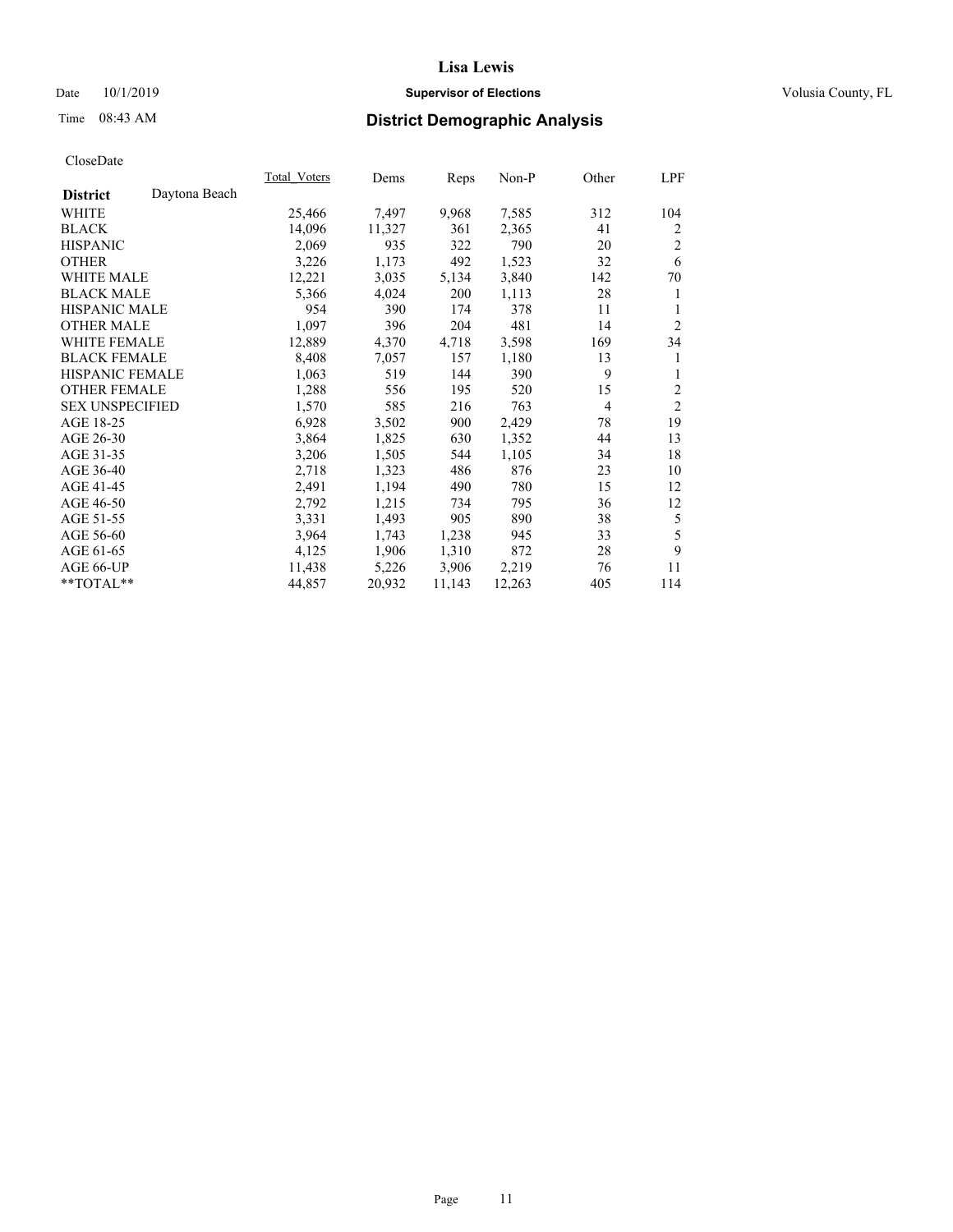## Date 10/1/2019 **Supervisor of Elections Supervisor of Elections** Volusia County, FL

# Time 08:43 AM **District Demographic Analysis**

|                        |                      | Total Voters | Dems  | Reps             | Non-P | Other          | LPF |
|------------------------|----------------------|--------------|-------|------------------|-------|----------------|-----|
| <b>District</b>        | Daytona Beach Shores |              |       |                  |       |                |     |
| WHITE                  |                      | 4,161        | 966   | 2,092            | 1,047 | 47             | 9   |
| <b>BLACK</b>           |                      | 74           | 43    | 2                | 26    | 2              |     |
| <b>HISPANIC</b>        |                      | 122          | 39    | 44               | 38    |                | 0   |
| <b>OTHER</b>           |                      | 273          | 82    | 83               | 105   | $\overline{2}$ |     |
| WHITE MALE             |                      | 1,960        | 391   | 1,002            | 535   | 26             | 6   |
| <b>BLACK MALE</b>      |                      | 32           | 14    | $\boldsymbol{0}$ | 17    |                | 0   |
| <b>HISPANIC MALE</b>   |                      | 56           | 12    | 22               | 21    |                | 0   |
| <b>OTHER MALE</b>      |                      | 108          | 31    | 37               | 40    | $\theta$       | 0   |
| WHITE FEMALE           |                      | 2,154        | 562   | 1,070            | 499   | 20             | 3   |
| <b>BLACK FEMALE</b>    |                      | 41           | 29    | 2                | 8     | 1              |     |
| <b>HISPANIC FEMALE</b> |                      | 65           | 27    | 21               | 17    | $\Omega$       | 0   |
| <b>OTHER FEMALE</b>    |                      | 128          | 43    | 33               | 49    | 2              |     |
| <b>SEX UNSPECIFIED</b> |                      | 86           | 21    | 34               | 30    |                | 0   |
| AGE 18-25              |                      | 152          | 39    | 51               | 55    | 7              | 0   |
| AGE 26-30              |                      | 106          | 25    | 36               | 41    |                | 3   |
| AGE 31-35              |                      | 110          | 27    | 39               | 40    |                | 3   |
| AGE 36-40              |                      | 118          | 26    | 43               | 49    | 0              | 0   |
| AGE 41-45              |                      | 115          | 37    | 39               | 34    | 3              | 2   |
| AGE 46-50              |                      | 173          | 35    | 70               | 67    |                | 0   |
| AGE 51-55              |                      | 297          | 70    | 131              | 94    |                |     |
| AGE 56-60              |                      | 440          | 85    | 239              | 110   | 6              | 0   |
| AGE 61-65              |                      | 583          | 133   | 292              | 146   | 11             |     |
| AGE 66-UP              |                      | 2,536        | 653   | 1,281            | 580   | 21             |     |
| **TOTAL**              |                      | 4,630        | 1,130 | 2,221            | 1,216 | 52             | 11  |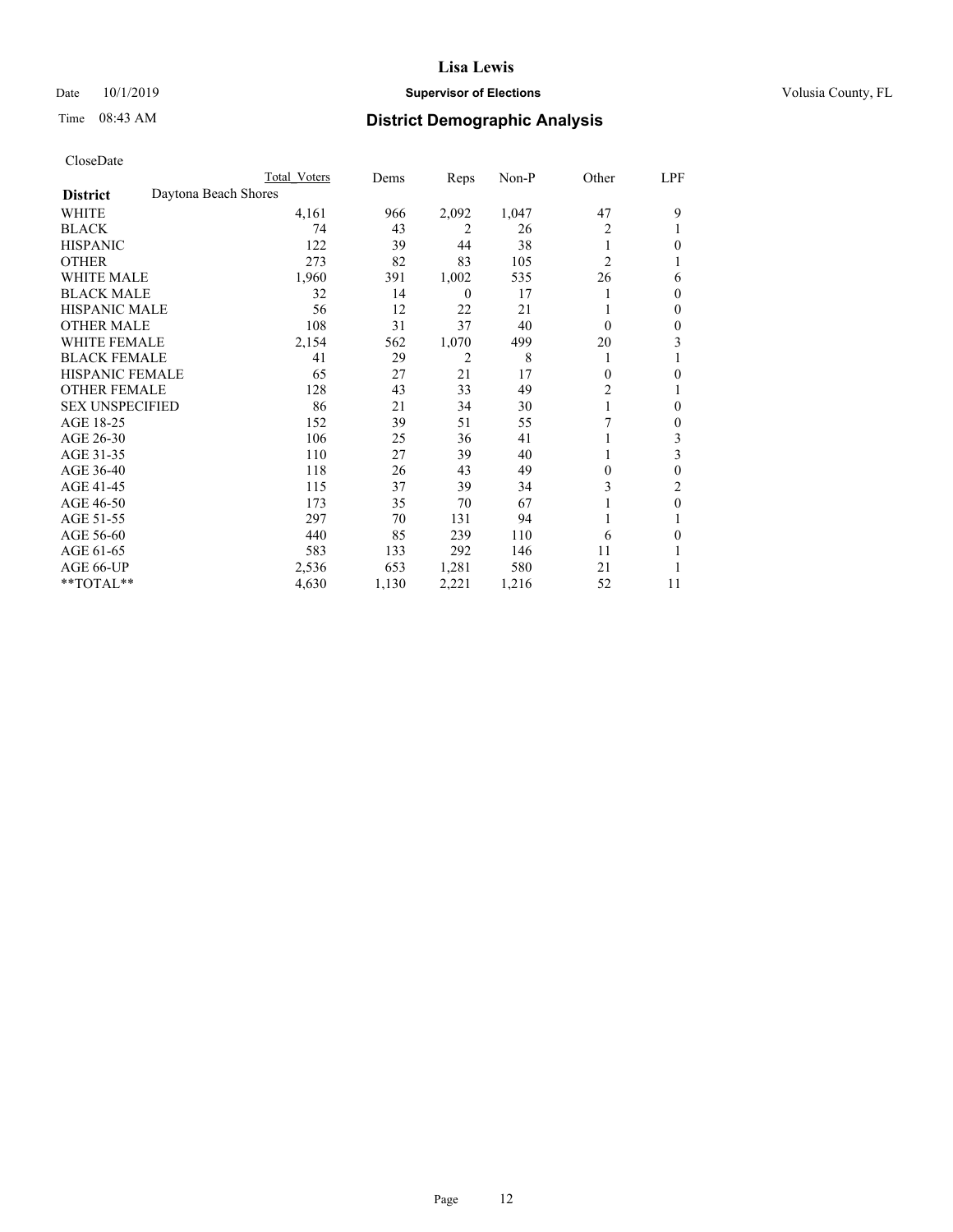## Date 10/1/2019 **Supervisor of Elections Supervisor of Elections** Volusia County, FL

# Time 08:43 AM **District Demographic Analysis**

|                        |        | Total Voters | Dems  | Reps  | $Non-P$ | Other          | LPF          |
|------------------------|--------|--------------|-------|-------|---------|----------------|--------------|
| <b>District</b>        | DeBary |              |       |       |         |                |              |
| WHITE                  |        | 13,028       | 2,998 | 6,406 | 3,482   | 96             | 46           |
| <b>BLACK</b>           |        | 674          | 490   | 32    | 150     | $\overline{2}$ | $\mathbf{0}$ |
| <b>HISPANIC</b>        |        | 1,497        | 619   | 339   | 525     | 11             | 3            |
| <b>OTHER</b>           |        | 929          | 249   | 236   | 438     | 5              | 1            |
| WHITE MALE             |        | 6,091        | 1,167 | 3,166 | 1,685   | 41             | 32           |
| <b>BLACK MALE</b>      |        | 314          | 205   | 14    | 93      | 2              | $\mathbf{0}$ |
| <b>HISPANIC MALE</b>   |        | 690          | 256   | 174   | 254     | 5              | 1            |
| <b>OTHER MALE</b>      |        | 317          | 76    | 91    | 146     | 3              | 1            |
| WHITE FEMALE           |        | 6,770        | 1,799 | 3,176 | 1,729   | 53             | 13           |
| <b>BLACK FEMALE</b>    |        | 349          | 276   | 18    | 55      | $\theta$       | $\mathbf{0}$ |
| <b>HISPANIC FEMALE</b> |        | 783          | 353   | 162   | 260     | 6              | 2            |
| <b>OTHER FEMALE</b>    |        | 425          | 140   | 107   | 176     | $\overline{c}$ | $\mathbf{0}$ |
| <b>SEX UNSPECIFIED</b> |        | 389          | 84    | 105   | 197     | $\overline{c}$ | 1            |
| AGE 18-25              |        | 1,272        | 312   | 377   | 552     | 20             | 11           |
| AGE 26-30              |        | 969          | 236   | 363   | 359     | $\,$ 8 $\,$    | 3            |
| AGE 31-35              |        | 1,040        | 260   | 366   | 403     | 7              | 4            |
| AGE 36-40              |        | 1,072        | 246   | 387   | 420     | 6              | 13           |
| AGE 41-45              |        | 1,037        | 281   | 390   | 353     | 7              | 6            |
| AGE 46-50              |        | 1,194        | 278   | 520   | 382     | 9              | 5            |
| AGE 51-55              |        | 1,401        | 352   | 663   | 372     | 10             | 4            |
| AGE 56-60              |        | 1,589        | 412   | 780   | 384     | 11             | 2            |
| AGE 61-65              |        | 1,624        | 452   | 793   | 366     | 13             | $\theta$     |
| AGE 66-UP              |        | 4,930        | 1,527 | 2,374 | 1,004   | 23             | 2            |
| **TOTAL**              |        | 16,128       | 4,356 | 7,013 | 4,595   | 114            | 50           |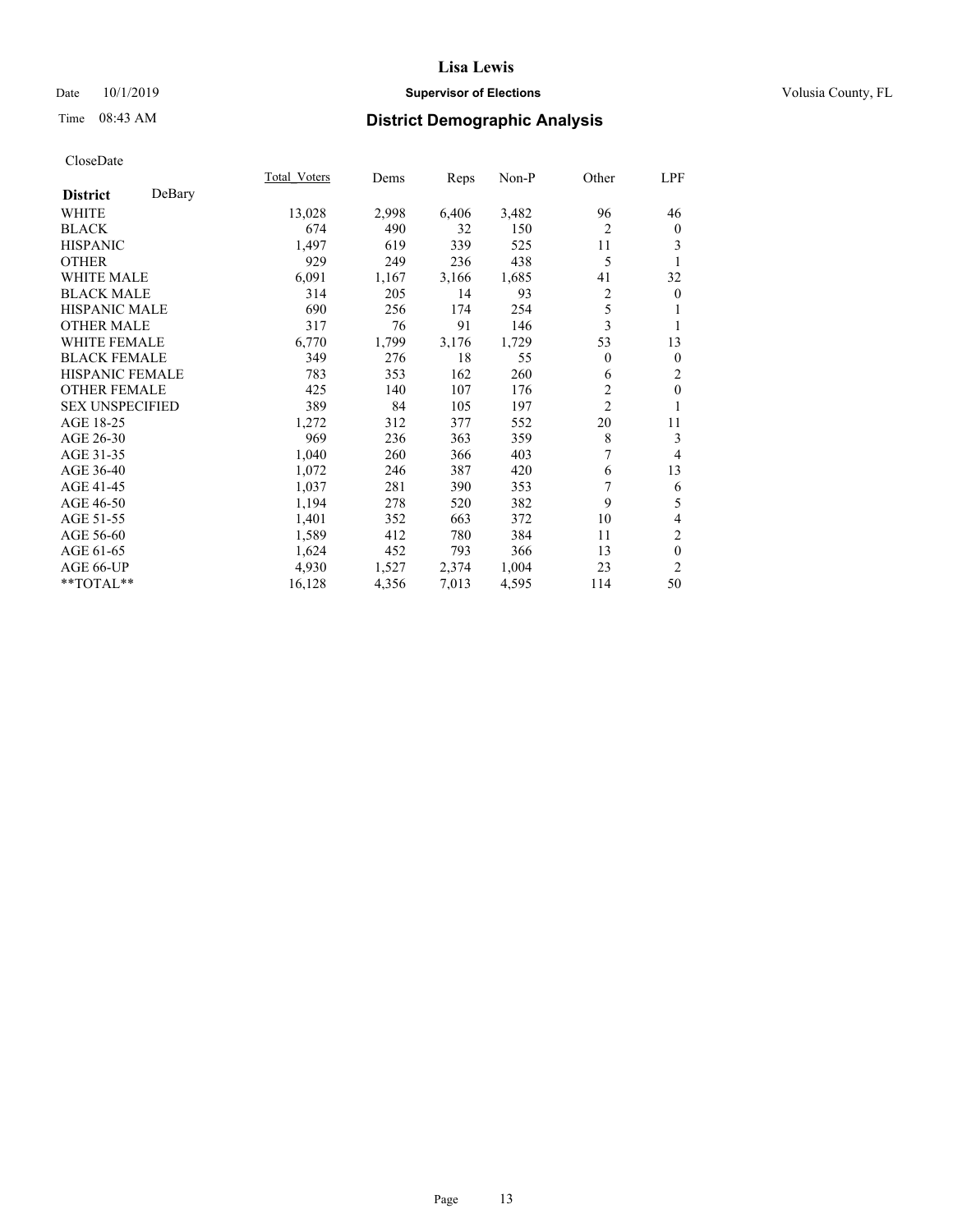## Date 10/1/2019 **Supervisor of Elections Supervisor of Elections** Volusia County, FL

# Time 08:43 AM **District Demographic Analysis**

|                        |        | Total Voters | Dems  | Reps  | Non-P | Other          | LPF            |
|------------------------|--------|--------------|-------|-------|-------|----------------|----------------|
| <b>District</b>        | DeLand |              |       |       |       |                |                |
| WHITE                  |        | 16,139       | 4,780 | 6,955 | 4,173 | 155            | 76             |
| <b>BLACK</b>           |        | 3,025        | 2,363 | 96    | 551   | 13             | 2              |
| <b>HISPANIC</b>        |        | 2,333        | 1,029 | 403   | 875   | 20             | 6              |
| <b>OTHER</b>           |        | 1,414        | 521   | 251   | 631   | 8              | 3              |
| <b>WHITE MALE</b>      |        | 7,072        | 1,754 | 3,213 | 1,977 | 74             | 54             |
| <b>BLACK MALE</b>      |        | 1,170        | 856   | 50    | 256   | 7              | 1              |
| <b>HISPANIC MALE</b>   |        | 952          | 380   | 189   | 371   | 8              | 4              |
| <b>OTHER MALE</b>      |        | 526          | 195   | 106   | 220   | 5              | $\mathbf{0}$   |
| <b>WHITE FEMALE</b>    |        | 8,892        | 2,970 | 3,685 | 2,137 | 80             | 20             |
| <b>BLACK FEMALE</b>    |        | 1,799        | 1,466 | 42    | 284   | 6              | 1              |
| <b>HISPANIC FEMALE</b> |        | 1,344        | 630   | 211   | 490   | 11             | $\overline{c}$ |
| <b>OTHER FEMALE</b>    |        | 605          | 239   | 99    | 262   | 3              | $\overline{c}$ |
| <b>SEX UNSPECIFIED</b> |        | 551          | 203   | 110   | 233   | $\overline{2}$ | 3              |
| AGE 18-25              |        | 2,485        | 956   | 512   | 965   | 35             | 17             |
| AGE 26-30              |        | 1,656        | 621   | 388   | 623   | 11             | 13             |
| AGE 31-35              |        | 1,611        | 591   | 399   | 595   | 13             | 13             |
| AGE 36-40              |        | 1,653        | 629   | 449   | 547   | 18             | 10             |
| AGE 41-45              |        | 1,494        | 529   | 448   | 496   | 16             | 5              |
| AGE 46-50              |        | 1,569        | 583   | 512   | 452   | 14             | 8              |
| AGE 51-55              |        | 1,611        | 568   | 634   | 396   | 7              | 6              |
| AGE 56-60              |        | 1,783        | 661   | 709   | 397   | 13             | 3              |
| AGE 61-65              |        | 1,912        | 776   | 697   | 416   | 20             | 3              |
| AGE 66-UP              |        | 7,137        | 2,779 | 2,957 | 1,343 | 49             | 9              |
| **TOTAL**              |        | 22,911       | 8,693 | 7,705 | 6,230 | 196            | 87             |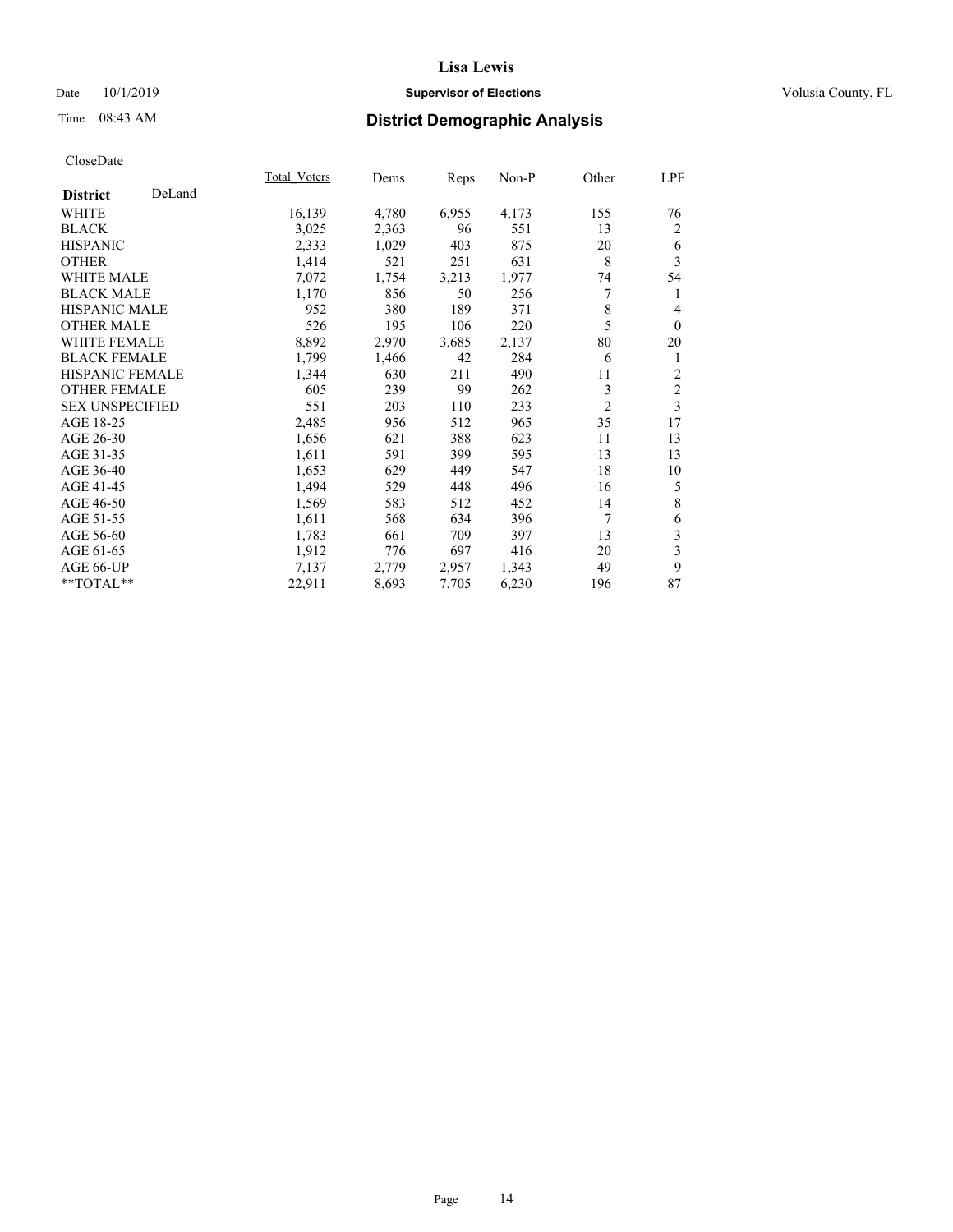## Date 10/1/2019 **Supervisor of Elections Supervisor of Elections** Volusia County, FL

## Time 08:43 AM **District Demographic Analysis**

|                        |         | Total Voters | Dems   | Reps   | $Non-P$ | Other | LPF            |
|------------------------|---------|--------------|--------|--------|---------|-------|----------------|
| <b>District</b>        | Deltona |              |        |        |         |       |                |
| WHITE                  |         | 33,359       | 9,096  | 13,356 | 10,542  | 239   | 126            |
| <b>BLACK</b>           |         | 6,162        | 4,525  | 270    | 1,338   | 26    | 3              |
| <b>HISPANIC</b>        |         | 19,012       | 8,968  | 2,579  | 7,374   | 65    | 26             |
| <b>OTHER</b>           |         | 3,892        | 1,315  | 714    | 1,832   | 25    | 6              |
| WHITE MALE             |         | 15,421       | 3,601  | 6,511  | 5,107   | 117   | 85             |
| <b>BLACK MALE</b>      |         | 2,711        | 1,845  | 167    | 682     | 15    | $\overline{2}$ |
| <b>HISPANIC MALE</b>   |         | 8,811        | 3,888  | 1,355  | 3,518   | 34    | 16             |
| <b>OTHER MALE</b>      |         | 1,349        | 432    | 283    | 621     | 8     | 5              |
| <b>WHITE FEMALE</b>    |         | 17,471       | 5,385  | 6,668  | 5,258   | 120   | 40             |
| <b>BLACK FEMALE</b>    |         | 3,366        | 2,621  | 99     | 634     | 11    | 1              |
| <b>HISPANIC FEMALE</b> |         | 9,907        | 4,943  | 1,199  | 3,725   | 31    | 9              |
| <b>OTHER FEMALE</b>    |         | 1,717        | 691    | 316    | 701     | 8     | 1              |
| <b>SEX UNSPECIFIED</b> |         | 1,671        | 497    | 321    | 840     | 11    | $\overline{2}$ |
| AGE 18-25              |         | 6,751        | 2,198  | 1,171  | 3,295   | 65    | 22             |
| AGE 26-30              |         | 5,257        | 1,830  | 1,063  | 2,300   | 36    | 28             |
| AGE 31-35              |         | 5,295        | 1,807  | 1,135  | 2,287   | 42    | 24             |
| AGE 36-40              |         | 5,139        | 1,851  | 1,108  | 2,122   | 38    | 20             |
| AGE 41-45              |         | 4,992        | 1,888  | 1,158  | 1,907   | 25    | 14             |
| AGE 46-50              |         | 5,214        | 1,868  | 1,516  | 1,771   | 42    | 17             |
| AGE 51-55              |         | 5,461        | 2,031  | 1,729  | 1,667   | 20    | 14             |
| AGE 56-60              |         | 5,867        | 2,233  | 1,988  | 1,620   | 19    | 7              |
| AGE 61-65              |         | 5,453        | 2,232  | 1,814  | 1,370   | 27    | 10             |
| AGE 66-UP              |         | 12,996       | 5,966  | 4,237  | 2,747   | 41    | 5              |
| $*$ $TOTAL**$          |         | 62,425       | 23,904 | 16,919 | 21,086  | 355   | 161            |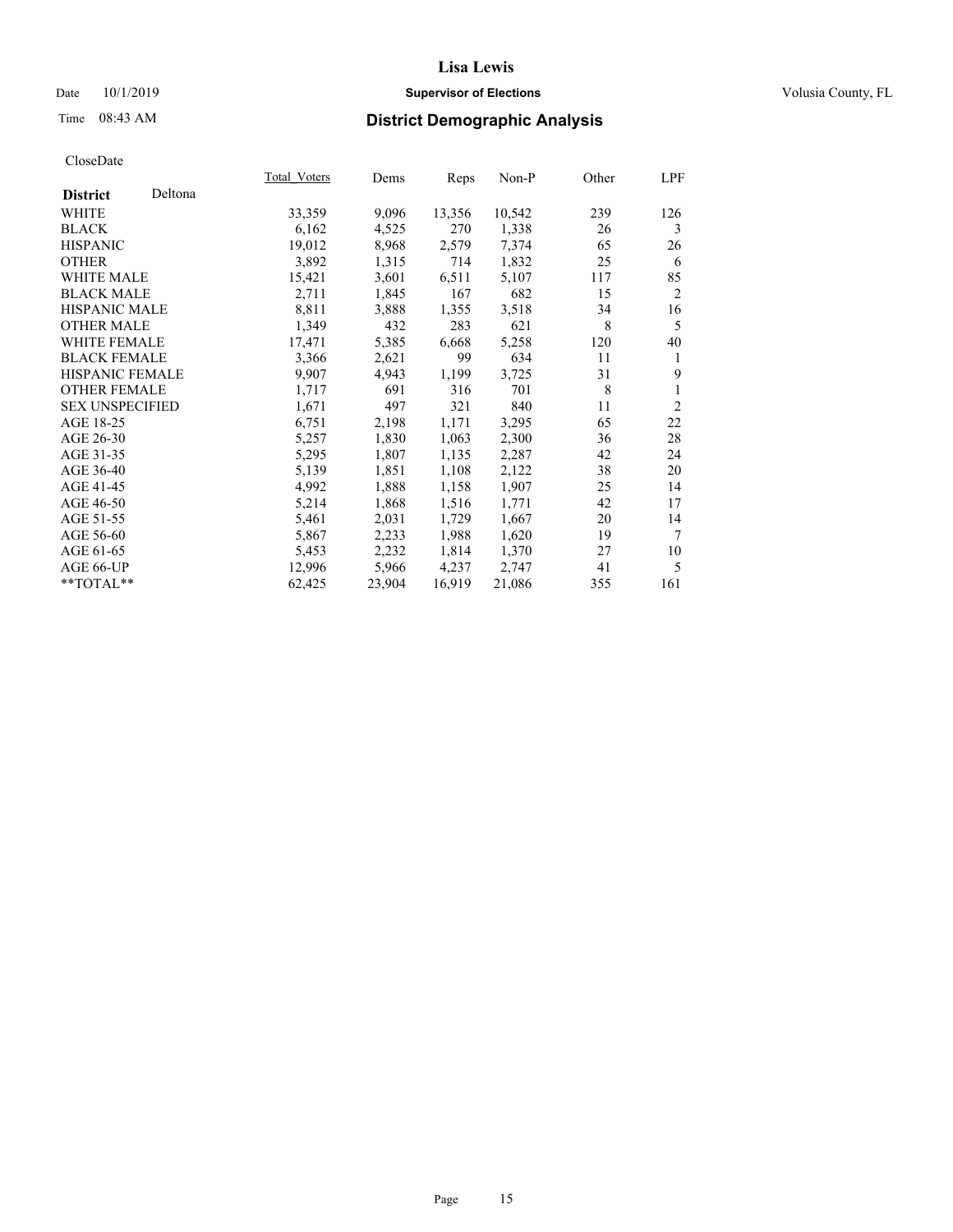## Date 10/1/2019 **Supervisor of Elections Supervisor of Elections** Volusia County, FL

# Time 08:43 AM **District Demographic Analysis**

|                        |           | Total Voters | Dems  | Reps  | Non-P | Other    | LPF            |
|------------------------|-----------|--------------|-------|-------|-------|----------|----------------|
| <b>District</b>        | Edgewater |              |       |       |       |          |                |
| WHITE                  |           | 15,539       | 4,477 | 6,197 | 4,675 | 142      | 48             |
| <b>BLACK</b>           |           | 370          | 270   | 18    | 78    | 4        | $\mathbf{0}$   |
| <b>HISPANIC</b>        |           | 331          | 125   | 67    | 133   | 6        | $\mathbf{0}$   |
| <b>OTHER</b>           |           | 556          | 168   | 126   | 256   | 6        | $\theta$       |
| <b>WHITE MALE</b>      |           | 7,051        | 1,700 | 3,053 | 2,208 | 61       | 29             |
| <b>BLACK MALE</b>      |           | 173          | 116   | 10    | 44    | 3        | $\mathbf{0}$   |
| <b>HISPANIC MALE</b>   |           | 147          | 43    | 32    | 69    | 3        | $\theta$       |
| <b>OTHER MALE</b>      |           | 196          | 59    | 50    | 84    | 3        | $\theta$       |
| <b>WHITE FEMALE</b>    |           | 8,325        | 2,740 | 3,079 | 2,406 | 81       | 19             |
| <b>BLACK FEMALE</b>    |           | 191          | 149   | 8     | 33    |          | $\overline{0}$ |
| <b>HISPANIC FEMALE</b> |           | 178          | 78    | 34    | 63    | 3        | $\mathbf{0}$   |
| <b>OTHER FEMALE</b>    |           | 220          | 78    | 58    | 81    | 3        | $\mathbf{0}$   |
| <b>SEX UNSPECIFIED</b> |           | 315          | 77    | 84    | 154   | $\theta$ | $\mathbf{0}$   |
| AGE 18-25              |           | 1,223        | 315   | 334   | 543   | 23       | 8              |
| AGE 26-30              |           | 999          | 266   | 301   | 414   | 15       | 3              |
| AGE 31-35              |           | 1,019        | 276   | 307   | 415   | 10       | 11             |
| AGE 36-40              |           | 930          | 241   | 287   | 393   | 4        | 5              |
| AGE 41-45              |           | 1,007        | 267   | 353   | 373   | 8        | 6              |
| AGE 46-50              |           | 1,128        | 281   | 434   | 392   | 15       | 6              |
| AGE 51-55              |           | 1,249        | 345   | 523   | 364   | 14       | 3              |
| AGE 56-60              |           | 1,672        | 490   | 713   | 454   | 14       | 1              |
| AGE 61-65              |           | 1,762        | 545   | 730   | 473   | 13       | 1              |
| AGE 66-UP              |           | 5,807        | 2,014 | 2,426 | 1,321 | 42       | 4              |
| **TOTAL**              |           | 16,796       | 5,040 | 6,408 | 5,142 | 158      | 48             |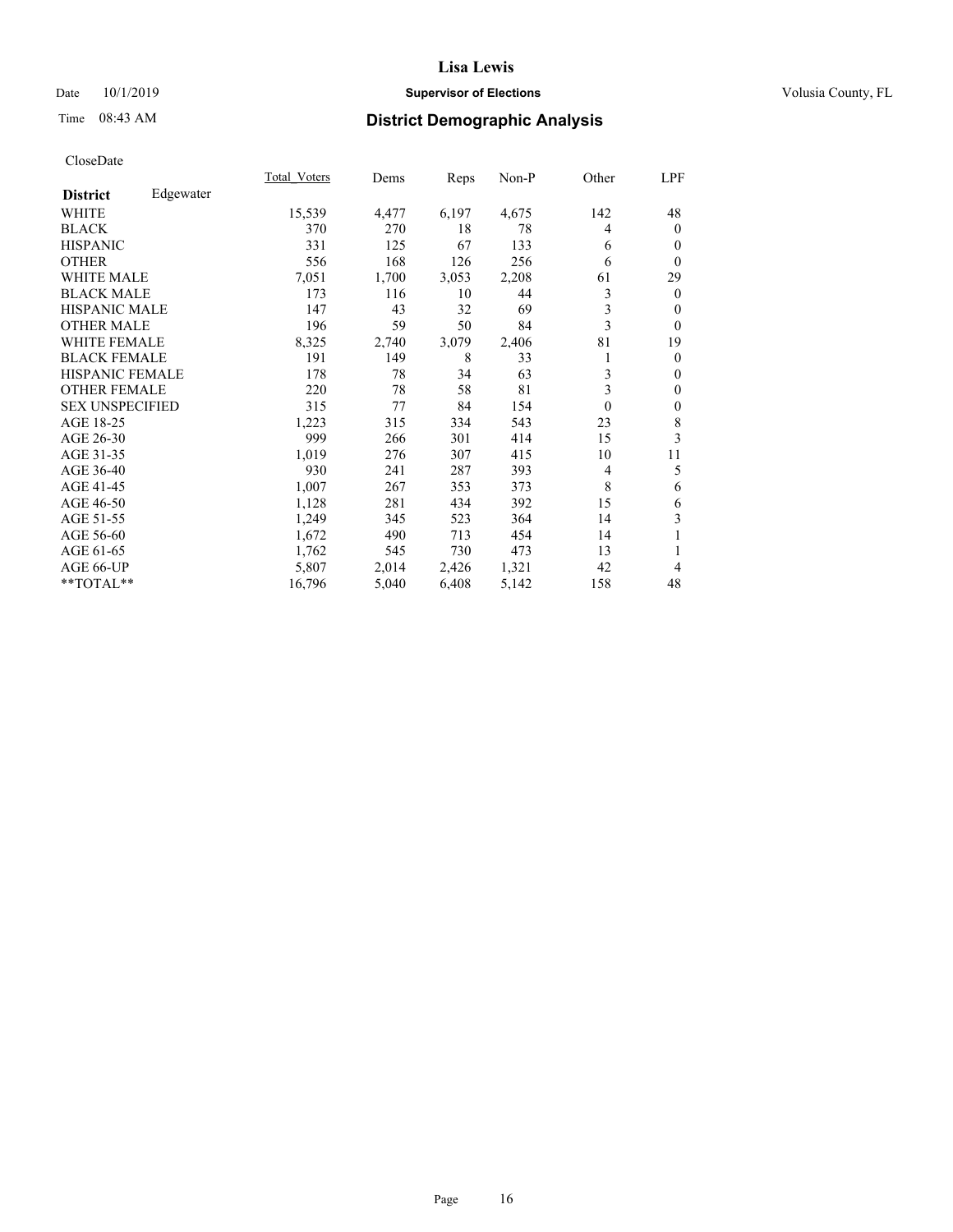## Date 10/1/2019 **Supervisor of Elections Supervisor of Elections** Volusia County, FL

# Time 08:43 AM **District Demographic Analysis**

|                        |            | Total Voters | Dems  | Reps  | Non-P | Other          | LPF              |
|------------------------|------------|--------------|-------|-------|-------|----------------|------------------|
| <b>District</b>        | Holly Hill |              |       |       |       |                |                  |
| WHITE                  |            | 6,291        | 2,030 | 2,224 | 1,947 | 60             | 30               |
| <b>BLACK</b>           |            | 1,098        | 796   | 37    | 259   | 4              | $\overline{2}$   |
| <b>HISPANIC</b>        |            | 323          | 147   | 48    | 124   | 3              | 1                |
| <b>OTHER</b>           |            | 433          | 152   | 82    | 197   | $\overline{2}$ | $\theta$         |
| WHITE MALE             |            | 2,891        | 785   | 1,103 | 955   | 28             | 20               |
| <b>BLACK MALE</b>      |            | 406          | 263   | 18    | 122   | 2              | 1                |
| <b>HISPANIC MALE</b>   |            | 165          | 71    | 25    | 65    | 3              | 1                |
| <b>OTHER MALE</b>      |            | 148          | 50    | 34    | 64    | $\theta$       | $\theta$         |
| <b>WHITE FEMALE</b>    |            | 3,328        | 1,226 | 1,098 | 962   | 32             | 10               |
| <b>BLACK FEMALE</b>    |            | 676          | 522   | 19    | 132   | 2              | 1                |
| <b>HISPANIC FEMALE</b> |            | 154          | 75    | 22    | 57    | $\theta$       | $\mathbf{0}$     |
| <b>OTHER FEMALE</b>    |            | 172          | 79    | 35    | 58    | $\overline{0}$ | $\mathbf{0}$     |
| <b>SEX UNSPECIFIED</b> |            | 205          | 54    | 37    | 112   | 2              | $\mathbf{0}$     |
| AGE 18-25              |            | 716          | 246   | 129   | 330   | $\overline{4}$ | 7                |
| AGE 26-30              |            | 642          | 249   | 135   | 251   | 7              | $\mathbf{0}$     |
| AGE 31-35              |            | 591          | 223   | 123   | 235   | 3              | 7                |
| AGE 36-40              |            | 519          | 203   | 104   | 201   | 7              | 4                |
| AGE 41-45              |            | 472          | 184   | 116   | 166   | 6              | $\boldsymbol{0}$ |
| AGE 46-50              |            | 565          | 193   | 158   | 207   | 4              | 3                |
| AGE 51-55              |            | 672          | 245   | 213   | 207   | 2              | 5                |
| AGE 56-60              |            | 873          | 324   | 286   | 250   | 8              | 5                |
| AGE 61-65              |            | 789          | 314   | 265   | 196   | 12             | $\overline{2}$   |
| AGE 66-UP              |            | 2,306        | 944   | 862   | 484   | 16             | $\theta$         |
| **TOTAL**              |            | 8,145        | 3,125 | 2,391 | 2,527 | 69             | 33               |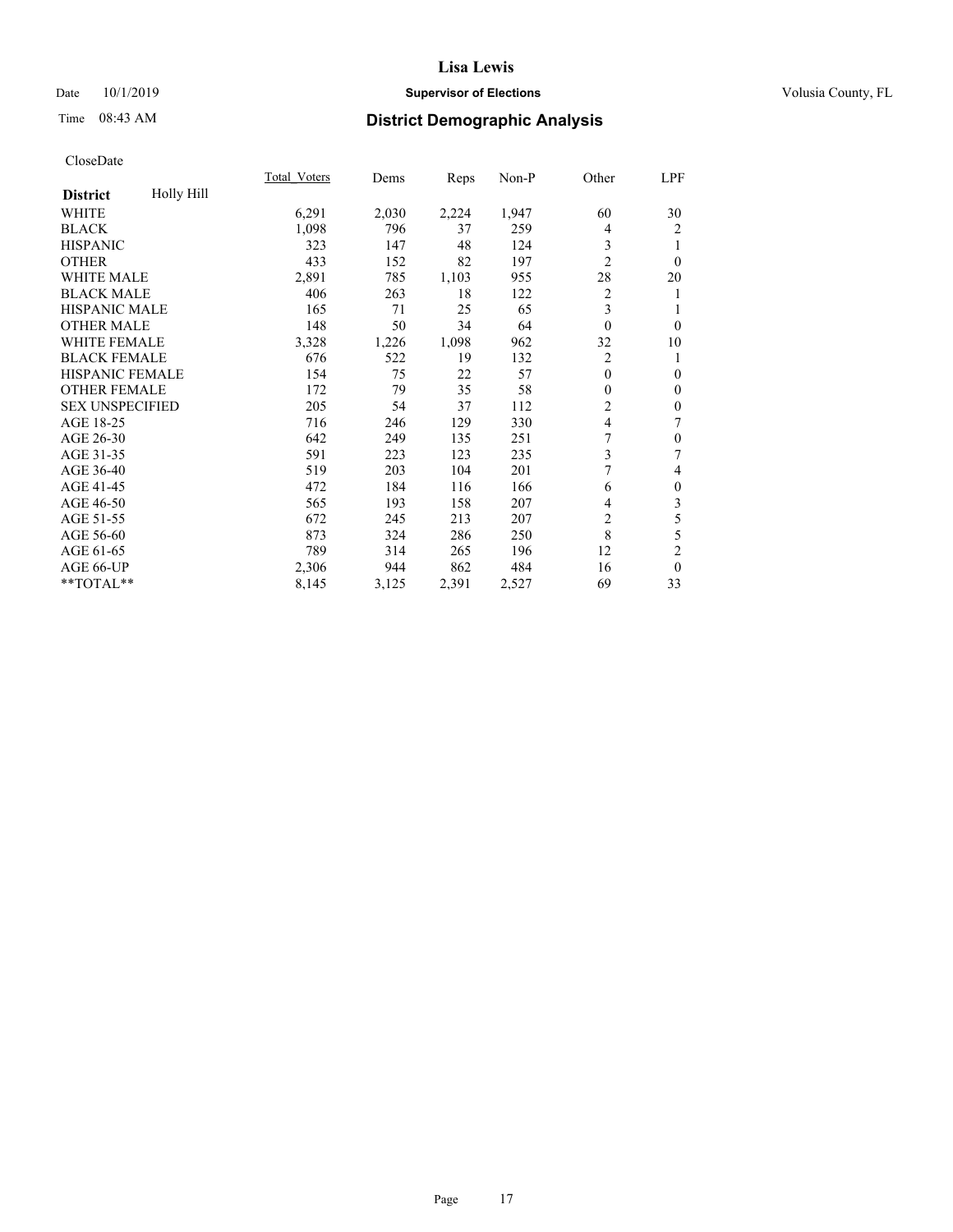## Date 10/1/2019 **Supervisor of Elections Supervisor of Elections** Volusia County, FL

# Time 08:43 AM **District Demographic Analysis**

|                        |            | Total Voters | Dems | Reps | Non-P | Other    | LPF |
|------------------------|------------|--------------|------|------|-------|----------|-----|
| <b>District</b>        | Lake Helen |              |      |      |       |          |     |
| WHITE                  |            | 1,837        | 515  | 784  | 520   | 14       | 4   |
| <b>BLACK</b>           |            | 169          | 142  | 6    | 21    | 0        | 0   |
| <b>HISPANIC</b>        |            | 75           | 31   | 19   | 23    | 1        |     |
| <b>OTHER</b>           |            | 72           | 26   | 17   | 28    | $\Omega$ |     |
| <b>WHITE MALE</b>      |            | 831          | 199  | 379  | 245   | 4        | 4   |
| <b>BLACK MALE</b>      |            | 75           | 64   | 3    | 8     | $\Omega$ | 0   |
| <b>HISPANIC MALE</b>   |            | 32           | 16   | 7    | 8     | $\Omega$ |     |
| <b>OTHER MALE</b>      |            | 22           | 11   | 4    | 6     | $\Omega$ |     |
| <b>WHITE FEMALE</b>    |            | 985          | 314  | 394  | 267   | 10       | 0   |
| <b>BLACK FEMALE</b>    |            | 91           | 77   | 2    | 12    | $\theta$ | 0   |
| <b>HISPANIC FEMALE</b> |            | 42           | 14   | 12   | 15    |          | 0   |
| <b>OTHER FEMALE</b>    |            | 33           | 14   | 5    | 14    | $\Omega$ | 0   |
| <b>SEX UNSPECIFIED</b> |            | 42           | 5    | 20   | 17    | 0        | 0   |
| AGE 18-25              |            | 177          | 43   | 56   | 73    | 4        |     |
| AGE 26-30              |            | 137          | 28   | 52   | 56    | $\Omega$ |     |
| AGE 31-35              |            | 149          | 45   | 44   | 57    | 3        | 0   |
| AGE 36-40              |            | 132          | 38   | 38   | 56    | 0        | 0   |
| AGE 41-45              |            | 133          | 32   | 42   | 57    |          |     |
| AGE 46-50              |            | 150          | 45   | 55   | 46    | 1        | 3   |
| AGE 51-55              |            | 178          | 45   | 87   | 44    | 2        | 0   |
| AGE 56-60              |            | 240          | 75   | 108  | 54    | 3        | 0   |
| AGE 61-65              |            | 227          | 87   | 94   | 46    | $\Omega$ | 0   |
| AGE 66-UP              |            | 630          | 276  | 250  | 103   |          | 0   |
| **TOTAL**              |            | 2,153        | 714  | 826  | 592   | 15       | 6   |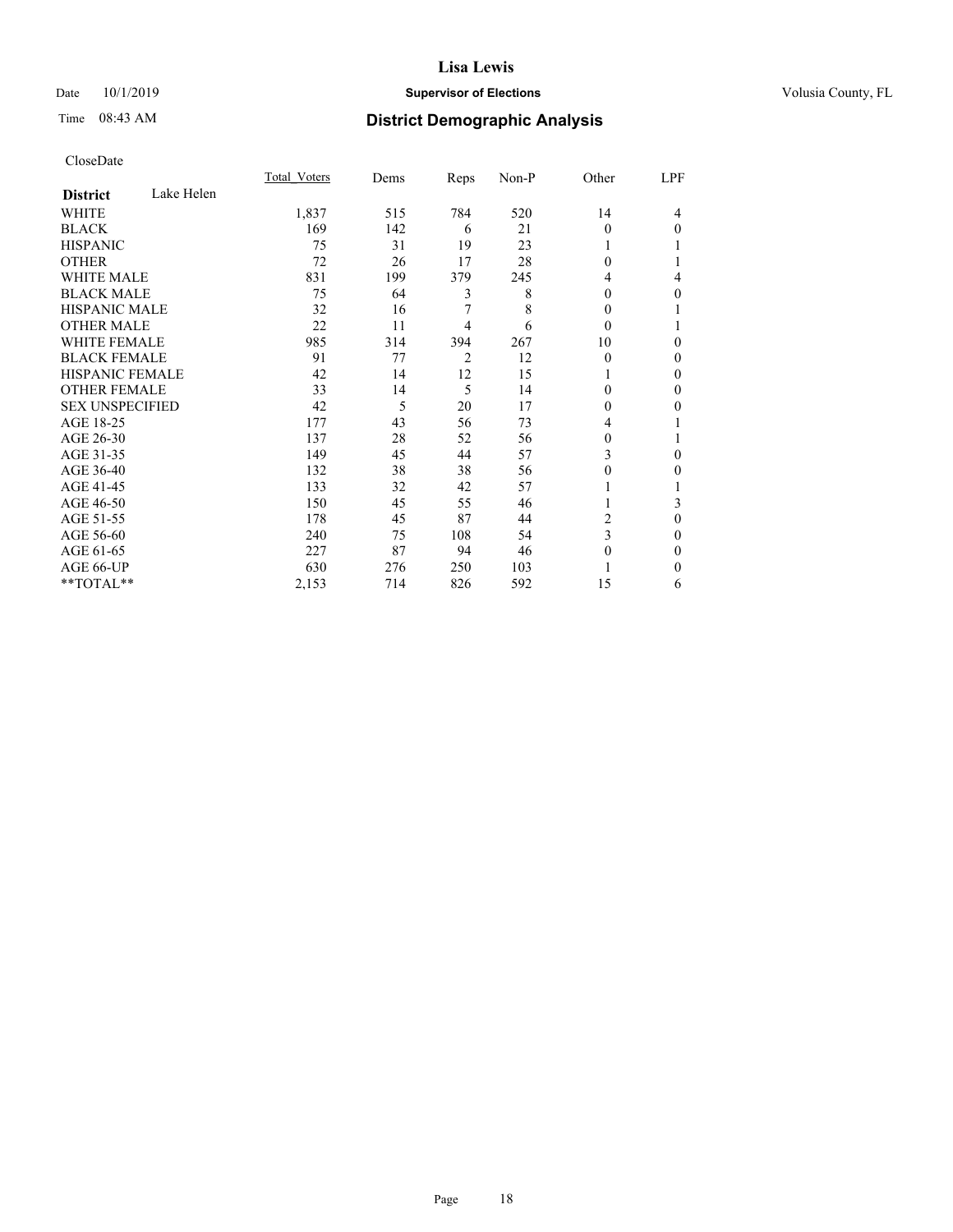## Date 10/1/2019 **Supervisor of Elections Supervisor of Elections** Volusia County, FL

# Time 08:43 AM **District Demographic Analysis**

|                                     | Total Voters | Dems  | Reps  | $Non-P$ | Other          | <u>LPF</u>   |
|-------------------------------------|--------------|-------|-------|---------|----------------|--------------|
| New Smyrna Beach<br><b>District</b> |              |       |       |         |                |              |
| WHITE                               | 20,752       | 5,707 | 9,378 | 5,355   | 255            | 57           |
| <b>BLACK</b>                        | 764          | 619   | 21    | 120     | 2              | 2            |
| <b>HISPANIC</b>                     | 413          | 138   | 138   | 134     | 3              | $\theta$     |
| <b>OTHER</b>                        | 769          | 218   | 212   | 329     | 6              | 4            |
| <b>WHITE MALE</b>                   | 9,487        | 2,190 | 4,515 | 2,619   | 126            | 37           |
| <b>BLACK MALE</b>                   | 313          | 237   | 8     | 64      | 2              | 2            |
| <b>HISPANIC MALE</b>                | 201          | 62    | 69    | 68      | $\overline{2}$ | $\mathbf{0}$ |
| <b>OTHER MALE</b>                   | 282          | 75    | 85    | 115     | 4              | 3            |
| <b>WHITE FEMALE</b>                 | 11,078       | 3,466 | 4,781 | 2,683   | 129            | 19           |
| <b>BLACK FEMALE</b>                 | 439          | 372   | 12    | 55      | 0              | $\mathbf{0}$ |
| HISPANIC FEMALE                     | 204          | 75    | 66    | 62      | 1              | $\mathbf{0}$ |
| <b>OTHER FEMALE</b>                 | 321          | 113   | 97    | 109     |                | 1            |
| <b>SEX UNSPECIFIED</b>              | 373          | 92    | 116   | 163     | 1              | 1            |
| AGE 18-25                           | 1,338        | 360   | 428   | 518     | 25             | 7            |
| AGE 26-30                           | 1,002        | 260   | 306   | 410     | 18             | 8            |
| AGE 31-35                           | 1,077        | 304   | 338   | 412     | 16             | 7            |
| AGE 36-40                           | 1,129        | 337   | 363   | 405     | 16             | 8            |
| AGE 41-45                           | 1,059        | 273   | 395   | 370     | 16             | 5            |
| AGE 46-50                           | 1,330        | 365   | 550   | 390     | 20             | 5            |
| AGE 51-55                           | 1,647        | 404   | 782   | 436     | 21             | 4            |
| AGE 56-60                           | 2,366        | 616   | 1,153 | 566     | 27             | 4            |
| AGE 61-65                           | 2,651        | 850   | 1,164 | 598     | 31             | 8            |
| AGE 66-UP                           | 9.099        | 2,913 | 4,270 | 1,833   | 76             | 7            |
| **TOTAL**                           | 22,698       | 6,682 | 9,749 | 5,938   | 266            | 63           |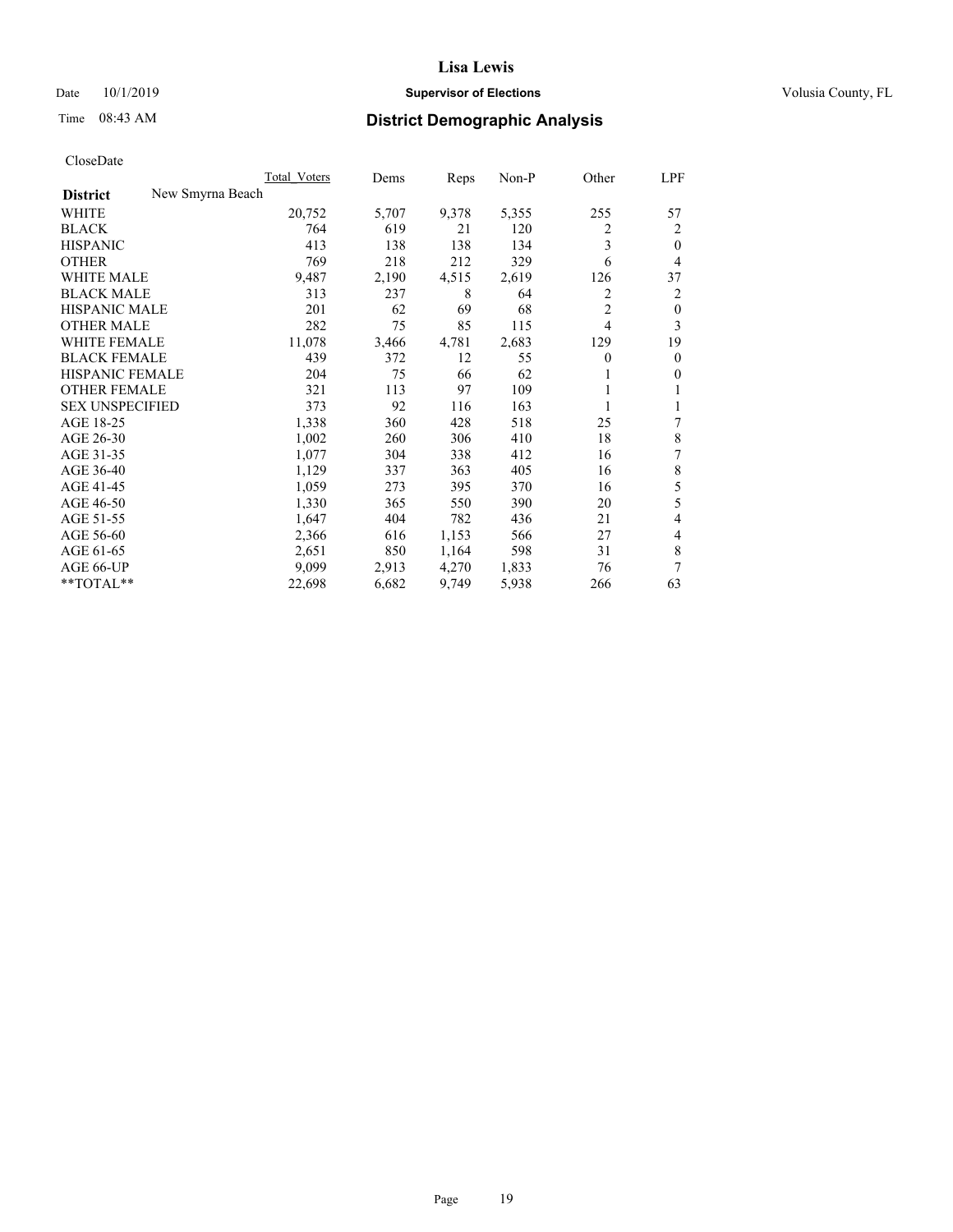## Date 10/1/2019 **Supervisor of Elections Supervisor of Elections** Volusia County, FL

# Time 08:43 AM **District Demographic Analysis**

|                        |          | Total Voters | Dems | Reps           | Non-P | Other    | LPF          |
|------------------------|----------|--------------|------|----------------|-------|----------|--------------|
| <b>District</b>        | Oak Hill |              |      |                |       |          |              |
| WHITE                  |          | 1,352        | 335  | 623            | 377   | 15       | 2            |
| <b>BLACK</b>           |          | 149          | 127  | 4              | 18    | $\Omega$ | $\theta$     |
| <b>HISPANIC</b>        |          | 14           | 6    | 2              | 6     | 0        | 0            |
| <b>OTHER</b>           |          | 43           | 12   | 14             | 17    | $\Omega$ | 0            |
| WHITE MALE             |          | 673          | 148  | 320            | 200   | 4        |              |
| <b>BLACK MALE</b>      |          | 68           | 53   | 2              | 13    | $\Omega$ | 0            |
| <b>HISPANIC MALE</b>   |          | 5            | 1    | 1              | 3     | 0        | 0            |
| <b>OTHER MALE</b>      |          | 16           | 3    | 7              | 6     | $\theta$ | 0            |
| WHITE FEMALE           |          | 662          | 185  | 293            | 172   | 11       |              |
| <b>BLACK FEMALE</b>    |          | 81           | 74   | $\overline{2}$ | 5     | $\Omega$ | 0            |
| <b>HISPANIC FEMALE</b> |          | 9            | 5    | 1              | 3     | 0        | 0            |
| <b>OTHER FEMALE</b>    |          | 17           | 8    | 5              | 4     | 0        | 0            |
| <b>SEX UNSPECIFIED</b> |          | 27           | 3    | 12             | 12    | $\theta$ | 0            |
| AGE 18-25              |          | 97           | 28   | 25             | 39    | 5        | 0            |
| AGE 26-30              |          | 72           | 23   | 21             | 26    | 2        | 0            |
| AGE 31-35              |          | 58           | 17   | 20             | 20    |          | 0            |
| AGE 36-40              |          | 78           | 29   | 26             | 23    | $\Omega$ | 0            |
| AGE 41-45              |          | 77           | 23   | 19             | 35    | 0        | 0            |
| AGE 46-50              |          | 81           | 24   | 34             | 23    | 0        | 0            |
| AGE 51-55              |          | 126          | 41   | 52             | 32    |          | $\mathbf{0}$ |
| AGE 56-60              |          | 176          | 53   | 78             | 42    | 3        | 0            |
| AGE 61-65              |          | 194          | 62   | 91             | 39    | 0        | 2            |
| AGE 66-UP              |          | 599          | 180  | 277            | 139   | 3        | $\theta$     |
| **TOTAL**              |          | 1,558        | 480  | 643            | 418   | 15       | 2            |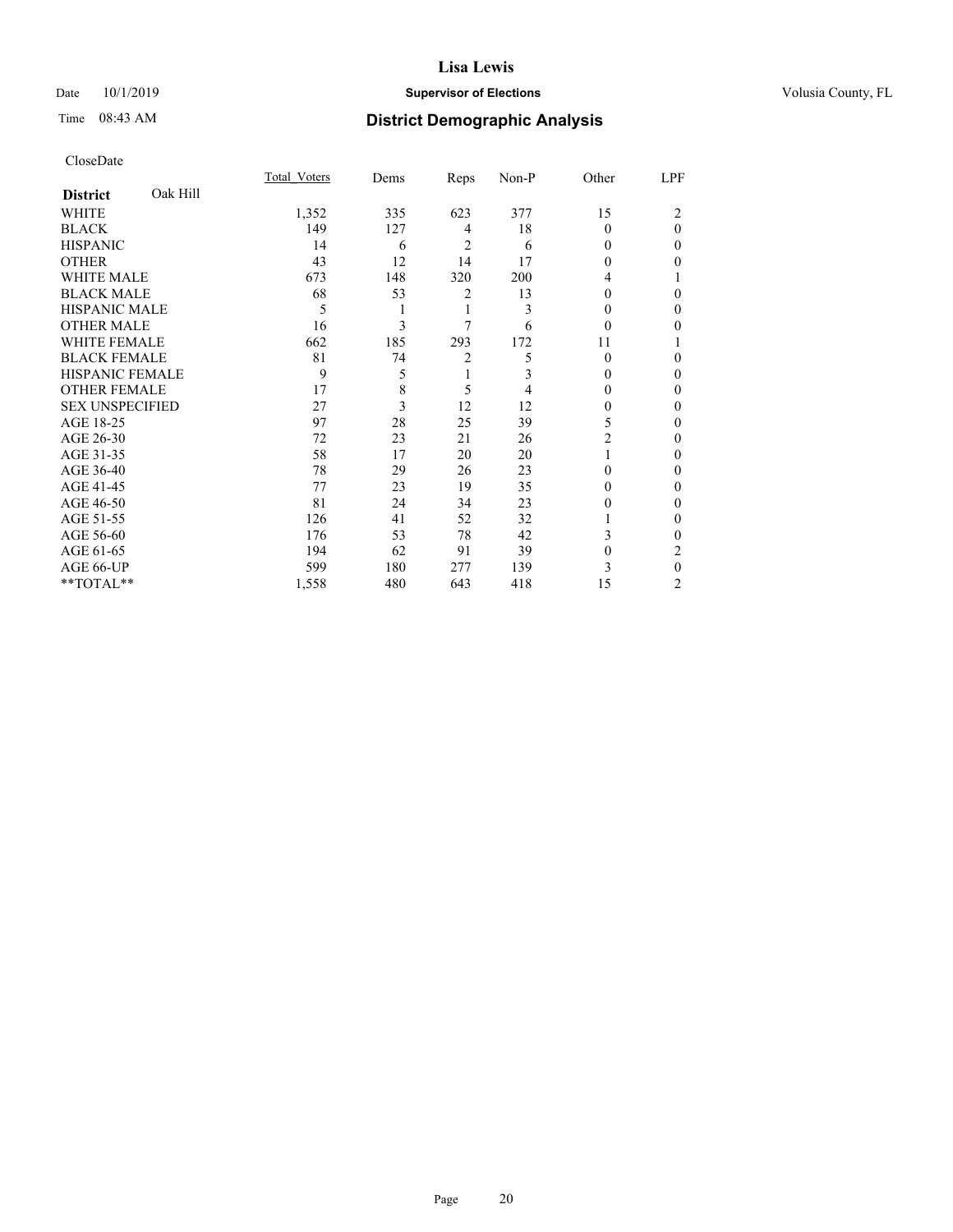## Date 10/1/2019 **Supervisor of Elections Supervisor of Elections** Volusia County, FL

## Time 08:43 AM **District Demographic Analysis**

|                        |             | Total Voters | Dems  | Reps  | Non-P | Other          | LPF              |
|------------------------|-------------|--------------|-------|-------|-------|----------------|------------------|
| <b>District</b>        | Orange City |              |       |       |       |                |                  |
| WHITE                  |             | 5,986        | 1,665 | 2,617 | 1,645 | 41             | 18               |
| <b>BLACK</b>           |             | 508          | 385   | 20    | 102   | 1              | $\mathbf{0}$     |
| <b>HISPANIC</b>        |             | 1,402        | 614   | 217   | 563   | 8              | $\theta$         |
| <b>OTHER</b>           |             | 388          | 128   | 83    | 173   | 3              | 1                |
| WHITE MALE             |             | 2,559        | 570   | 1,184 | 771   | 21             | 13               |
| <b>BLACK MALE</b>      |             | 190          | 131   | 11    | 48    | $\theta$       | $\mathbf{0}$     |
| <b>HISPANIC MALE</b>   |             | 587          | 237   | 115   | 229   | 6              | $\theta$         |
| <b>OTHER MALE</b>      |             | 133          | 43    | 33    | 55    |                | 1                |
| WHITE FEMALE           |             | 3,374        | 1,087 | 1,410 | 853   | 19             | 5                |
| <b>BLACK FEMALE</b>    |             | 310          | 249   | 9     | 51    | 1              | $\boldsymbol{0}$ |
| <b>HISPANIC FEMALE</b> |             | 796          | 370   | 101   | 323   | $\overline{2}$ | $\mathbf{0}$     |
| <b>OTHER FEMALE</b>    |             | 178          | 71    | 39    | 67    |                | $\mathbf{0}$     |
| <b>SEX UNSPECIFIED</b> |             | 156          | 34    | 34    | 86    | $\overline{2}$ | $\boldsymbol{0}$ |
| AGE 18-25              |             | 710          | 225   | 168   | 310   | 4              | 3                |
| AGE 26-30              |             | 512          | 164   | 124   | 216   | 4              | $\overline{4}$   |
| AGE 31-35              |             | 494          | 168   | 113   | 208   | 3              | $\sqrt{2}$       |
| AGE 36-40              |             | 515          | 173   | 143   | 194   | $\overline{c}$ | 3                |
| AGE 41-45              |             | 497          | 170   | 136   | 182   | 7              | $\overline{c}$   |
| AGE 46-50              |             | 574          | 172   | 203   | 193   | 6              | $\boldsymbol{0}$ |
| AGE 51-55              |             | 559          | 167   | 204   | 185   | $\overline{2}$ | 1                |
| AGE 56-60              |             | 672          | 227   | 243   | 194   | 7              | 1                |
| AGE 61-65              |             | 709          | 240   | 283   | 181   | 4              | 1                |
| AGE 66-UP              |             | 3,042        | 1,086 | 1,320 | 620   | 14             | $\overline{2}$   |
| **TOTAL**              |             | 8,284        | 2,792 | 2,937 | 2,483 | 53             | 19               |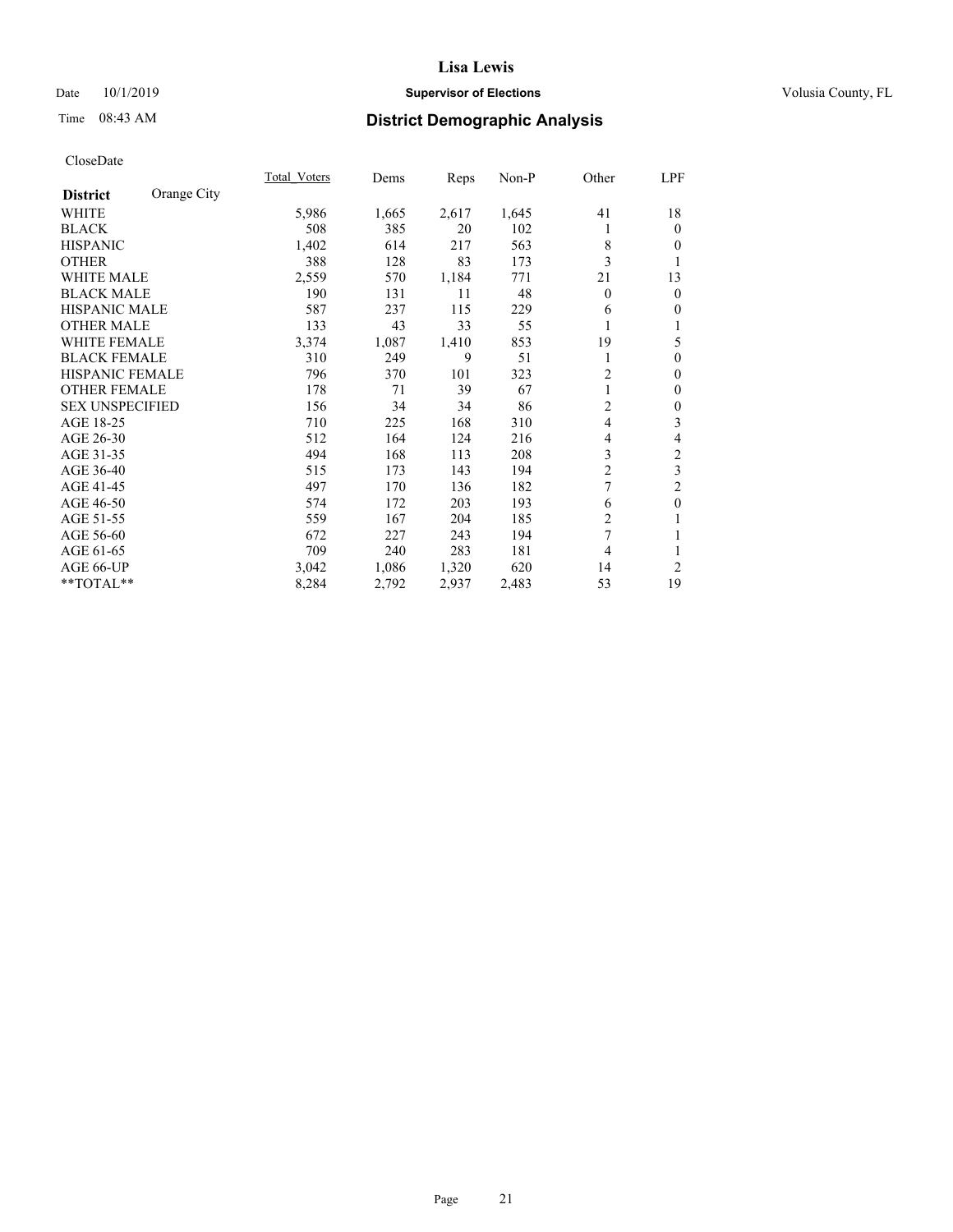## Date 10/1/2019 **Supervisor of Elections Supervisor of Elections** Volusia County, FL

# Time 08:43 AM **District Demographic Analysis**

|                        |              | Total Voters | Dems   | Reps   | Non-P | Other          | LPF            |
|------------------------|--------------|--------------|--------|--------|-------|----------------|----------------|
| <b>District</b>        | Ormond Beach |              |        |        |       |                |                |
| WHITE                  |              | 29,260       | 8,330  | 12,998 | 7,625 | 234            | 73             |
| <b>BLACK</b>           |              | 1,145        | 863    | 55     | 219   | 6              | 2              |
| <b>HISPANIC</b>        |              | 973          | 373    | 235    | 350   | 11             | $\overline{4}$ |
| <b>OTHER</b>           |              | 1,853        | 559    | 459    | 818   | 14             | 3              |
| <b>WHITE MALE</b>      |              | 13,217       | 3,168  | 6,245  | 3,647 | 103            | 54             |
| <b>BLACK MALE</b>      |              | 495          | 345    | 25     | 120   | 4              | 1              |
| <b>HISPANIC MALE</b>   |              | 409          | 143    | 116    | 142   | 6              | $\overline{2}$ |
| <b>OTHER MALE</b>      |              | 695          | 193    | 170    | 321   | 9              | $\overline{2}$ |
| <b>WHITE FEMALE</b>    |              | 15,729       | 5,084  | 6,642  | 3,854 | 130            | 19             |
| <b>BLACK FEMALE</b>    |              | 631          | 504    | 29     | 95    | 2              | 1              |
| <b>HISPANIC FEMALE</b> |              | 546          | 227    | 114    | 198   | 5              | $\overline{2}$ |
| <b>OTHER FEMALE</b>    |              | 817          | 284    | 218    | 311   | 4              | $\mathbf{0}$   |
| <b>SEX UNSPECIFIED</b> |              | 692          | 177    | 188    | 324   | $\overline{2}$ | 1              |
| AGE 18-25              |              | 2,670        | 711    | 845    | 1,064 | 37             | 13             |
| AGE 26-30              |              | 1,910        | 540    | 622    | 718   | 22             | 8              |
| AGE 31-35              |              | 1,924        | 565    | 628    | 706   | 16             | 9              |
| AGE 36-40              |              | 1,832        | 485    | 617    | 696   | 19             | 15             |
| AGE 41-45              |              | 1,777        | 479    | 665    | 600   | 17             | 16             |
| AGE 46-50              |              | 2,250        | 576    | 971    | 675   | 19             | 9              |
| AGE 51-55              |              | 2,731        | 733    | 1,270  | 699   | 25             | 4              |
| AGE 56-60              |              | 3,107        | 923    | 1,390  | 773   | 20             | $\mathbf{1}$   |
| AGE 61-65              |              | 3,417        | 1,112  | 1,534  | 736   | 33             | $\overline{2}$ |
| AGE 66-UP              |              | 11,613       | 4,001  | 5,205  | 2,345 | 57             | 5              |
| **TOTAL**              |              | 33,231       | 10,125 | 13,747 | 9,012 | 265            | 82             |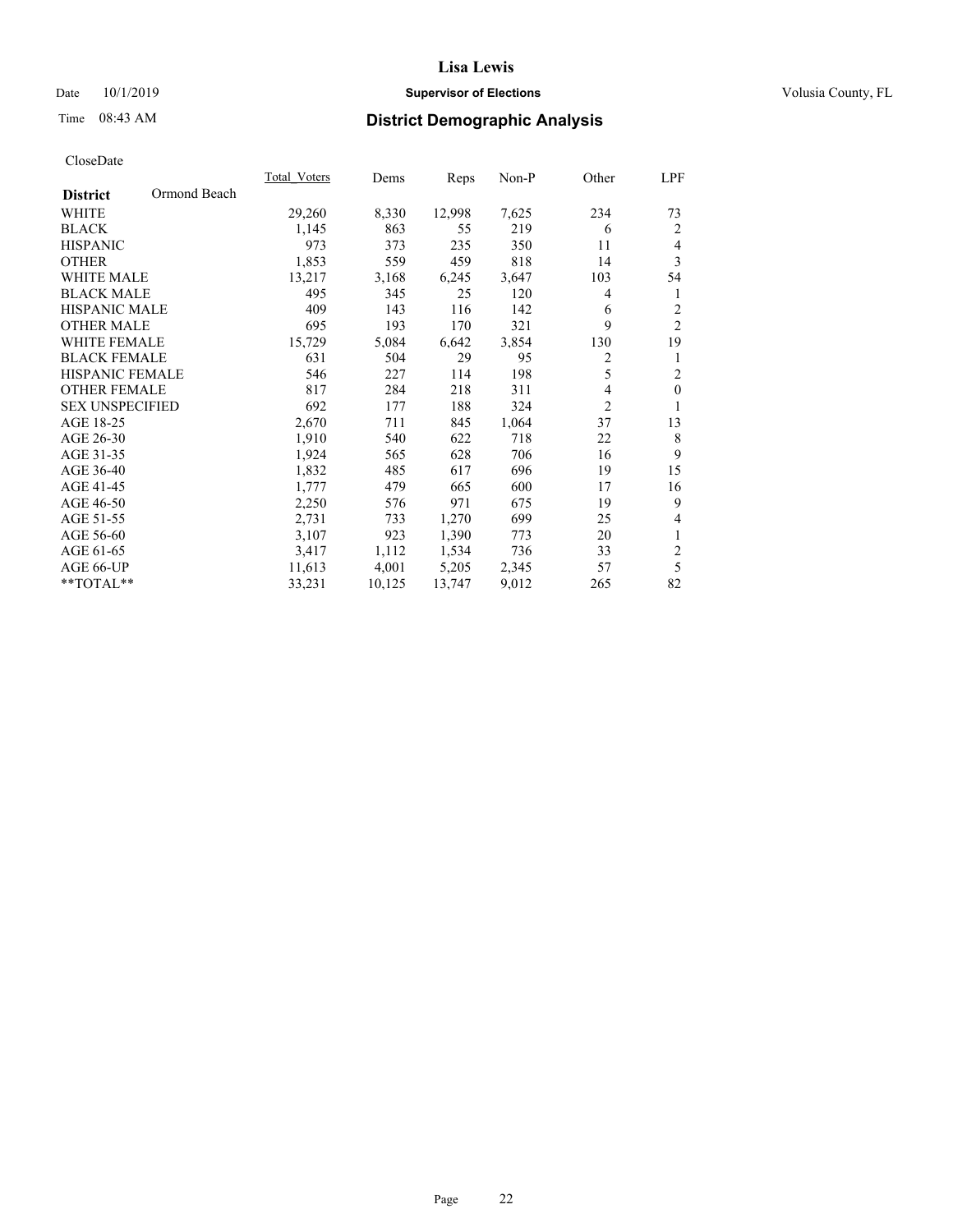## Date 10/1/2019 **Supervisor of Elections Supervisor of Elections** Volusia County, FL

| CloseDate |
|-----------|
|-----------|

|                        |         | Total Voters | Dems           | Reps     | Non-P | Other | LPF      |
|------------------------|---------|--------------|----------------|----------|-------|-------|----------|
| <b>District</b>        | Pierson |              |                |          |       |       |          |
| WHITE                  |         | 579          | 159            | 297      | 114   | 4     | 5        |
| <b>BLACK</b>           |         | 45           | 37             | 1        | 7     | 0     | $\theta$ |
| <b>HISPANIC</b>        |         | 178          | 82             | 12       | 84    | 0     | 0        |
| <b>OTHER</b>           |         | 34           | 8              | 6        | 20    | 0     | 0        |
| <b>WHITE MALE</b>      |         | 285          | 74             | 144      | 59    | 3     | 5        |
| <b>BLACK MALE</b>      |         | 21           | 18             | 1        | 2     | 0     | 0        |
| <b>HISPANIC MALE</b>   |         | 90           | 45             | 6        | 39    | 0     | 0        |
| <b>OTHER MALE</b>      |         | 18           | 3              | 5        | 10    | 0     | 0        |
| <b>WHITE FEMALE</b>    |         | 289          | 85             | 149      | 54    |       | 0        |
| <b>BLACK FEMALE</b>    |         | 24           | 19             | $\theta$ | 5     | 0     | 0        |
| <b>HISPANIC FEMALE</b> |         | 85           | 35             | 6        | 44    | 0     | 0        |
| <b>OTHER FEMALE</b>    |         | 10           | $\overline{4}$ | 1        | 5     | 0     | 0        |
| <b>SEX UNSPECIFIED</b> |         | 14           | 3              | 4        | 7     | 0     | 0        |
| AGE 18-25              |         | 112          | 33             | 24       | 54    | 0     |          |
| AGE 26-30              |         | 78           | 31             | 19       | 26    | 0     | 2        |
| AGE 31-35              |         | 59           | 18             | 20       | 21    | 0     | 0        |
| AGE 36-40              |         | 61           | 14             | 20       | 26    | 0     |          |
| AGE 41-45              |         | 47           | 12             | 19       | 15    | 0     |          |
| AGE 46-50              |         | 60           | 17             | 24       | 19    | 0     | 0        |
| AGE 51-55              |         | 53           | 17             | 23       | 12    |       | 0        |
| AGE 56-60              |         | 82           | 30             | 34       | 17    |       | 0        |
| AGE 61-65              |         | 96           | 32             | 44       | 20    | 0     | 0        |
| AGE 66-UP              |         | 188          | 82             | 89       | 15    | 2     | 0        |
| **TOTAL**              |         | 836          | 286            | 316      | 225   | 4     | 5        |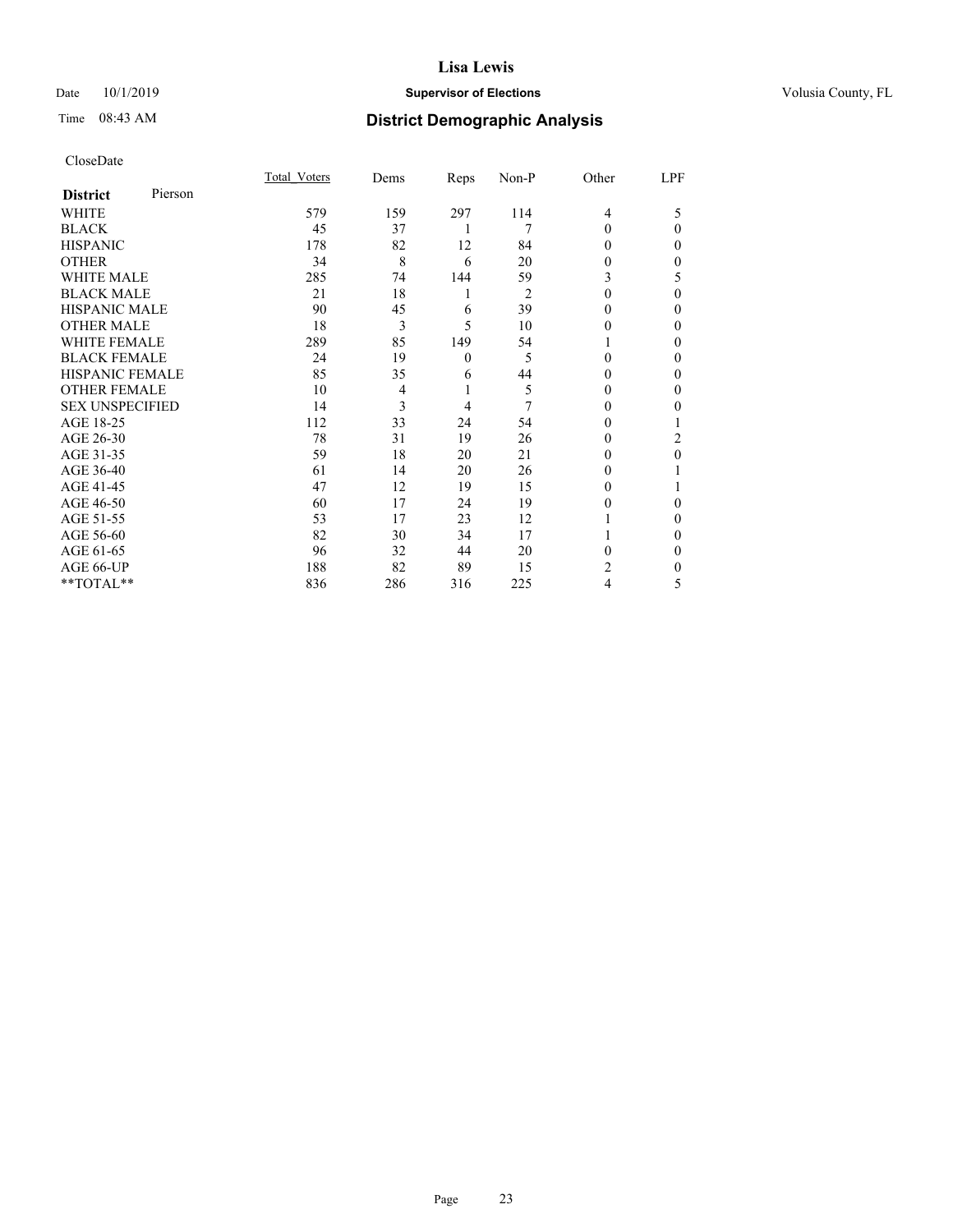## Date 10/1/2019 **Supervisor of Elections Supervisor of Elections** Volusia County, FL

# Time 08:43 AM **District Demographic Analysis**

|                        |             | Total Voters | Dems | Reps           | Non-P | Other          | LPF            |
|------------------------|-------------|--------------|------|----------------|-------|----------------|----------------|
| <b>District</b>        | Ponce Inlet |              |      |                |       |                |                |
| WHITE                  |             | 3,016        | 682  | 1,583          | 706   | 37             | 8              |
| <b>BLACK</b>           |             | 13           | 3    | 4              | 6     | 0              | $\Omega$       |
| <b>HISPANIC</b>        |             | 63           | 13   | 25             | 24    | 0              |                |
| <b>OTHER</b>           |             | 109          | 29   | 43             | 37    | 0              | $\theta$       |
| WHITE MALE             |             | 1,451        | 271  | 791            | 367   | 17             | 5              |
| <b>BLACK MALE</b>      |             |              |      | $\overline{2}$ | 4     | 0              | $\theta$       |
| <b>HISPANIC MALE</b>   |             | 25           | 5    | 11             | 9     | 0              | $\theta$       |
| <b>OTHER MALE</b>      |             | 41           | 13   | 17             | 11    | $\theta$       | $\mathbf{0}$   |
| <b>WHITE FEMALE</b>    |             | 1,540        | 404  | 784            | 329   | 20             | 3              |
| <b>BLACK FEMALE</b>    |             | 6            | 2    | 2              | 2     | $\theta$       | $\theta$       |
| <b>HISPANIC FEMALE</b> |             | 38           | 8    | 14             | 15    | $_{0}$         | 1              |
| <b>OTHER FEMALE</b>    |             | 44           | 12   | 16             | 16    | 0              | $\theta$       |
| <b>SEX UNSPECIFIED</b> |             | 49           | 11   | 18             | 20    | 0              | $\theta$       |
| AGE 18-25              |             | 160          | 31   | 57             | 65    | 6              |                |
| AGE 26-30              |             | 96           | 19   | 37             | 38    |                |                |
| AGE 31-35              |             | 75           | 18   | 28             | 28    | 0              | 1              |
| AGE 36-40              |             | 80           | 19   | 34             | 27    | 0              | $\theta$       |
| AGE 41-45              |             | 102          | 13   | 48             | 40    |                | $\theta$       |
| AGE 46-50              |             | 161          | 39   | 78             | 40    | 2              | 2              |
| AGE 51-55              |             | 212          | 34   | 113            | 62    |                | $\overline{2}$ |
| AGE 56-60              |             | 345          | 85   | 184            | 73    | $\overline{2}$ | 1              |
| AGE 61-65              |             | 431          | 93   | 240            | 86    | 12             | $\theta$       |
| AGE 66-UP              |             | 1,539        | 376  | 836            | 314   | 12             |                |
| **TOTAL**              |             | 3,201        | 727  | 1,655          | 773   | 37             | 9              |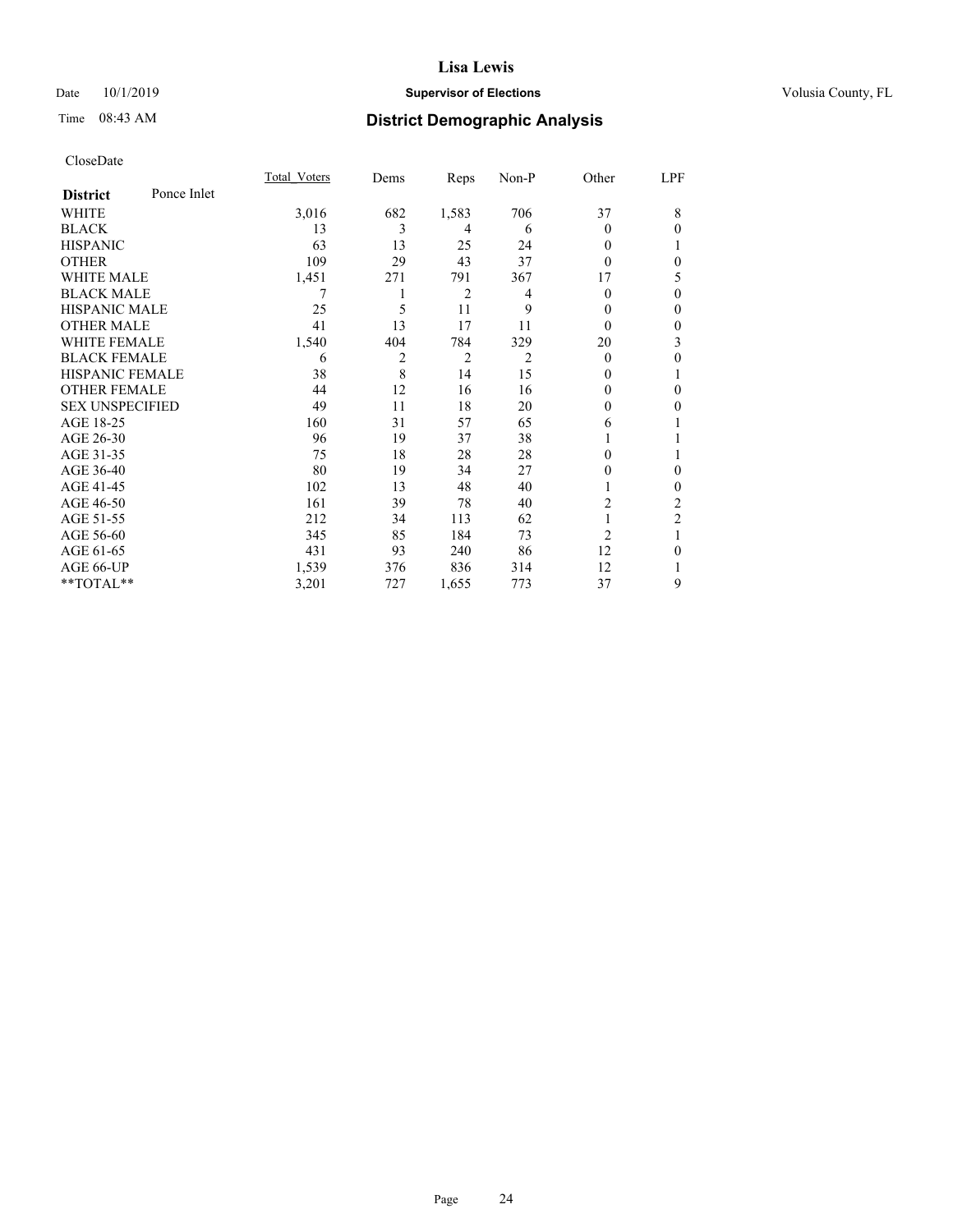## Date 10/1/2019 **Supervisor of Elections Supervisor of Elections** Volusia County, FL

# Time 08:43 AM **District Demographic Analysis**

|                        |             | Total Voters | Dems   | Reps   | Non-P  | Other | LPF            |
|------------------------|-------------|--------------|--------|--------|--------|-------|----------------|
| <b>District</b>        | Port Orange |              |        |        |        |       |                |
| <b>WHITE</b>           |             | 39,380       | 11,080 | 16,433 | 11,370 | 376   | 121            |
| <b>BLACK</b>           |             | 1,464        | 1,052  | 82     | 317    | 10    | 3              |
| <b>HISPANIC</b>        |             | 1,769        | 639    | 403    | 710    | 11    | 6              |
| <b>OTHER</b>           |             | 2,356        | 729    | 552    | 1,038  | 31    | 6              |
| <b>WHITE MALE</b>      |             | 17,977       | 4,268  | 7,979  | 5,457  | 192   | 81             |
| <b>BLACK MALE</b>      |             | 627          | 416    | 49     | 156    | 5     | 1              |
| <b>HISPANIC MALE</b>   |             | 798          | 277    | 207    | 306    | 5     | 3              |
| <b>OTHER MALE</b>      |             | 883          | 261    | 221    | 381    | 14    | 6              |
| <b>WHITE FEMALE</b>    |             | 20,875       | 6,684  | 8,239  | 5,731  | 182   | 39             |
| <b>BLACK FEMALE</b>    |             | 816          | 621    | 33     | 156    | 5     | 1              |
| <b>HISPANIC FEMALE</b> |             | 937          | 351    | 189    | 388    | 6     | 3              |
| <b>OTHER FEMALE</b>    |             | 1,042        | 370    | 256    | 402    | 14    | $\mathbf{0}$   |
| <b>SEX UNSPECIFIED</b> |             | 1,014        | 252    | 297    | 458    | 5     | $\mathfrak{2}$ |
| AGE 18-25              |             | 4,032        | 1,102  | 1,140  | 1,679  | 93    | 18             |
| AGE 26-30              |             | 3,033        | 843    | 941    | 1,198  | 38    | 13             |
| AGE 31-35              |             | 2,899        | 848    | 842    | 1,149  | 36    | 24             |
| AGE 36-40              |             | 2,902        | 816    | 927    | 1,113  | 29    | 17             |
| AGE 41-45              |             | 2,757        | 739    | 996    | 972    | 31    | 19             |
| AGE 46-50              |             | 3,173        | 867    | 1,274  | 995    | 26    | 11             |
| AGE 51-55              |             | 3,475        | 951    | 1,462  | 1,020  | 30    | 12             |
| AGE 56-60              |             | 4,301        | 1,251  | 1,857  | 1,147  | 37    | 9              |
| AGE 61-65              |             | 4,298        | 1,434  | 1,865  | 977    | 20    | $\overline{2}$ |
| AGE 66-UP              |             | 14,099       | 4,649  | 6,166  | 3,185  | 88    | 11             |
| $*$ TOTAL $*$          |             | 44,969       | 13,500 | 17,470 | 13,435 | 428   | 136            |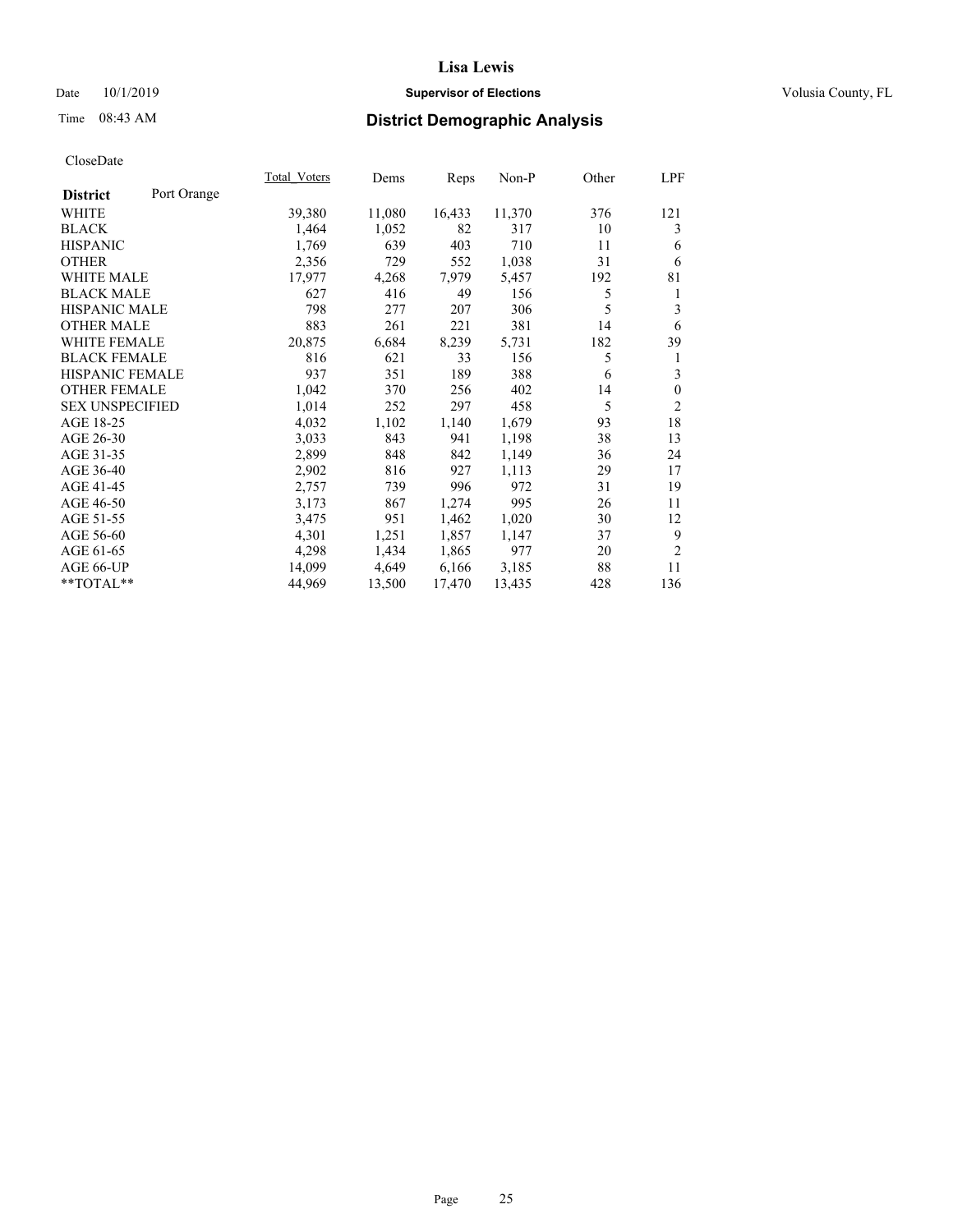## Date 10/1/2019 **Supervisor of Elections Supervisor of Elections** Volusia County, FL

# Time 08:43 AM **District Demographic Analysis**

|                        |               | Total Voters | Dems  | Reps  | Non-P | Other          | LPF              |
|------------------------|---------------|--------------|-------|-------|-------|----------------|------------------|
| <b>District</b>        | South Daytona |              |       |       |       |                |                  |
| WHITE                  |               | 7,153        | 2,238 | 2,745 | 2,062 | 87             | 21               |
| <b>BLACK</b>           |               | 751          | 556   | 24    | 167   | 4              | $\overline{0}$   |
| <b>HISPANIC</b>        |               | 317          | 134   | 63    | 116   | 4              | 0                |
| <b>OTHER</b>           |               | 433          | 148   | 91    | 191   |                | $\overline{c}$   |
| WHITE MALE             |               | 3,246        | 843   | 1,349 | 998   | 43             | 13               |
| <b>BLACK MALE</b>      |               | 281          | 198   | 13    | 68    | $\overline{2}$ | $\theta$         |
| <b>HISPANIC MALE</b>   |               | 138          | 43    | 35    | 58    | $\overline{2}$ | $\mathbf{0}$     |
| <b>OTHER MALE</b>      |               | 142          | 48    | 36    | 57    | 1              | $\theta$         |
| <b>WHITE FEMALE</b>    |               | 3,824        | 1,376 | 1,369 | 1,028 | 44             | 7                |
| <b>BLACK FEMALE</b>    |               | 462          | 355   | 10    | 95    | 2              | $\boldsymbol{0}$ |
| <b>HISPANIC FEMALE</b> |               | 169          | 87    | 28    | 52    | $\overline{2}$ | $\theta$         |
| <b>OTHER FEMALE</b>    |               | 203          | 79    | 47    | 75    | $\mathbf{0}$   | $\overline{c}$   |
| <b>SEX UNSPECIFIED</b> |               | 189          | 47    | 36    | 105   | $\theta$       | 1                |
| AGE 18-25              |               | 757          | 223   | 173   | 337   | 18             | 6                |
| AGE 26-30              |               | 675          | 215   | 157   | 289   | 11             | 3                |
| AGE 31-35              |               | 615          | 222   | 152   | 231   | 8              | $\overline{2}$   |
| AGE 36-40              |               | 544          | 204   | 129   | 204   | 5              | 2                |
| AGE 41-45              |               | 485          | 146   | 141   | 186   | 9              | 3                |
| AGE 46-50              |               | 588          | 191   | 223   | 170   |                | 3                |
| AGE 51-55              |               | 695          | 242   | 266   | 181   | 4              | $\overline{2}$   |
| AGE 56-60              |               | 934          | 314   | 381   | 231   | 8              | $\mathbf{0}$     |
| AGE 61-65              |               | 913          | 349   | 341   | 213   | 10             | 0                |
| AGE 66-UP              |               | 2,448        | 970   | 960   | 494   | 22             | $\overline{2}$   |
| **TOTAL**              |               | 8,654        | 3,076 | 2,923 | 2,536 | 96             | 23               |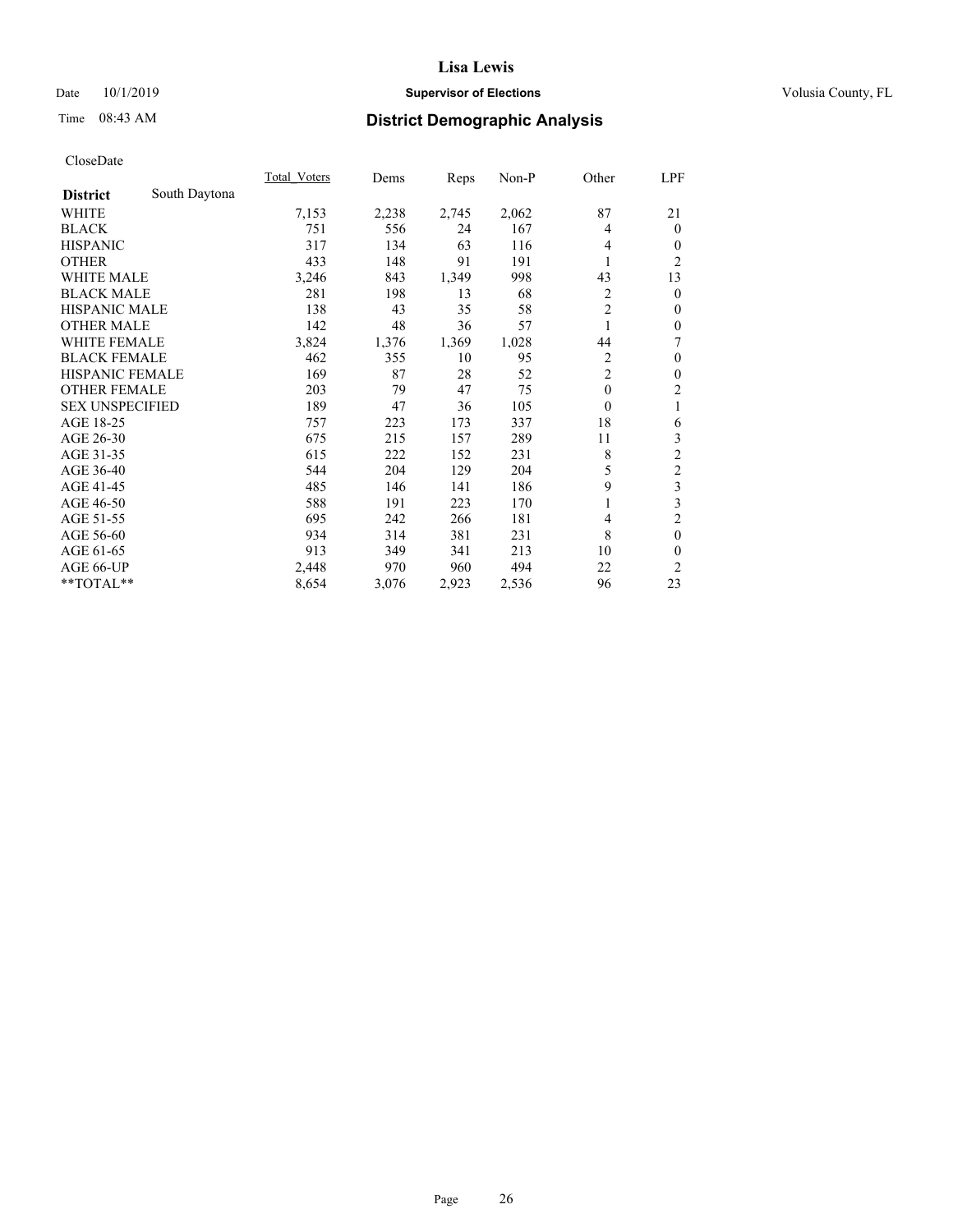## Date 10/1/2019 **Supervisor of Elections Supervisor of Elections** Volusia County, FL

# Time 08:43 AM **District Demographic Analysis**

|                        |               | Total Voters | Dems | Reps     | Non-P    | Other | LPF |
|------------------------|---------------|--------------|------|----------|----------|-------|-----|
| <b>District</b>        | Flagler Beach |              |      |          |          |       |     |
| WHITE                  |               | 56           | 25   | 18       | 12       |       | 0   |
| <b>BLACK</b>           |               | $\mathbf{0}$ | 0    | $\Omega$ | $\Omega$ |       |     |
| <b>HISPANIC</b>        |               |              |      | 0        | $\theta$ |       |     |
| <b>OTHER</b>           |               |              |      | 0        | 0        |       |     |
| WHITE MALE             |               | 22           |      | 9        | 6        |       |     |
| <b>BLACK MALE</b>      |               | O            |      |          |          |       |     |
| <b>HISPANIC MALE</b>   |               |              |      |          |          |       |     |
| <b>OTHER MALE</b>      |               |              |      | 0        |          |       | 0   |
| WHITE FEMALE           |               | 33           | 19   | 9        |          |       |     |
| <b>BLACK FEMALE</b>    |               | 0            | 0    | 0        |          |       |     |
| <b>HISPANIC FEMALE</b> |               |              |      | $\theta$ |          |       |     |
| <b>OTHER FEMALE</b>    |               |              |      | 0        |          |       | 0   |
| <b>SEX UNSPECIFIED</b> |               |              |      |          |          |       |     |
| AGE 18-25              |               |              |      | 0        |          |       |     |
| AGE 26-30              |               |              |      | 0        |          |       |     |
| AGE 31-35              |               |              |      |          |          |       |     |
| AGE 36-40              |               |              |      | $\theta$ |          |       | 0   |
| AGE 41-45              |               |              |      |          |          |       |     |
| AGE 46-50              |               |              |      |          |          |       |     |
| AGE 51-55              |               |              |      |          |          |       |     |
| AGE 56-60              |               |              |      |          |          |       |     |
| AGE 61-65              |               |              |      |          |          |       |     |
| AGE 66-UP              |               | 43           | 21   | 15       |          |       |     |
| **TOTAL**              |               | 57           | 26   | 18       | 12       |       | 0   |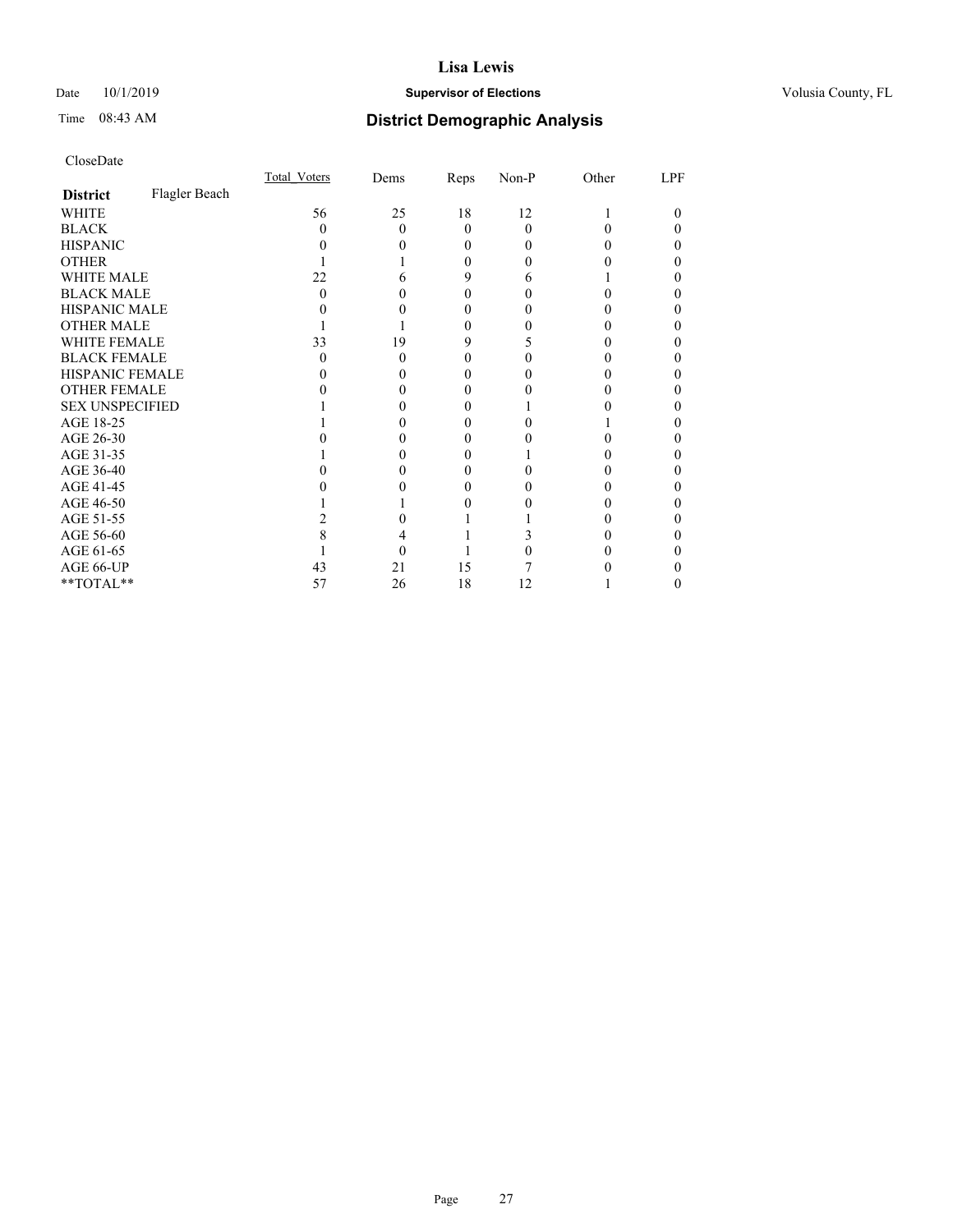## Date 10/1/2019 **Supervisor of Elections Supervisor of Elections** Volusia County, FL

# Time 08:43 AM **District Demographic Analysis**

|                        |                           | Total Voters | Dems   | Reps   | Non-P  | Other | LPF            |
|------------------------|---------------------------|--------------|--------|--------|--------|-------|----------------|
| <b>District</b>        | <b>Hospital Authority</b> |              |        |        |        |       |                |
| WHITE                  |                           | 107,710      | 28,554 | 47,603 | 30,351 | 792   | 410            |
| <b>BLACK</b>           |                           | 12,527       | 9,465  | 480    | 2,520  | 56    | 6              |
| <b>HISPANIC</b>        |                           | 27,963       | 12,749 | 4,176  | 10,873 | 122   | 43             |
| <b>OTHER</b>           |                           | 8,870        | 2,840  | 1,885  | 4,074  | 54    | 17             |
| WHITE MALE             |                           | 49,576       | 11,049 | 23,183 | 14,700 | 368   | 276            |
| <b>BLACK MALE</b>      |                           | 5,300        | 3,716  | 276    | 1,271  | 33    | 4              |
| <b>HISPANIC MALE</b>   |                           | 12,738       | 5,419  | 2,153  | 5,079  | 61    | 26             |
| <b>OTHER MALE</b>      |                           | 3,097        | 966    | 733    | 1,364  | 21    | 13             |
| WHITE FEMALE           |                           | 56,782       | 17,206 | 23,873 | 15,156 | 418   | 129            |
| <b>BLACK FEMALE</b>    |                           | 7,039        | 5,614  | 195    | 1,205  | 23    | $\overline{2}$ |
| <b>HISPANIC FEMALE</b> |                           | 14,770       | 7,122  | 1,981  | 5,591  | 60    | 16             |
| <b>OTHER FEMALE</b>    |                           | 3,851        | 1,452  | 805    | 1,571  | 20    | 3              |
| <b>SEX UNSPECIFIED</b> |                           | 3,915        | 1,063  | 944    | 1,881  | 20    | 7              |
| AGE 18-25              |                           | 15,750       | 4,810  | 3,630  | 7,063  | 172   | 75             |
| AGE 26-30              |                           | 11,839       | 3,731  | 3,066  | 4,891  | 85    | 66             |
| AGE 31-35              |                           | 11,684       | 3,687  | 3,051  | 4,790  | 88    | 68             |
| AGE 36-40              |                           | 11,425       | 3,688  | 3,126  | 4,468  | 80    | 63             |
| AGE 41-45              |                           | 10,959       | 3,622  | 3,237  | 3,979  | 76    | 45             |
| AGE 46-50              |                           | 12,118       | 3,804  | 4,292  | 3,884  | 97    | 41             |
| AGE 51-55              |                           | 13,137       | 4,187  | 5,204  | 3,642  | 65    | 39             |
| AGE 56-60              |                           | 14,877       | 4,948  | 6,046  | 3,778  | 81    | 24             |
| AGE 61-65              |                           | 14,408       | 5,201  | 5,789  | 3,311  | 86    | 21             |
| AGE 66-UP              |                           | 40,873       | 15,930 | 16,703 | 8,012  | 194   | 34             |
| $*$ TOTAL $*$          |                           | 157,070      | 53,608 | 54,144 | 47,818 | 1,024 | 476            |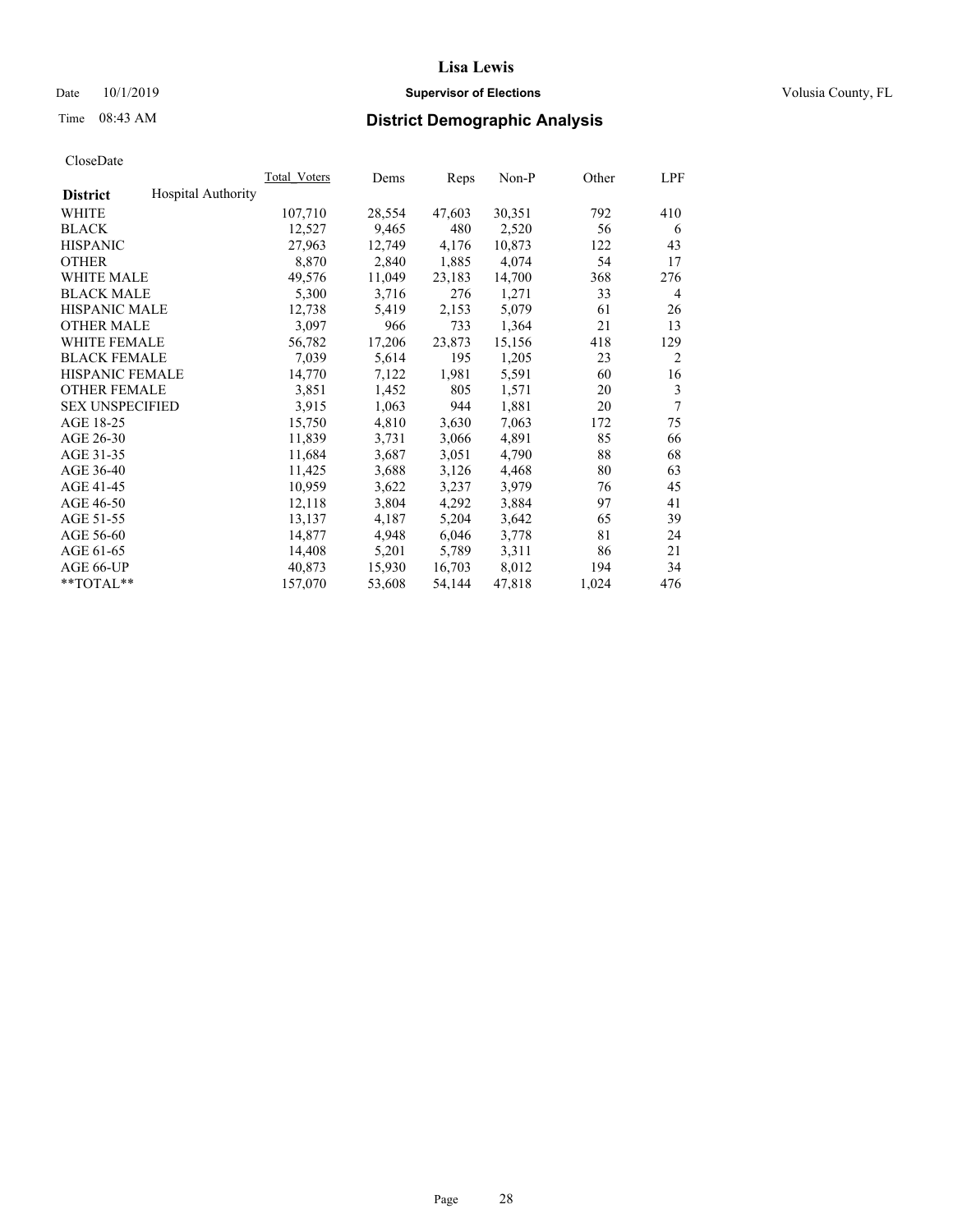## Date 10/1/2019 **Supervisor of Elections Supervisor of Elections** Volusia County, FL

| CloseDate |
|-----------|
|-----------|

|                        |                           | Total Voters | Dems  | Reps   | $Non-P$ | Other | LPF            |
|------------------------|---------------------------|--------------|-------|--------|---------|-------|----------------|
| <b>District</b>        | Florida House District 24 |              |       |        |         |       |                |
| WHITE                  |                           | 20,037       | 5,168 | 9,605  | 5,049   | 157   | 58             |
| <b>BLACK</b>           |                           | 528          | 406   | 14     | 102     | 5     | 1              |
| <b>HISPANIC</b>        |                           | 1,460        | 567   | 269    | 617     |       | $\Omega$       |
| <b>OTHER</b>           |                           | 945          | 239   | 285    | 410     | 9     | $\overline{c}$ |
| <b>WHITE MALE</b>      |                           | 9,347        | 2,021 | 4,698  | 2,507   | 79    | 42             |
| <b>BLACK MALE</b>      |                           | 236          | 166   | 11     | 55      | 3     | 1              |
| <b>HISPANIC MALE</b>   |                           | 658          | 248   | 125    | 281     | 4     | $\overline{0}$ |
| <b>OTHER MALE</b>      |                           | 317          | 70    | 105    | 137     | 3     | 2              |
| <b>WHITE FEMALE</b>    |                           | 10,489       | 3,119 | 4,808  | 2,468   | 78    | 16             |
| <b>BLACK FEMALE</b>    |                           | 285          | 233   | 3      | 47      | 2     | $\Omega$       |
| HISPANIC FEMALE        |                           | 774          | 309   | 140    | 322     | 3     | $\theta$       |
| <b>OTHER FEMALE</b>    |                           | 392          | 117   | 126    | 144     | 5     | 0              |
| <b>SEX UNSPECIFIED</b> |                           | 472          | 97    | 157    | 217     | 1     | $\overline{0}$ |
| AGE 18-25              |                           | 1,709        | 401   | 573    | 704     | 22    | 9              |
| AGE 26-30              |                           | 1,153        | 304   | 385    | 443     | 16    | 5              |
| AGE 31-35              |                           | 1,098        | 282   | 375    | 426     | 9     | 6              |
| AGE 36-40              |                           | 1,020        | 265   | 368    | 376     | 5     | 6              |
| AGE 41-45              |                           | 1,016        | 245   | 409    | 351     | 5     | 6              |
| AGE 46-50              |                           | 1,283        | 265   | 610    | 394     | 11    | 3              |
| AGE 51-55              |                           | 1,694        | 374   | 836    | 463     | 16    | 5              |
| AGE 56-60              |                           | 2,403        | 649   | 1,167  | 561     | 22    | 4              |
| AGE 61-65              |                           | 2,642        | 763   | 1,266  | 585     | 21    | 7              |
| AGE 66-UP              |                           | 8,952        | 2,832 | 4,184  | 1,875   | 51    | 10             |
| **TOTAL**              |                           | 22,970       | 6,380 | 10,173 | 6,178   | 178   | 61             |
|                        |                           |              |       |        |         |       |                |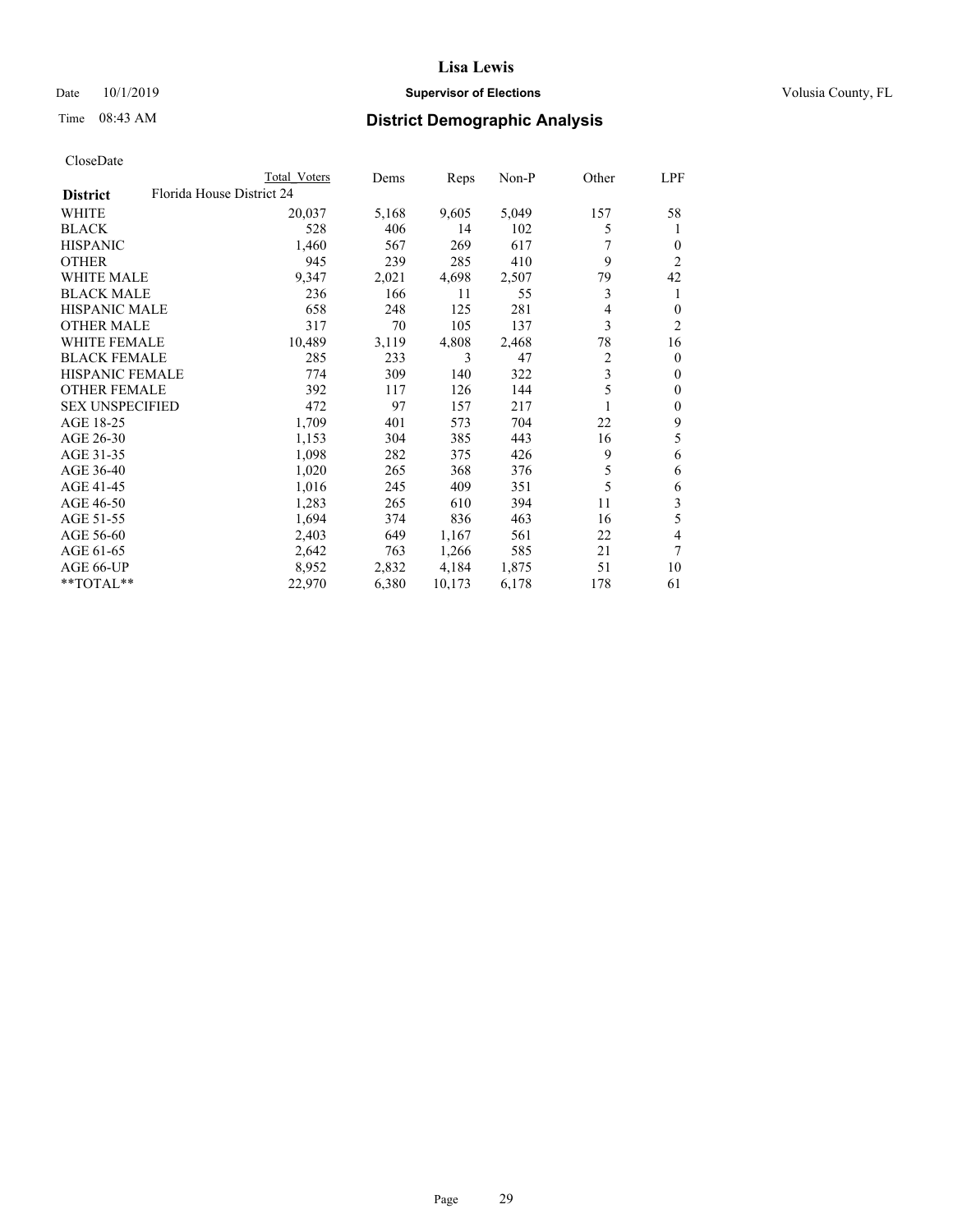## Date 10/1/2019 **Supervisor of Elections Supervisor of Elections** Volusia County, FL

| CloseDate |
|-----------|
|-----------|

|                        |                           | Total Voters | Dems   | Reps   | $Non-P$ | Other | LPF            |
|------------------------|---------------------------|--------------|--------|--------|---------|-------|----------------|
| <b>District</b>        | Florida House District 25 |              |        |        |         |       |                |
| WHITE                  |                           | 117,100      | 32,553 | 51,428 | 31,602  | 1,170 | 347            |
| <b>BLACK</b>           |                           | 3,737        | 2,735  | 194    | 774     | 27    | 7              |
| <b>HISPANIC</b>        |                           | 3,872        | 1,403  | 975    | 1,448   | 33    | 13             |
| <b>OTHER</b>           |                           | 6,318        | 1,860  | 1,595  | 2,784   | 63    | 16             |
| <b>WHITE MALE</b>      |                           | 54,104       | 12,753 | 25,102 | 15,445  | 573   | 231            |
| <b>BLACK MALE</b>      |                           | 1,646        | 1,098  | 101    | 426     | 17    | 4              |
| <b>HISPANIC MALE</b>   |                           | 1,727        | 582    | 480    | 641     | 18    | 6              |
| <b>OTHER MALE</b>      |                           | 2,383        | 667    | 640    | 1,035   | 29    | 12             |
| <b>WHITE FEMALE</b>    |                           | 61,659       | 19,457 | 25,795 | 15,701  | 593   | 113            |
| <b>BLACK FEMALE</b>    |                           | 2,035        | 1,594  | 90     | 339     | 10    | $\overline{2}$ |
| <b>HISPANIC FEMALE</b> |                           | 2,075        | 799    | 478    | 776     | 15    | 7              |
| <b>OTHER FEMALE</b>    |                           | 2,761        | 955    | 719    | 1,057   | 28    | $\overline{2}$ |
| <b>SEX UNSPECIFIED</b> |                           | 2,637        | 646    | 787    | 1,188   | 10    | 6              |
| AGE 18-25              |                           | 9,872        | 2,590  | 3,011  | 4,023   | 200   | 48             |
| AGE 26-30              |                           | 7,319        | 1,974  | 2,320  | 2,879   | 101   | 45             |
| AGE 31-35              |                           | 7,283        | 2,109  | 2,231  | 2,795   | 89    | 59             |
| AGE 36-40              |                           | 7,139        | 1,967  | 2,325  | 2,712   | 86    | 49             |
| AGE 41-45              |                           | 6,959        | 1,839  | 2,562  | 2,423   | 83    | 52             |
| AGE 46-50              |                           | 8,650        | 2,273  | 3,569  | 2,676   | 97    | 35             |
| AGE 51-55              |                           | 10,317       | 2,656  | 4,632  | 2,897   | 108   | 24             |
| AGE 56-60              |                           | 13,071       | 3,597  | 6,036  | 3,310   | 108   | 20             |
| AGE 61-65              |                           | 14,013       | 4,450  | 6,236  | 3,182   | 128   | 17             |
| AGE 66-UP              |                           | 46,404       | 15,096 | 21,270 | 9,711   | 293   | 34             |
| **TOTAL**              |                           | 131,027      | 38,551 | 54,192 | 36,608  | 1,293 | 383            |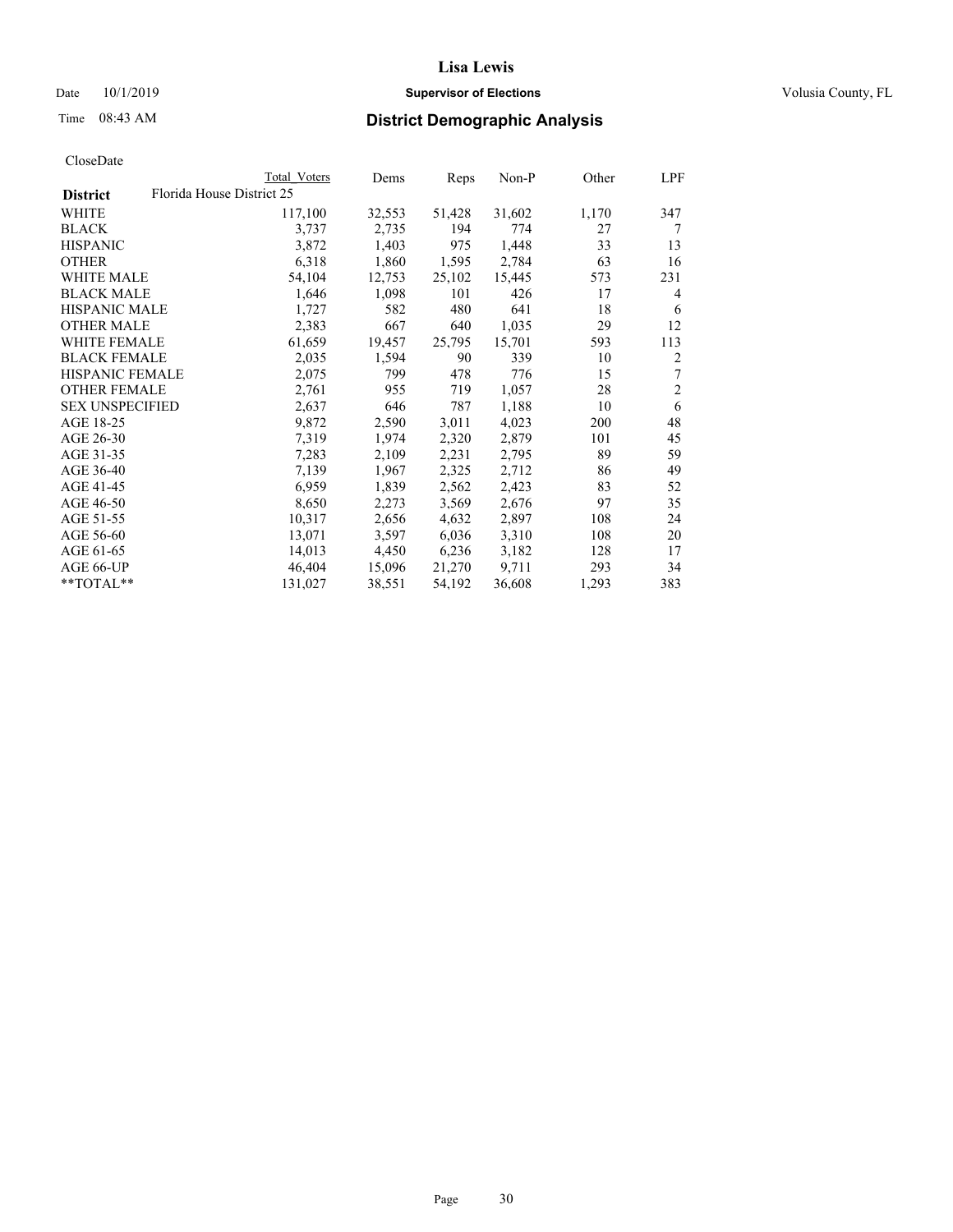## Date 10/1/2019 **Supervisor of Elections Supervisor of Elections** Volusia County, FL

|                        | Total Voters              | Dems   | Reps   | Non-P  | Other | LPF |
|------------------------|---------------------------|--------|--------|--------|-------|-----|
| <b>District</b>        | Florida House District 26 |        |        |        |       |     |
| WHITE                  | 77,169                    | 22,411 | 31,501 | 22,185 | 763   | 309 |
| BLACK                  | 21,142                    | 16,785 | 585    | 3,695  | 70    | 7   |
| <b>HISPANIC</b>        | 6,939                     | 3,026  | 1,159  | 2,684  | 55    | 15  |
| <b>OTHER</b>           | 6,806                     | 2,372  | 1,248  | 3,124  | 51    | 11  |
| <b>WHITE MALE</b>      | 35,510                    | 8,550  | 15,551 | 10,838 | 364   | 207 |
| <b>BLACK MALE</b>      | 8,110                     | 6,015  | 315    | 1,735  | 42    | 3   |
| <b>HISPANIC MALE</b>   | 3,057                     | 1,196  | 589    | 1,235  | 27    | 10  |
| <b>OTHER MALE</b>      | 2,351                     | 815    | 506    | 1,001  | 26    | 3   |
| <b>WHITE FEMALE</b>    | 40,687                    | 13,636 | 15,597 | 10,959 | 397   | 98  |
| <b>BLACK FEMALE</b>    | 12,586                    | 10,440 | 259    | 1,855  | 28    | 4   |
| HISPANIC FEMALE        | 3,728                     | 1,761  | 555    | 1,380  | 27    | 5   |
| <b>OTHER FEMALE</b>    | 2,772                     | 1,131  | 511    | 1,105  | 19    | 6   |
| <b>SEX UNSPECIFIED</b> | 3,253                     | 1,050  | 608    | 1,580  | 9     | 6   |
| AGE 18-25              | 13,800                    | 5,735  | 2,540  | 5,291  | 171   | 63  |
| AGE 26-30              | 9,009                     | 3,502  | 1,935  | 3,450  | 87    | 35  |
| AGE 31-35              | 8,096                     | 3,165  | 1,809  | 2,995  | 74    | 53  |
| AGE 36-40              | 7,431                     | 2,944  | 1,800  | 2,600  | 53    | 34  |
| AGE 41-45              | 6,790                     | 2,594  | 1,795  | 2,312  | 61    | 28  |
| AGE 46-50              | 7,672                     | 2,775  | 2,495  | 2,310  | 63    | 29  |
| AGE 51-55              | 8,615                     | 3,261  | 3,005  | 2,264  | 55    | 30  |
| AGE 56-60              | 10,371                    | 3,912  | 3,804  | 2,549  | 86    | 20  |
| AGE 61-65              | 10,292                    | 4,232  | 3,731  | 2,226  | 86    | 17  |
| AGE 66-UP              | 29,980                    | 12,474 | 11,579 | 5,691  | 203   | 33  |
| **TOTAL**              | 112,056                   | 44,594 | 34,493 | 31,688 | 939   | 342 |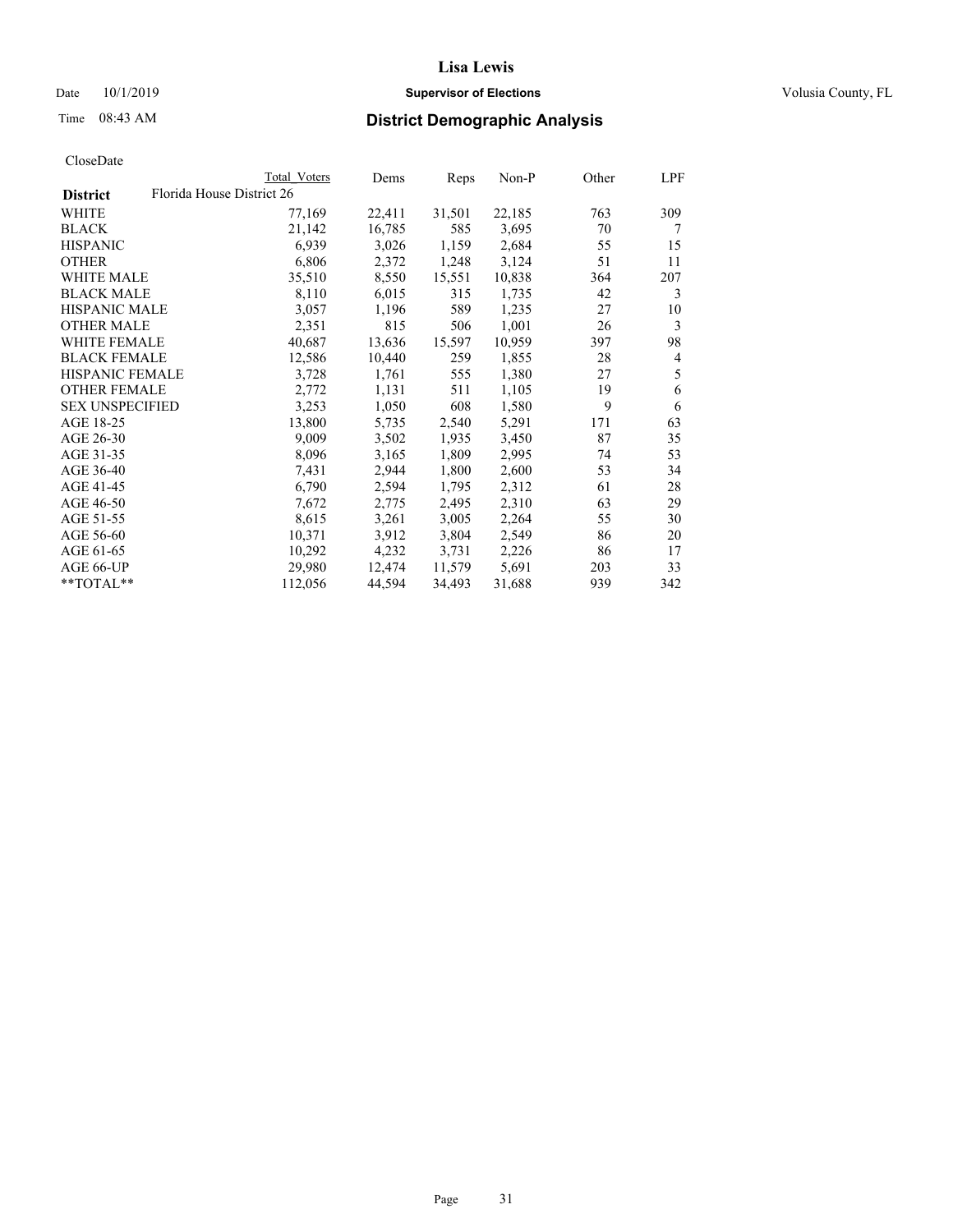## Date 10/1/2019 **Supervisor of Elections Supervisor of Elections** Volusia County, FL

| CloseDate |
|-----------|
|-----------|

|                        |                           | Total Voters | Dems   | Reps   | Non-P  | Other | LPF            |
|------------------------|---------------------------|--------------|--------|--------|--------|-------|----------------|
| <b>District</b>        | Florida House District 27 |              |        |        |        |       |                |
| WHITE                  |                           | 80,360       | 21,135 | 34,631 | 23,719 | 605   | 270            |
| <b>BLACK</b>           |                           | 8,094        | 5,966  | 349    | 1,741  | 35    | 3              |
| <b>HISPANIC</b>        |                           | 22,956       | 10,607 | 3,378  | 8,845  | 94    | 32             |
| <b>OTHER</b>           |                           | 6,342        | 2,017  | 1,329  | 2,947  | 37    | 12             |
| WHITE MALE             |                           | 37,178       | 8,289  | 17,035 | 11,409 | 267   | 178            |
| <b>BLACK MALE</b>      |                           | 3,560        | 2,428  | 204    | 905    | 21    | 2              |
| <b>HISPANIC MALE</b>   |                           | 10,576       | 4,544  | 1,773  | 4,190  | 49    | 20             |
| <b>OTHER MALE</b>      |                           | 2,206        | 664    | 524    | 994    | 14    | 10             |
| <b>WHITE FEMALE</b>    |                           | 42,154       | 12,620 | 17,193 | 11,918 | 333   | 90             |
| <b>BLACK FEMALE</b>    |                           | 4,425        | 3,459  | 141    | 810    | 14    | 1              |
| <b>HISPANIC FEMALE</b> |                           | 12,021       | 5,895  | 1,573  | 4,497  | 45    | 11             |
| <b>OTHER FEMALE</b>    |                           | 2,785        | 1,072  | 581    | 1,117  | 13    | $\overline{2}$ |
| <b>SEX UNSPECIFIED</b> |                           | 2,845        | 753    | 663    | 1,411  | 15    | 3              |
| AGE 18-25              |                           | 11,032       | 3,279  | 2,409  | 5,167  | 131   | 46             |
| AGE 26-30              |                           | 8,580        | 2,671  | 2,191  | 3,611  | 66    | 41             |
| AGE 31-35              |                           | 8,616        | 2,668  | 2,206  | 3,634  | 61    | 47             |
| AGE 36-40              |                           | 8,393        | 2,660  | 2,191  | 3,444  | 56    | 42             |
| AGE 41-45              |                           | 8,342        | 2,753  | 2,394  | 3,110  | 49    | 36             |
| AGE 46-50              |                           | 9,197        | 2,837  | 3,172  | 3,077  | 77    | 34             |
| AGE 51-55              |                           | 10,013       | 3,190  | 3,837  | 2,906  | 56    | 24             |
| AGE 56-60              |                           | 11,343       | 3,763  | 4,482  | 3,015  | 69    | 14             |
| AGE 61-65              |                           | 11,149       | 3,946  | 4,383  | 2,732  | 71    | 17             |
| AGE 66-UP              |                           | 31,087       | 11,958 | 12,422 | 6,556  | 135   | 16             |
| **TOTAL**              |                           | 117,752      | 39,725 | 39,687 | 37,252 | 771   | 317            |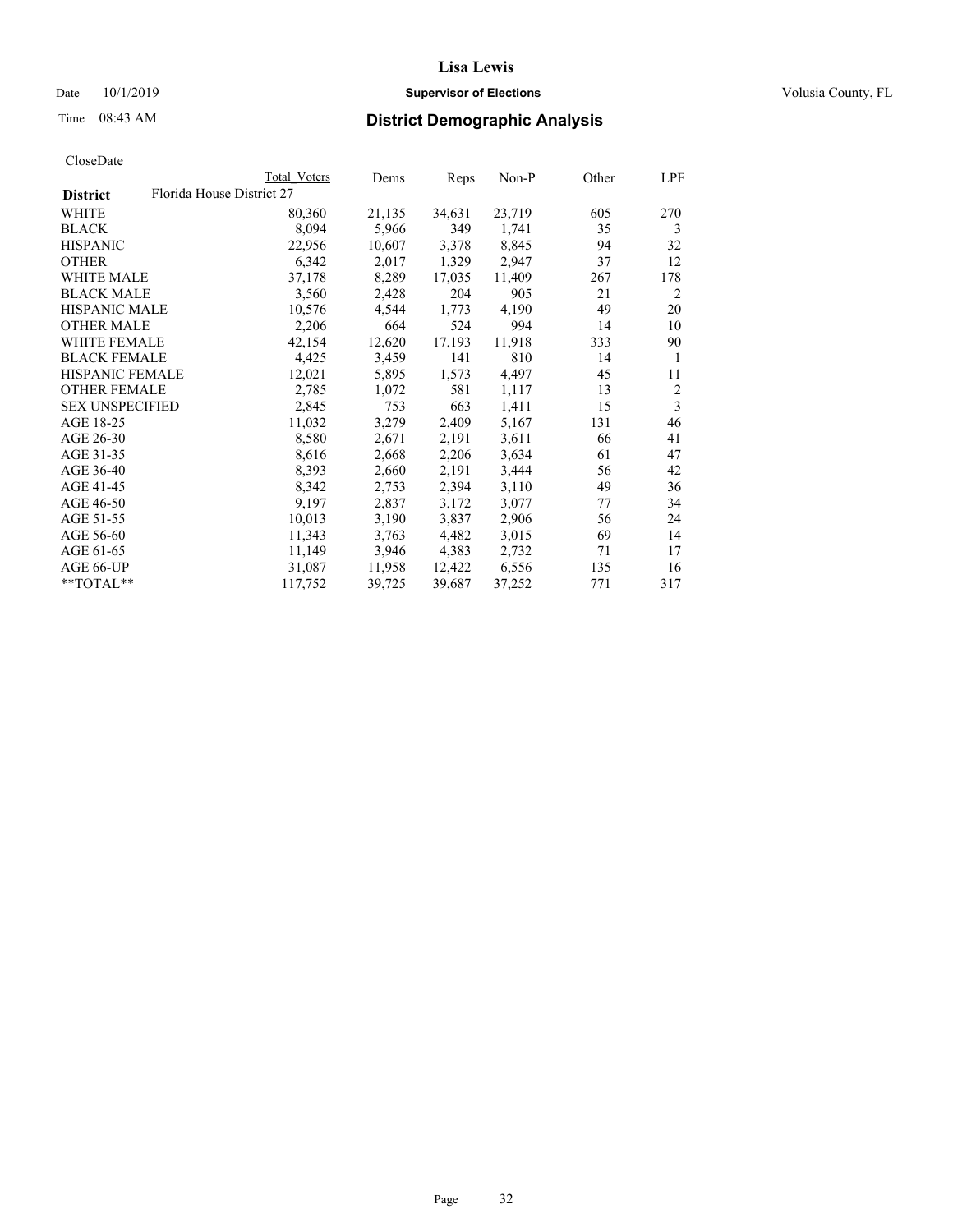## Date 10/1/2019 **Supervisor of Elections Supervisor of Elections** Volusia County, FL

# Time 08:43 AM **District Demographic Analysis**

|                        | Total Voters            | Dems   | Reps   | Non-P  | Other | LPF            |
|------------------------|-------------------------|--------|--------|--------|-------|----------------|
| <b>District</b>        | School Board District 1 |        |        |        |       |                |
| WHITE                  | 62,088                  | 16,521 | 28,395 | 16,453 | 475   | 244            |
| <b>BLACK</b>           | 5,853                   | 4,554  | 193    | 1,078  | 26    | 2              |
| <b>HISPANIC</b>        | 7,726                   | 3,264  | 1,391  | 3,005  | 50    | 16             |
| <b>OTHER</b>           | 4,272                   | 1,338  | 978    | 1,921  | 27    | 8              |
| WHITE MALE             | 28,334                  | 6,252  | 13,747 | 7,952  | 216   | 167            |
| <b>BLACK MALE</b>      | 2,375                   | 1,726  | 96     | 537    | 15    | 1              |
| <b>HISPANIC MALE</b>   | 3,363                   | 1,299  | 689    | 1,341  | 24    | 10             |
| <b>OTHER MALE</b>      | 1,519                   | 477    | 380    | 645    | 12    | 5              |
| WHITE FEMALE           | 33,025                  | 10,110 | 14,349 | 8,238  | 255   | 73             |
| <b>BLACK FEMALE</b>    | 3,382                   | 2,759  | 92     | 519    | 11    | 1              |
| <b>HISPANIC FEMALE</b> | 4,229                   | 1,904  | 689    | 1,605  | 25    | 6              |
| <b>OTHER FEMALE</b>    | 1,825                   | 652    | 407    | 752    | 12    | $\mathfrak{2}$ |
| <b>SEX UNSPECIFIED</b> | 1,886                   | 498    | 507    | 868    | 8     | 5              |
| AGE 18-25              | 7,674                   | 2,325  | 2,003  | 3,210  | 90    | 46             |
| AGE 26-30              | 5,468                   | 1,650  | 1,598  | 2,147  | 42    | 31             |
| AGE 31-35              | 5,348                   | 1,599  | 1,569  | 2,104  | 38    | 38             |
| AGE 36-40              | 5,379                   | 1,628  | 1,694  | 1,983  | 38    | 36             |
| AGE 41-45              | 5,053                   | 1,525  | 1,720  | 1,736  | 46    | 26             |
| AGE 46-50              | 5,767                   | 1,681  | 2,236  | 1,781  | 48    | 21             |
| AGE 51-55              | 6,365                   | 1,832  | 2,815  | 1,655  | 41    | 22             |
| AGE 56-60              | 7,371                   | 2,284  | 3,283  | 1,740  | 50    | 14             |
| AGE 61-65              | 7,486                   | 2,528  | 3,272  | 1,624  | 52    | 10             |
| AGE 66-UP              | 24,028                  | 8,625  | 10,767 | 4,477  | 133   | 26             |
| $*$ $TOTAL**$          | 79,939                  | 25,677 | 30,957 | 22,457 | 578   | 270            |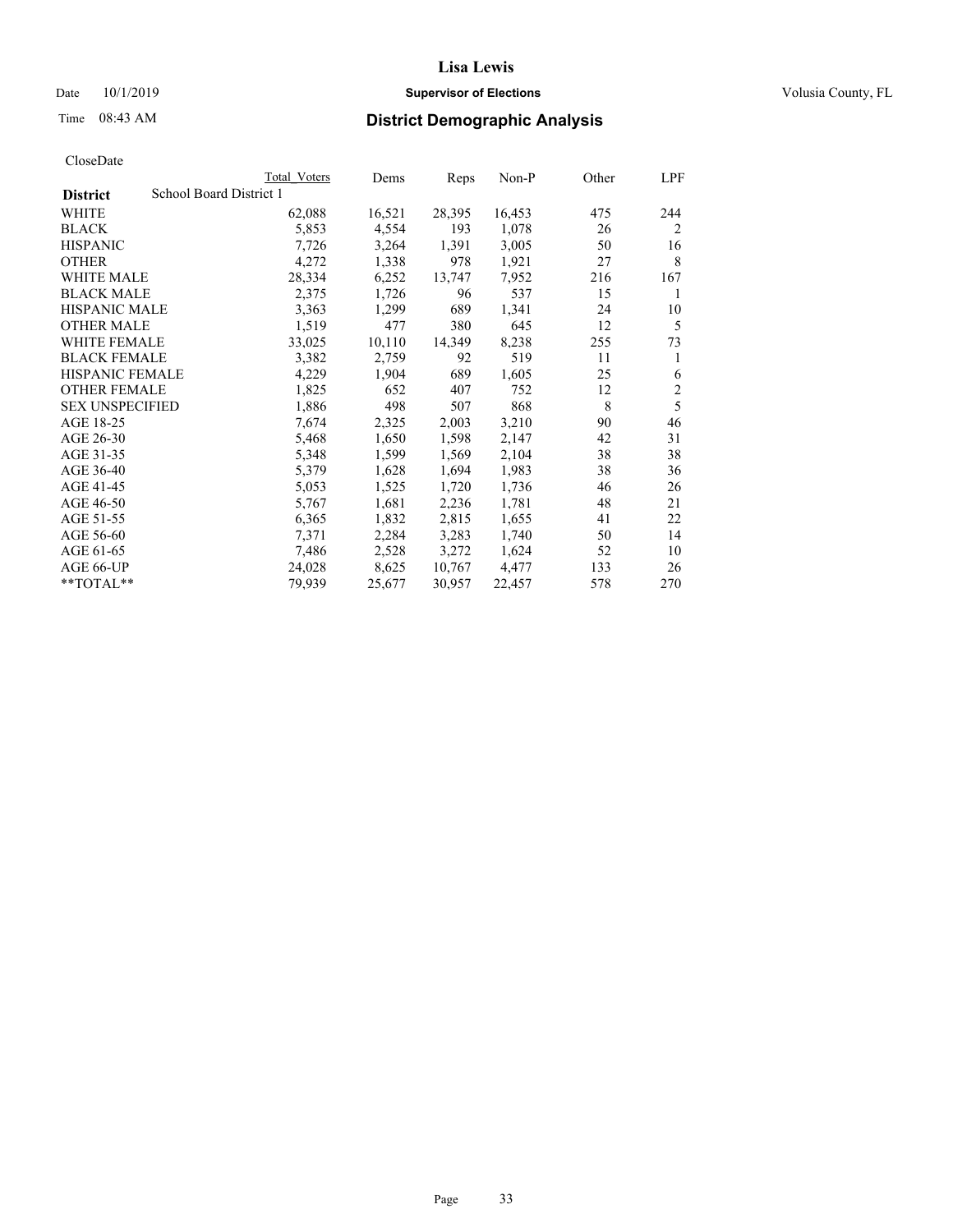## Date 10/1/2019 **Supervisor of Elections Supervisor of Elections** Volusia County, FL

| CloseDate |
|-----------|
|-----------|

|                        | Total Voters            | Dems   | Reps   | Non-P  | Other | LPF            |
|------------------------|-------------------------|--------|--------|--------|-------|----------------|
| <b>District</b>        | School Board District 2 |        |        |        |       |                |
| WHITE                  | 52,181                  | 15,242 | 20,945 | 15,231 | 587   | 176            |
| <b>BLACK</b>           | 12,958                  | 10,247 | 359    | 2,305  | 43    | 4              |
| <b>HISPANIC</b>        | 2,962                   | 1,267  | 551    | 1,116  | 25    | 3              |
| <b>OTHER</b>           | 4,428                   | 1,530  | 809    | 2,032  | 46    | 11             |
| WHITE MALE             | 24,441                  | 6,019  | 10,524 | 7,506  | 277   | 115            |
| <b>BLACK MALE</b>      | 4,896                   | 3,616  | 193    | 1,062  | 25    | $\theta$       |
| <b>HISPANIC MALE</b>   | 1,354                   | 512    | 292    | 534    | 15    | 1              |
| <b>OTHER MALE</b>      | 1,541                   | 510    | 341    | 668    | 17    | 5              |
| <b>WHITE FEMALE</b>    | 27,046                  | 9,046  | 10,181 | 7,451  | 308   | 60             |
| <b>BLACK FEMALE</b>    | 7,760                   | 6,405  | 162    | 1,172  | 18    | 3              |
| <b>HISPANIC FEMALE</b> | 1,534                   | 720    | 254    | 548    | 10    | $\overline{2}$ |
| <b>OTHER FEMALE</b>    | 1,824                   | 740    | 331    | 725    | 24    | 4              |
| <b>SEX UNSPECIFIED</b> | 2,133                   | 718    | 386    | 1,018  | 7     | $\overline{4}$ |
| AGE 18-25              | 8,756                   | 3,841  | 1,442  | 3,299  | 145   | 29             |
| AGE 26-30              | 5,463                   | 2,160  | 1,139  | 2,071  | 70    | 23             |
| AGE 31-35              | 4,707                   | 1,881  | 996    | 1,746  | 50    | 34             |
| AGE 36-40              | 4,115                   | 1,665  | 936    | 1,457  | 38    | 19             |
| AGE 41-45              | 3,699                   | 1,429  | 947    | 1,265  | 35    | 23             |
| AGE 46-50              | 4,373                   | 1,600  | 1,384  | 1,326  | 45    | 18             |
| AGE 51-55              | 5,438                   | 2,000  | 1,824  | 1,552  | 48    | 14             |
| AGE 56-60              | 6,954                   | 2,541  | 2,606  | 1,739  | 60    | 8              |
| AGE 61-65              | 7,132                   | 2,768  | 2,691  | 1,606  | 60    | 7              |
| AGE 66-UP              | 21,892                  | 8,401  | 8,699  | 4,623  | 150   | 19             |
| $*$ $TOTAL**$          | 72,529                  | 28,286 | 22,664 | 20,684 | 701   | 194            |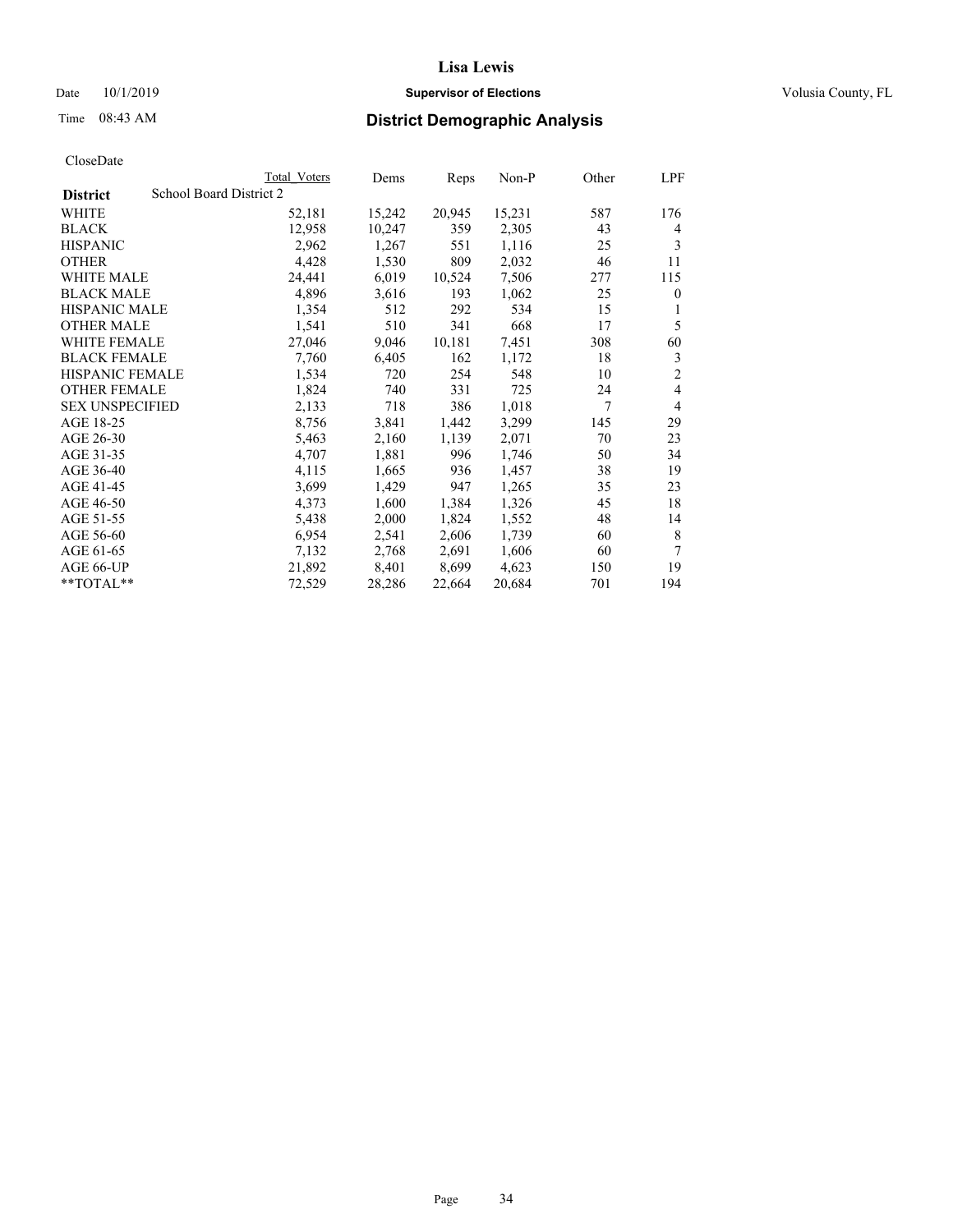## Date 10/1/2019 **Supervisor of Elections Supervisor of Elections** Volusia County, FL

## Time 08:43 AM **District Demographic Analysis**

|                        | Total Voters            | Dems   | Reps   | Non-P  | Other | LPF            |
|------------------------|-------------------------|--------|--------|--------|-------|----------------|
| <b>District</b>        | School Board District 3 |        |        |        |       |                |
| WHITE                  | 75,607                  | 20,610 | 33,214 | 20,806 | 761   | 216            |
| <b>BLACK</b>           | 2,246                   | 1,713  | 96     | 424    | 10    | 3              |
| <b>HISPANIC</b>        | 2,002                   | 682    | 536    | 761    | 17    | 6              |
| <b>OTHER</b>           | 3,317                   | 956    | 874    | 1,448  | 31    | 8              |
| WHITE MALE             | 34,990                  | 8,063  | 16,278 | 10,143 | 365   | 141            |
| <b>BLACK MALE</b>      | 1,003                   | 709    | 49     | 235    | 7     | 3              |
| <b>HISPANIC MALE</b>   | 901                     | 284    | 262    | 345    | 7     | 3              |
| <b>OTHER MALE</b>      | 1,220                   | 338    | 351    | 505    | 20    | 6              |
| <b>WHITE FEMALE</b>    | 39,768                  | 12,341 | 16,588 | 10,373 | 394   | 72             |
| <b>BLACK FEMALE</b>    | 1,209                   | 976    | 46     | 184    | 3     | $\mathbf{0}$   |
| <b>HISPANIC FEMALE</b> | 1,060                   | 385    | 263    | 399    | 10    | 3              |
| <b>OTHER FEMALE</b>    | 1,420                   | 495    | 407    | 506    | 10    | $\overline{c}$ |
| <b>SEX UNSPECIFIED</b> | 1,600                   | 370    | 476    | 748    | 3     | 3              |
| AGE 18-25              | 6,128                   | 1,588  | 1,877  | 2,502  | 129   | 32             |
| AGE 26-30              | 4,397                   | 1,155  | 1,413  | 1,747  | 58    | 24             |
| AGE 31-35              | 4,520                   | 1,243  | 1,405  | 1,780  | 57    | 35             |
| AGE 36-40              | 4,574                   | 1,218  | 1,534  | 1,754  | 45    | 23             |
| AGE 41-45              | 4,648                   | 1,183  | 1,748  | 1,638  | 52    | 27             |
| AGE 46-50              | 5,600                   | 1,424  | 2,337  | 1,761  | 57    | 21             |
| AGE 51-55              | 6,379                   | 1,589  | 2,920  | 1,782  | 70    | 18             |
| AGE 56-60              | 8,361                   | 2,257  | 3,904  | 2,108  | 76    | 16             |
| AGE 61-65              | 8,964                   | 2,807  | 3,948  | 2,116  | 78    | 15             |
| AGE 66-UP              | 29,601                  | 9,497  | 13,634 | 6,251  | 197   | 22             |
| $*$ TOTAL $*$          | 83,172                  | 23,961 | 34,720 | 23,439 | 819   | 233            |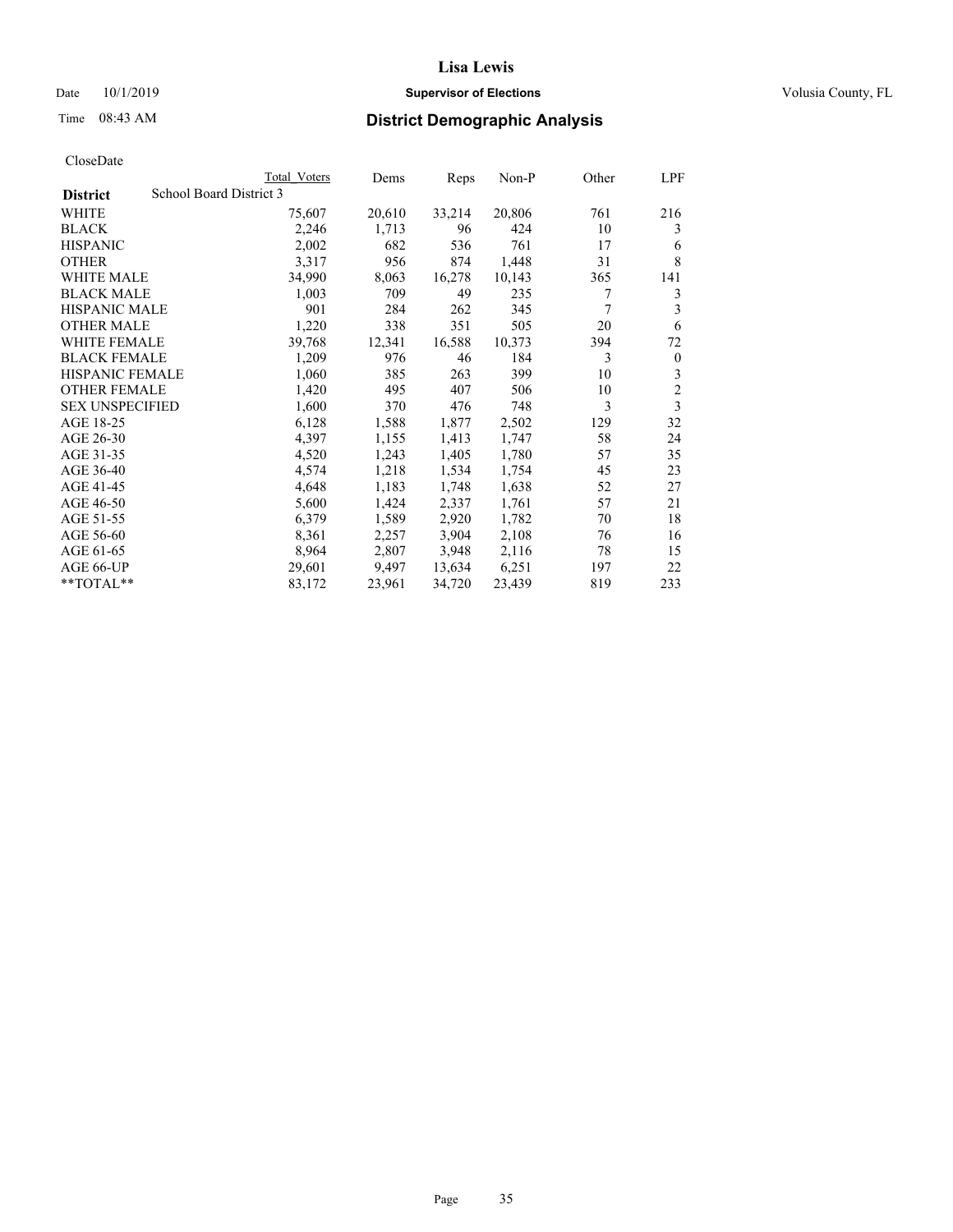## Date 10/1/2019 **Supervisor of Elections Supervisor of Elections** Volusia County, FL

# Time 08:43 AM **District Demographic Analysis**

|                        | Total Voters            | Dems   | Reps   | Non-P  | Other | LPF |
|------------------------|-------------------------|--------|--------|--------|-------|-----|
| <b>District</b>        | School Board District 4 |        |        |        |       |     |
| WHITE                  | 63,842                  | 18,105 | 27,570 | 17,388 | 586   | 193 |
| <b>BLACK</b>           | 5,943                   | 4,600  | 212    | 1,096  | 29    | 6   |
| <b>HISPANIC</b>        | 2,843                   | 1,128  | 586    | 1,092  | 28    | 9   |
| <b>OTHER</b>           | 4,049                   | 1,230  | 958    | 1,824  | 31    | 6   |
| WHITE MALE             | 29,310                  | 6,988  | 13,457 | 8,447  | 286   | 132 |
| <b>BLACK MALE</b>      | 2,423                   | 1,713  | 118    | 569    | 19    | 4   |
| <b>HISPANIC MALE</b>   | 1,267                   | 459    | 293    | 492    | 17    | 6   |
| <b>OTHER MALE</b>      | 1,478                   | 419    | 375    | 665    | 15    | 4   |
| <b>WHITE FEMALE</b>    | 33,838                  | 10,966 | 13,841 | 8,671  | 299   | 61  |
| <b>BLACK FEMALE</b>    | 3,422                   | 2,813  | 90     | 507    | 10    | 2   |
| <b>HISPANIC FEMALE</b> | 1,522                   | 652    | 281    | 575    | 11    | 3   |
| <b>OTHER FEMALE</b>    | 1,726                   | 628    | 423    | 663    | 11    | 1   |
| <b>SEX UNSPECIFIED</b> | 1,690                   | 425    | 447    | 811    | 6     | 1   |
| AGE 18-25              | 6,267                   | 1,883  | 1,754  | 2,514  | 84    | 32  |
| AGE 26-30              | 4,782                   | 1,511  | 1,349  | 1,844  | 62    | 16  |
| AGE 31-35              | 4,546                   | 1,505  | 1,285  | 1,682  | 44    | 30  |
| AGE 36-40              | 4,173                   | 1,344  | 1,197  | 1,565  | 39    | 28  |
| AGE 41-45              | 4,092                   | 1,270  | 1,337  | 1,419  | 36    | 30  |
| AGE 46-50              | 5,054                   | 1,394  | 2,011  | 1,578  | 50    | 21  |
| AGE 51-55              | 6,138                   | 1,831  | 2,577  | 1,663  | 54    | 13  |
| AGE 56-60              | 7,625                   | 2,352  | 3,218  | 1,972  | 72    | 11  |
| AGE 61-65              | 8,146                   | 2,786  | 3,445  | 1,817  | 83    | 15  |
| AGE 66-UP              | 25,854                  | 9,187  | 11,153 | 5,346  | 150   | 18  |
| $*$ TOTAL $*$          | 76,677                  | 25,063 | 29,326 | 21,400 | 674   | 214 |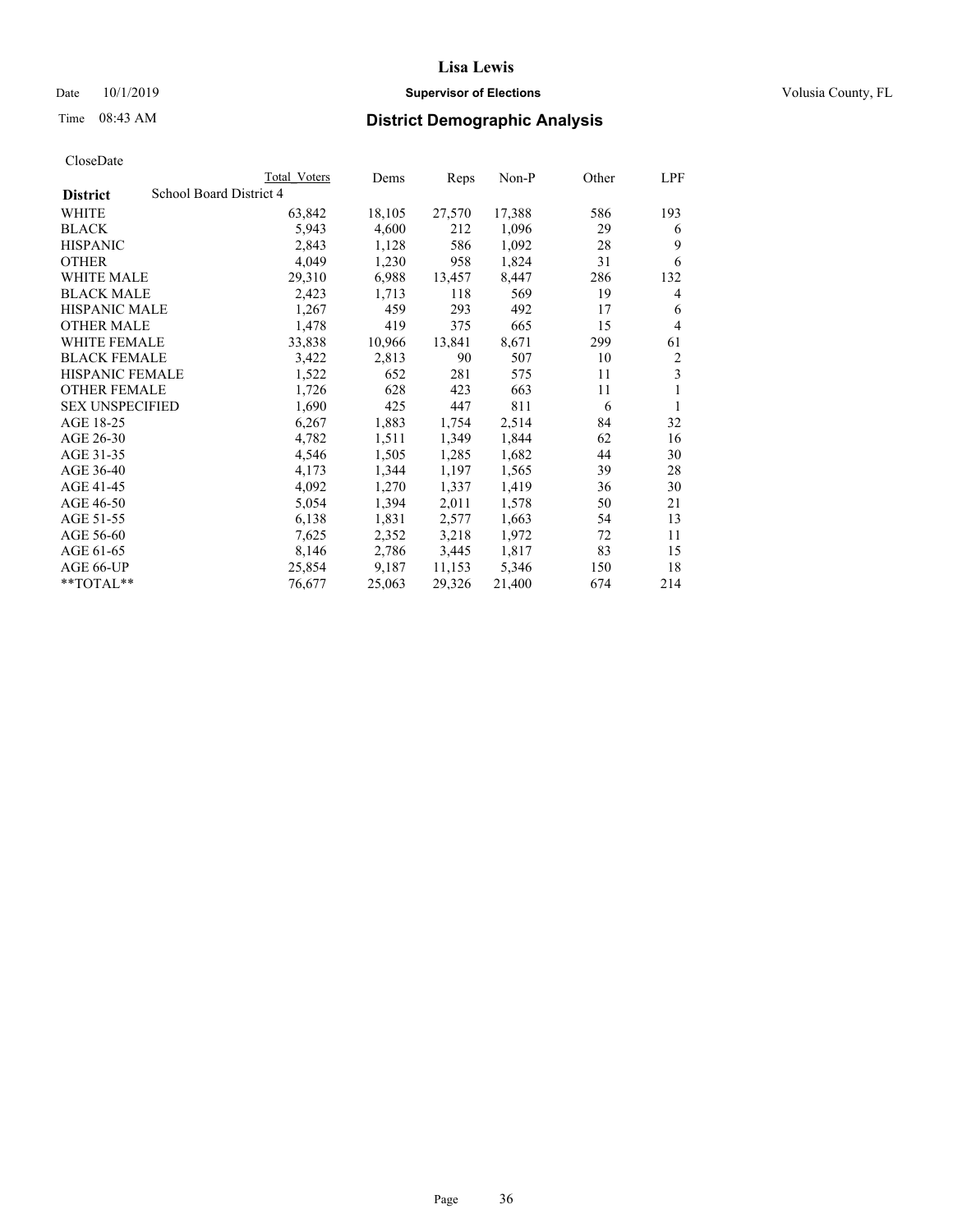## Date 10/1/2019 **Supervisor of Elections Supervisor of Elections** Volusia County, FL

|                        |                         | Total Voters | Dems   | Reps   | Non-P  | Other | LPF            |
|------------------------|-------------------------|--------------|--------|--------|--------|-------|----------------|
| <b>District</b>        | School Board District 5 |              |        |        |        |       |                |
| WHITE                  |                         | 40,948       | 10,789 | 17,041 | 12,677 | 286   | 155            |
| <b>BLACK</b>           |                         | 6,501        | 4,778  | 282    | 1,409  | 29    | 3              |
| <b>HISPANIC</b>        |                         | 19,694       | 9,262  | 2,717  | 7,620  | 69    | 26             |
| <b>OTHER</b>           |                         | 4,345        | 1,434  | 838    | 2,040  | 25    | 8              |
| WHITE MALE             |                         | 19,064       | 4,291  | 8,380  | 6,151  | 139   | 103            |
| <b>BLACK MALE</b>      |                         | 2,855        | 1,943  | 175    | 718    | 17    | 2              |
| <b>HISPANIC MALE</b>   |                         | 9,133        | 4,016  | 1,431  | 3,635  | 35    | 16             |
| <b>OTHER MALE</b>      |                         | 1,499        | 472    | 328    | 684    | 8     | 7              |
| <b>WHITE FEMALE</b>    |                         | 21,312       | 6,369  | 8,434  | 6,313  | 145   | 51             |
| <b>BLACK FEMALE</b>    |                         | 3,558        | 2,773  | 103    | 669    | 12    | 1              |
| <b>HISPANIC FEMALE</b> |                         | 10,253       | 5,103  | 1,259  | 3,848  | 34    | 9              |
| <b>OTHER FEMALE</b>    |                         | 1,915        | 760    | 369    | 777    | 8     | 1              |
| <b>SEX UNSPECIFIED</b> |                         | 1,898        | 535    | 399    | 951    | 11    | $\overline{2}$ |
| AGE 18-25              |                         | 7,588        | 2,368  | 1,457  | 3,660  | 76    | 27             |
| AGE 26-30              |                         | 5,951        | 1,975  | 1,332  | 2,574  | 38    | 32             |
| AGE 31-35              |                         | 5,972        | 1,996  | 1,366  | 2,538  | 44    | 28             |
| AGE 36-40              |                         | 5,742        | 1,981  | 1,323  | 2,373  | 40    | 25             |
| AGE 41-45              |                         | 5,615        | 2,024  | 1,408  | 2,138  | 29    | 16             |
| AGE 46-50              |                         | 6,008        | 2,051  | 1,878  | 2,011  | 48    | 20             |
| AGE 51-55              |                         | 6,319        | 2,229  | 2,174  | 1,878  | 22    | 16             |
| AGE 56-60              |                         | 6,877        | 2,487  | 2,478  | 1,876  | 27    | 9              |
| AGE 61-65              |                         | 6,368        | 2,502  | 2,260  | 1,562  | 33    | 11             |
| AGE 66-UP              |                         | 15,048       | 6,650  | 5,202  | 3,136  | 52    | 8              |
| $*$ $TOTAL**$          |                         | 71,488       | 26,263 | 20,878 | 23,746 | 409   | 192            |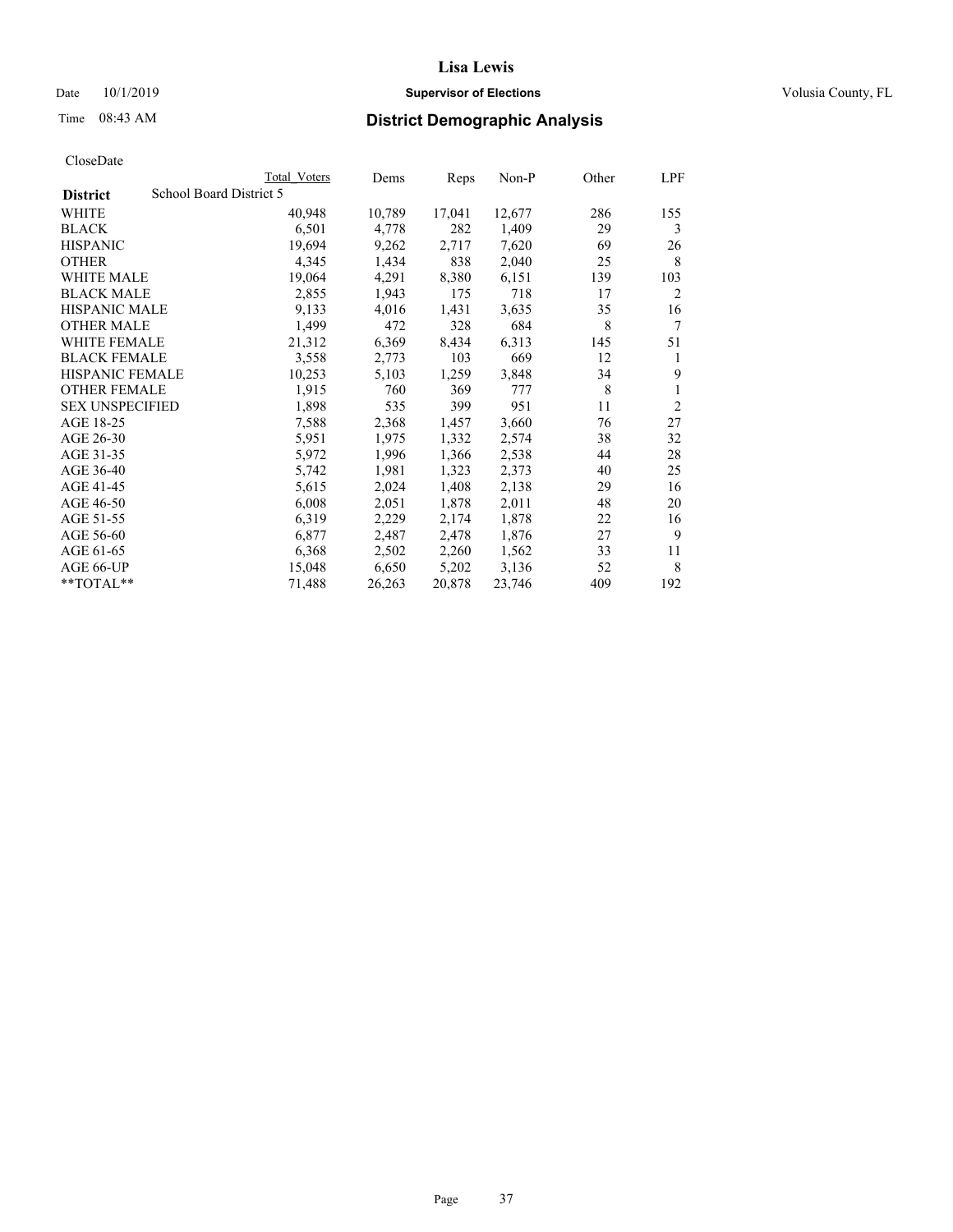Date 10/1/2019 **Supervisor of Elections Supervisor of Elections** Volusia County, FL

# Time 08:43 AM **District Demographic Analysis**

|                        |                           | Total Voters | Dems   | Reps   | Non-P  | Other | LPF            |
|------------------------|---------------------------|--------------|--------|--------|--------|-------|----------------|
| <b>District</b>        | Florida Senate District 7 |              |        |        |        |       |                |
| WHITE                  |                           | 107,108      | 30,520 | 45,703 | 29,484 | 1,053 | 348            |
| <b>BLACK</b>           |                           | 18,431       | 14,528 | 527    | 3,301  | 67    | 8              |
| <b>HISPANIC</b>        |                           | 5,888        | 2,438  | 1,105  | 2,284  | 50    | 11             |
| <b>OTHER</b>           |                           | 7,939        | 2,565  | 1,687  | 3,606  | 67    | 14             |
| WHITE MALE             |                           | 49,734       | 11,930 | 22,580 | 14,484 | 499   | 241            |
| <b>BLACK MALE</b>      |                           | 7,152        | 5,228  | 290    | 1,588  | 42    | 4              |
| <b>HISPANIC MALE</b>   |                           | 2,661        | 999    | 558    | 1,068  | 30    | 6              |
| <b>OTHER MALE</b>      |                           | 2,799        | 860    | 672    | 1,230  | 31    | 6              |
| <b>WHITE FEMALE</b>    |                           | 56,120       | 18,308 | 22,648 | 14,507 | 551   | 106            |
| <b>BLACK FEMALE</b>    |                           | 10,888       | 9,005  | 229    | 1,625  | 25    | 4              |
| <b>HISPANIC FEMALE</b> |                           | 3,098        | 1,387  | 529    | 1,157  | 20    | 5              |
| <b>OTHER FEMALE</b>    |                           | 3,308        | 1,265  | 728    | 1,282  | 28    | 5              |
| <b>SEX UNSPECIFIED</b> |                           | 3,605        | 1,069  | 787    | 1,734  | 11    | $\overline{4}$ |
| AGE 18-25              |                           | 14,342       | 5,487  | 3,078  | 5,527  | 192   | 58             |
| AGE 26-30              |                           | 9,402        | 3,423  | 2,271  | 3,555  | 115   | 38             |
| AGE 31-35              |                           | 8,578        | 3,146  | 2,162  | 3,131  | 82    | 57             |
| AGE 36-40              |                           | 7,690        | 2,809  | 2,000  | 2,770  | 69    | 42             |
| AGE 41-45              |                           | 7,309        | 2,567  | 2,165  | 2,465  | 64    | 48             |
| AGE 46-50              |                           | 8,842        | 2,788  | 3,223  | 2,707  | 89    | 35             |
| AGE 51-55              |                           | 10,909       | 3,584  | 4,243  | 2,956  | 99    | 27             |
| AGE 56-60              |                           | 13,559       | 4,558  | 5,481  | 3,387  | 117   | 16             |
| AGE 61-65              |                           | 14,293       | 5,198  | 5,774  | 3,169  | 130   | 22             |
| AGE 66-UP              |                           | 44,442       | 16,491 | 18,625 | 9,008  | 280   | 38             |
| $*$ TOTAL $*$          |                           | 139,366      | 50,051 | 49,022 | 38,675 | 1,237 | 381            |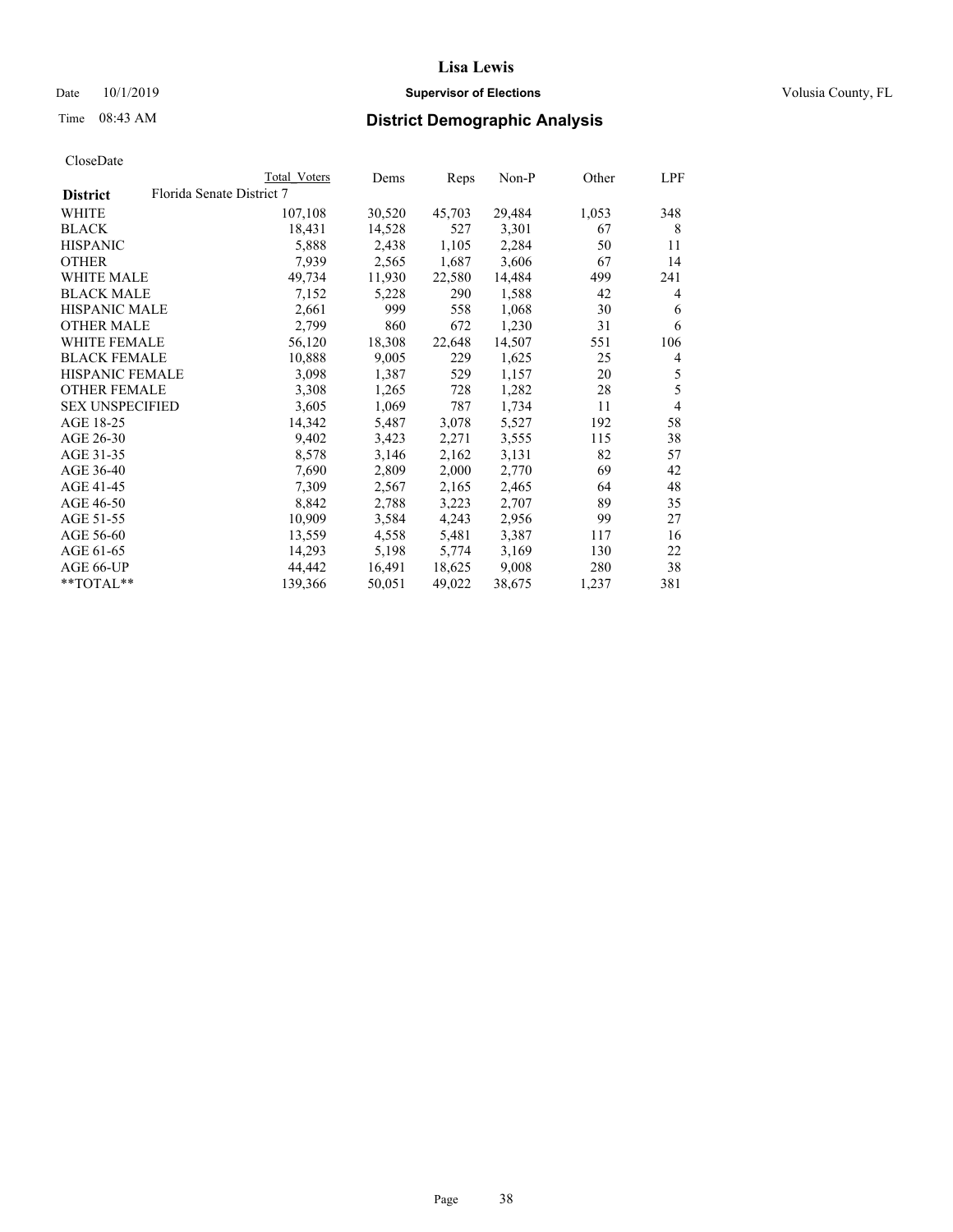## Date 10/1/2019 **Supervisor of Elections Supervisor of Elections** Volusia County, FL

# Time 08:43 AM **District Demographic Analysis**

|                        |                           | Total Voters | Dems   | Reps   | $Non-P$ | Other          | LPF            |
|------------------------|---------------------------|--------------|--------|--------|---------|----------------|----------------|
| <b>District</b>        | Florida Senate District 9 |              |        |        |         |                |                |
| WHITE                  |                           | 27,787       | 6,771  | 13,024 | 7,705   | 192            | 95             |
| <b>BLACK</b>           |                           | 1,624        | 1,208  | 68     | 339     | 9              | $\theta$       |
| <b>HISPANIC</b>        |                           | 4,160        | 1,769  | 777    | 1,586   | 22             | 6              |
| <b>OTHER</b>           |                           | 1,908        | 555    | 478    | 859     | 11             | 5              |
| WHITE MALE             |                           | 12,793       | 2,565  | 6,361  | 3,709   | 89             | 69             |
| <b>BLACK MALE</b>      |                           | 699          | 475    | 34     | 185     | 5              | $\mathbf{0}$   |
| <b>HISPANIC MALE</b>   |                           | 1,861        | 722    | 410    | 712     | 13             | 4              |
| <b>OTHER MALE</b>      |                           | 660          | 195    | 176    | 280     | $\overline{4}$ | 5              |
| WHITE FEMALE           |                           | 14,633       | 4,135  | 6,515  | 3,858   | 100            | 25             |
| <b>BLACK FEMALE</b>    |                           | 901          | 716    | 34     | 147     | 4              | $\mathbf{0}$   |
| HISPANIC FEMALE        |                           | 2,231        | 1,018  | 360    | 842     | 9              | 2              |
| <b>OTHER FEMALE</b>    |                           | 833          | 296    | 207    | 324     | 6              | $\mathbf{0}$   |
| <b>SEX UNSPECIFIED</b> |                           | 867          | 181    | 249    | 432     | 4              | 1              |
| AGE 18-25              |                           | 3,091        | 818    | 867    | 1,354   | 33             | 19             |
| AGE 26-30              |                           | 2,401        | 623    | 792    | 960     | 16             | 10             |
| AGE 31-35              |                           | 2,405        | 660    | 745    | 973     | 13             | 14             |
| AGE 36-40              |                           | 2,410        | 623    | 806    | 950     | 13             | 18             |
| AGE 41-45              |                           | 2,288        | 632    | 815    | 804     | 23             | 14             |
| AGE 46-50              |                           | 2,741        | 733    | 1,094  | 883     | 23             | 8              |
| AGE 51-55              |                           | 3,008        | 790    | 1,363  | 829     | 18             | 8              |
| AGE 56-60              |                           | 3,435        | 957    | 1,558  | 889     | 26             | 5              |
| AGE 61-65              |                           | 3,348        | 1,001  | 1,561  | 763     | 21             | $\overline{c}$ |
| AGE 66-UP              |                           | 10,352       | 3,466  | 4,746  | 2,084   | 48             | 8              |
| $*$ TOTAL $*$          |                           | 35,479       | 10,303 | 14,347 | 10,489  | 234            | 106            |
|                        |                           |              |        |        |         |                |                |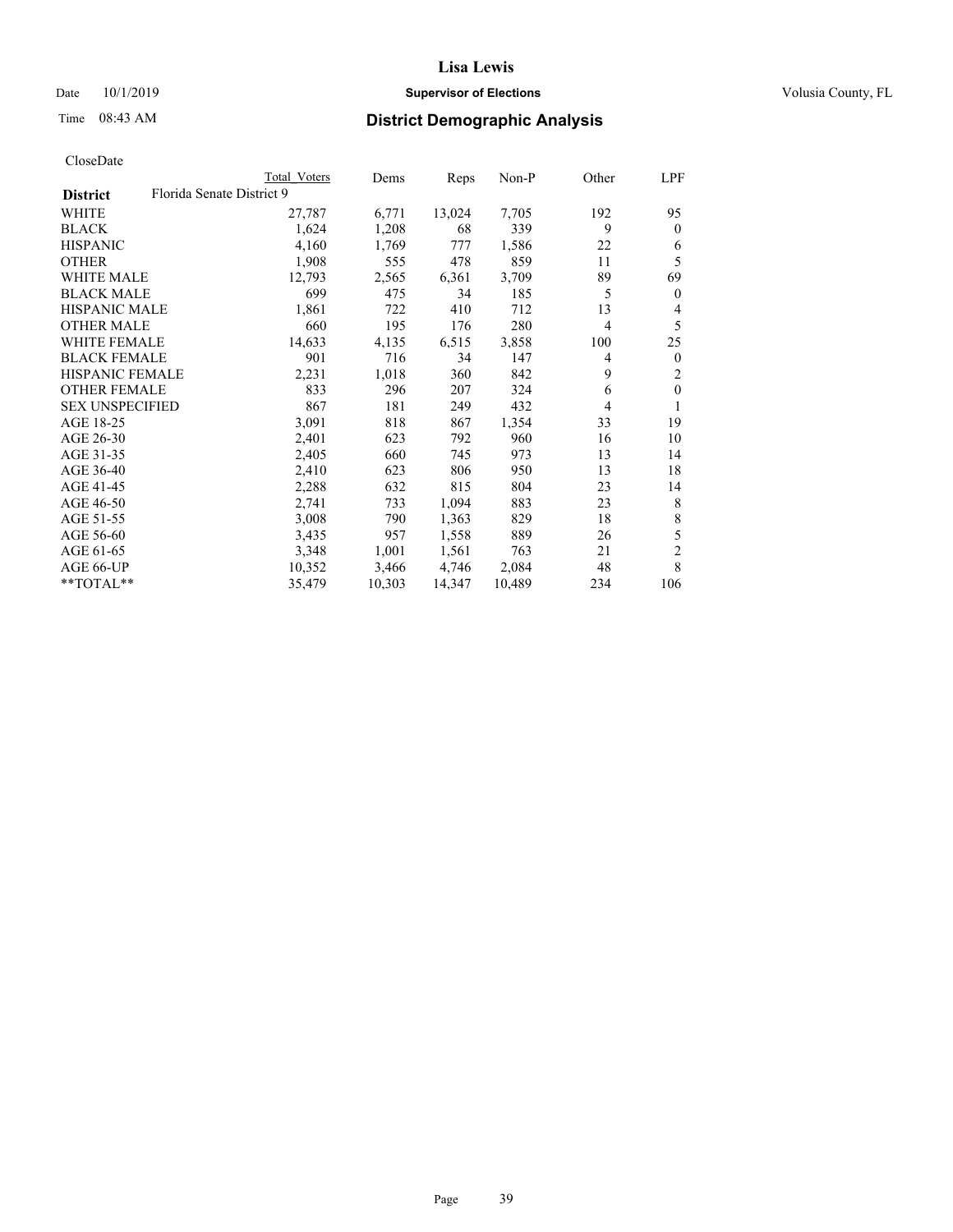## Date 10/1/2019 **Supervisor of Elections Supervisor of Elections** Volusia County, FL

|                        | Total Voters               | Dems   | Reps   | Non-P  | Other | LPF |
|------------------------|----------------------------|--------|--------|--------|-------|-----|
| <b>District</b>        | Florida Senate District 14 |        |        |        |       |     |
| WHITE                  | 159,771                    | 43,976 | 68,438 | 45,366 | 1,450 | 541 |
| BLACK                  | 13,446                     | 10,156 | 547    | 2,672  | 61    | 10  |
| HISPANIC               | 25,179                     | 11,396 | 3,899  | 9,724  | 117   | 43  |
| OTHER                  | 10,564                     | 3,368  | 2,292  | 4,800  | 82    | 22  |
| WHITE MALE             | 73,612                     | 17,118 | 33,445 | 22,006 | 695   | 348 |
| BLACK MALE             | 5,701                      | 4,004  | 307    | 1,348  | 36    | 6   |
| HISPANIC MALE          | 11,496                     | 4,849  | 1,999  | 4,567  | 55    | 26  |
| <b>OTHER MALE</b>      | 3,798                      | 1,161  | 927    | 1,657  | 37    | 16  |
| WHITE FEMALE           | 84,236                     | 26,389 | 34,230 | 22,681 | 750   | 186 |
| BLACK FEMALE           | 7,542                      | 6,005  | 230    | 1,279  | 25    | 3   |
| HISPANIC FEMALE        | 13,269                     | 6,359  | 1,857  | 4,976  | 61    | 16  |
| OTHER FEMALE           | 4,569                      | 1,714  | 1,002  | 1,817  | 31    | 5   |
| <b>SEX UNSPECIFIED</b> | 4,735                      | 1,296  | 1,179  | 2,230  | 20    | 10  |
| AGE 18-25              | 18,980                     | 5,700  | 4,588  | 8,304  | 299   | 89  |
| AGE 26-30              | 14,258                     | 4,405  | 3,768  | 5,868  | 139   | 78  |
| AGE 31-35              | 14,110                     | 4,418  | 3,714  | 5,746  | 138   | 94  |
| AGE 36-40              | 13,883                     | 4,404  | 3,878  | 5,412  | 118   | 71  |
| AGE 41-45              | 13,510                     | 4,232  | 4,180  | 4,927  | 111   | 60  |
| AGE 46-50              | 15,219                     | 4,629  | 5,529  | 4,867  | 136   | 58  |
| AGE 51-55              | 16,722                     | 5,107  | 6,704  | 4,745  | 118   | 48  |
| AGE 56-60              | 20,194                     | 6,406  | 8,450  | 5,159  | 142   | 37  |
| AGE 61-65              | 20,455                     | 7,192  | 8,281  | 4,793  | 155   | 34  |
| AGE 66-UP              | 61,629                     | 22,403 | 26,084 | 12,741 | 354   | 47  |
| **TOTAL**              | 208,960                    | 68,896 | 75,176 | 62,562 | 1,710 | 616 |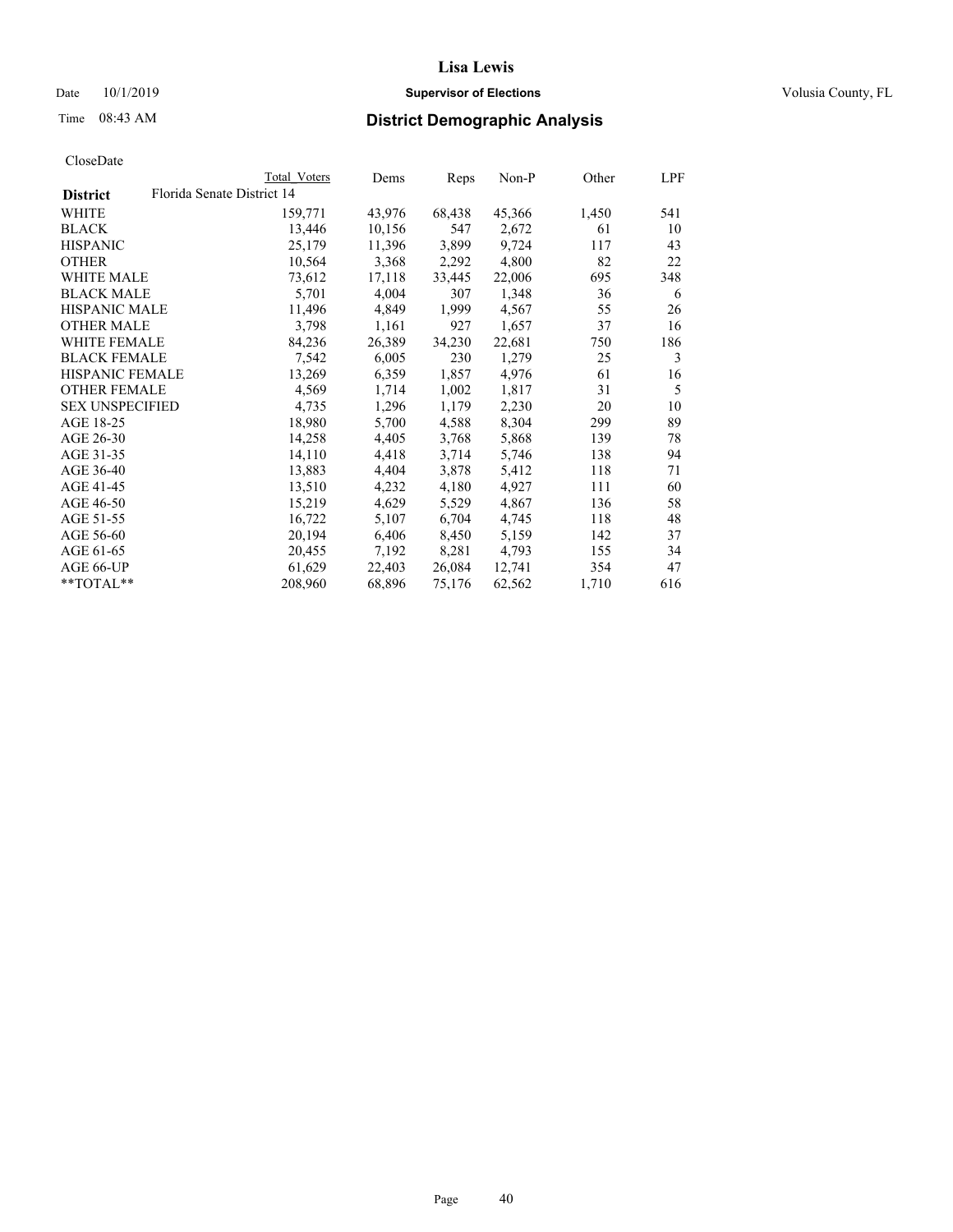## Date 10/1/2019 **Supervisor of Elections Supervisor of Elections** Volusia County, FL

# Time 08:43 AM **District Demographic Analysis**

|                        | Total Voters         | Dems  | Reps  | Non-P | Other          | LPF |
|------------------------|----------------------|-------|-------|-------|----------------|-----|
| <b>District</b>        | Daytona Beach Zone 1 |       |       |       |                |     |
| WHITE                  | 5,193                | 1,546 | 1,979 | 1,584 | 70             | 14  |
| <b>BLACK</b>           | 1,194                | 931   | 39    | 218   | 6              | 0   |
| <b>HISPANIC</b>        | 344                  | 146   | 59    | 134   | 5              | 0   |
| <b>OTHER</b>           | 482                  | 156   | 93    | 223   | 9              |     |
| WHITE MALE             | 2,537                | 630   | 1,054 | 808   | 35             | 10  |
| <b>BLACK MALE</b>      | 478                  | 342   | 22    | 110   | 4              | 0   |
| <b>HISPANIC MALE</b>   | 167                  | 52    | 35    | 76    | 4              | 0   |
| <b>OTHER MALE</b>      | 168                  | 53    | 31    | 81    | 3              | 0   |
| <b>WHITE FEMALE</b>    | 2,580                | 892   | 904   | 745   | 35             | 4   |
| <b>BLACK FEMALE</b>    | 706                  | 582   | 17    | 105   | $\overline{2}$ | 0   |
| <b>HISPANIC FEMALE</b> | 168                  | 90    | 24    | 53    |                | 0   |
| <b>OTHER FEMALE</b>    | 209                  | 82    | 44    | 77    | 5              |     |
| <b>SEX UNSPECIFIED</b> | 200                  | 56    | 39    | 104   |                | 0   |
| AGE 18-25              | 912                  | 343   | 173   | 374   | 21             |     |
| AGE 26-30              | 599                  | 241   | 123   | 226   | 7              | 2   |
| AGE 31-35              | 465                  | 178   | 97    | 181   | 6              | 3   |
| AGE 36-40              | 387                  | 174   | 81    | 128   | 4              | 0   |
| AGE 41-45              | 387                  | 153   | 92    | 135   | 4              | 3   |
| AGE 46-50              | 478                  | 163   | 152   | 153   | 9              |     |
| AGE 51-55              | 601                  | 222   | 200   | 170   | 8              |     |
| AGE 56-60              | 656                  | 253   | 233   | 161   | 9              | 0   |
| AGE 61-65              | 695                  | 258   | 258   | 174   | 4              |     |
| AGE 66-UP              | 2,033                | 794   | 761   | 457   | 18             | 3   |
| **TOTAL**              | 7,213                | 2,779 | 2,170 | 2,159 | 90             | 15  |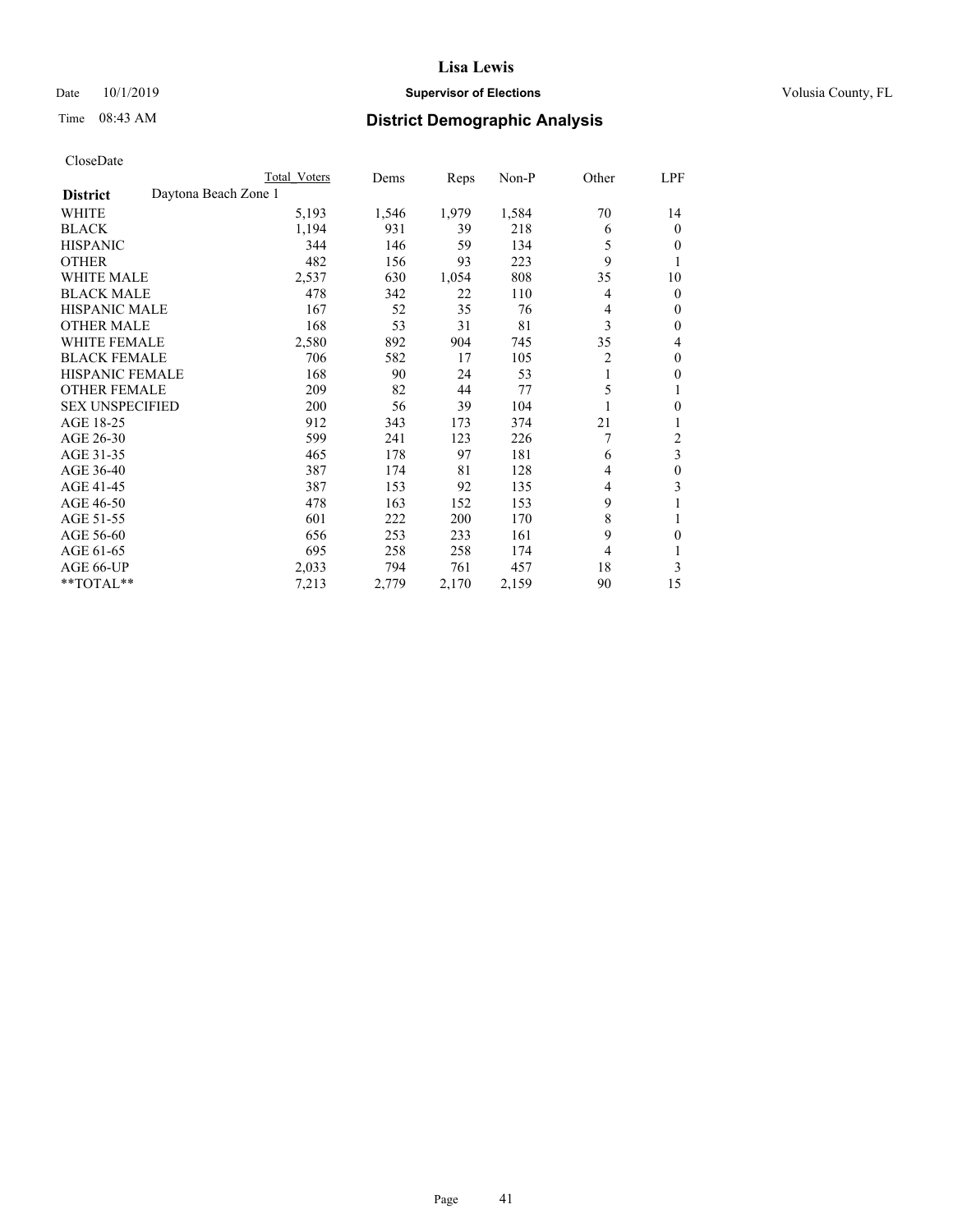## Date 10/1/2019 **Supervisor of Elections Supervisor of Elections** Volusia County, FL

# Time 08:43 AM **District Demographic Analysis**

|                        | Total Voters         | Dems  | Reps  | Non-P | Other          | LPF            |
|------------------------|----------------------|-------|-------|-------|----------------|----------------|
| <b>District</b>        | Daytona Beach Zone 2 |       |       |       |                |                |
| WHITE                  | 4,587                | 1,466 | 1,748 | 1,307 | 43             | 23             |
| <b>BLACK</b>           | 1,450                | 1,141 | 47    | 260   | 2              | $\mathbf{0}$   |
| <b>HISPANIC</b>        | 274                  | 122   | 41    | 111   | $\theta$       | $\Omega$       |
| <b>OTHER</b>           | 394                  | 139   | 68    | 181   | 3              | 3              |
| <b>WHITE MALE</b>      | 2,235                | 639   | 907   | 656   | 17             | 16             |
| <b>BLACK MALE</b>      | 576                  | 418   | 27    | 130   |                | $\theta$       |
| <b>HISPANIC MALE</b>   | 115                  | 55    | 18    | 42    | $\mathbf{0}$   | $\mathbf{0}$   |
| <b>OTHER MALE</b>      | 129                  | 41    | 32    | 52    | $\overline{c}$ | $\overline{2}$ |
| WHITE FEMALE           | 2,299                | 808   | 824   | 634   | 26             | 7              |
| <b>BLACK FEMALE</b>    | 859                  | 711   | 20    | 127   |                | $\mathbf{0}$   |
| <b>HISPANIC FEMALE</b> | 153                  | 63    | 22    | 68    | $\theta$       | $\theta$       |
| <b>OTHER FEMALE</b>    | 179                  | 80    | 29    | 69    |                | $\theta$       |
| <b>SEX UNSPECIFIED</b> | 160                  | 53    | 25    | 81    | $\mathbf{0}$   |                |
| AGE 18-25              | 597                  | 242   | 96    | 252   | 6              |                |
| AGE 26-30              | 447                  | 197   | 83    | 160   | 3              | 4              |
| AGE 31-35              | 459                  | 211   | 83    | 158   | $\overline{c}$ | 5              |
| AGE 36-40              | 380                  | 175   | 72    | 124   | 6              | 3              |
| AGE 41-45              | 356                  | 150   | 85    | 114   | 3              | 4              |
| AGE 46-50              | 453                  | 184   | 128   | 132   | 7              | 2              |
| AGE 51-55              | 609                  | 209   | 200   | 194   | 6              | $\mathbf{0}$   |
| AGE 56-60              | 725                  | 282   | 252   | 187   | $\overline{c}$ | $\overline{c}$ |
| AGE 61-65              | 730                  | 339   | 226   | 160   | 3              | $\overline{c}$ |
| AGE 66-UP              | 1,949                | 879   | 679   | 378   | 10             | 3              |
| **TOTAL**              | 6,705                | 2,868 | 1,904 | 1,859 | 48             | 26             |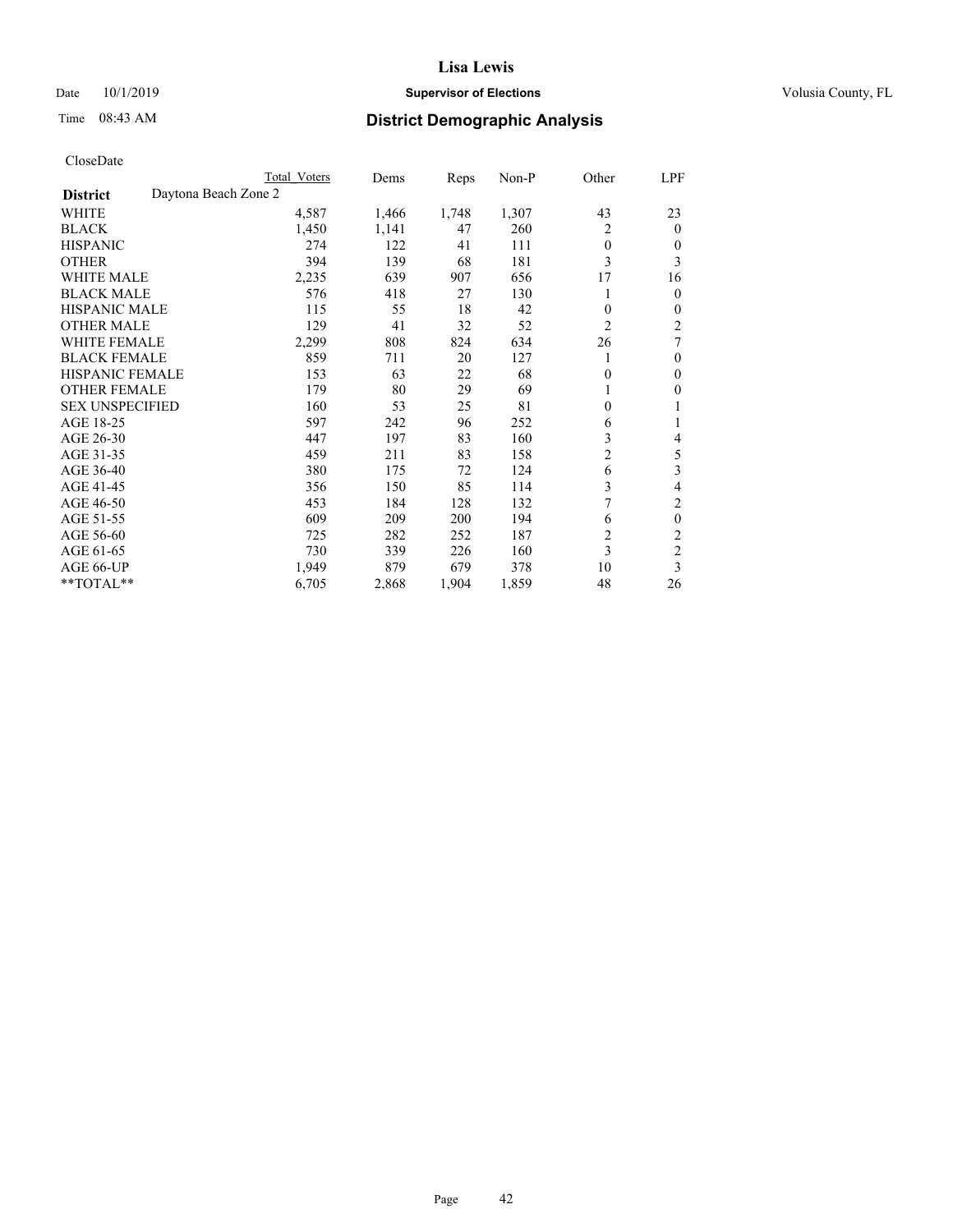## Date 10/1/2019 **Supervisor of Elections Supervisor of Elections** Volusia County, FL

# Time 08:43 AM **District Demographic Analysis**

|                        |                      | Total Voters | Dems  | Reps  | Non-P | Other    | LPF              |
|------------------------|----------------------|--------------|-------|-------|-------|----------|------------------|
| <b>District</b>        | Daytona Beach Zone 3 |              |       |       |       |          |                  |
| WHITE                  |                      | 3,972        | 1,272 | 1,377 | 1,256 | 50       | 17               |
| <b>BLACK</b>           |                      | 2,126        | 1,673 | 44    | 401   | 8        | $\theta$         |
| <b>HISPANIC</b>        |                      | 314          | 163   | 45    | 102   | 3        | 1                |
| <b>OTHER</b>           |                      | 675          | 251   | 71    | 347   | 6        | $\theta$         |
| <b>WHITE MALE</b>      |                      | 2,007        | 545   | 752   | 678   | 20       | 12               |
| <b>BLACK MALE</b>      |                      | 779          | 587   | 22    | 166   | 4        | $\mathbf{0}$     |
| <b>HISPANIC MALE</b>   |                      | 144          | 68    | 25    | 50    |          | $\mathbf{0}$     |
| <b>OTHER MALE</b>      |                      | 212          | 85    | 35    | 90    | 2        | $\mathbf{0}$     |
| WHITE FEMALE           |                      | 1,930        | 719   | 613   | 563   | 30       | 5                |
| <b>BLACK FEMALE</b>    |                      | 1,220        | 997   | 21    | 198   | 4        | 0                |
| <b>HISPANIC FEMALE</b> |                      | 161          | 90    | 20    | 48    | 2        | 1                |
| <b>OTHER FEMALE</b>    |                      | 218          | 87    | 23    | 104   | 4        | 0                |
| <b>SEX UNSPECIFIED</b> |                      | 416          | 181   | 26    | 209   | $\theta$ | $\boldsymbol{0}$ |
| AGE 18-25              |                      | 1,926        | 1,253 | 90    | 573   | 9        | 1                |
| AGE 26-30              |                      | 485          | 218   | 66    | 192   | 6        | 3                |
| AGE 31-35              |                      | 378          | 148   | 70    | 151   | 6        | 3                |
| AGE 36-40              |                      | 334          | 114   | 71    | 139   | 8        | $\overline{c}$   |
| AGE 41-45              |                      | 331          | 136   | 73    | 119   | 2        | 1                |
| AGE 46-50              |                      | 344          | 123   | 91    | 122   | 6        | 2                |
| AGE 51-55              |                      | 467          | 175   | 140   | 142   | 9        | 1                |
| AGE 56-60              |                      | 573          | 203   | 186   | 178   | 5        |                  |
| AGE 61-65              |                      | 607          | 257   | 204   | 137   | 8        | 1                |
| AGE 66-UP              |                      | 1,642        | 732   | 546   | 353   | 8        | 3                |
| **TOTAL**              |                      | 7,087        | 3,359 | 1,537 | 2,106 | 67       | 18               |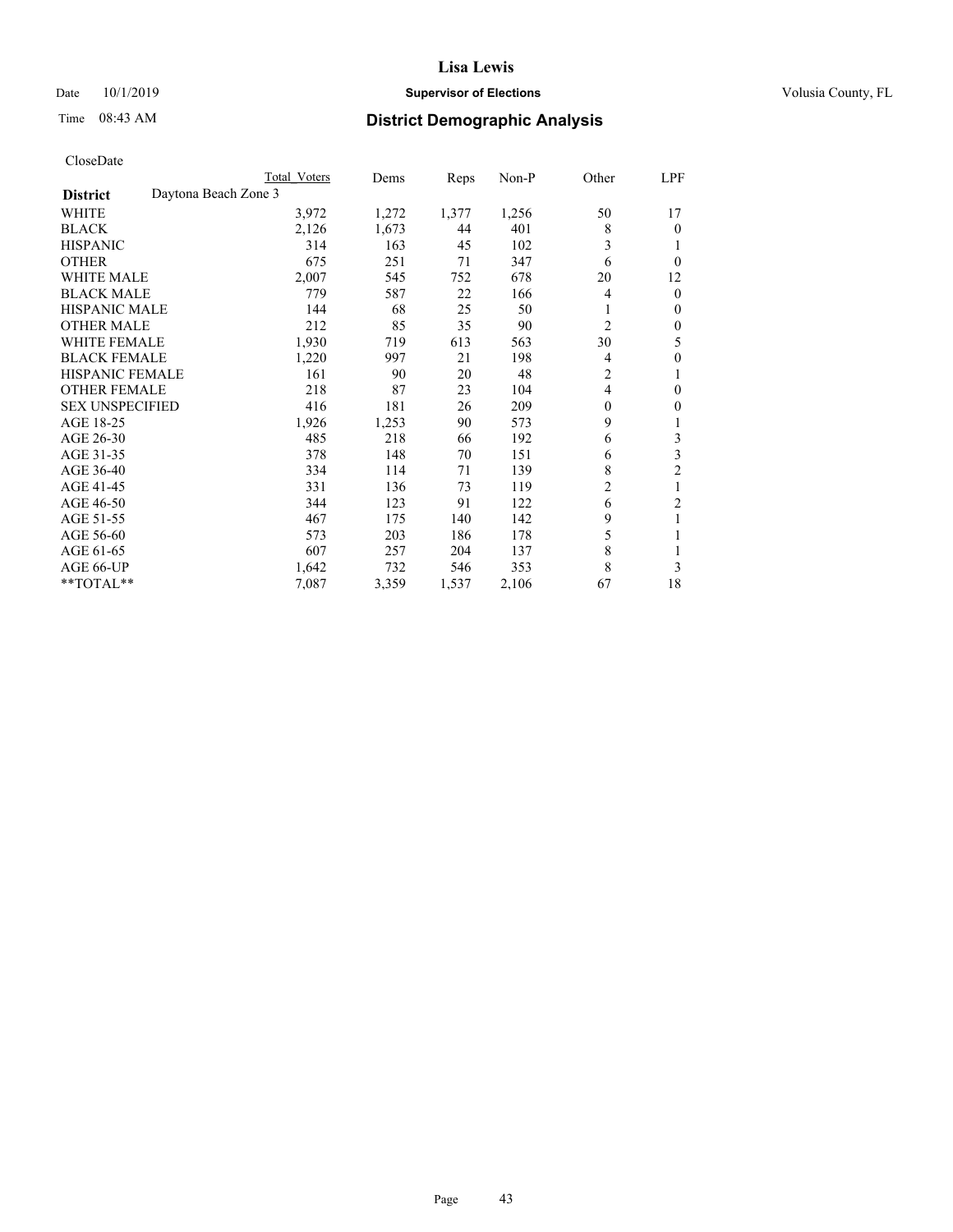## Date 10/1/2019 **Supervisor of Elections Supervisor of Elections** Volusia County, FL

# Time 08:43 AM **District Demographic Analysis**

|                        |                      | Total Voters | Dems  | Reps  | Non-P | Other          | LPF            |
|------------------------|----------------------|--------------|-------|-------|-------|----------------|----------------|
| <b>District</b>        | Daytona Beach Zone 4 |              |       |       |       |                |                |
| WHITE                  |                      | 7,546        | 1,905 | 3,446 | 2,071 | 95             | 29             |
| <b>BLACK</b>           |                      | 1,211        | 905   | 45    | 250   | 10             | 1              |
| <b>HISPANIC</b>        |                      | 418          | 167   | 89    | 155   | 7              | 0              |
| <b>OTHER</b>           |                      | 647          | 176   | 148   | 317   | 6              | $\Omega$       |
| WHITE MALE             |                      | 3,541        | 730   | 1,677 | 1,064 | 50             | 20             |
| <b>BLACK MALE</b>      |                      | 505          | 331   | 30    | 135   | 8              | 1              |
| <b>HISPANIC MALE</b>   |                      | 182          | 67    | 50    | 63    | 2              | 0              |
| <b>OTHER MALE</b>      |                      | 236          | 58    | 60    | 116   | $\overline{2}$ | 0              |
| WHITE FEMALE           |                      | 3,935        | 1,155 | 1,746 | 981   | 44             | 9              |
| <b>BLACK FEMALE</b>    |                      | 683          | 553   | 14    | 114   | $\overline{2}$ | 0              |
| <b>HISPANIC FEMALE</b> |                      | 230          | 98    | 39    | 88    | 5              | 0              |
| <b>OTHER FEMALE</b>    |                      | 305          | 98    | 65    | 139   | 3              | 0              |
| <b>SEX UNSPECIFIED</b> |                      | 204          | 63    | 46    | 93    | $\overline{2}$ | 0              |
| AGE 18-25              |                      | 949          | 331   | 243   | 352   | 17             | 6              |
| AGE 26-30              |                      | 798          | 265   | 202   | 315   | 13             | 3              |
| AGE 31-35              |                      | 646          | 232   | 157   | 243   | 12             | $\overline{c}$ |
| AGE 36-40              |                      | 560          | 205   | 151   | 198   | 4              | $\overline{c}$ |
| AGE 41-45              |                      | 486          | 185   | 143   | 151   | 3              | 4              |
| AGE 46-50              |                      | 575          | 156   | 223   | 185   | 6              | 5              |
| AGE 51-55              |                      | 630          | 193   | 240   | 184   | 12             | 1              |
| AGE 56-60              |                      | 869          | 255   | 389   | 210   | 14             |                |
| AGE 61-65              |                      | 1,028        | 329   | 450   | 236   | 9              | 4              |
| AGE 66-UP              |                      | 3,281        | 1,002 | 1,530 | 719   | 28             | $\overline{c}$ |
| **TOTAL**              |                      | 9,822        | 3,153 | 3,728 | 2,793 | 118            | 30             |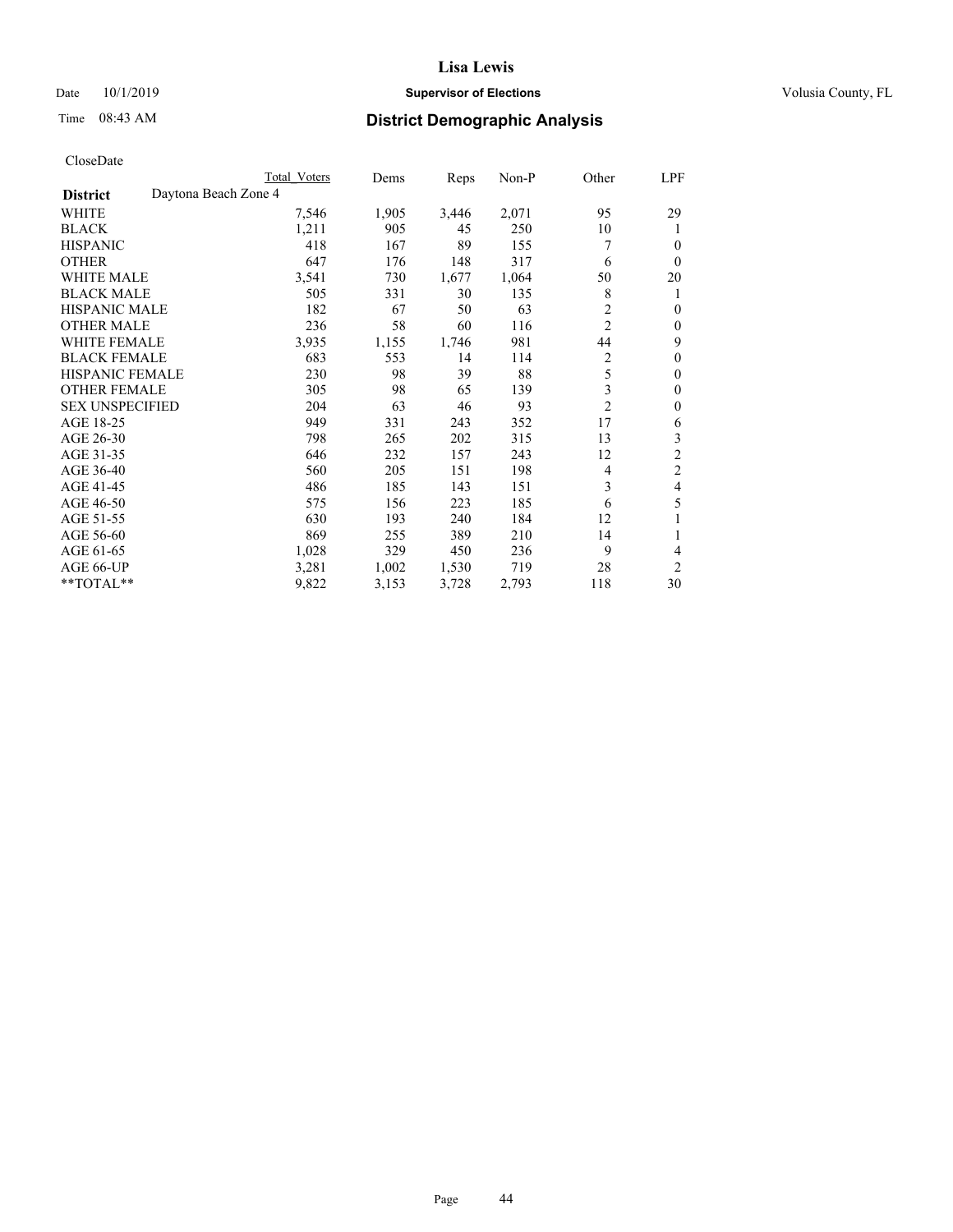## Date 10/1/2019 **Supervisor of Elections Supervisor of Elections** Volusia County, FL

# Time 08:43 AM **District Demographic Analysis**

|                        |                      | Total Voters | Dems  | Reps  | Non-P | Other          | LPF            |
|------------------------|----------------------|--------------|-------|-------|-------|----------------|----------------|
| <b>District</b>        | Daytona Beach Zone 5 |              |       |       |       |                |                |
| WHITE                  |                      | 2,669        | 837   | 951   | 827   | 41             | 13             |
| <b>BLACK</b>           |                      | 4,323        | 3,580 | 95    | 636   | 11             |                |
| <b>HISPANIC</b>        |                      | 396          | 173   | 60    | 159   | 3              |                |
| <b>OTHER</b>           |                      | 525          | 240   | 56    | 224   | 3              | $\overline{2}$ |
| WHITE MALE             |                      | 1,229        | 318   | 499   | 391   | 13             | 8              |
| <b>BLACK MALE</b>      |                      | 1,616        | 1,257 | 55    | 295   | 9              | 0              |
| <b>HISPANIC MALE</b>   |                      | 184          | 70    | 33    | 78    | 2              | 1              |
| <b>OTHER MALE</b>      |                      | 196          | 94    | 18    | 82    | $\overline{2}$ | 0              |
| WHITE FEMALE           |                      | 1,411        | 513   | 442   | 423   | 28             | 5              |
| <b>BLACK FEMALE</b>    |                      | 2,648        | 2,276 | 39    | 330   | $\overline{2}$ |                |
| <b>HISPANIC FEMALE</b> |                      | 207          | 101   | 26    | 79    |                | 0              |
| <b>OTHER FEMALE</b>    |                      | 214          | 111   | 24    | 77    | 1              |                |
| <b>SEX UNSPECIFIED</b> |                      | 208          | 90    | 26    | 91    | $\theta$       |                |
| AGE 18-25              |                      | 1,176        | 632   | 152   | 370   | 14             | 8              |
| AGE 26-30              |                      | 930          | 503   | 125   | 288   | 13             | 1              |
| AGE 31-35              |                      | 711          | 403   | 82    | 217   | 6              | 3              |
| AGE 36-40              |                      | 597          | 364   | 69    | 162   | 0              | 2              |
| AGE 41-45              |                      | 552          | 326   | 67    | 157   | 2              | 0              |
| AGE 46-50              |                      | 559          | 344   | 90    | 116   | 7              | 2              |
| AGE 51-55              |                      | 579          | 397   | 75    | 106   |                | 0              |
| AGE 56-60              |                      | 662          | 427   | 111   | 121   | 3              | 0              |
| AGE 61-65              |                      | 608          | 406   | 108   | 91    | $\overline{2}$ |                |
| AGE 66-UP              |                      | 1,539        | 1,028 | 283   | 218   | 10             | 0              |
| **TOTAL**              |                      | 7,913        | 4,830 | 1,162 | 1,846 | 58             | 17             |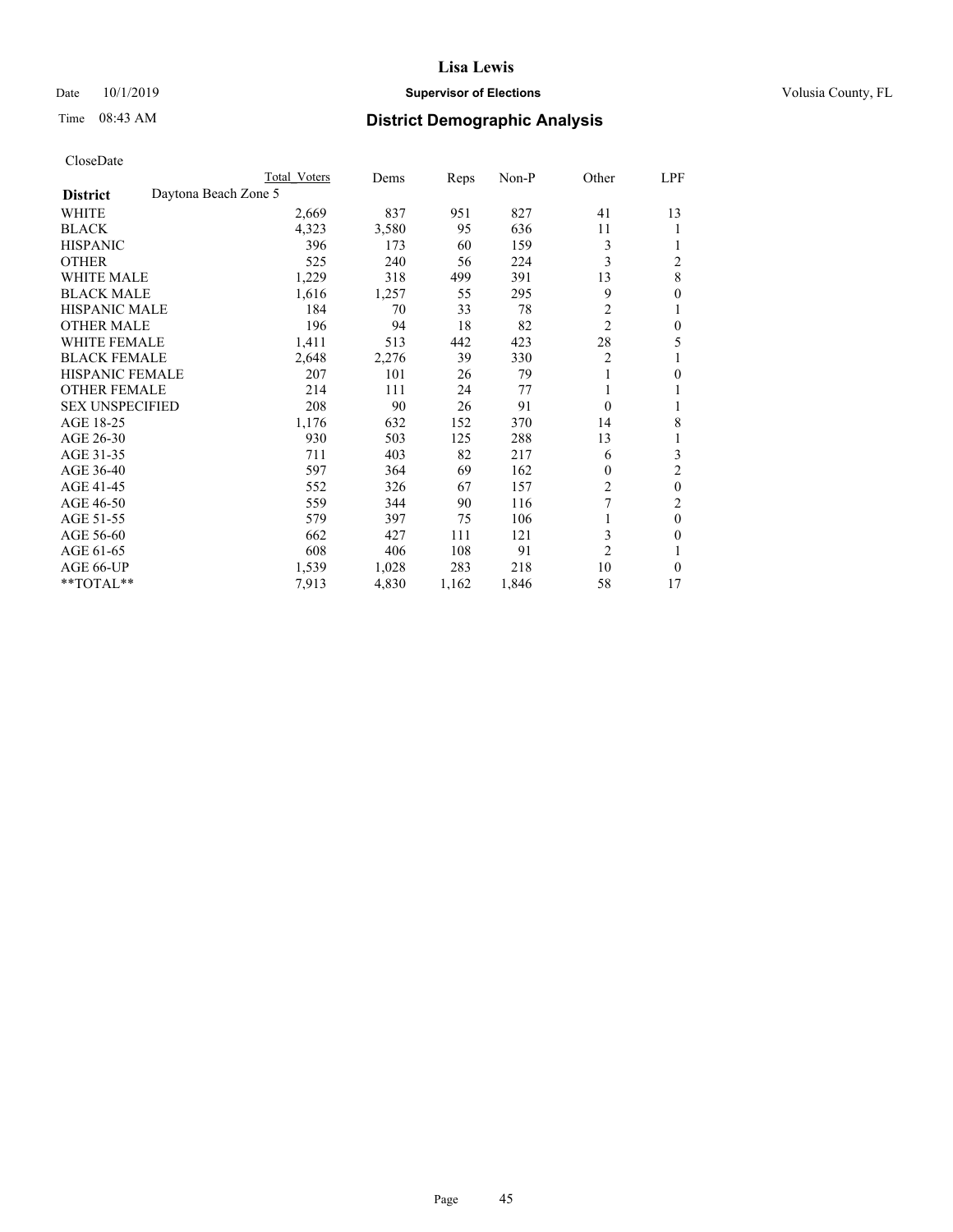## Date 10/1/2019 **Supervisor of Elections Supervisor of Elections** Volusia County, FL

# Time 08:43 AM **District Demographic Analysis**

|                        | Total Voters         | Dems  | Reps | Non-P | Other          | <u>LPF</u>     |
|------------------------|----------------------|-------|------|-------|----------------|----------------|
| <b>District</b>        | Daytona Beach Zone 6 |       |      |       |                |                |
| WHITE                  | 1,499                | 471   | 467  | 540   | 13             | 8              |
| <b>BLACK</b>           | 3,792                | 3,097 | 91   | 600   | $\overline{4}$ | $\theta$       |
| <b>HISPANIC</b>        | 323                  | 164   | 28   | 129   | 2              | 0              |
| <b>OTHER</b>           | 503                  | 211   | 56   | 231   | 5              | 0              |
| <b>WHITE MALE</b>      | 672                  | 173   | 245  | 243   |                | 4              |
| <b>BLACK MALE</b>      | 1,412                | 1,089 | 44   | 277   | $\mathfrak{2}$ | $\theta$       |
| <b>HISPANIC MALE</b>   | 162                  | 78    | 13   | 69    | $\overline{c}$ | 0              |
| <b>OTHER MALE</b>      | 156                  | 65    | 28   | 60    | 3              | 0              |
| <b>WHITE FEMALE</b>    | 734                  | 283   | 189  | 252   | 6              | 4              |
| <b>BLACK FEMALE</b>    | 2,292                | 1,938 | 46   | 306   | 2              | 0              |
| <b>HISPANIC FEMALE</b> | 144                  | 77    | 13   | 54    | $\theta$       | 0              |
| <b>OTHER FEMALE</b>    | 163                  | 98    | 10   | 54    | 1              | 0              |
| <b>SEX UNSPECIFIED</b> | 382                  | 142   | 54   | 185   |                | 0              |
| AGE 18-25              | 1,368                | 701   | 146  | 508   | 11             | 2              |
| AGE 26-30              | 605                  | 401   | 31   | 171   | 2              | $\theta$       |
| AGE 31-35              | 547                  | 333   | 55   | 155   | $\overline{c}$ | $\overline{c}$ |
| AGE 36-40              | 460                  | 291   | 42   | 125   | 1              |                |
| AGE 41-45              | 379                  | 244   | 30   | 104   |                | 0              |
| AGE 46-50              | 383                  | 245   | 50   | 87    | 1              | 0              |
| AGE 51-55              | 445                  | 297   | 50   | 94    | 2              | 2              |
| AGE 56-60              | 479                  | 323   | 67   | 88    | $\theta$       |                |
| AGE 61-65              | 457                  | 317   | 64   | 74    | 2              | 0              |
| AGE 66-UP              | 994                  | 791   | 107  | 94    | $\overline{c}$ | $\mathbf{0}$   |
| **TOTAL**              | 6,117                | 3,943 | 642  | 1,500 | 24             | 8              |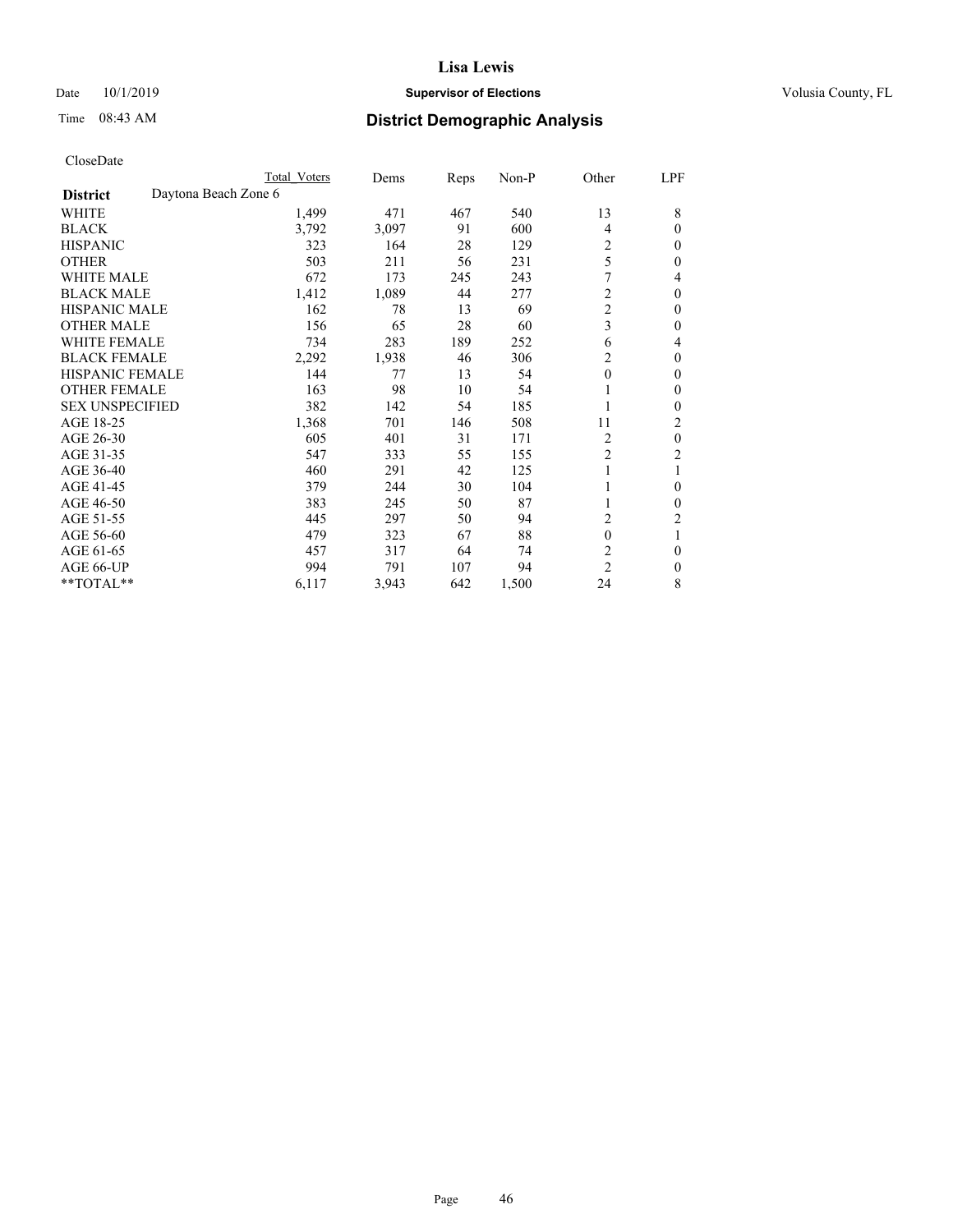## Date 10/1/2019 **Supervisor of Elections Supervisor of Elections** Volusia County, FL

# Time 08:43 AM **District Demographic Analysis**

|                        |                      | Total Voters | Dems  | Reps             | Non-P | Other          | LPF |
|------------------------|----------------------|--------------|-------|------------------|-------|----------------|-----|
| <b>District</b>        | Daytona Beach Shores |              |       |                  |       |                |     |
| WHITE                  |                      | 4,161        | 966   | 2,092            | 1,047 | 47             | 9   |
| <b>BLACK</b>           |                      | 74           | 43    | 2                | 26    | 2              |     |
| <b>HISPANIC</b>        |                      | 122          | 39    | 44               | 38    |                | 0   |
| <b>OTHER</b>           |                      | 273          | 82    | 83               | 105   | $\overline{2}$ |     |
| WHITE MALE             |                      | 1,960        | 391   | 1,002            | 535   | 26             | 6   |
| <b>BLACK MALE</b>      |                      | 32           | 14    | $\boldsymbol{0}$ | 17    |                | 0   |
| <b>HISPANIC MALE</b>   |                      | 56           | 12    | 22               | 21    |                | 0   |
| <b>OTHER MALE</b>      |                      | 108          | 31    | 37               | 40    | $\theta$       | 0   |
| WHITE FEMALE           |                      | 2,154        | 562   | 1,070            | 499   | 20             | 3   |
| <b>BLACK FEMALE</b>    |                      | 41           | 29    | 2                | 8     | 1              |     |
| <b>HISPANIC FEMALE</b> |                      | 65           | 27    | 21               | 17    | $\Omega$       | 0   |
| <b>OTHER FEMALE</b>    |                      | 128          | 43    | 33               | 49    | 2              |     |
| <b>SEX UNSPECIFIED</b> |                      | 86           | 21    | 34               | 30    |                | 0   |
| AGE 18-25              |                      | 152          | 39    | 51               | 55    | 7              | 0   |
| AGE 26-30              |                      | 106          | 25    | 36               | 41    |                | 3   |
| AGE 31-35              |                      | 110          | 27    | 39               | 40    |                | 3   |
| AGE 36-40              |                      | 118          | 26    | 43               | 49    | 0              | 0   |
| AGE 41-45              |                      | 115          | 37    | 39               | 34    | 3              | 2   |
| AGE 46-50              |                      | 173          | 35    | 70               | 67    |                | 0   |
| AGE 51-55              |                      | 297          | 70    | 131              | 94    |                |     |
| AGE 56-60              |                      | 440          | 85    | 239              | 110   | 6              | 0   |
| AGE 61-65              |                      | 583          | 133   | 292              | 146   | 11             |     |
| AGE 66-UP              |                      | 2,536        | 653   | 1,281            | 580   | 21             |     |
| **TOTAL**              |                      | 4,630        | 1,130 | 2,221            | 1,216 | 52             | 11  |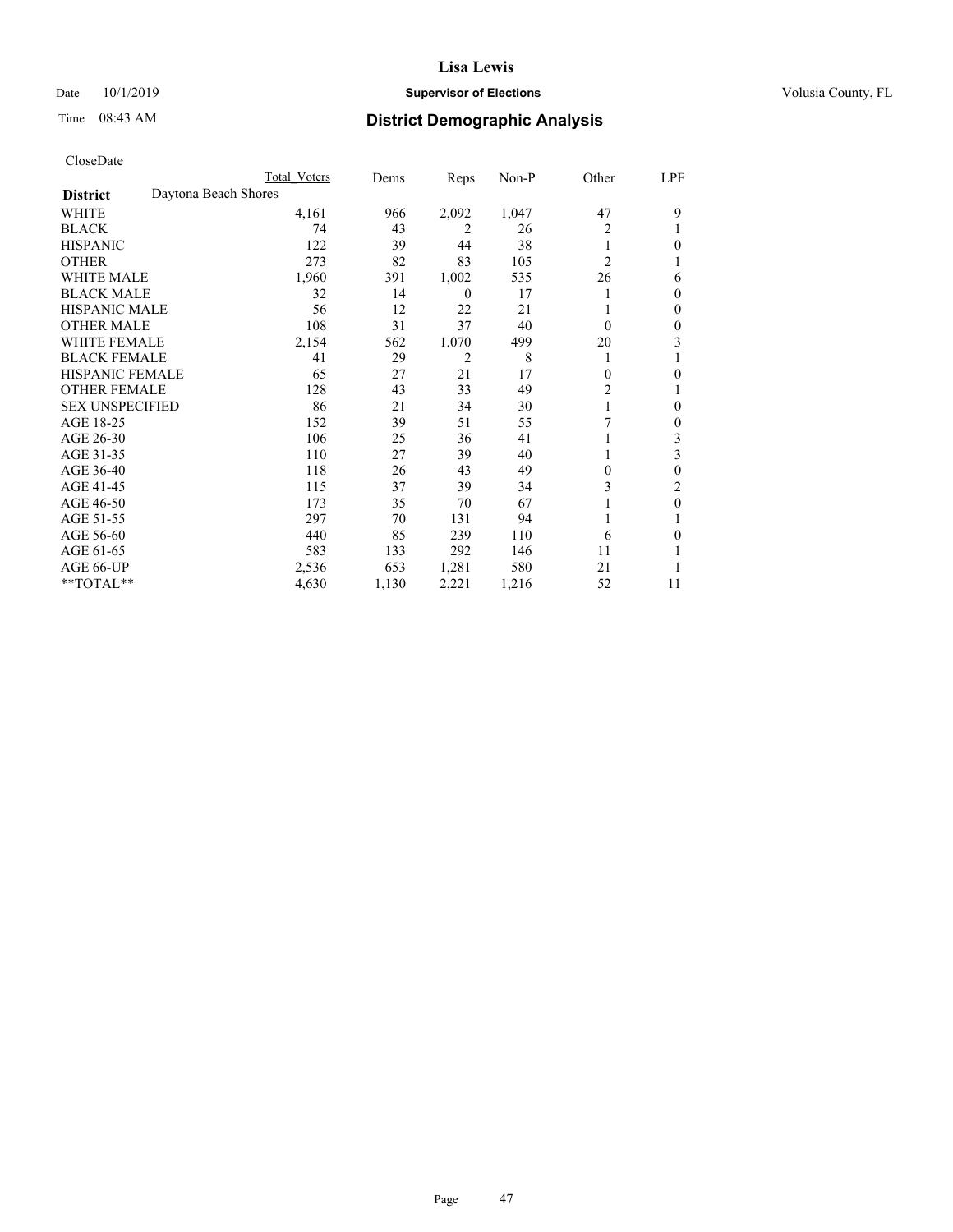## Date 10/1/2019 **Supervisor of Elections Supervisor of Elections** Volusia County, FL

# Time 08:43 AM **District Demographic Analysis**

|                           | Total Voters | Dems  | Reps  | Non-P | Other          | LPF            |
|---------------------------|--------------|-------|-------|-------|----------------|----------------|
| DeBary<br><b>District</b> |              |       |       |       |                |                |
| WHITE                     | 13,028       | 2,998 | 6,406 | 3,482 | 96             | 46             |
| <b>BLACK</b>              | 674          | 490   | 32    | 150   | $\overline{c}$ | $\mathbf{0}$   |
| <b>HISPANIC</b>           | 1,497        | 619   | 339   | 525   | 11             | 3              |
| <b>OTHER</b>              | 929          | 249   | 236   | 438   | 5              | 1              |
| WHITE MALE                | 6,091        | 1,167 | 3,166 | 1,685 | 41             | 32             |
| <b>BLACK MALE</b>         | 314          | 205   | 14    | 93    | 2              | $\mathbf{0}$   |
| <b>HISPANIC MALE</b>      | 690          | 256   | 174   | 254   | 5              |                |
| <b>OTHER MALE</b>         | 317          | 76    | 91    | 146   | 3              | 1              |
| WHITE FEMALE              | 6,770        | 1,799 | 3,176 | 1,729 | 53             | 13             |
| <b>BLACK FEMALE</b>       | 349          | 276   | 18    | 55    | $\theta$       | $\mathbf{0}$   |
| <b>HISPANIC FEMALE</b>    | 783          | 353   | 162   | 260   | 6              | 2              |
| <b>OTHER FEMALE</b>       | 425          | 140   | 107   | 176   | $\overline{c}$ | $\mathbf{0}$   |
| <b>SEX UNSPECIFIED</b>    | 389          | 84    | 105   | 197   | $\overline{c}$ | 1              |
| AGE 18-25                 | 1,272        | 312   | 377   | 552   | 20             | 11             |
| AGE 26-30                 | 969          | 236   | 363   | 359   | $\,$ 8 $\,$    | 3              |
| AGE 31-35                 | 1,040        | 260   | 366   | 403   | 7              | 4              |
| AGE 36-40                 | 1,072        | 246   | 387   | 420   | 6              | 13             |
| AGE 41-45                 | 1,037        | 281   | 390   | 353   | 7              | 6              |
| AGE 46-50                 | 1,194        | 278   | 520   | 382   | 9              | 5              |
| AGE 51-55                 | 1,401        | 352   | 663   | 372   | 10             | 4              |
| AGE 56-60                 | 1,589        | 412   | 780   | 384   | 11             | $\overline{c}$ |
| AGE 61-65                 | 1,624        | 452   | 793   | 366   | 13             | $\theta$       |
| AGE 66-UP                 | 4,930        | 1,527 | 2,374 | 1,004 | 23             | 2              |
| $*$ TOTAL $*$             | 16,128       | 4,356 | 7,013 | 4,595 | 114            | 50             |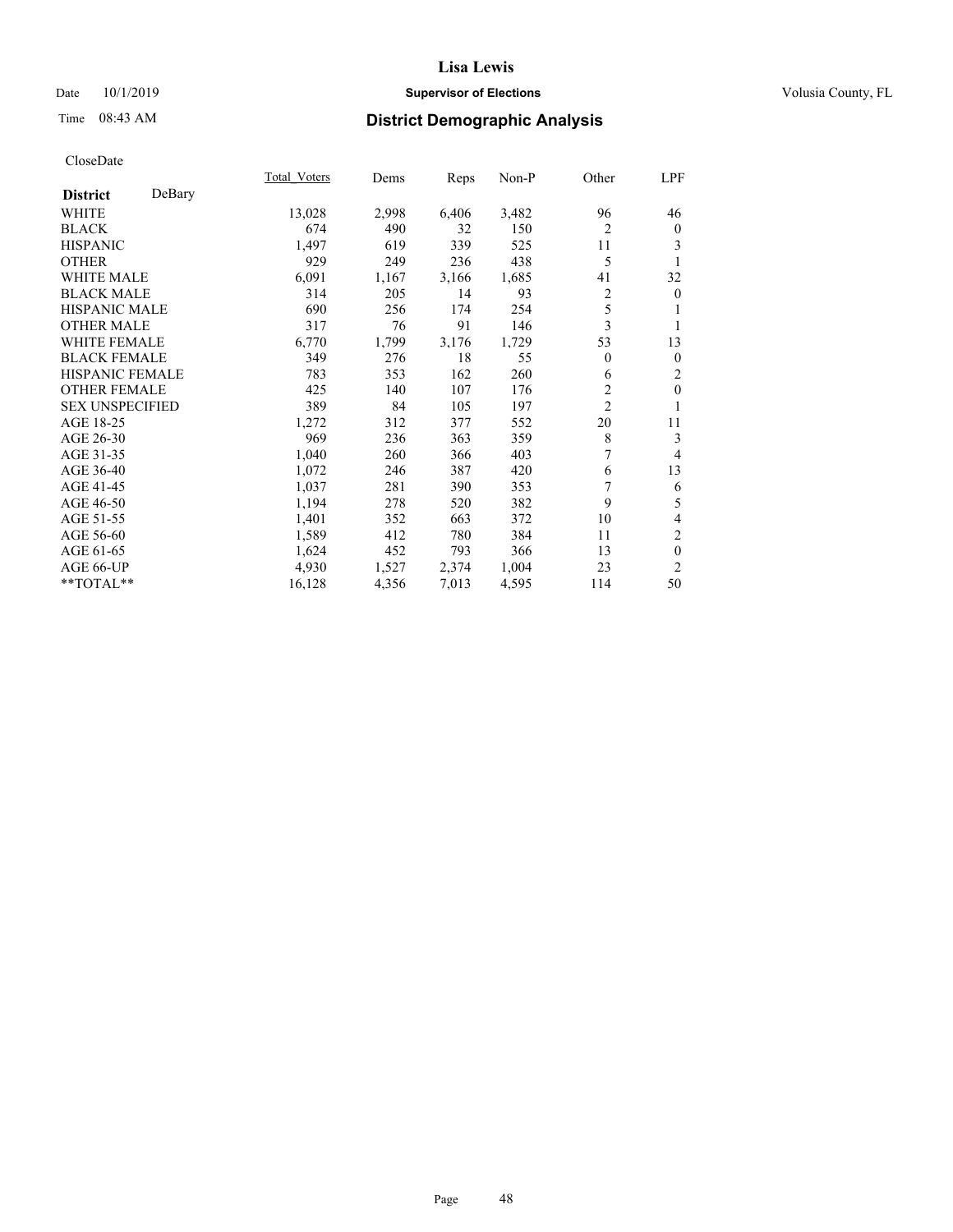## Date 10/1/2019 **Supervisor of Elections Supervisor of Elections** Volusia County, FL

# Time 08:43 AM **District Demographic Analysis**

|                        |        | Total Voters | Dems  | Reps  | Non-P | Other          | LPF            |
|------------------------|--------|--------------|-------|-------|-------|----------------|----------------|
| <b>District</b>        | DeLand |              |       |       |       |                |                |
| <b>WHITE</b>           |        | 16,139       | 4,780 | 6,955 | 4,173 | 155            | 76             |
| <b>BLACK</b>           |        | 3,025        | 2,363 | 96    | 551   | 13             | 2              |
| <b>HISPANIC</b>        |        | 2,333        | 1,029 | 403   | 875   | 20             | 6              |
| <b>OTHER</b>           |        | 1,414        | 521   | 251   | 631   | 8              | 3              |
| <b>WHITE MALE</b>      |        | 7,072        | 1,754 | 3,213 | 1,977 | 74             | 54             |
| <b>BLACK MALE</b>      |        | 1,170        | 856   | 50    | 256   | 7              | 1              |
| <b>HISPANIC MALE</b>   |        | 952          | 380   | 189   | 371   | 8              | 4              |
| <b>OTHER MALE</b>      |        | 526          | 195   | 106   | 220   | 5              | $\mathbf{0}$   |
| <b>WHITE FEMALE</b>    |        | 8,892        | 2,970 | 3,685 | 2,137 | 80             | 20             |
| <b>BLACK FEMALE</b>    |        | 1,799        | 1,466 | 42    | 284   | 6              | 1              |
| <b>HISPANIC FEMALE</b> |        | 1,344        | 630   | 211   | 490   | 11             | $\overline{c}$ |
| <b>OTHER FEMALE</b>    |        | 605          | 239   | 99    | 262   | 3              | $\overline{c}$ |
| <b>SEX UNSPECIFIED</b> |        | 551          | 203   | 110   | 233   | $\overline{2}$ | 3              |
| AGE 18-25              |        | 2,485        | 956   | 512   | 965   | 35             | 17             |
| AGE 26-30              |        | 1,656        | 621   | 388   | 623   | 11             | 13             |
| AGE 31-35              |        | 1,611        | 591   | 399   | 595   | 13             | 13             |
| AGE 36-40              |        | 1,653        | 629   | 449   | 547   | 18             | 10             |
| AGE 41-45              |        | 1,494        | 529   | 448   | 496   | 16             | 5              |
| AGE 46-50              |        | 1,569        | 583   | 512   | 452   | 14             | 8              |
| AGE 51-55              |        | 1,611        | 568   | 634   | 396   | 7              | 6              |
| AGE 56-60              |        | 1,783        | 661   | 709   | 397   | 13             | 3              |
| AGE 61-65              |        | 1,912        | 776   | 697   | 416   | 20             | 3              |
| AGE 66-UP              |        | 7,137        | 2,779 | 2,957 | 1,343 | 49             | 9              |
| **TOTAL**              |        | 22,911       | 8,693 | 7,705 | 6,230 | 196            | 87             |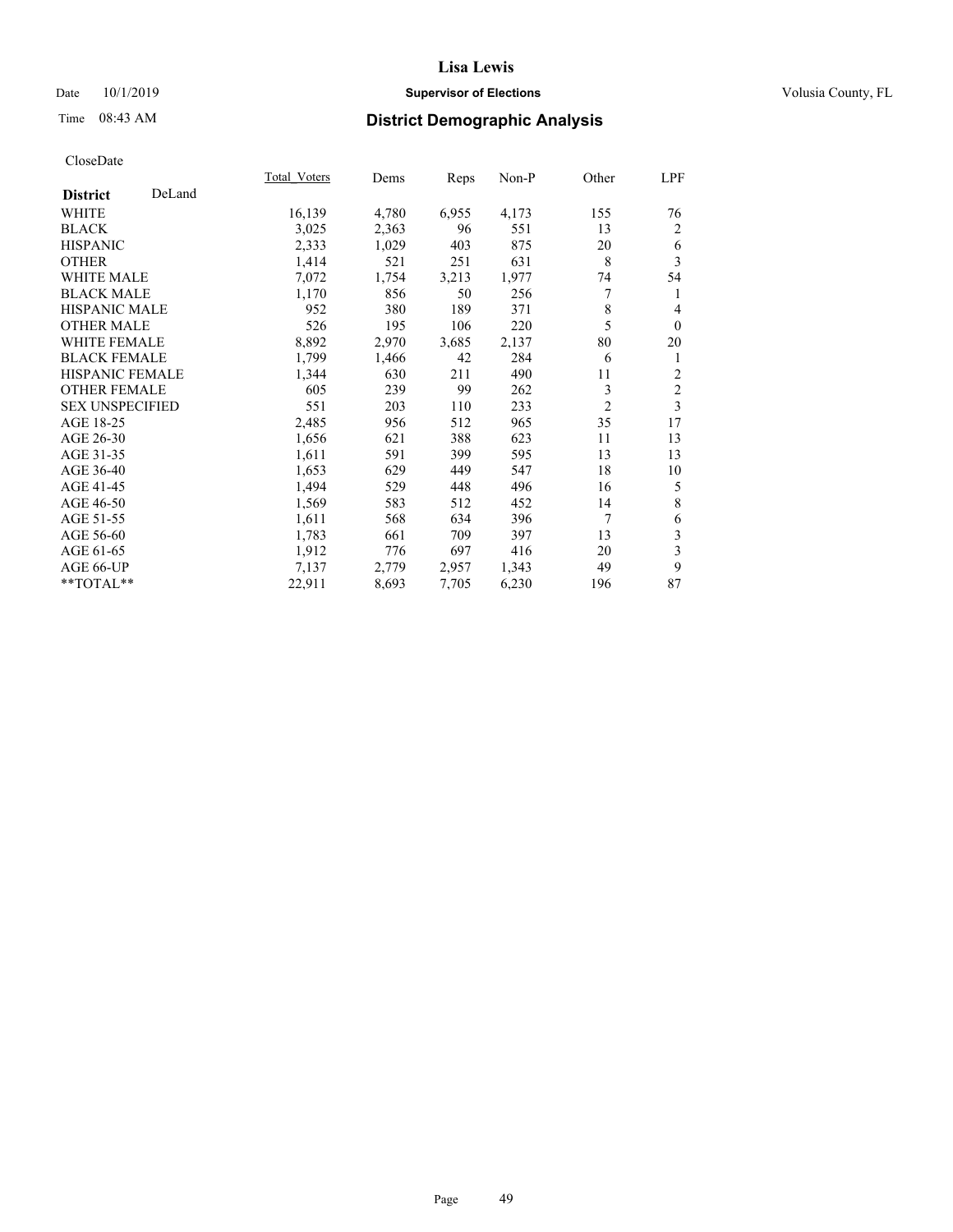## Date 10/1/2019 **Supervisor of Elections Supervisor of Elections** Volusia County, FL

# Time 08:43 AM **District Demographic Analysis**

|                        |                    | Total Voters | Dems  | Reps  | Non-P | Other          | LPF            |
|------------------------|--------------------|--------------|-------|-------|-------|----------------|----------------|
| <b>District</b>        | Deltona District 1 |              |       |       |       |                |                |
| WHITE                  |                    | 5,116        | 1,379 | 1,967 | 1,724 | 33             | 13             |
| <b>BLACK</b>           |                    | 1,146        | 840   | 51    | 251   | 4              | 0              |
| <b>HISPANIC</b>        |                    | 2,954        | 1,445 | 364   | 1,135 | 9              |                |
| <b>OTHER</b>           |                    | 618          | 202   | 101   | 309   | 5              |                |
| WHITE MALE             |                    | 2,368        | 543   | 965   | 838   | 14             | 8              |
| <b>BLACK MALE</b>      |                    | 495          | 332   | 33    | 128   | 2              | 0              |
| HISPANIC MALE          |                    | 1,340        | 634   | 175   | 526   | 4              |                |
| <b>OTHER MALE</b>      |                    | 198          | 63    | 36    | 97    | 1              |                |
| <b>WHITE FEMALE</b>    |                    | 2,682        | 824   | 980   | 854   | 19             | 5              |
| <b>BLACK FEMALE</b>    |                    | 638          | 499   | 17    | 120   | $\overline{2}$ | 0              |
| <b>HISPANIC FEMALE</b> |                    | 1,566        | 788   | 186   | 587   | 5              | 0              |
| <b>OTHER FEMALE</b>    |                    | 271          | 105   | 48    | 117   |                | 0              |
| <b>SEX UNSPECIFIED</b> |                    | 276          | 78    | 43    | 152   | 3              | 0              |
| AGE 18-25              |                    | 1,156        | 366   | 186   | 596   | 5              | 3              |
| AGE 26-30              |                    | 944          | 354   | 174   | 405   | 8              | 3              |
| AGE 31-35              |                    | 918          | 307   | 203   | 399   | 7              | $\overline{2}$ |
| AGE 36-40              |                    | 887          | 313   | 199   | 368   | 5              | $\overline{2}$ |
| AGE 41-45              |                    | 823          | 344   | 176   | 298   | 3              | $\overline{c}$ |
| AGE 46-50              |                    | 845          | 329   | 241   | 267   | 8              | $\theta$       |
| AGE 51-55              |                    | 885          | 309   | 298   | 273   | 5              | 0              |
| AGE 56-60              |                    | 901          | 373   | 273   | 250   | 3              | 2              |
| AGE 61-65              |                    | 832          | 361   | 260   | 209   |                |                |
| AGE 66-UP              |                    | 1,643        | 810   | 473   | 354   | 6              | 0              |
| **TOTAL**              |                    | 9,834        | 3,866 | 2,483 | 3,419 | 51             | 15             |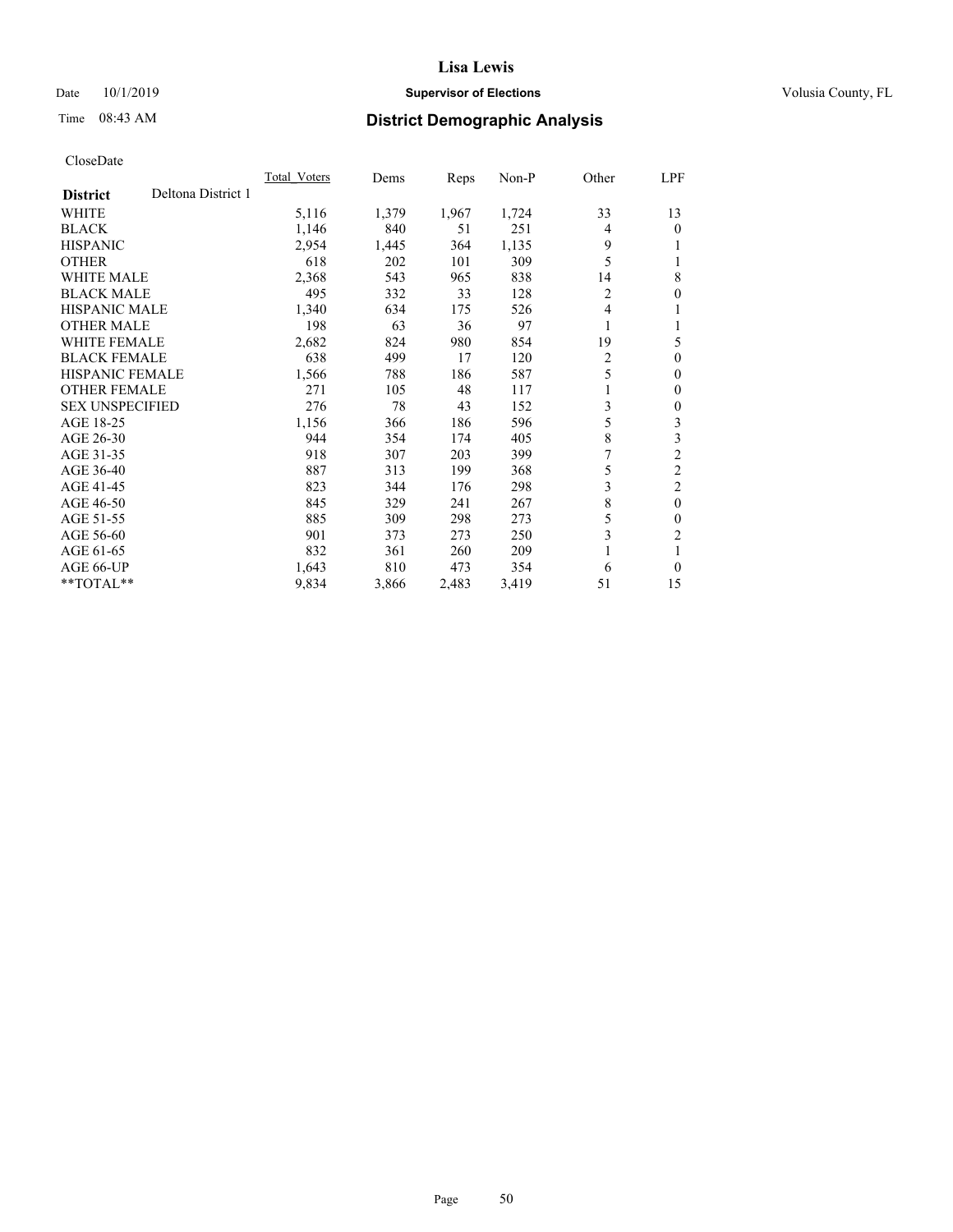## Date 10/1/2019 **Supervisor of Elections Supervisor of Elections** Volusia County, FL

# Time 08:43 AM **District Demographic Analysis**

|                        |                    | Total Voters | Dems  | Reps  | Non-P | Other          | LPF            |
|------------------------|--------------------|--------------|-------|-------|-------|----------------|----------------|
| <b>District</b>        | Deltona District 2 |              |       |       |       |                |                |
| <b>WHITE</b>           |                    | 6,069        | 1,626 | 2,506 | 1,861 | 53             | 23             |
| <b>BLACK</b>           |                    | 996          | 723   | 51    | 214   | 8              | $\theta$       |
| <b>HISPANIC</b>        |                    | 3,186        | 1,499 | 494   | 1,177 | 9              |                |
| <b>OTHER</b>           |                    | 681          | 262   | 104   | 311   | 3              |                |
| <b>WHITE MALE</b>      |                    | 2,787        | 643   | 1,196 | 908   | 26             | 14             |
| <b>BLACK MALE</b>      |                    | 460          | 303   | 35    | 118   | 4              | $\theta$       |
| <b>HISPANIC MALE</b>   |                    | 1,494        | 648   | 255   | 584   | 3              | 4              |
| <b>OTHER MALE</b>      |                    | 250          | 89    | 44    | 114   | $\overline{2}$ | 1              |
| WHITE FEMALE           |                    | 3,208        | 969   | 1,283 | 921   | 26             | 9              |
| <b>BLACK FEMALE</b>    |                    | 524          | 411   | 16    | 93    | 4              | $\theta$       |
| <b>HISPANIC FEMALE</b> |                    | 1,643        | 831   | 234   | 570   | 6              | $\overline{c}$ |
| <b>OTHER FEMALE</b>    |                    | 301          | 143   | 41    | 117   | $\Omega$       | $\mathbf{0}$   |
| <b>SEX UNSPECIFIED</b> |                    | 265          | 73    | 51    | 138   | $\overline{c}$ |                |
| AGE 18-25              |                    | 1,111        | 370   | 199   | 518   | 18             | 6              |
| AGE 26-30              |                    | 814          | 261   | 183   | 361   |                | $\overline{c}$ |
| AGE 31-35              |                    | 867          | 306   | 187   | 357   | 9              | 8              |
| AGE 36-40              |                    | 907          | 334   | 195   | 363   | 10             | 5              |
| AGE 41-45              |                    | 883          | 336   | 217   | 327   | 2              | 1              |
| AGE 46-50              |                    | 885          | 297   | 263   | 319   | $\overline{c}$ | 4              |
| AGE 51-55              |                    | 922          | 354   | 282   | 283   | $\overline{2}$ |                |
| AGE 56-60              |                    | 997          | 369   | 338   | 286   | 3              |                |
| AGE 61-65              |                    | 1,034        | 411   | 363   | 252   | 7              |                |
| AGE 66-UP              |                    | 2,512        | 1,072 | 928   | 497   | 13             | $\overline{c}$ |
| $*$ TOTAL $*$          |                    | 10,932       | 4,110 | 3,155 | 3,563 | 73             | 31             |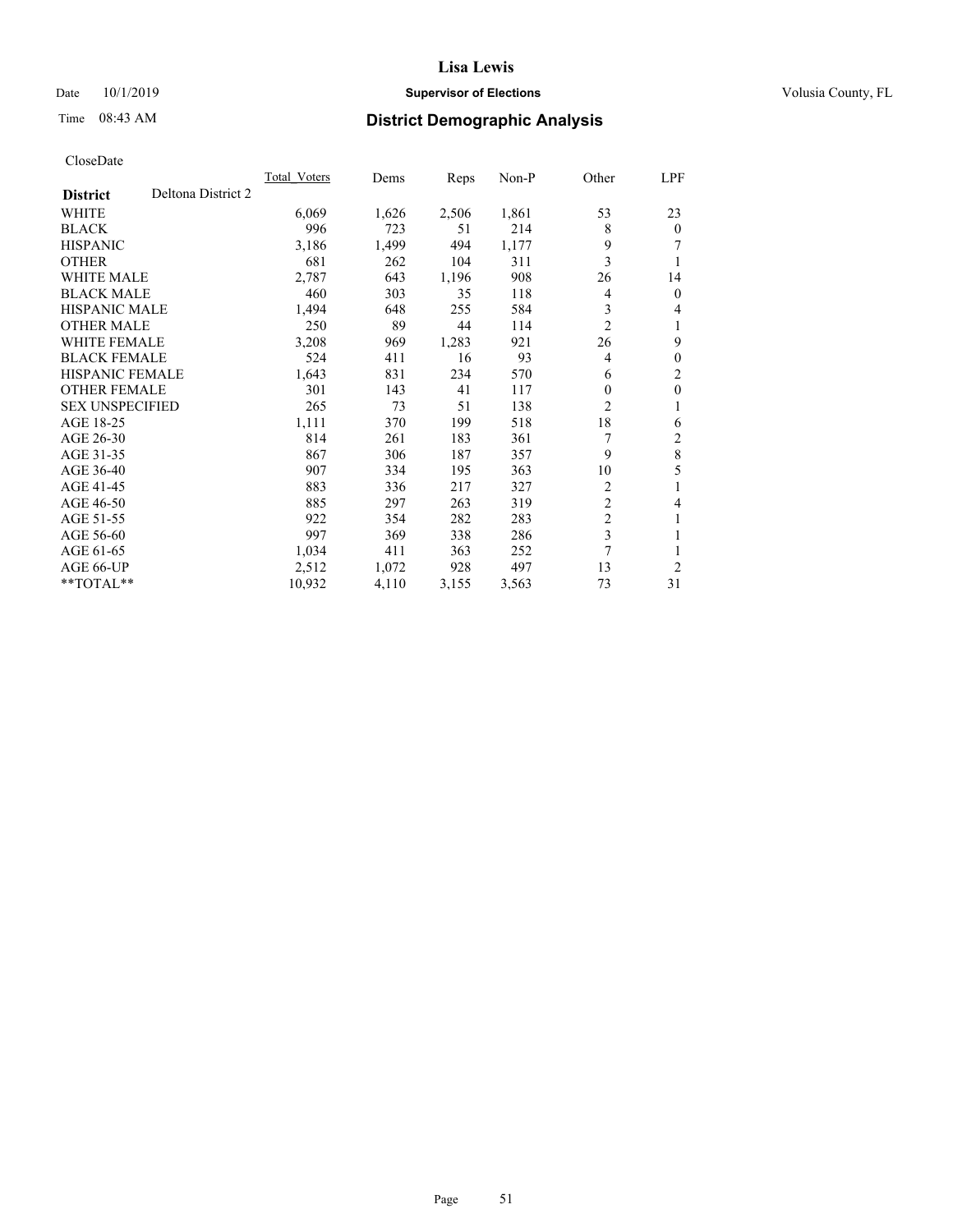## Date 10/1/2019 **Supervisor of Elections Supervisor of Elections** Volusia County, FL

# Time 08:43 AM **District Demographic Analysis**

|                        |                    | Total Voters | Dems  | Reps  | Non-P | Other          | LPF            |
|------------------------|--------------------|--------------|-------|-------|-------|----------------|----------------|
| <b>District</b>        | Deltona District 3 |              |       |       |       |                |                |
| WHITE                  |                    | 5,391        | 1,497 | 2,097 | 1,739 | 38             | 20             |
| <b>BLACK</b>           |                    | 934          | 702   | 33    | 196   | 3              | $\Omega$       |
| <b>HISPANIC</b>        |                    | 3,389        | 1,569 | 450   | 1,355 | 10             | 5              |
| <b>OTHER</b>           |                    | 672          | 226   | 105   | 336   | 5              | $\Omega$       |
| WHITE MALE             |                    | 2,486        | 586   | 1,044 | 823   | 18             | 15             |
| <b>BLACK MALE</b>      |                    | 398          | 284   | 23    | 90    | 1              | 0              |
| HISPANIC MALE          |                    | 1,559        | 674   | 237   | 640   | 5              | 3              |
| <b>OTHER MALE</b>      |                    | 237          | 73    | 43    | 120   |                | 0              |
| <b>WHITE FEMALE</b>    |                    | 2,809        | 882   | 1,021 | 881   | 20             | 5              |
| <b>BLACK FEMALE</b>    |                    | 523          | 409   | 10    | 102   | $\overline{2}$ | 0              |
| <b>HISPANIC FEMALE</b> |                    | 1,782        | 872   | 210   | 693   | 5              | 2              |
| <b>OTHER FEMALE</b>    |                    | 303          | 123   | 45    | 133   | $\overline{2}$ | $\theta$       |
| <b>SEX UNSPECIFIED</b> |                    | 289          | 91    | 52    | 144   | $\overline{c}$ | 0              |
| AGE 18-25              |                    | 1,062        | 364   | 160   | 526   | 10             | $\overline{c}$ |
| AGE 26-30              |                    | 889          | 322   | 152   | 405   | 6              | 4              |
| AGE 31-35              |                    | 913          | 311   | 208   | 381   | 7              | 6              |
| AGE 36-40              |                    | 853          | 296   | 187   | 360   |                | 3              |
| AGE 41-45              |                    | 827          | 305   | 186   | 329   | 6              |                |
| AGE 46-50              |                    | 872          | 322   | 242   | 303   | 3              | 2              |
| AGE 51-55              |                    | 909          | 333   | 274   | 296   | $\overline{c}$ | 4              |
| AGE 56-60              |                    | 949          | 365   | 301   | 281   | $\overline{2}$ | 0              |
| AGE 61-65              |                    | 855          | 334   | 266   | 248   | 6              |                |
| AGE 66-UP              |                    | 2,257        | 1,042 | 709   | 497   | 7              | $\overline{c}$ |
| **TOTAL**              |                    | 10,386       | 3,994 | 2,685 | 3,626 | 56             | 25             |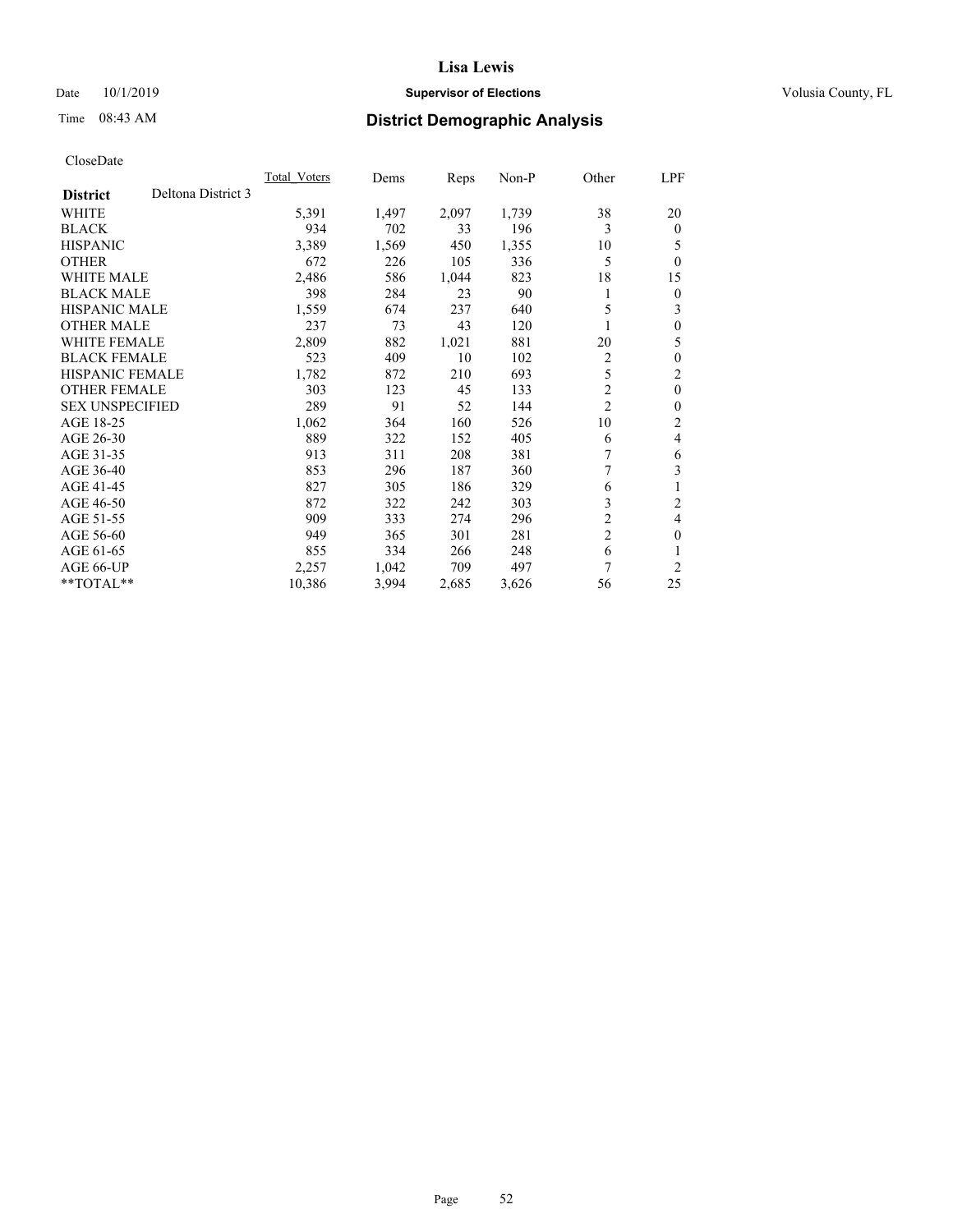## Date 10/1/2019 **Supervisor of Elections Supervisor of Elections** Volusia County, FL

# Time 08:43 AM **District Demographic Analysis**

|                                       | Total Voters | Dems  | Reps  | $Non-P$ | Other          | <u>LPF</u>       |
|---------------------------------------|--------------|-------|-------|---------|----------------|------------------|
| Deltona District 4<br><b>District</b> |              |       |       |         |                |                  |
| WHITE                                 | 5,402        | 1,579 | 2,100 | 1,659   | 41             | 23               |
| <b>BLACK</b>                          | 1,026        | 721   | 46    | 255     | 1              | 3                |
| <b>HISPANIC</b>                       | 3,736        | 1,833 | 480   | 1,404   | 14             | 5                |
| <b>OTHER</b>                          | 710          | 247   | 145   | 314     | 4              | $\theta$         |
| <b>WHITE MALE</b>                     | 2,483        | 640   | 998   | 809     | 19             | 17               |
| <b>BLACK MALE</b>                     | 456          | 298   | 26    | 129     | 1              | 2                |
| <b>HISPANIC MALE</b>                  | 1,740        | 799   | 255   | 678     | 7              | 1                |
| <b>OTHER MALE</b>                     | 250          | 75    | 58    | 117     | $\theta$       | $\mathbf{0}$     |
| <b>WHITE FEMALE</b>                   | 2,855        | 920   | 1,077 | 832     | 21             | 5                |
| <b>BLACK FEMALE</b>                   | 554          | 415   | 17    | 121     | $\mathbf{0}$   | 1                |
| <b>HISPANIC FEMALE</b>                | 1,934        | 1,005 | 219   | 699     | 7              | 4                |
| <b>OTHER FEMALE</b>                   | 319          | 136   | 64    | 116     | 3              | $\mathbf{0}$     |
| <b>SEX UNSPECIFIED</b>                | 283          | 92    | 57    | 131     | 2              | 1                |
| AGE 18-25                             | 1,143        | 390   | 215   | 528     | 8              | 2                |
| AGE 26-30                             | 941          | 362   | 172   | 392     | 6              | 9                |
| AGE 31-35                             | 929          | 317   | 164   | 436     | 7              | 5                |
| AGE 36-40                             | 839          | 318   | 151   | 360     | 7              | 3                |
| AGE 41-45                             | 855          | 360   | 182   | 309     | 4              | $\boldsymbol{0}$ |
| AGE 46-50                             | 875          | 311   | 247   | 305     | 7              | 5                |
| AGE 51-55                             | 930          | 369   | 277   | 278     | 3              | 3                |
| AGE 56-60                             | 980          | 406   | 299   | 269     | $\overline{4}$ | $\overline{2}$   |
| AGE 61-65                             | 922          | 410   | 272   | 234     | 5              | 1                |
| AGE 66-UP                             | 2,460        | 1,137 | 792   | 521     | 9              | 1                |
| $*$ TOTAL $*$                         | 10,874       | 4,380 | 2,771 | 3,632   | 60             | 31               |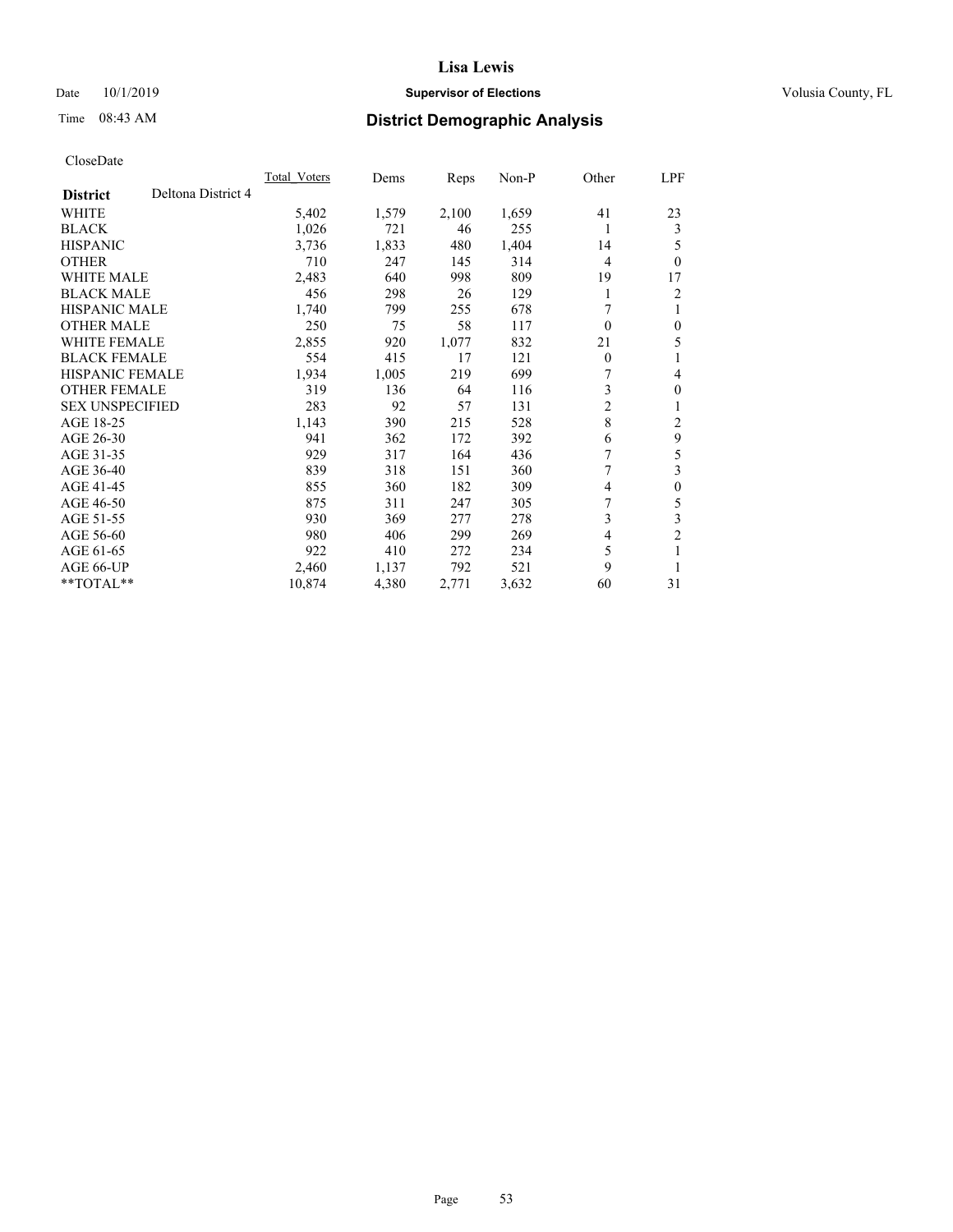## Date 10/1/2019 **Supervisor of Elections Supervisor of Elections** Volusia County, FL

# Time 08:43 AM **District Demographic Analysis**

|                                       | Total Voters | Dems  | Reps  | $Non-P$ | Other | <u>LPF</u>     |
|---------------------------------------|--------------|-------|-------|---------|-------|----------------|
| Deltona District 5<br><b>District</b> |              |       |       |         |       |                |
| WHITE                                 | 5,400        | 1,478 | 2,180 | 1,688   | 34    | 20             |
| <b>BLACK</b>                          | 1,068        | 817   | 45    | 201     | 5     | $\theta$       |
| <b>HISPANIC</b>                       | 3,127        | 1,416 | 447   | 1,253   | 7     | 4              |
| <b>OTHER</b>                          | 588          | 186   | 119   | 277     | 3     | 3              |
| <b>WHITE MALE</b>                     | 2,518        | 580   | 1,077 | 829     | 19    | 13             |
| <b>BLACK MALE</b>                     | 453          | 315   | 24    | 111     | 3     | $\mathbf{0}$   |
| <b>HISPANIC MALE</b>                  | 1,472        | 609   | 245   | 610     | 4     | 4              |
| <b>OTHER MALE</b>                     | 190          | 65    | 48    | 73      | 2     | 2              |
| <b>WHITE FEMALE</b>                   | 2,807        | 880   | 1,071 | 834     | 15    | 7              |
| <b>BLACK FEMALE</b>                   | 594          | 485   | 21    | 86      | 2     | $\mathbf{0}$   |
| <b>HISPANIC FEMALE</b>                | 1,611        | 781   | 200   | 627     | 3     | $\mathbf{0}$   |
| <b>OTHER FEMALE</b>                   | 253          | 89    | 53    | 110     | 0     | 1              |
| <b>SEX UNSPECIFIED</b>                | 284          | 92    | 52    | 139     | 1     | $\mathbf{0}$   |
| AGE 18-25                             | 1,178        | 365   | 214   | 585     | 9     | 5              |
| AGE 26-30                             | 828          | 262   | 181   | 375     | 5     | 5              |
| AGE 31-35                             | 812          | 278   | 174   | 353     | 5     | $\overline{c}$ |
| AGE 36-40                             | 794          | 301   | 157   | 329     | 4     | $\overline{3}$ |
| AGE 41-45                             | 827          | 304   | 184   | 331     | 3     | 5              |
| AGE 46-50                             | 846          | 306   | 253   | 275     | 9     | 3              |
| AGE 51-55                             | 889          | 340   | 293   | 250     | 4     | $\overline{2}$ |
| AGE 56-60                             | 999          | 359   | 368   | 269     | 3     | $\theta$       |
| AGE 61-65                             | 890          | 372   | 302   | 209     | 5     | $\overline{2}$ |
| AGE 66-UP                             | 2,120        | 1,010 | 665   | 443     | 2     | $\theta$       |
| $*$ TOTAL $*$                         | 10,183       | 3,897 | 2,791 | 3,419   | 49    | 27             |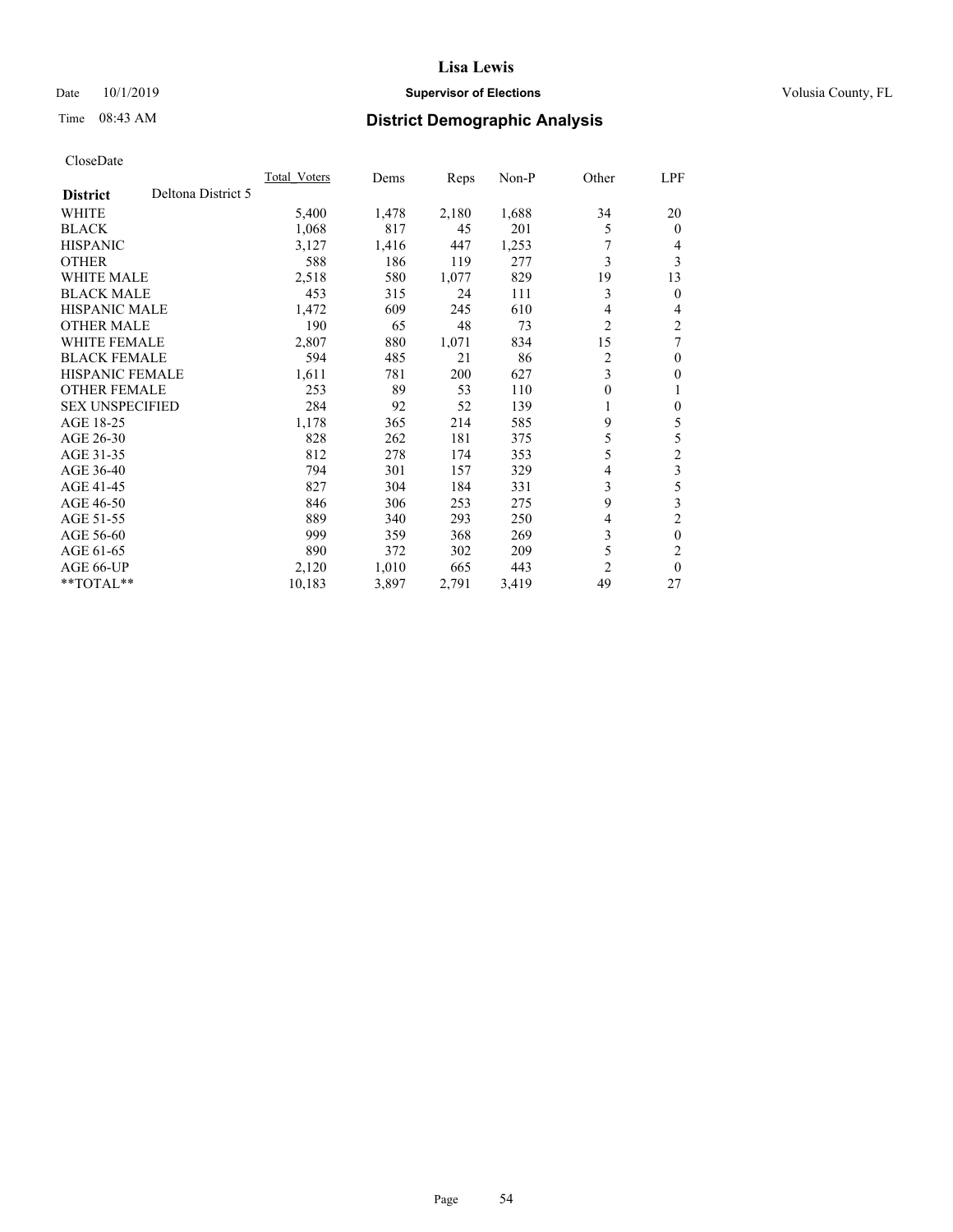## Date 10/1/2019 **Supervisor of Elections Supervisor of Elections** Volusia County, FL

# Time 08:43 AM **District Demographic Analysis**

|                        |                    | <b>Total Voters</b> | Dems  | Reps  | $Non-P$ | Other          | LPF          |
|------------------------|--------------------|---------------------|-------|-------|---------|----------------|--------------|
| <b>District</b>        | Deltona District 6 |                     |       |       |         |                |              |
| WHITE                  |                    | 5,981               | 1,537 | 2,506 | 1,871   | 40             | 27           |
| <b>BLACK</b>           |                    | 992                 | 722   | 44    | 221     | 5              | $\theta$     |
| <b>HISPANIC</b>        |                    | 2,620               | 1,206 | 344   | 1,050   | 16             | 4            |
| <b>OTHER</b>           |                    | 623                 | 192   | 140   | 285     | 5              | 1            |
| <b>WHITE MALE</b>      |                    | 2,779               | 609   | 1,231 | 900     | 21             | 18           |
| <b>BLACK MALE</b>      |                    | 449                 | 313   | 26    | 106     | 4              | $\mathbf{0}$ |
| <b>HISPANIC MALE</b>   |                    | 1,206               | 524   | 188   | 480     | 11             | 3            |
| <b>OTHER MALE</b>      |                    | 224                 | 67    | 54    | 100     | $\overline{2}$ | 1            |
| <b>WHITE FEMALE</b>    |                    | 3,110               | 910   | 1,236 | 936     | 19             | 9            |
| <b>BLACK FEMALE</b>    |                    | 533                 | 402   | 18    | 112     |                | $\theta$     |
| <b>HISPANIC FEMALE</b> |                    | 1,371               | 666   | 150   | 549     | 5              | 1            |
| <b>OTHER FEMALE</b>    |                    | 270                 | 95    | 65    | 108     | $\overline{c}$ | $\theta$     |
| <b>SEX UNSPECIFIED</b> |                    | 274                 | 71    | 66    | 136     |                | $\theta$     |
| AGE 18-25              |                    | 1,101               | 343   | 197   | 542     | 15             | 4            |
| AGE 26-30              |                    | 841                 | 269   | 201   | 362     | 4              | 5            |
| AGE 31-35              |                    | 856                 | 288   | 199   | 361     | 7              | 1            |
| AGE 36-40              |                    | 859                 | 289   | 219   | 342     | 5              | 4            |
| AGE 41-45              |                    | 777                 | 239   | 213   | 313     | 7              | 5            |
| AGE 46-50              |                    | 891                 | 303   | 270   | 302     | 13             | 3            |
| AGE 51-55              |                    | 926                 | 326   | 305   | 287     | 4              | 4            |
| AGE 56-60              |                    | 1,041               | 361   | 409   | 265     | 4              | 2            |
| AGE 61-65              |                    | 920                 | 344   | 351   | 218     | 3              | 4            |
| AGE 66-UP              |                    | 2,004               | 895   | 670   | 435     | 4              | $\theta$     |
| $*$ TOTAL $*$          |                    | 10,216              | 3,657 | 3,034 | 3,427   | 66             | 32           |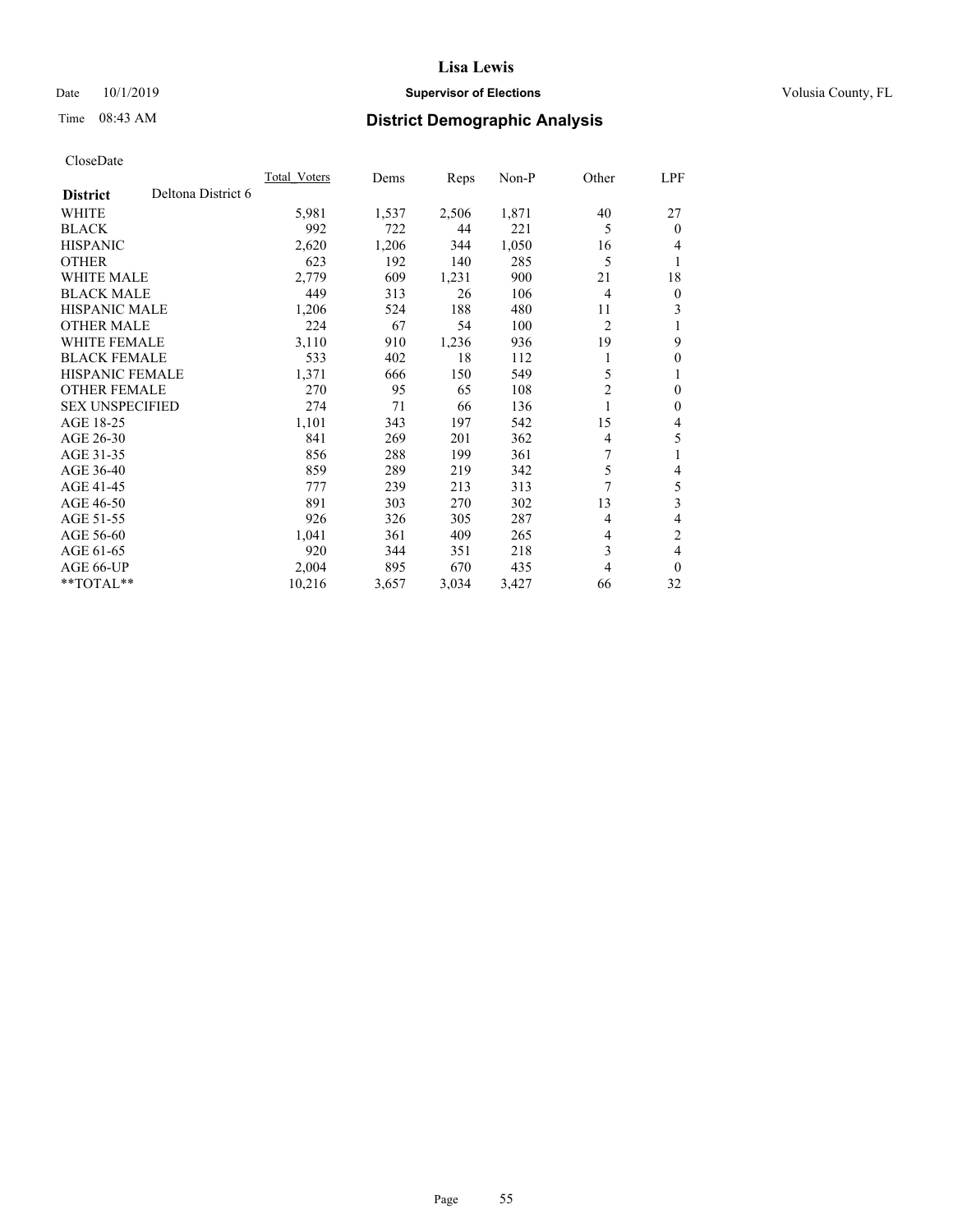## Date 10/1/2019 **Supervisor of Elections Supervisor of Elections** Volusia County, FL

# Time 08:43 AM **District Demographic Analysis**

|                        |                      | Total Voters | Dems  | Reps         | Non-P | Other          | LPF            |
|------------------------|----------------------|--------------|-------|--------------|-------|----------------|----------------|
| <b>District</b>        | Edgewater District 1 |              |       |              |       |                |                |
| WHITE                  |                      | 3,431        | 1,064 | 1,319        | 1,003 | 33             | 12             |
| <b>BLACK</b>           |                      | 83           | 59    | 3            | 20    |                | $\mathbf{0}$   |
| <b>HISPANIC</b>        |                      | 76           | 25    | 16           | 34    |                | $\Omega$       |
| <b>OTHER</b>           |                      | 140          | 49    | 24           | 65    | $\overline{2}$ | $\Omega$       |
| WHITE MALE             |                      | 1,546        | 384   | 674          | 465   | 14             | 9              |
| <b>BLACK MALE</b>      |                      | 40           | 24    | 3            | 12    |                | $\mathbf{0}$   |
| <b>HISPANIC MALE</b>   |                      | 30           | 6     | 7            | 17    | 0              | $\mathbf{0}$   |
| <b>OTHER MALE</b>      |                      | 55           | 21    | 10           | 23    | 1              | $\mathbf{0}$   |
| WHITE FEMALE           |                      | 1,843        | 668   | 629          | 524   | 19             | 3              |
| <b>BLACK FEMALE</b>    |                      | 41           | 33    | $\mathbf{0}$ | 8     | 0              | $\theta$       |
| <b>HISPANIC FEMALE</b> |                      | 45           | 18    | 9            | 17    |                | $\Omega$       |
| <b>OTHER FEMALE</b>    |                      | 52           | 19    | 12           | 20    |                | $\Omega$       |
| <b>SEX UNSPECIFIED</b> |                      | 78           | 24    | 18           | 36    | 0              | $\theta$       |
| AGE 18-25              |                      | 244          | 69    | 68           | 101   | 3              | 3              |
| AGE 26-30              |                      | 226          | 59    | 66           | 95    | 5              |                |
| AGE 31-35              |                      | 247          | 71    | 72           | 99    | 3              | $\overline{2}$ |
| AGE 36-40              |                      | 213          | 68    | 64           | 81    | 0              | $\theta$       |
| AGE 41-45              |                      | 242          | 72    | 89           | 79    |                |                |
| AGE 46-50              |                      | 248          | 60    | 87           | 94    | 5              | $\overline{c}$ |
| AGE 51-55              |                      | 301          | 86    | 123          | 89    | $\overline{2}$ |                |
| AGE 56-60              |                      | 435          | 137   | 177          | 118   | 3              | $\theta$       |
| AGE 61-65              |                      | 440          | 140   | 163          | 134   | 3              | $\theta$       |
| AGE 66-UP              |                      | 1,134        | 435   | 453          | 232   | 12             | $\overline{c}$ |
| **TOTAL**              |                      | 3,730        | 1,197 | 1,362        | 1,122 | 37             | 12             |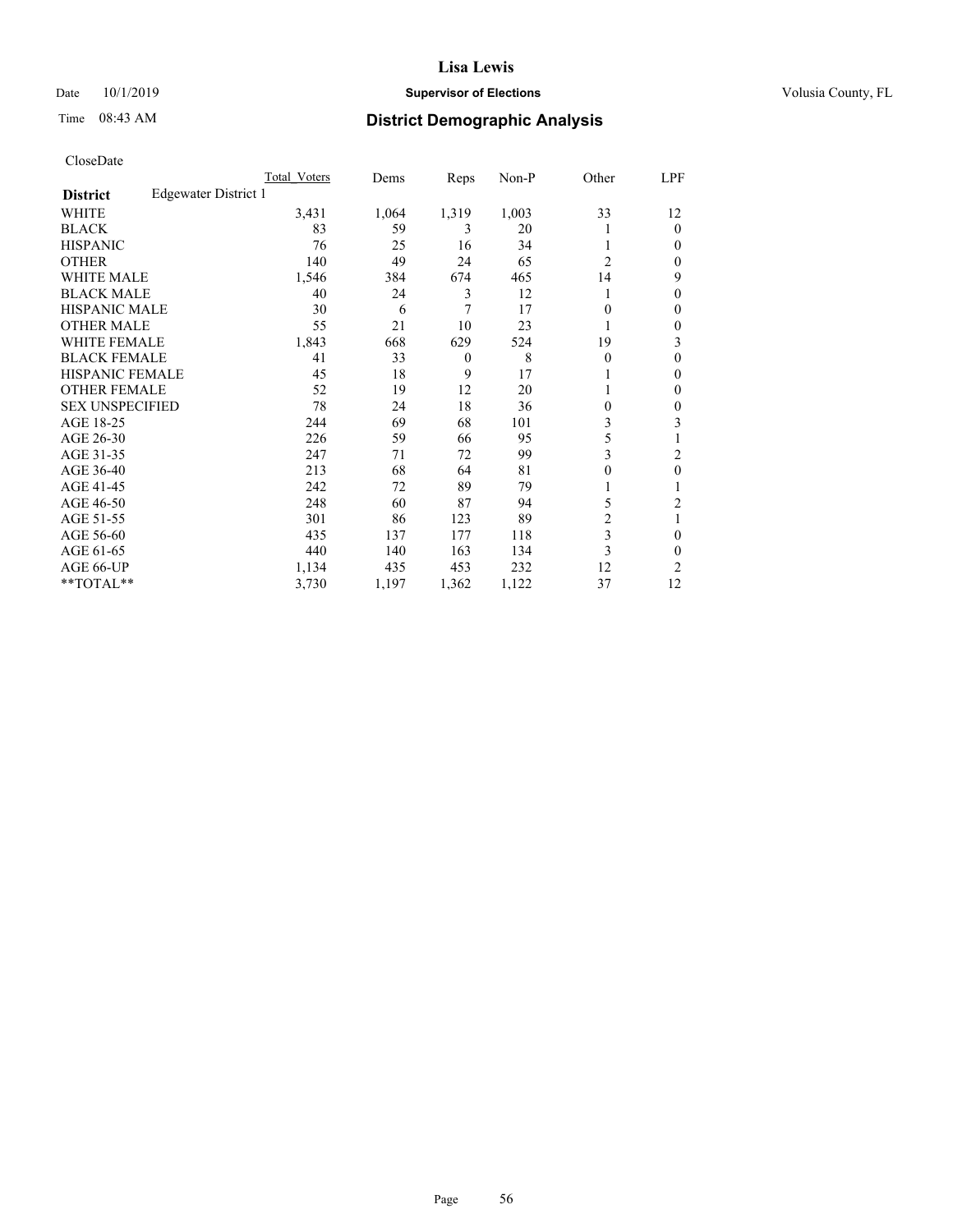## Date 10/1/2019 **Supervisor of Elections Supervisor of Elections** Volusia County, FL

# Time 08:43 AM **District Demographic Analysis**

|                        |                      | Total Voters | Dems  | Reps           | Non-P          | Other          | LPF    |
|------------------------|----------------------|--------------|-------|----------------|----------------|----------------|--------|
| <b>District</b>        | Edgewater District 2 |              |       |                |                |                |        |
| WHITE                  |                      | 3,817        | 1,115 | 1,532          | 1,132          | 30             | 8      |
| <b>BLACK</b>           |                      | 66           | 49    | 5              | 10             | 2              | 0      |
| <b>HISPANIC</b>        |                      | 79           | 32    | 20             | 23             | 4              | $_{0}$ |
| <b>OTHER</b>           |                      | 126          | 37    | 33             | 55             |                | 0      |
| WHITE MALE             |                      | 1,754        | 443   | 768            | 528            | 8              |        |
| <b>BLACK MALE</b>      |                      | 28           | 19    | $\overline{2}$ | 6              |                | 0      |
| <b>HISPANIC MALE</b>   |                      | 45           | 14    | 13             | 15             | 3              | 0      |
| <b>OTHER MALE</b>      |                      | 43           | 11    | 12             | 20             | $\Omega$       | 0      |
| WHITE FEMALE           |                      | 2,029        | 659   | 758            | 589            | 22             |        |
| <b>BLACK FEMALE</b>    |                      | 37           | 29    | 3              | $\overline{4}$ |                | 0      |
| <b>HISPANIC FEMALE</b> |                      | 32           | 18    | 6              | 7              |                | 0      |
| <b>OTHER FEMALE</b>    |                      | 46           | 18    | 13             | 14             |                | 0      |
| <b>SEX UNSPECIFIED</b> |                      | 74           | 22    | 15             | 37             | 0              | 0      |
| AGE 18-25              |                      | 317          | 81    | 93             | 135            | 8              | 0      |
| AGE 26-30              |                      | 274          | 80    | 78             | 110            | 6              | 0      |
| AGE 31-35              |                      | 272          | 71    | 81             | 111            | 4              | 5      |
| AGE 36-40              |                      | 254          | 66    | 80             | 105            | 2              |        |
| AGE 41-45              |                      | 268          | 73    | 97             | 97             |                | 0      |
| AGE 46-50              |                      | 305          | 71    | 123            | 105            | 5              |        |
| AGE 51-55              |                      | 306          | 76    | 129            | 99             | 2              | 0      |
| AGE 56-60              |                      | 421          | 122   | 196            | 101            | $\overline{c}$ | 0      |
| AGE 61-65              |                      | 403          | 137   | 172            | 91             | $\overline{2}$ |        |
| AGE 66-UP              |                      | 1,268        | 456   | 541            | 266            | 5              | 0      |
| **TOTAL**              |                      | 4,088        | 1,233 | 1,590          | 1,220          | 37             | 8      |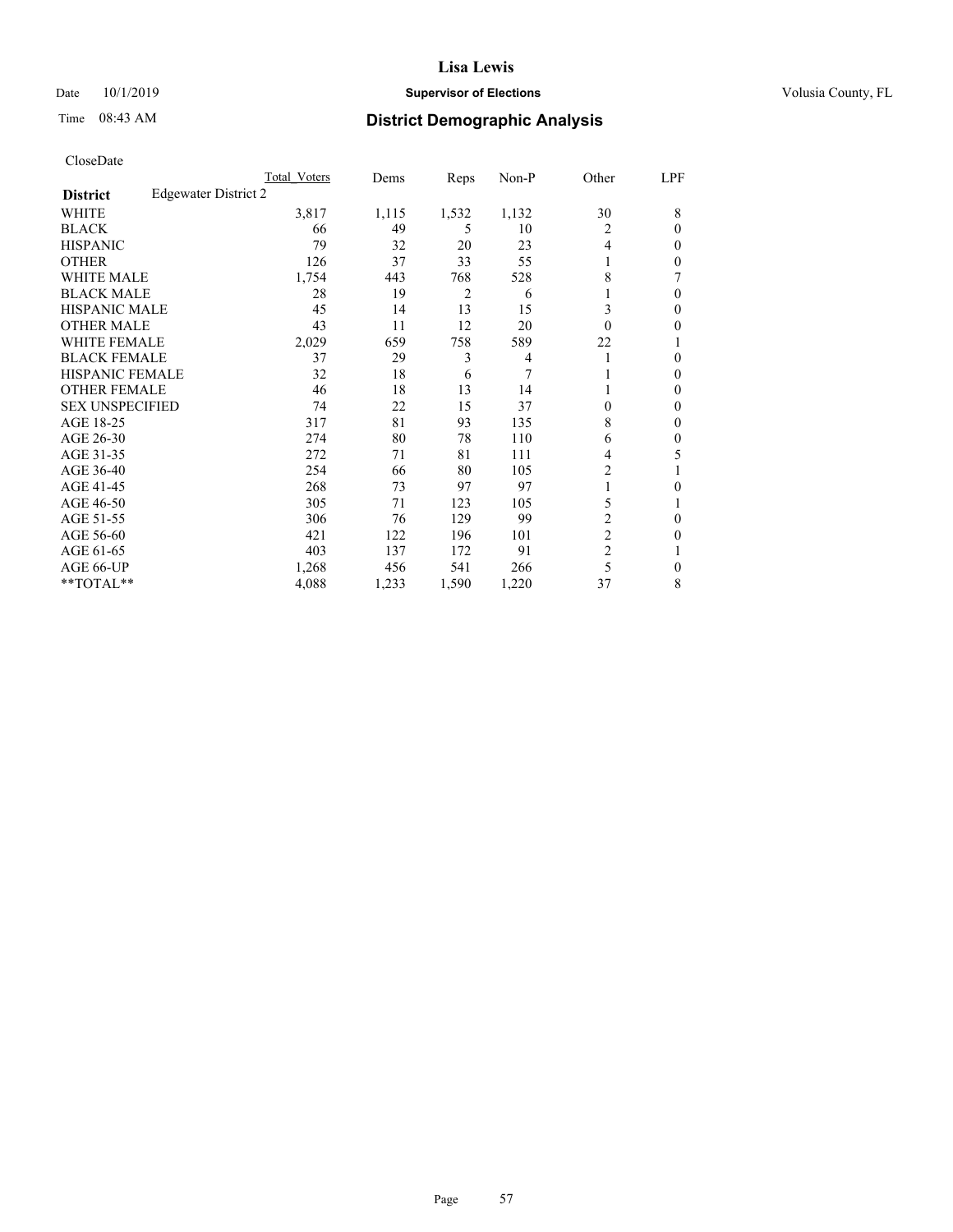## Date 10/1/2019 **Supervisor of Elections Supervisor of Elections** Volusia County, FL

# Time 08:43 AM **District Demographic Analysis**

|                        |                      | Total Voters | Dems  | Reps  | Non-P | Other          | LPF            |
|------------------------|----------------------|--------------|-------|-------|-------|----------------|----------------|
| <b>District</b>        | Edgewater District 3 |              |       |       |       |                |                |
| WHITE                  |                      | 3,557        | 1,024 | 1,395 | 1,083 | 42             | 13             |
| <b>BLACK</b>           |                      | 107          | 78    | 5     | 24    | 0              | $\mathbf{0}$   |
| <b>HISPANIC</b>        |                      | 81           | 29    | 13    | 38    |                | $\Omega$       |
| <b>OTHER</b>           |                      | 152          | 43    | 38    | 69    | $\overline{2}$ | 0              |
| <b>WHITE MALE</b>      |                      | 1,613        | 395   | 673   | 519   | 20             | 6              |
| <b>BLACK MALE</b>      |                      | 50           | 38    | 2     | 10    | 0              | $\mathbf{0}$   |
| <b>HISPANIC MALE</b>   |                      | 35           | 12    | 5     | 18    | 0              | $\theta$       |
| <b>OTHER MALE</b>      |                      | 49           | 12    | 13    | 23    |                | 0              |
| WHITE FEMALE           |                      | 1,901        | 625   | 699   | 548   | 22             | 7              |
| <b>BLACK FEMALE</b>    |                      | 55           | 39    | 3     | 13    | 0              | $\mathbf{0}$   |
| <b>HISPANIC FEMALE</b> |                      | 43           | 14    | 8     | 20    |                | 0              |
| <b>OTHER FEMALE</b>    |                      | 60           | 22    | 19    | 18    |                | 0              |
| <b>SEX UNSPECIFIED</b> |                      | 91           | 17    | 29    | 45    | 0              | 0              |
| AGE 18-25              |                      | 338          | 78    | 90    | 159   | 10             |                |
| AGE 26-30              |                      | 263          | 81    | 81    | 98    | 2              | 1              |
| AGE 31-35              |                      | 237          | 66    | 72    | 97    |                |                |
| AGE 36-40              |                      | 216          | 44    | 65    | 105   |                |                |
| AGE 41-45              |                      | 236          | 47    | 84    | 100   | 2              | 3              |
| AGE 46-50              |                      | 286          | 77    | 113   | 91    | 3              | $\overline{2}$ |
| AGE 51-55              |                      | 333          | 103   | 131   | 91    | 6              | $\overline{c}$ |
| AGE 56-60              |                      | 365          | 120   | 135   | 104   | 5              |                |
| AGE 61-65              |                      | 411          | 129   | 168   | 109   | 5              | 0              |
| AGE 66-UP              |                      | 1,212        | 429   | 512   | 260   | 10             |                |
| **TOTAL**              |                      | 3,897        | 1,174 | 1,451 | 1,214 | 45             | 13             |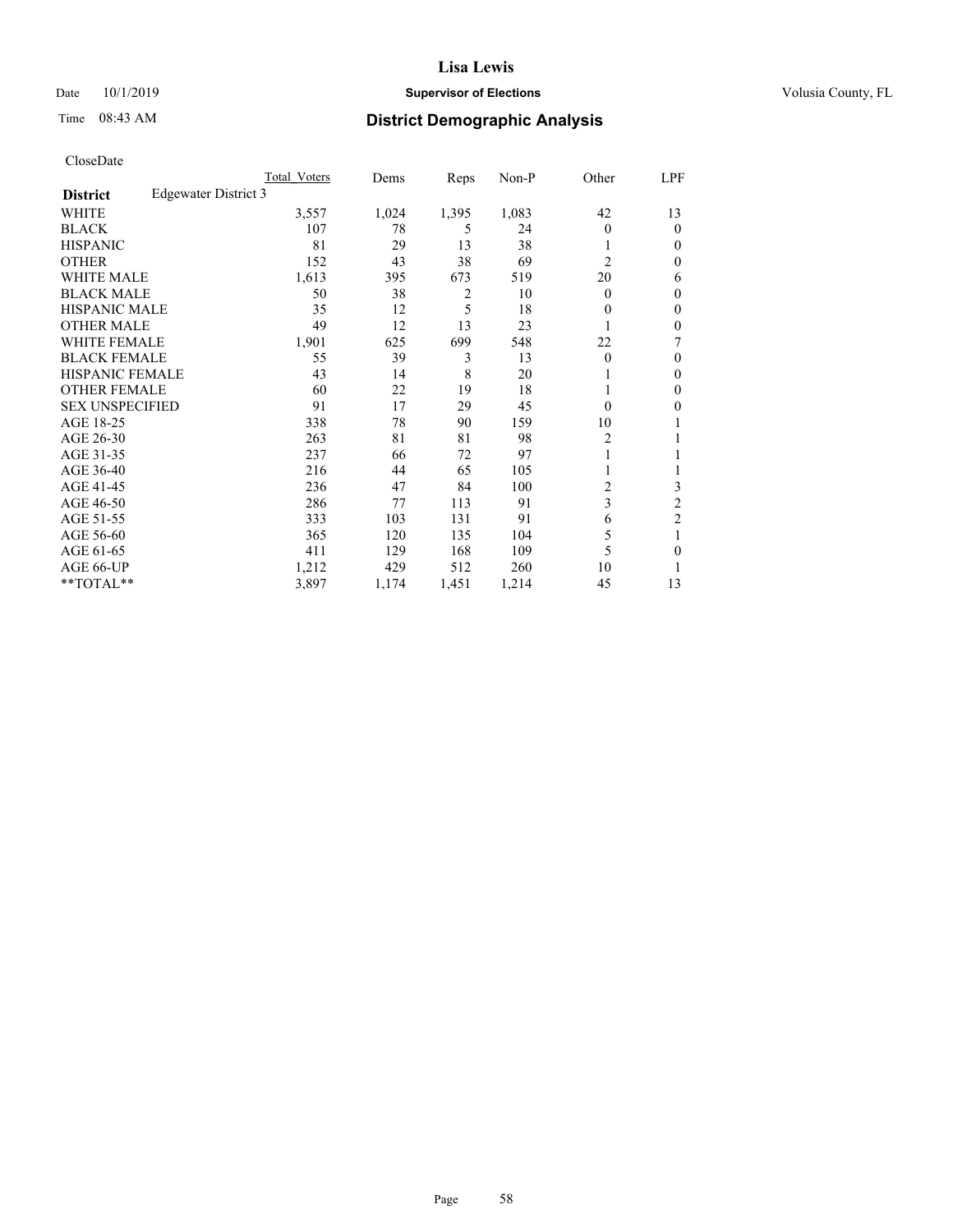## Date 10/1/2019 **Supervisor of Elections Supervisor of Elections** Volusia County, FL

# Time 08:43 AM **District Demographic Analysis**

|                                         | Total Voters | Dems  | Reps           | $Non-P$ | Other          | LPF            |
|-----------------------------------------|--------------|-------|----------------|---------|----------------|----------------|
| Edgewater District 4<br><b>District</b> |              |       |                |         |                |                |
| WHITE                                   | 4,734        | 1,274 | 1,951          | 1,457   | 37             | 15             |
| <b>BLACK</b>                            | 114          | 84    | 5              | 24      |                | $\theta$       |
| <b>HISPANIC</b>                         | 95           | 39    | 18             | 38      | 0              | $\Omega$       |
| <b>OTHER</b>                            | 138          | 39    | 31             | 67      |                | $\Omega$       |
| <b>WHITE MALE</b>                       | 2,138        | 478   | 938            | 696     | 19             | 7              |
| <b>BLACK MALE</b>                       | 55           | 35    | 3              | 16      |                | 0              |
| HISPANIC MALE                           | 37           | 11    | 7              | 19      | 0              | $\theta$       |
| <b>OTHER MALE</b>                       | 49           | 15    | 15             | 18      |                | $\mathbf{0}$   |
| <b>WHITE FEMALE</b>                     | 2,552        | 788   | 993            | 745     | 18             | 8              |
| <b>BLACK FEMALE</b>                     | 58           | 48    | $\overline{2}$ | 8       | 0              | $\theta$       |
| <b>HISPANIC FEMALE</b>                  | 58           | 28    | 11             | 19      | $\mathbf{0}$   | $\mathbf{0}$   |
| <b>OTHER FEMALE</b>                     | 62           | 19    | 14             | 29      | 0              | $\Omega$       |
| <b>SEX UNSPECIFIED</b>                  | 72           | 14    | 22             | 36      | 0              | 0              |
| AGE 18-25                               | 324          | 87    | 83             | 148     | 2              | 4              |
| AGE 26-30                               | 236          | 46    | 76             | 111     | $\overline{2}$ | 1              |
| AGE 31-35                               | 263          | 68    | 82             | 108     | $\overline{2}$ | 3              |
| AGE 36-40                               | 247          | 63    | 78             | 102     | 1              | 3              |
| AGE 41-45                               | 261          | 75    | 83             | 97      | 4              | $\overline{2}$ |
| AGE 46-50                               | 289          | 73    | 111            | 102     | 2              |                |
| AGE 51-55                               | 309          | 80    | 140            | 85      | 4              | $\theta$       |
| AGE 56-60                               | 451          | 111   | 205            | 131     | 4              | $\Omega$       |
| AGE 61-65                               | 508          | 139   | 227            | 139     | 3              | 0              |
| AGE 66-UP                               | 2,193        | 694   | 920            | 563     | 15             | 1              |
| $*$ TOTAL $*$                           | 5,081        | 1,436 | 2,005          | 1,586   | 39             | 15             |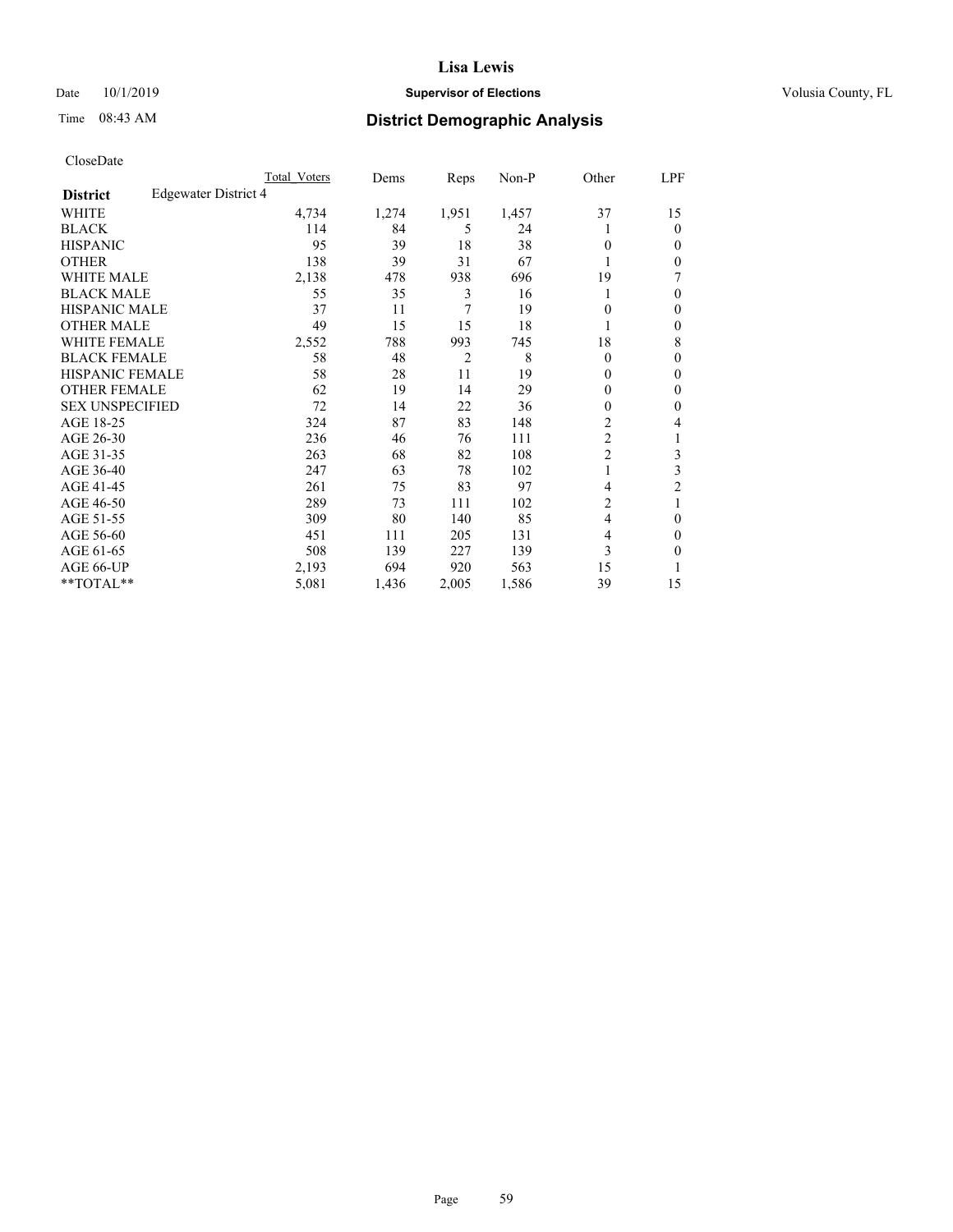## Date 10/1/2019 **Supervisor of Elections Supervisor of Elections** Volusia County, FL

# Time 08:43 AM **District Demographic Analysis**

|                                          | Total Voters | Dems | Reps | Non-P | Other          | LPF      |
|------------------------------------------|--------------|------|------|-------|----------------|----------|
| Holly Hill District 1<br><b>District</b> |              |      |      |       |                |          |
| WHITE                                    | 1,599        | 495  | 578  | 502   | 15             | 9        |
| <b>BLACK</b>                             | 206          | 143  | 9    | 50    | 2              | 2        |
| <b>HISPANIC</b>                          | 108          | 47   | 17   | 43    | 1              | $\theta$ |
| <b>OTHER</b>                             | 120          | 37   | 31   | 51    |                | 0        |
| WHITE MALE                               | 780          | 205  | 299  | 268   | 4              | 4        |
| <b>BLACK MALE</b>                        | 78           | 52   | 4    | 20    | 1              |          |
| <b>HISPANIC MALE</b>                     | 59           | 23   | 12   | 23    | 1              | 0        |
| <b>OTHER MALE</b>                        | 46           | 14   | 14   | 18    | $\Omega$       | 0        |
| WHITE FEMALE                             | 798          | 284  | 271  | 227   | 11             | 5        |
| <b>BLACK FEMALE</b>                      | 124          | 87   | 5    | 30    | 1              |          |
| <b>HISPANIC FEMALE</b>                   | 48           | 24   | 5    | 19    | $\Omega$       | 0        |
| <b>OTHER FEMALE</b>                      | 51           | 21   | 14   | 16    | $\Omega$       | 0        |
| <b>SEX UNSPECIFIED</b>                   | 49           | 12   | 11   | 25    | 1              | 0        |
| AGE 18-25                                | 161          | 43   | 32   | 82    | $\overline{2}$ | 2        |
| AGE 26-30                                | 141          | 63   | 30   | 47    | 1              | $\theta$ |
| AGE 31-35                                | 140          | 48   | 36   | 52    | 1              | 3        |
| AGE 36-40                                | 121          | 43   | 22   | 52    | 2              | 2        |
| AGE 41-45                                | 128          | 45   | 32   | 49    | $\overline{c}$ | $\theta$ |
| AGE 46-50                                | 132          | 42   | 40   | 49    | 1              | 0        |
| AGE 51-55                                | 191          | 71   | 62   | 56    | $\theta$       | 2        |
| AGE 56-60                                | 230          | 81   | 88   | 59    | $\overline{c}$ | $\theta$ |
| AGE 61-65                                | 219          | 66   | 78   | 70    | 3              | 2        |
| AGE 66-UP                                | 570          | 220  | 215  | 130   | 5              | 0        |
| **TOTAL**                                | 2,033        | 722  | 635  | 646   | 19             | 11       |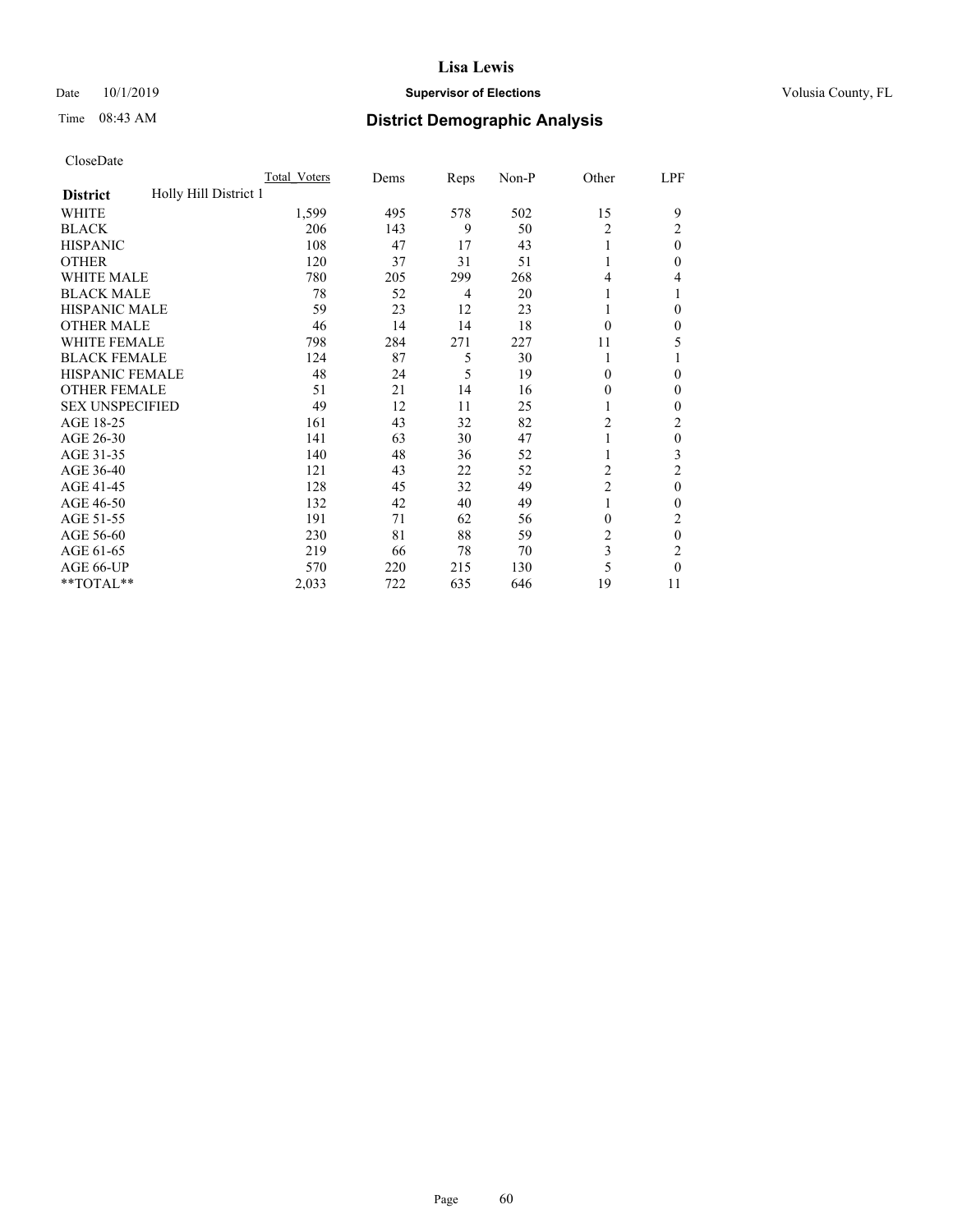## Date 10/1/2019 **Supervisor of Elections Supervisor of Elections** Volusia County, FL

# Time 08:43 AM **District Demographic Analysis**

|                                          | Total Voters | Dems | Reps | Non-P | Other          | LPF            |
|------------------------------------------|--------------|------|------|-------|----------------|----------------|
| Holly Hill District 2<br><b>District</b> |              |      |      |       |                |                |
| WHITE                                    | 1,558        | 534  | 490  | 509   | 12             | 13             |
| <b>BLACK</b>                             | 283          | 203  | 9    | 71    | $\Omega$       | 0              |
| <b>HISPANIC</b>                          | 69           | 35   | 11   | 23    | 0              | $_{0}$         |
| <b>OTHER</b>                             | 103          | 36   | 14   | 53    | 0              | 0              |
| WHITE MALE                               | 732          | 212  | 255  | 250   | 6              | 9              |
| <b>BLACK MALE</b>                        | 122          | 78   | 5    | 39    | 0              | 0              |
| <b>HISPANIC MALE</b>                     | 31           | 11   | 8    | 12    | 0              | 0              |
| <b>OTHER MALE</b>                        | 38           | 9    | 8    | 21    | 0              | 0              |
| WHITE FEMALE                             | 808          | 319  | 231  | 248   | 6              | 4              |
| <b>BLACK FEMALE</b>                      | 158          | 124  | 4    | 30    | 0              | 0              |
| <b>HISPANIC FEMALE</b>                   | 38           | 24   | 3    | 11    | 0              | 0              |
| <b>OTHER FEMALE</b>                      | 38           | 20   | 4    | 14    | 0              | 0              |
| <b>SEX UNSPECIFIED</b>                   | 48           | 11   | 6    | 31    | 0              | 0              |
| AGE 18-25                                | 199          | 68   | 32   | 95    | 0              | 4              |
| AGE 26-30                                | 168          | 59   | 36   | 70    | 3              | 0              |
| AGE 31-35                                | 179          | 71   | 32   | 73    |                | $\overline{c}$ |
| AGE 36-40                                | 148          | 59   | 28   | 59    | 0              | 2              |
| AGE 41-45                                | 102          | 40   | 21   | 39    | 2              | 0              |
| AGE 46-50                                | 183          | 68   | 52   | 61    | $\theta$       | 2              |
| AGE 51-55                                | 188          | 69   | 66   | 52    | 0              | 1              |
| AGE 56-60                                | 239          | 98   | 66   | 71    | $\overline{c}$ | $\overline{2}$ |
| AGE 61-65                                | 187          | 87   | 51   | 47    | $\overline{2}$ | 0              |
| AGE 66-UP                                | 420          | 189  | 140  | 89    | $\overline{c}$ | 0              |
| **TOTAL**                                | 2,013        | 808  | 524  | 656   | 12             | 13             |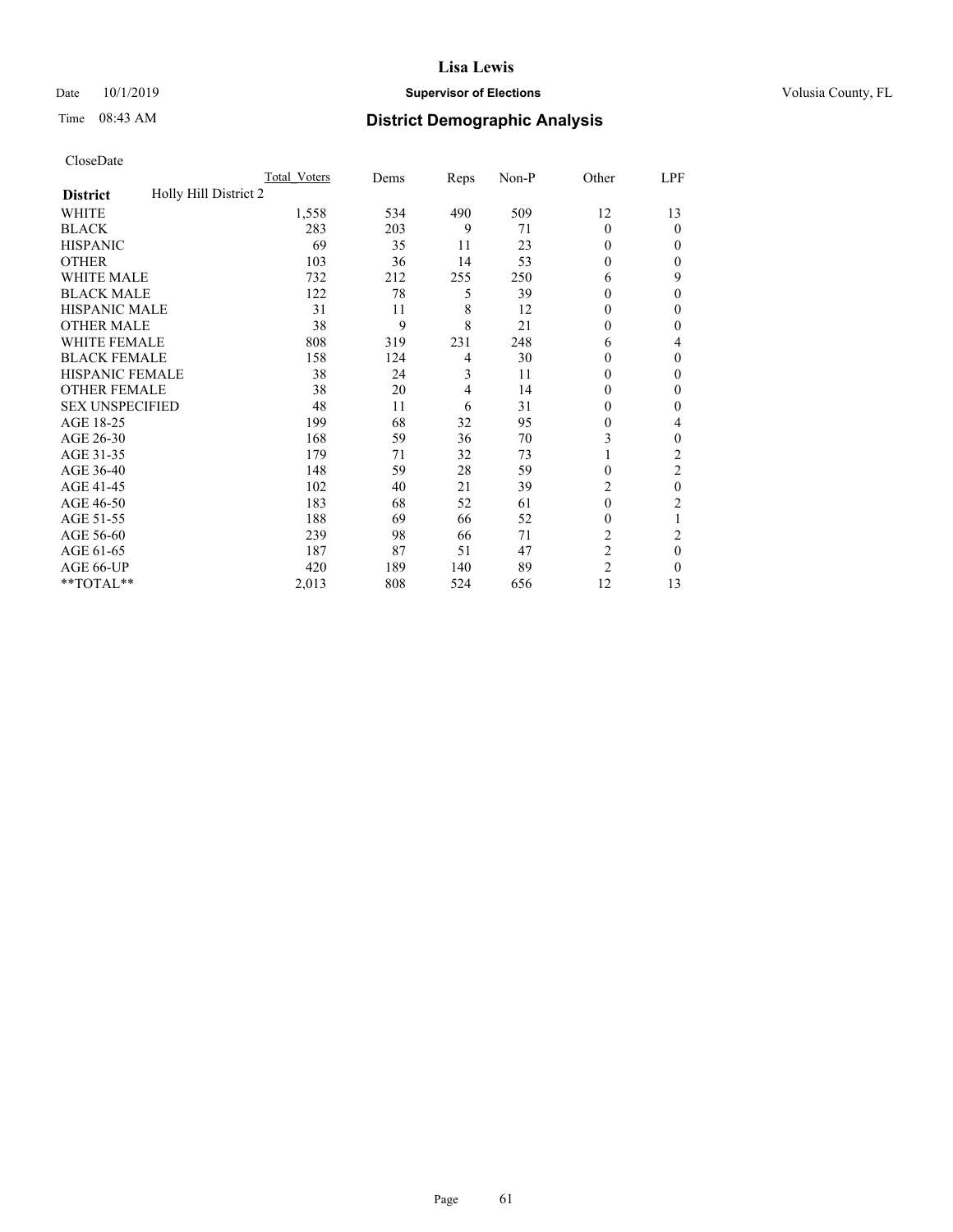## Date 10/1/2019 **Supervisor of Elections Supervisor of Elections** Volusia County, FL

# Time 08:43 AM **District Demographic Analysis**

|                                          | Total Voters | Dems | Reps | Non-P | Other    | LPF            |
|------------------------------------------|--------------|------|------|-------|----------|----------------|
| Holly Hill District 3<br><b>District</b> |              |      |      |       |          |                |
| WHITE                                    | 1,636        | 525  | 616  | 471   | 19       | 5              |
| <b>BLACK</b>                             | 205          | 156  | 8    | 41    | $\Omega$ | 0              |
| <b>HISPANIC</b>                          | 63           | 28   | 6    | 27    | 2        | $_{0}$         |
| <b>OTHER</b>                             | 99           | 34   | 19   | 45    |          | 0              |
| WHITE MALE                               | 701          | 194  | 289  | 204   | 9        | 5              |
| <b>BLACK MALE</b>                        | 84           | 52   | 7    | 25    | 0        | 0              |
| <b>HISPANIC MALE</b>                     | 34           | 16   | 3    | 13    | 2        | 0              |
| <b>OTHER MALE</b>                        | 28           | 11   | 4    | 13    | $\theta$ | 0              |
| WHITE FEMALE                             | 917          | 325  | 322  | 260   | 10       | 0              |
| <b>BLACK FEMALE</b>                      | 120          | 103  | 1    | 16    | $\Omega$ | 0              |
| <b>HISPANIC FEMALE</b>                   | 28           | 12   | 3    | 13    | 0        | 0              |
| <b>OTHER FEMALE</b>                      | 38           | 15   | 9    | 14    | $_{0}$   | 0              |
| <b>SEX UNSPECIFIED</b>                   | 53           | 15   | 11   | 26    |          | 0              |
| AGE 18-25                                | 112          | 41   | 20   | 50    |          | 0              |
| AGE 26-30                                | 100          | 30   | 26   | 42    | 2        | 0              |
| AGE 31-35                                | 89           | 32   | 16   | 41    | 0        | 0              |
| AGE 36-40                                | 93           | 31   | 22   | 39    |          | 0              |
| AGE 41-45                                | 110          | 47   | 26   | 37    | 0        | 0              |
| AGE 46-50                                | 109          | 35   | 30   | 42    |          |                |
| AGE 51-55                                | 143          | 49   | 42   | 49    |          | $\overline{2}$ |
| AGE 56-60                                | 188          | 69   | 51   | 64    | 2        | $\overline{2}$ |
| AGE 61-65                                | 208          | 82   | 74   | 45    | 7        | 0              |
| AGE 66-UP                                | 851          | 327  | 342  | 175   | 7        | 0              |
| **TOTAL**                                | 2,003        | 743  | 649  | 584   | 22       | 5              |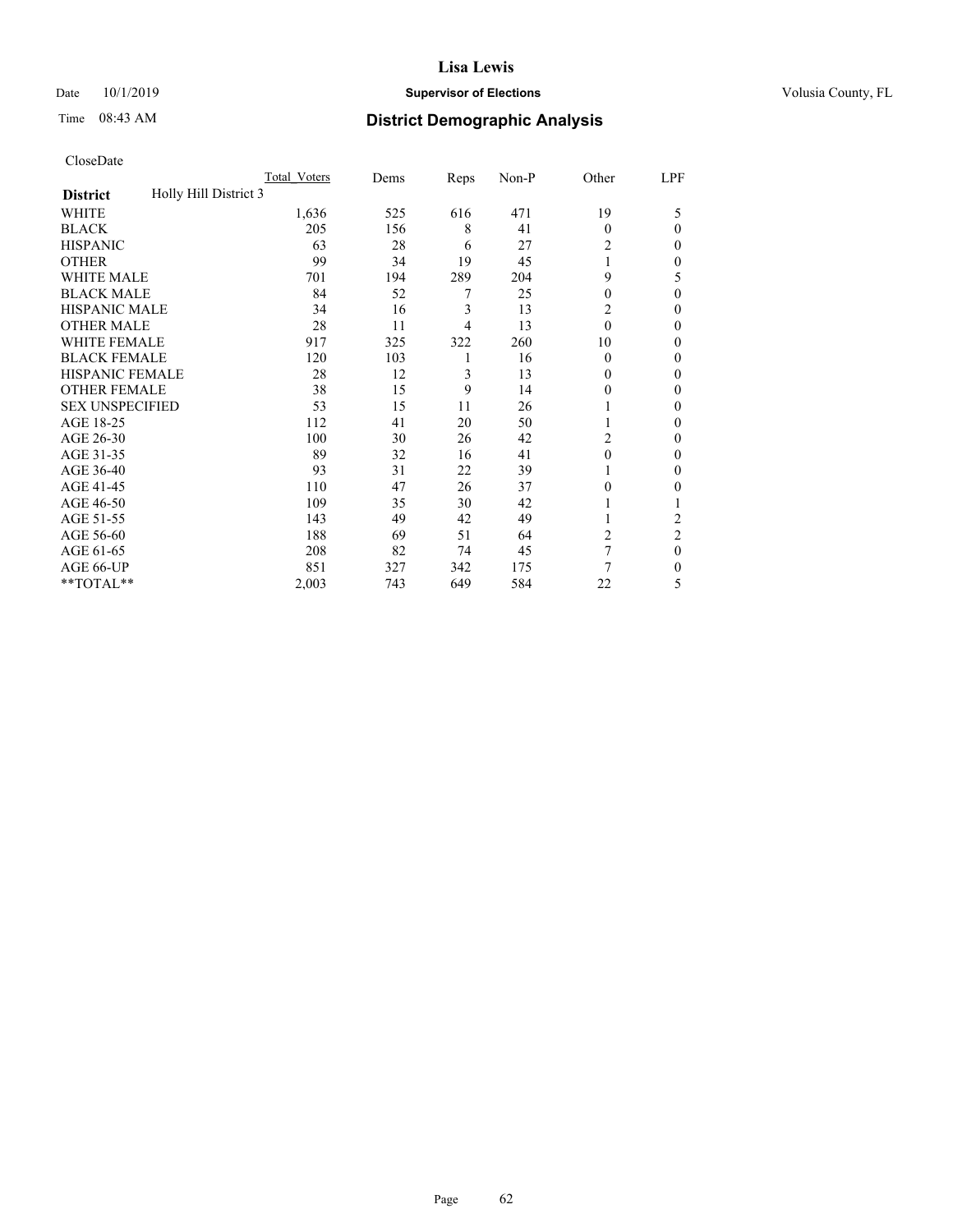## Date 10/1/2019 **Supervisor of Elections Supervisor of Elections** Volusia County, FL

# Time 08:43 AM **District Demographic Analysis**

|                                          | Total Voters | Dems | Reps           | Non-P | Other          | LPF            |
|------------------------------------------|--------------|------|----------------|-------|----------------|----------------|
| Holly Hill District 4<br><b>District</b> |              |      |                |       |                |                |
| WHITE                                    | 1,498        | 476  | 540            | 465   | 14             | 3              |
| <b>BLACK</b>                             | 404          | 294  | 11             | 97    | 2              | $\Omega$       |
| <b>HISPANIC</b>                          | 83           | 37   | 14             | 31    | $\theta$       |                |
| <b>OTHER</b>                             | 111          | 45   | 18             | 48    | $\theta$       | 0              |
| WHITE MALE                               | 678          | 174  | 260            | 233   | 9              | 2              |
| <b>BLACK MALE</b>                        | 122          | 81   | 2              | 38    | 1              | $\theta$       |
| <b>HISPANIC MALE</b>                     | 41           | 21   | $\overline{2}$ | 17    | 0              |                |
| <b>OTHER MALE</b>                        | 36           | 16   | 8              | 12    | $\mathbf{0}$   | 0              |
| <b>WHITE FEMALE</b>                      | 805          | 298  | 274            | 227   | 5              |                |
| <b>BLACK FEMALE</b>                      | 274          | 208  | 9              | 56    | 1              | $\Omega$       |
| <b>HISPANIC FEMALE</b>                   | 40           | 15   | 11             | 14    | $\Omega$       | 0              |
| <b>OTHER FEMALE</b>                      | 45           | 23   | 8              | 14    | $\theta$       | $\Omega$       |
| <b>SEX UNSPECIFIED</b>                   | 55           | 16   | 9              | 30    | $\theta$       | 0              |
| AGE 18-25                                | 244          | 94   | 45             | 103   |                |                |
| AGE 26-30                                | 233          | 97   | 43             | 92    | 1              | $\mathbf{0}$   |
| AGE 31-35                                | 183          | 72   | 39             | 69    | 1              | $\overline{2}$ |
| AGE 36-40                                | 157          | 70   | 32             | 51    | 4              | $\theta$       |
| AGE 41-45                                | 132          | 52   | 37             | 41    | 2              | 0              |
| AGE 46-50                                | 141          | 48   | 36             | 55    | $\overline{c}$ | $\Omega$       |
| AGE 51-55                                | 150          | 56   | 43             | 50    | 1              | 0              |
| AGE 56-60                                | 216          | 76   | 81             | 56    | 2              |                |
| AGE 61-65                                | 175          | 79   | 62             | 34    | $\mathbf{0}$   | $\theta$       |
| AGE 66-UP                                | 465          | 208  | 165            | 90    | $\overline{c}$ | $\Omega$       |
| **TOTAL**                                | 2,096        | 852  | 583            | 641   | 16             | 4              |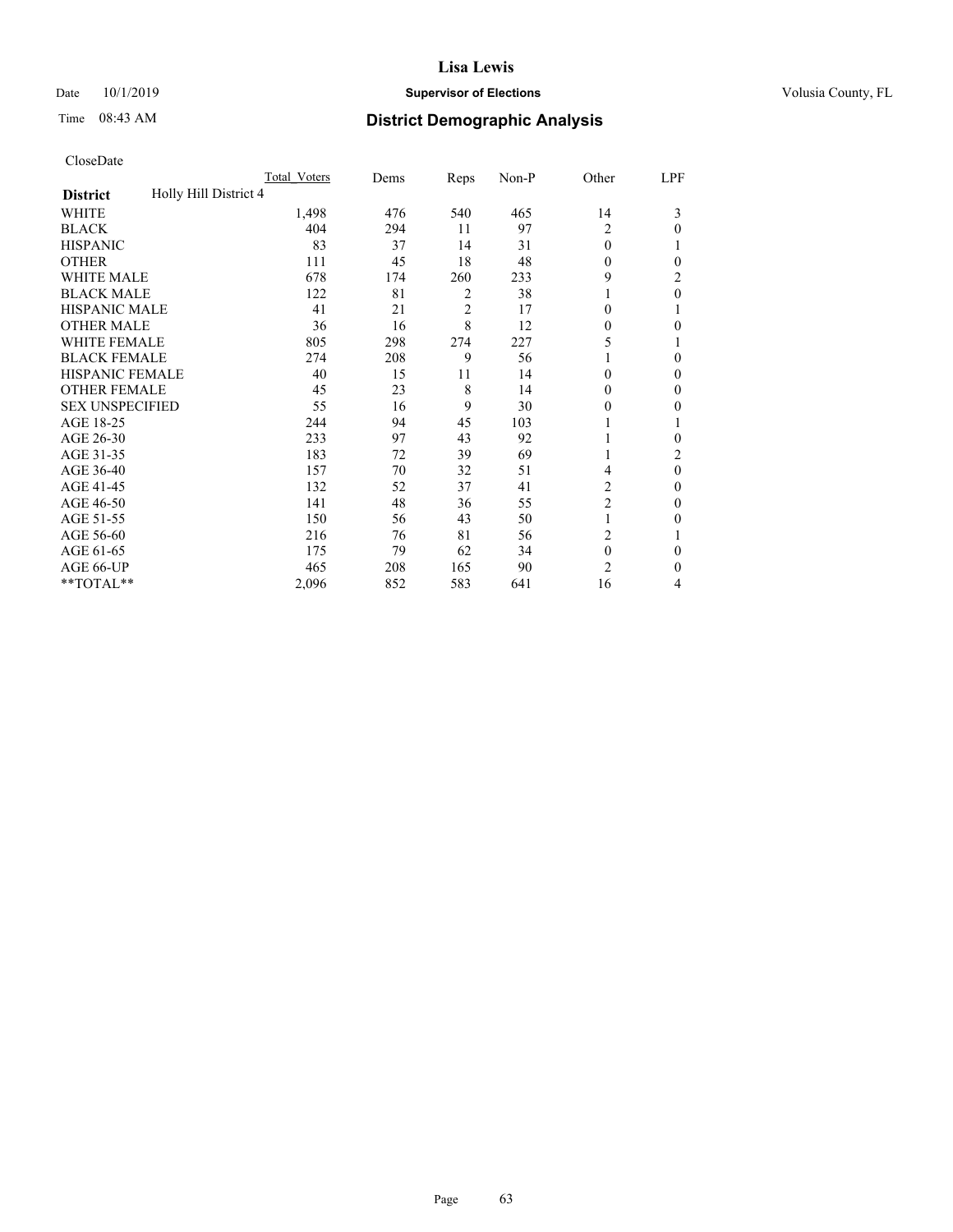## Date 10/1/2019 **Supervisor of Elections Supervisor of Elections** Volusia County, FL

# Time 08:43 AM **District Demographic Analysis**

|                        |            | Total Voters | Dems | Reps           | Non-P | Other    | LPF      |
|------------------------|------------|--------------|------|----------------|-------|----------|----------|
| <b>District</b>        | Lake Helen |              |      |                |       |          |          |
| WHITE                  |            | 1,837        | 515  | 784            | 520   | 14       | 4        |
| <b>BLACK</b>           |            | 169          | 142  | 6              | 21    | $\Omega$ | $\Omega$ |
| <b>HISPANIC</b>        |            | 75           | 31   | 19             | 23    |          |          |
| <b>OTHER</b>           |            | 72           | 26   | 17             | 28    | $\Omega$ |          |
| <b>WHITE MALE</b>      |            | 831          | 199  | 379            | 245   | 4        | 4        |
| <b>BLACK MALE</b>      |            | 75           | 64   | 3              | 8     | $\Omega$ | 0        |
| <b>HISPANIC MALE</b>   |            | 32           | 16   | 7              | 8     | $\Omega$ |          |
| <b>OTHER MALE</b>      |            | 22           | 11   | 4              | 6     | $\theta$ |          |
| <b>WHITE FEMALE</b>    |            | 985          | 314  | 394            | 267   | 10       | 0        |
| <b>BLACK FEMALE</b>    |            | 91           | 77   | $\overline{2}$ | 12    | $\Omega$ | 0        |
| <b>HISPANIC FEMALE</b> |            | 42           | 14   | 12             | 15    |          | 0        |
| <b>OTHER FEMALE</b>    |            | 33           | 14   | 5              | 14    | $\Omega$ | 0        |
| <b>SEX UNSPECIFIED</b> |            | 42           | 5    | 20             | 17    | $\Omega$ | 0        |
| AGE 18-25              |            | 177          | 43   | 56             | 73    | 4        |          |
| AGE 26-30              |            | 137          | 28   | 52             | 56    | $\Omega$ |          |
| AGE 31-35              |            | 149          | 45   | 44             | 57    | 3        | 0        |
| AGE 36-40              |            | 132          | 38   | 38             | 56    | 0        | 0        |
| AGE 41-45              |            | 133          | 32   | 42             | 57    |          |          |
| AGE 46-50              |            | 150          | 45   | 55             | 46    |          | 3        |
| AGE 51-55              |            | 178          | 45   | 87             | 44    | 2        | 0        |
| AGE 56-60              |            | 240          | 75   | 108            | 54    | 3        | 0        |
| AGE 61-65              |            | 227          | 87   | 94             | 46    | $\Omega$ | 0        |
| AGE 66-UP              |            | 630          | 276  | 250            | 103   |          | 0        |
| **TOTAL**              |            | 2,153        | 714  | 826            | 592   | 15       | 6        |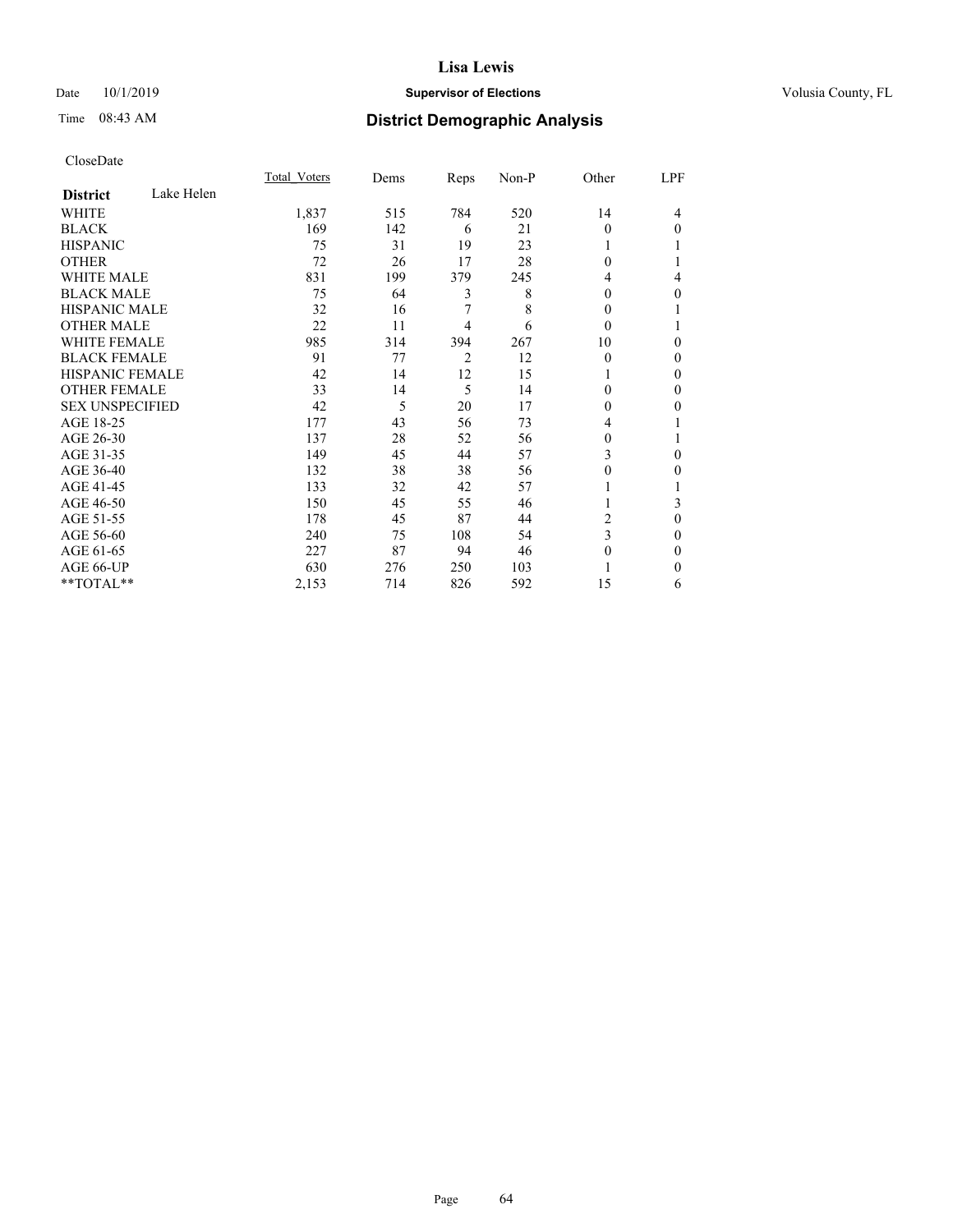## Date 10/1/2019 **Supervisor of Elections Supervisor of Elections** Volusia County, FL

| CloseDate |
|-----------|
|-----------|

|                                          | Total Voters | Dems  | Reps           | Non-P    | Other          | LPF            |
|------------------------------------------|--------------|-------|----------------|----------|----------------|----------------|
| New Smyrna Bch Zone 1<br><b>District</b> |              |       |                |          |                |                |
| WHITE                                    | 5,092        | 1,438 | 2,373          | 1,217    | 49             | 15             |
| <b>BLACK</b>                             | 18           | 12    |                | 5        | $\theta$       | 0              |
| <b>HISPANIC</b>                          | 66           | 20    | 24             | 22       | $\theta$       | $_{0}$         |
| <b>OTHER</b>                             | 159          | 39    | 53             | 66       |                | 0              |
| <b>WHITE MALE</b>                        | 2,361        | 552   | 1,165          | 615      | 20             | 9              |
| <b>BLACK MALE</b>                        | 14           | 9     | $\overline{0}$ | 5        | $\theta$       | 0              |
| <b>HISPANIC MALE</b>                     | 27           | 10    | 8              | 9        | $_{0}$         | 0              |
| <b>OTHER MALE</b>                        | 55           | 13    | 26             | 16       | $\theta$       | 0              |
| <b>WHITE FEMALE</b>                      | 2,681        | 869   | 1,189          | 588      | 29             | 6              |
| <b>BLACK FEMALE</b>                      | 4            | 3     | 1              | $\theta$ | $\theta$       | 0              |
| <b>HISPANIC FEMALE</b>                   | 39           | 10    | 16             | 13       | 0              | 0              |
| <b>OTHER FEMALE</b>                      | 64           | 24    | 23             | 17       | $\theta$       | $_{0}$         |
| <b>SEX UNSPECIFIED</b>                   | 90           | 19    | 23             | 47       |                | 0              |
| AGE 18-25                                | 270          | 53    | 104            | 109      | 3              |                |
| AGE 26-30                                | 202          | 44    | 67             | 87       | 3              |                |
| AGE 31-35                                | 215          | 64    | 53             | 93       | 3              | 2              |
| AGE 36-40                                | 216          | 63    | 68             | 80       | 1              | 4              |
| AGE 41-45                                | 207          | 48    | 81             | 72       | 6              | 0              |
| AGE 46-50                                | 269          | 69    | 116            | 81       | 2              |                |
| AGE 51-55                                | 401          | 96    | 209            | 93       | $\overline{2}$ |                |
| AGE 56-60                                | 616          | 155   | 315            | 135      | 9              | 2              |
| AGE 61-65                                | 660          | 212   | 305            | 137      | 4              | $\overline{c}$ |
| AGE 66-UP                                | 2,279        | 705   | 1,133          | 423      | 17             |                |
| **TOTAL**                                | 5,335        | 1,509 | 2,451          | 1,310    | 50             | 15             |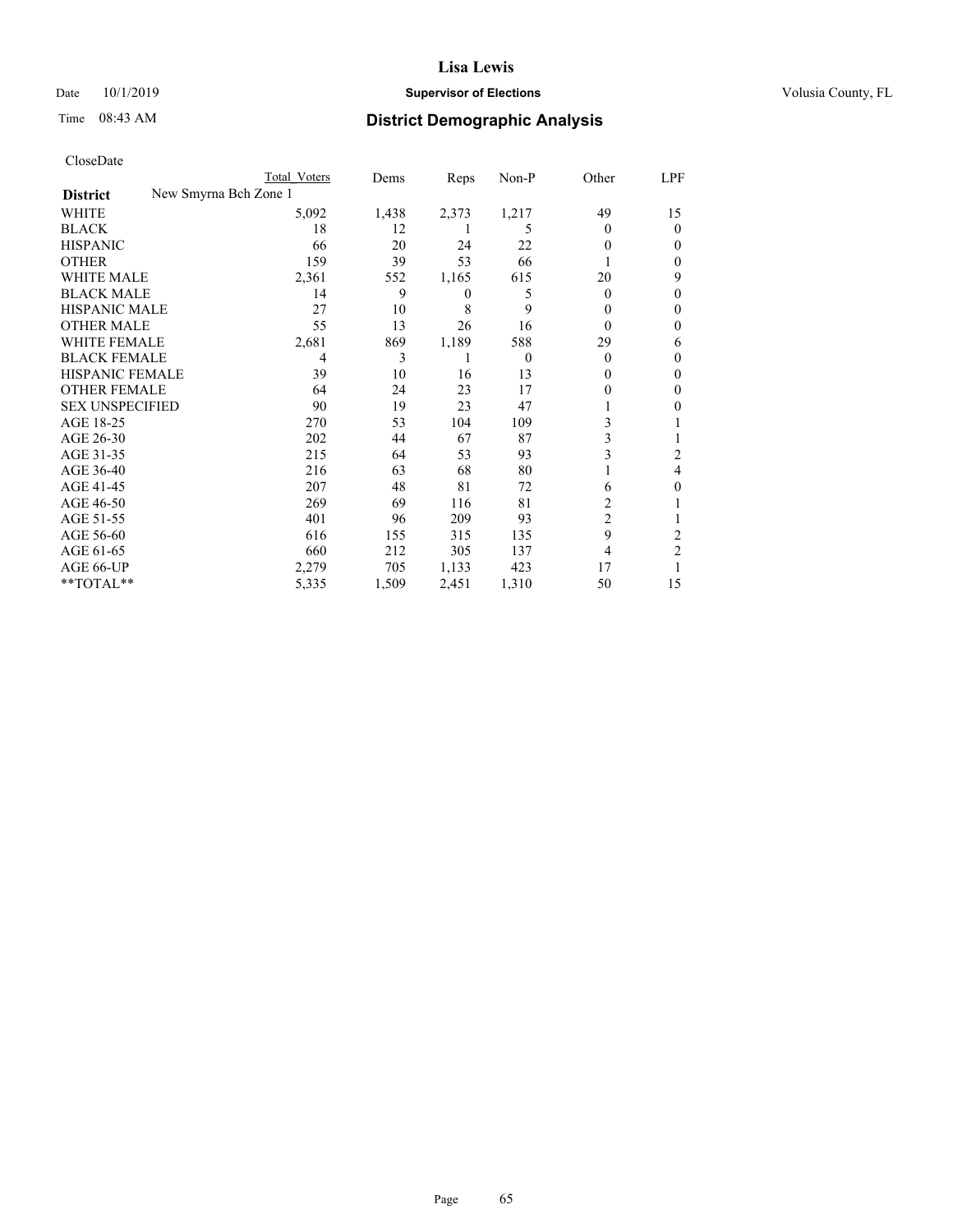## Date 10/1/2019 **Supervisor of Elections Supervisor of Elections** Volusia County, FL

| CloseDate |
|-----------|
|-----------|

|                                          | Total Voters | Dems  | Reps             | Non-P | Other    | LPF            |
|------------------------------------------|--------------|-------|------------------|-------|----------|----------------|
| New Smyrna Bch Zone 2<br><b>District</b> |              |       |                  |       |          |                |
| WHITE                                    | 4,283        | 1,328 | 1,757            | 1,130 | 54       | 14             |
| <b>BLACK</b>                             | 84           | 71    |                  | 12    | $\Omega$ | $\theta$       |
| <b>HISPANIC</b>                          | 86           | 31    | 31               | 23    | 1        | $_{0}$         |
| <b>OTHER</b>                             | 171          | 62    | 47               | 59    |          | 2              |
| WHITE MALE                               | 1,942        | 508   | 842              | 555   | 27       | 10             |
| <b>BLACK MALE</b>                        | 30           | 26    | $\boldsymbol{0}$ | 4     | $\Omega$ | 0              |
| <b>HISPANIC MALE</b>                     | 49           | 10    | 21               | 18    | $\theta$ | $_{0}$         |
| <b>OTHER MALE</b>                        | 60           | 22    | 17               | 19    | $\Omega$ | 2              |
| WHITE FEMALE                             | 2,300        | 808   | 897              | 564   | 27       | 4              |
| <b>BLACK FEMALE</b>                      | 53           | 44    | 1                | 8     | $\Omega$ | 0              |
| <b>HISPANIC FEMALE</b>                   | 37           | 21    | 10               | 5     |          | 0              |
| <b>OTHER FEMALE</b>                      | 74           | 29    | 21               | 23    |          | 0              |
| <b>SEX UNSPECIFIED</b>                   | 79           | 24    | 27               | 28    | $\theta$ | 0              |
| AGE 18-25                                | 279          | 95    | 83               | 94    | 4        | 3              |
| AGE 26-30                                | 213          | 67    | 63               | 78    | 5        | 0              |
| AGE 31-35                                | 227          | 58    | 74               | 90    | 3        | 2              |
| AGE 36-40                                | 251          | 88    | 63               | 92    | 6        | 2              |
| AGE 41-45                                | 234          | 65    | 63               | 101   | 3        | $\overline{c}$ |
| AGE 46-50                                | 310          | 82    | 125              | 96    | 5        | 2              |
| AGE 51-55                                | 366          | 85    | 167              | 107   |          | 0              |
| AGE 56-60                                | 484          | 124   | 233              | 117   | 9        |                |
| AGE 61-65                                | 556          | 209   | 225              | 116   | 4        | 2              |
| AGE 66-UP                                | 1,704        | 619   | 740              | 333   | 10       | $\overline{c}$ |
| **TOTAL**                                | 4,624        | 1,492 | 1,836            | 1,224 | 56       | 16             |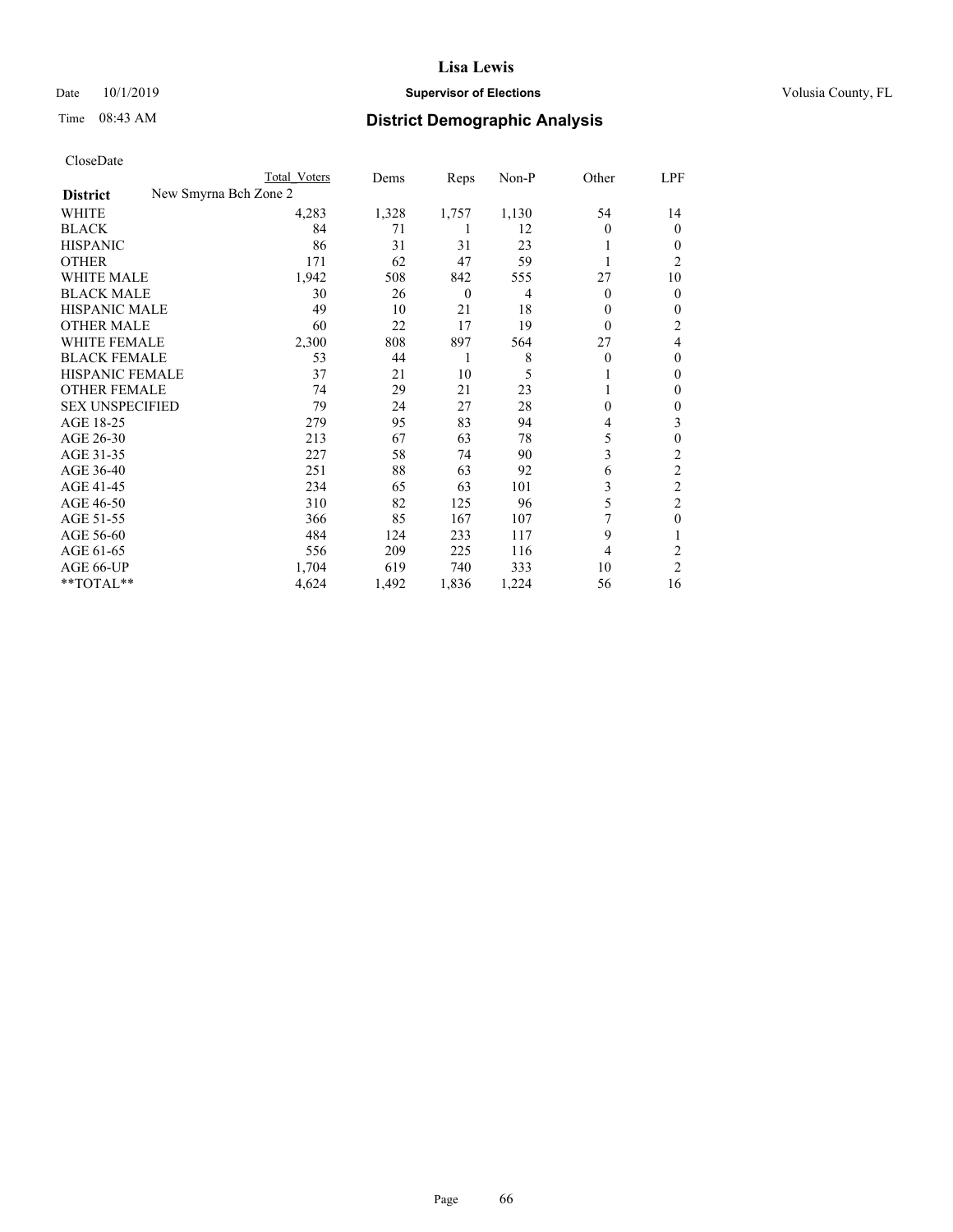## Date 10/1/2019 **Supervisor of Elections Supervisor of Elections** Volusia County, FL

|                                          | Total Voters | Dems  | Reps  | $Non-P$ | Other          | LPF                     |
|------------------------------------------|--------------|-------|-------|---------|----------------|-------------------------|
| New Smyrna Bch Zone 3<br><b>District</b> |              |       |       |         |                |                         |
| WHITE                                    | 5,667        | 1,450 | 2,610 | 1,515   | 75             | 17                      |
| <b>BLACK</b>                             | 56           | 36    | 2     | 16      |                | 1                       |
| <b>HISPANIC</b>                          | 130          | 40    | 44    | 45      |                | $\theta$                |
| <b>OTHER</b>                             | 167          | 38    | 56    | 72      |                | $\theta$                |
| WHITE MALE                               | 2,597        | 560   | 1,242 | 747     | 38             | 10                      |
| <b>BLACK MALE</b>                        | 29           | 16    | 1     | 10      |                | 1                       |
| <b>HISPANIC MALE</b>                     | 67           | 22    | 21    | 23      |                | $\mathbf{0}$            |
| <b>OTHER MALE</b>                        | 61           | 18    | 16    | 26      | 1              | $\mathbf{0}$            |
| <b>WHITE FEMALE</b>                      | 3,032        | 883   | 1,350 | 756     | 37             | 6                       |
| <b>BLACK FEMALE</b>                      | 27           | 20    |       | 6       | 0              | $\mathbf{0}$            |
| <b>HISPANIC FEMALE</b>                   | 60           | 17    | 22    | 21      | 0              | $\theta$                |
| <b>OTHER FEMALE</b>                      | 68           | 15    | 28    | 25      | $\Omega$       | $\mathbf{0}$            |
| <b>SEX UNSPECIFIED</b>                   | 79           | 13    | 31    | 34      | 0              | 1                       |
| AGE 18-25                                | 337          | 68    | 116   | 142     | 9              | $\overline{c}$          |
| AGE 26-30                                | 250          | 54    | 79    | 112     | $\overline{c}$ | $\overline{\mathbf{3}}$ |
| AGE 31-35                                | 311          | 80    | 106   | 117     | 6              | $\overline{c}$          |
| AGE 36-40                                | 332          | 84    | 115   | 127     | 5              | 1                       |
| AGE 41-45                                | 307          | 78    | 129   | 95      | 3              | 2                       |
| AGE 46-50                                | 328          | 72    | 150   | 100     | 6              | $\mathbf{0}$            |
| AGE 51-55                                | 407          | 81    | 208   | 110     | 5              | 3                       |
| AGE 56-60                                | 575          | 142   | 273   | 156     | 3              |                         |
| AGE 61-65                                | 680          | 183   | 307   | 174     | 13             | 3                       |
| AGE 66-UP                                | 2,493        | 722   | 1,229 | 515     | 26             |                         |
| **TOTAL**                                | 6,020        | 1,564 | 2,712 | 1,648   | 78             | 18                      |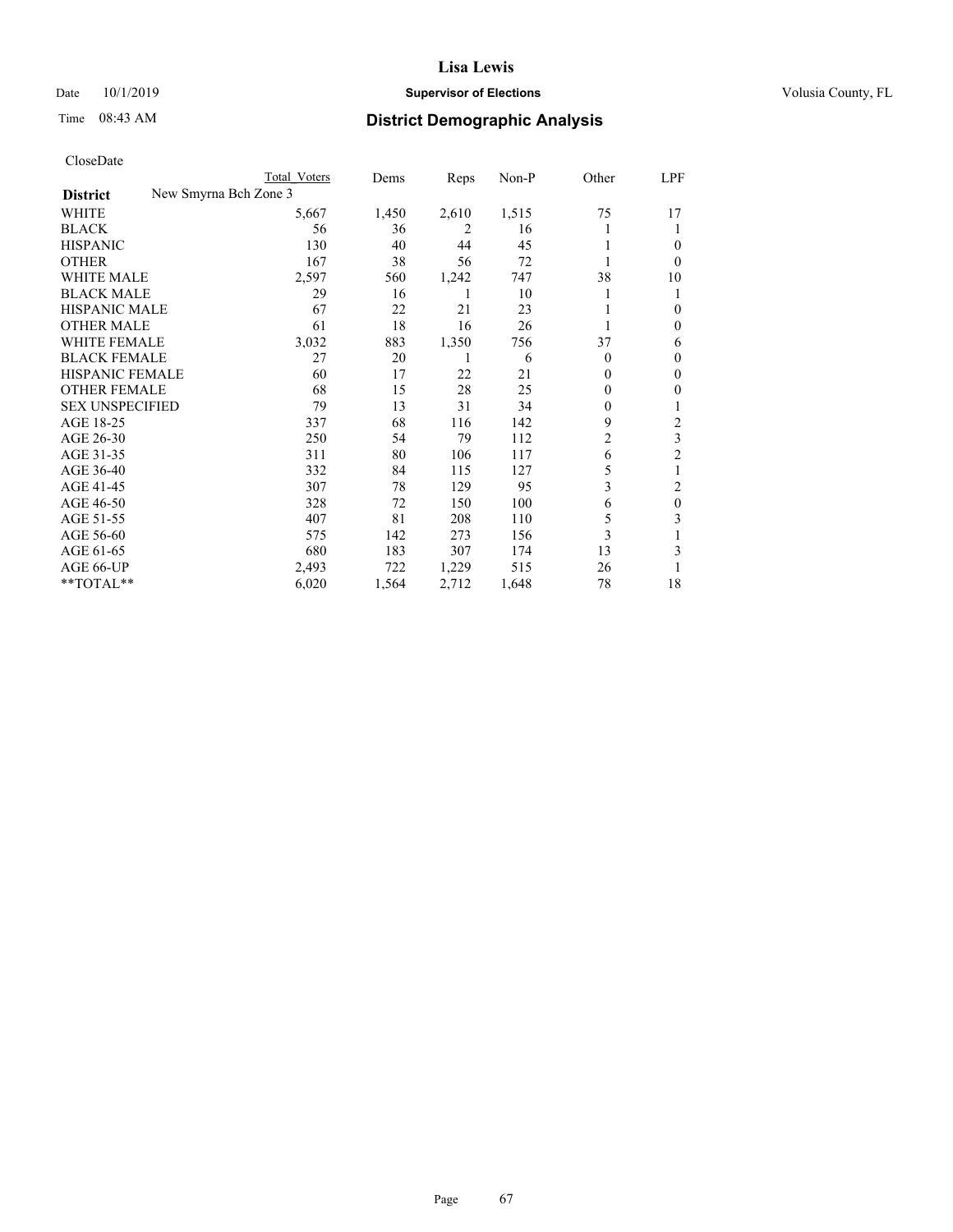## Date 10/1/2019 **Supervisor of Elections Supervisor of Elections** Volusia County, FL

| CloseDate |
|-----------|
|-----------|

|                        |                       | Total Voters | Dems  | Reps  | $Non-P$ | Other        | LPF          |
|------------------------|-----------------------|--------------|-------|-------|---------|--------------|--------------|
| <b>District</b>        | New Smyrna Bch Zone 4 |              |       |       |         |              |              |
| WHITE                  |                       | 5,710        | 1,491 | 2,638 | 1,493   | 77           | 11           |
| <b>BLACK</b>           |                       | 606          | 500   | 17    | 87      |              | 1            |
| <b>HISPANIC</b>        |                       | 131          | 47    | 39    | 44      |              | $\theta$     |
| <b>OTHER</b>           |                       | 272          | 79    | 56    | 132     | 3            | 2            |
| <b>WHITE MALE</b>      |                       | 2,587        | 570   | 1,266 | 702     | 41           | 8            |
| <b>BLACK MALE</b>      |                       | 240          | 186   | 7     | 45      |              | 1            |
| <b>HISPANIC MALE</b>   |                       | 58           | 20    | 19    | 18      |              | $\theta$     |
| <b>OTHER MALE</b>      |                       | 106          | 22    | 26    | 54      | 3            | 1            |
| WHITE FEMALE           |                       | 3,065        | 906   | 1,345 | 775     | 36           | 3            |
| <b>BLACK FEMALE</b>    |                       | 355          | 305   | 9     | 41      | $\theta$     | $\mathbf{0}$ |
| HISPANIC FEMALE        |                       | 68           | 27    | 18    | 23      | $\theta$     | $\mathbf{0}$ |
| <b>OTHER FEMALE</b>    |                       | 115          | 45    | 25    | 44      | 0            | 1            |
| <b>SEX UNSPECIFIED</b> |                       | 125          | 36    | 35    | 54      | $\mathbf{0}$ | $\theta$     |
| AGE 18-25              |                       | 452          | 144   | 125   | 173     | 9            | 1            |
| AGE 26-30              |                       | 337          | 95    | 97    | 133     | 8            | 4            |
| AGE 31-35              |                       | 324          | 102   | 105   | 112     | 4            | 1            |
| AGE 36-40              |                       | 330          | 102   | 117   | 106     | 4            | 1            |
| AGE 41-45              |                       | 311          | 82    | 122   | 102     | 4            | 1            |
| AGE 46-50              |                       | 423          | 142   | 159   | 113     | 7            | 2            |
| AGE 51-55              |                       | 473          | 142   | 198   | 126     | 7            | $\mathbf{0}$ |
| AGE 56-60              |                       | 691          | 195   | 332   | 158     | 6            | $\theta$     |
| AGE 61-65              |                       | 755          | 246   | 327   | 171     | 10           | 1            |
| AGE 66-UP              |                       | 2,623        | 867   | 1,168 | 562     | 23           | 3            |
| $*$ $TOTAL**$          |                       | 6,719        | 2,117 | 2,750 | 1,756   | 82           | 14           |
|                        |                       |              |       |       |         |              |              |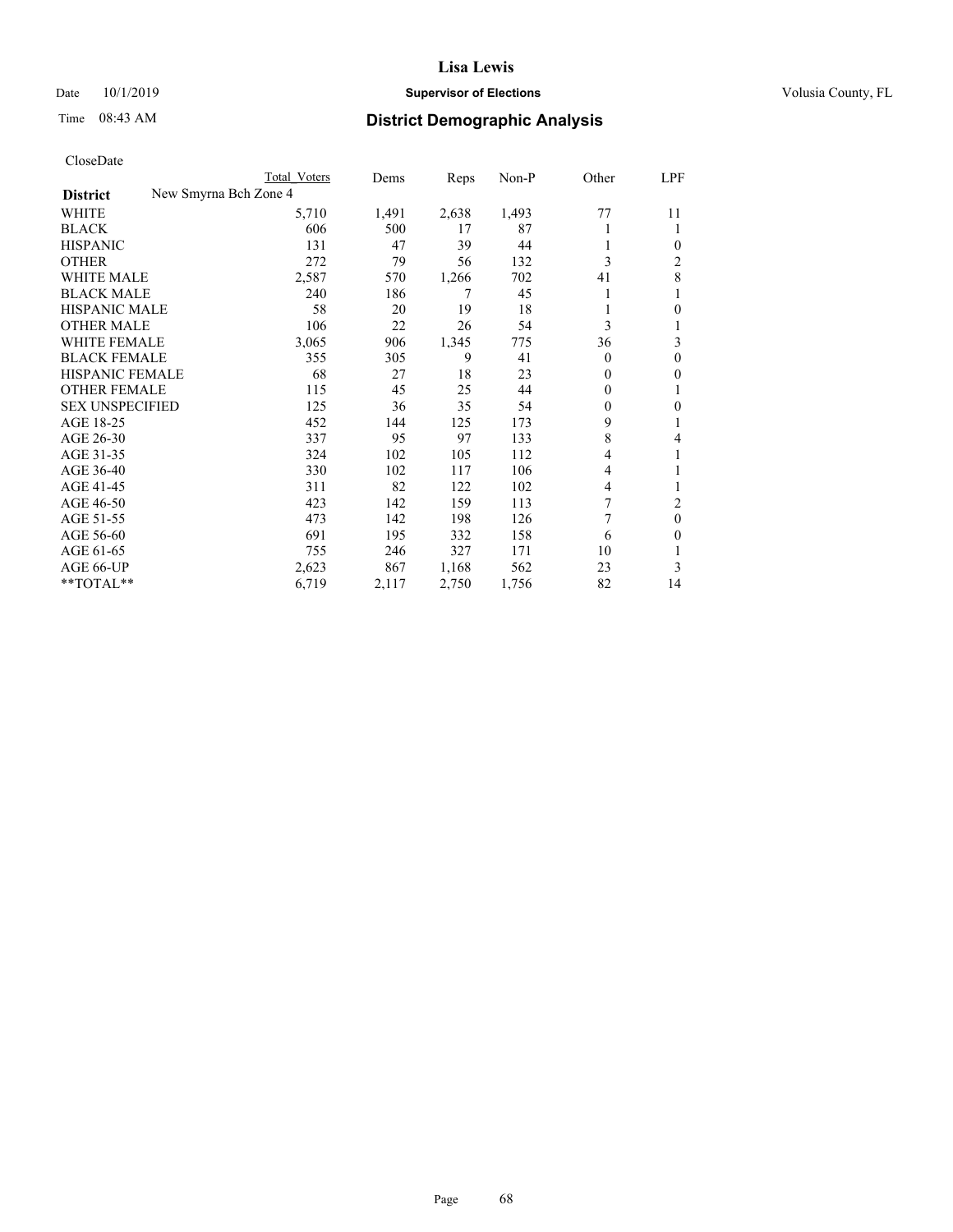## Date 10/1/2019 **Supervisor of Elections Supervisor of Elections** Volusia County, FL

# Time 08:43 AM **District Demographic Analysis**

|                        |          | Total Voters | Dems | Reps           | Non-P | Other    | LPF          |
|------------------------|----------|--------------|------|----------------|-------|----------|--------------|
| <b>District</b>        | Oak Hill |              |      |                |       |          |              |
| WHITE                  |          | 1,352        | 335  | 623            | 377   | 15       | 2            |
| <b>BLACK</b>           |          | 149          | 127  | 4              | 18    | $\Omega$ | $\theta$     |
| <b>HISPANIC</b>        |          | 14           | 6    | 2              | 6     | 0        | 0            |
| <b>OTHER</b>           |          | 43           | 12   | 14             | 17    | $\Omega$ | 0            |
| WHITE MALE             |          | 673          | 148  | 320            | 200   | 4        |              |
| <b>BLACK MALE</b>      |          | 68           | 53   | 2              | 13    | $\Omega$ | 0            |
| <b>HISPANIC MALE</b>   |          | 5            | 1    | 1              | 3     | 0        | 0            |
| <b>OTHER MALE</b>      |          | 16           | 3    | 7              | 6     | $\theta$ | 0            |
| WHITE FEMALE           |          | 662          | 185  | 293            | 172   | 11       |              |
| <b>BLACK FEMALE</b>    |          | 81           | 74   | $\overline{2}$ | 5     | $\Omega$ | 0            |
| <b>HISPANIC FEMALE</b> |          | 9            | 5    | 1              | 3     | 0        | 0            |
| <b>OTHER FEMALE</b>    |          | 17           | 8    | 5              | 4     | 0        | 0            |
| <b>SEX UNSPECIFIED</b> |          | 27           | 3    | 12             | 12    | $\theta$ | 0            |
| AGE 18-25              |          | 97           | 28   | 25             | 39    | 5        | 0            |
| AGE 26-30              |          | 72           | 23   | 21             | 26    | 2        | 0            |
| AGE 31-35              |          | 58           | 17   | 20             | 20    |          | 0            |
| AGE 36-40              |          | 78           | 29   | 26             | 23    | $\Omega$ | 0            |
| AGE 41-45              |          | 77           | 23   | 19             | 35    | 0        | 0            |
| AGE 46-50              |          | 81           | 24   | 34             | 23    | 0        | 0            |
| AGE 51-55              |          | 126          | 41   | 52             | 32    |          | $\mathbf{0}$ |
| AGE 56-60              |          | 176          | 53   | 78             | 42    | 3        | 0            |
| AGE 61-65              |          | 194          | 62   | 91             | 39    | 0        | 2            |
| AGE 66-UP              |          | 599          | 180  | 277            | 139   | 3        | $\theta$     |
| **TOTAL**              |          | 1,558        | 480  | 643            | 418   | 15       | 2            |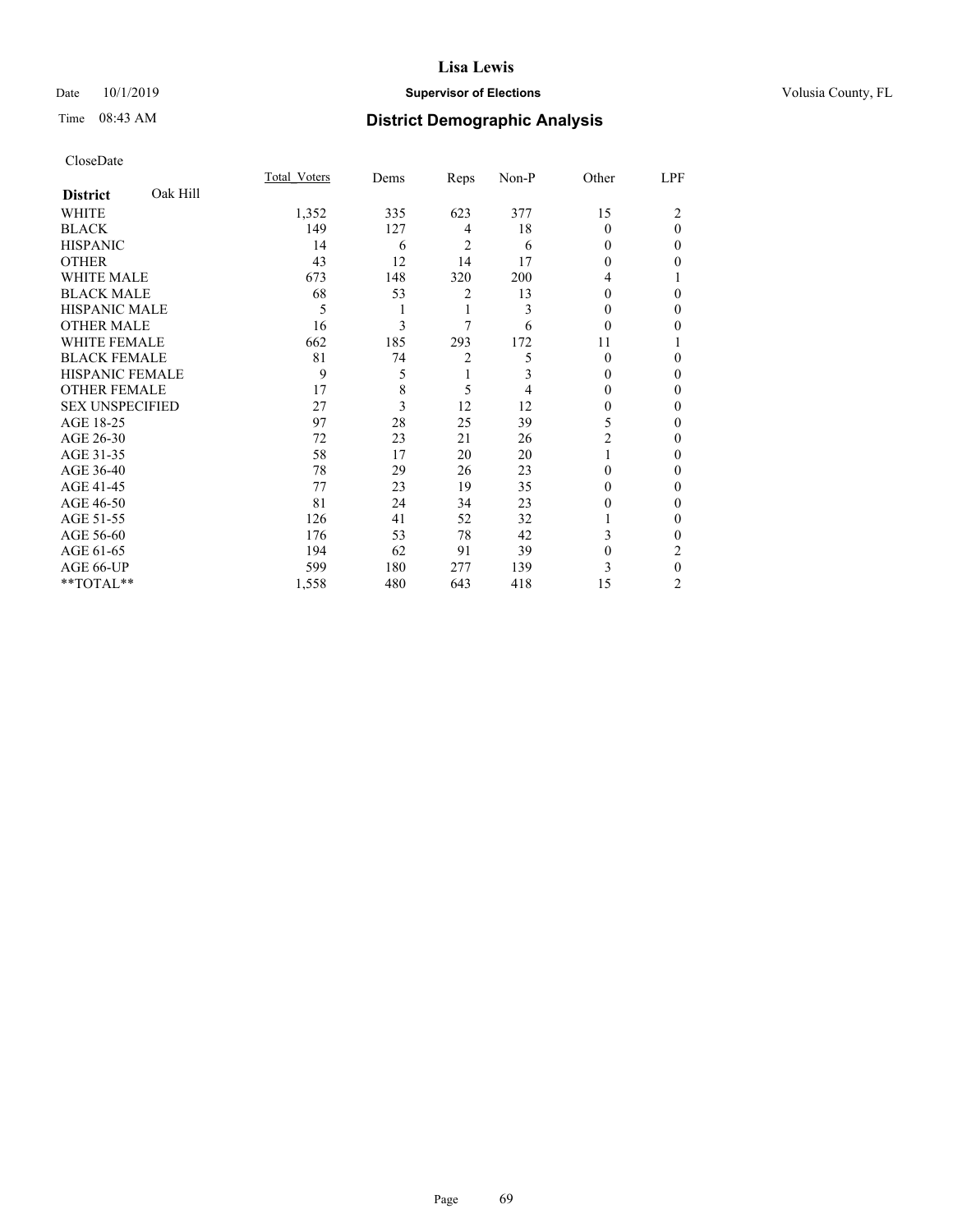## Date 10/1/2019 **Supervisor of Elections Supervisor of Elections** Volusia County, FL

# Time 08:43 AM **District Demographic Analysis**

|                                       | Total Voters | Dems | Reps           | Non-P | Other          | LPF            |
|---------------------------------------|--------------|------|----------------|-------|----------------|----------------|
| Orange City Seat 1<br><b>District</b> |              |      |                |       |                |                |
| WHITE                                 | 791          | 238  | 316            | 227   | 8              | 2              |
| <b>BLACK</b>                          | 172          | 129  | 7              | 36    | $\Omega$       | $\theta$       |
| <b>HISPANIC</b>                       | 527          | 239  | 80             | 208   | $\Omega$       | 0              |
| <b>OTHER</b>                          | 81           | 42   | 13             | 26    | $\Omega$       | 0              |
| <b>WHITE MALE</b>                     | 294          | 73   | 126            | 89    | 4              | 2              |
| <b>BLACK MALE</b>                     | 55           | 38   | 3              | 14    | $\overline{0}$ | $\theta$       |
| <b>HISPANIC MALE</b>                  | 218          | 87   | 40             | 91    | 0              | 0              |
| <b>OTHER MALE</b>                     | 31           | 13   | 10             | 8     | $\theta$       | 0              |
| <b>WHITE FEMALE</b>                   | 493          | 163  | 188            | 138   | 4              | 0              |
| <b>BLACK FEMALE</b>                   | 114          | 89   | $\overline{4}$ | 21    | $\theta$       | 0              |
| <b>HISPANIC FEMALE</b>                | 304          | 149  | 39             | 116   | $\Omega$       | 0              |
| <b>OTHER FEMALE</b>                   | 39           | 23   | $\overline{2}$ | 14    | $\Omega$       | 0              |
| <b>SEX UNSPECIFIED</b>                | 23           | 13   | $\overline{4}$ | 6     | $\Omega$       | 0              |
| AGE 18-25                             | 164          | 64   | 33             | 67    | 0              | 0              |
| AGE 26-30                             | 121          | 52   | 25             | 43    |                | 0              |
| AGE 31-35                             | 106          | 38   | 21             | 46    | 1              | 0              |
| AGE 36-40                             | 118          | 46   | 20             | 52    | $\theta$       | 0              |
| AGE 41-45                             | 106          | 36   | 25             | 41    | 2              | 2              |
| AGE 46-50                             | 94           | 36   | 24             | 32    | $\overline{2}$ | $\theta$       |
| AGE 51-55                             | 98           | 32   | 29             | 36    | 1              | 0              |
| AGE 56-60                             | 97           | 46   | 20             | 30    |                | 0              |
| AGE 61-65                             | 108          | 43   | 31             | 34    | $\theta$       | 0              |
| AGE 66-UP                             | 559          | 255  | 188            | 116   | 0              | 0              |
| **TOTAL**                             | 1,571        | 648  | 416            | 497   | 8              | $\overline{2}$ |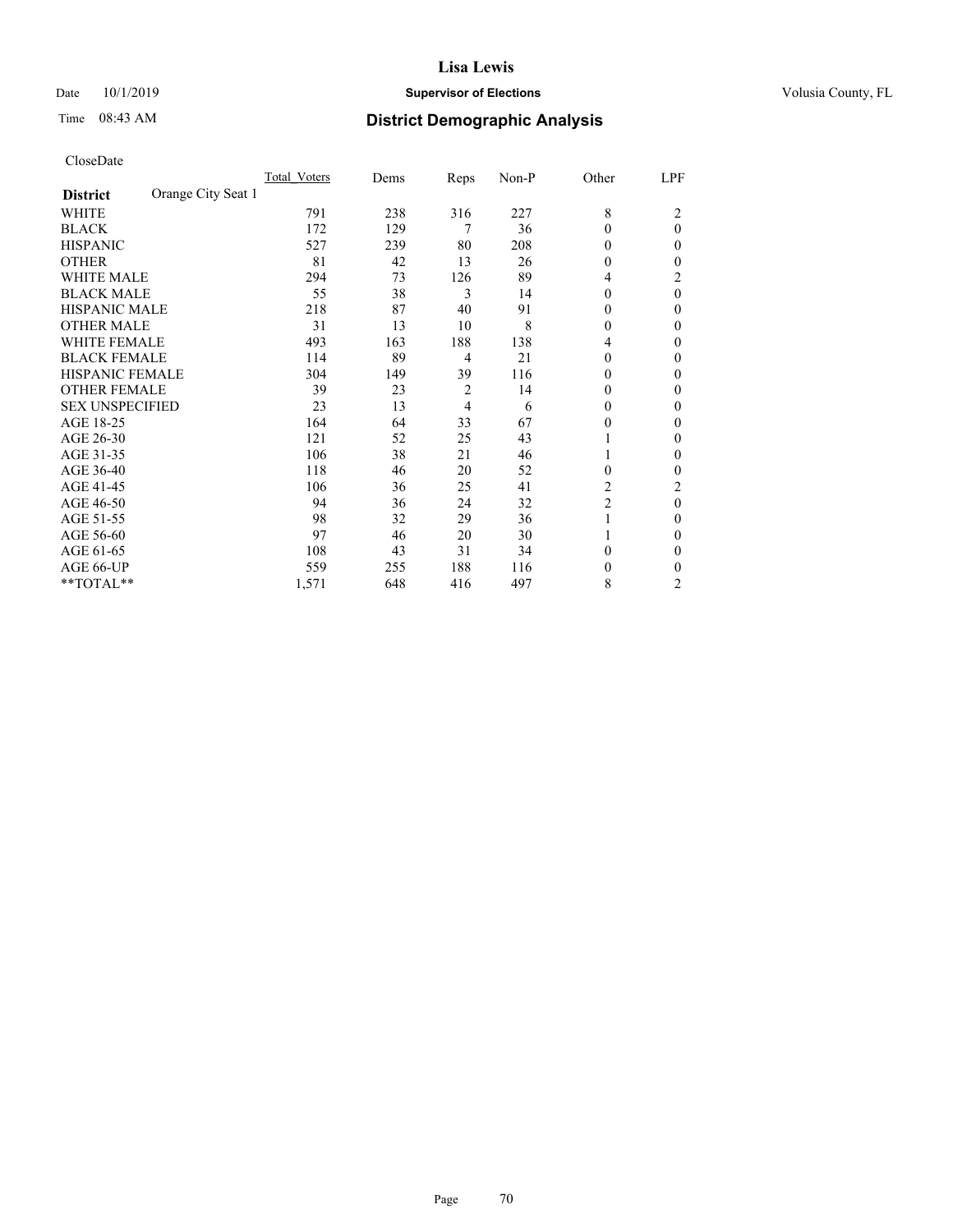## Date 10/1/2019 **Supervisor of Elections Supervisor of Elections** Volusia County, FL

# Time 08:43 AM **District Demographic Analysis**

|                                       | Total Voters | Dems | Reps | Non-P | Other    | LPF      |
|---------------------------------------|--------------|------|------|-------|----------|----------|
| Orange City Seat 2<br><b>District</b> |              |      |      |       |          |          |
| WHITE                                 | 1,141        | 308  | 488  | 336   | 5        | 4        |
| <b>BLACK</b>                          | 70           | 55   | 3    | 12    | $\Omega$ | $\Omega$ |
| <b>HISPANIC</b>                       | 251          | 118  | 35   | 97    | 1        | 0        |
| <b>OTHER</b>                          | 61           | 12   | 17   | 31    |          | 0        |
| <b>WHITE MALE</b>                     | 524          | 111  | 243  | 163   | 4        | 3        |
| <b>BLACK MALE</b>                     | 34           | 23   | 2    | 9     | $\theta$ | $\Omega$ |
| HISPANIC MALE                         | 103          | 46   | 17   | 39    |          | 0        |
| <b>OTHER MALE</b>                     | 25           | 3    | 9    | 12    | 1        | 0        |
| <b>WHITE FEMALE</b>                   | 607          | 195  | 240  | 170   |          |          |
| <b>BLACK FEMALE</b>                   | 36           | 32   | 1    | 3     | $\theta$ | 0        |
| <b>HISPANIC FEMALE</b>                | 145          | 71   | 18   | 56    | $\theta$ | 0        |
| <b>OTHER FEMALE</b>                   | 22           | 7    | 6    | 9     | $\Omega$ | 0        |
| <b>SEX UNSPECIFIED</b>                | 27           | 5    | 7    | 15    | $\Omega$ | 0        |
| AGE 18-25                             | 180          | 53   | 40   | 86    |          | 0        |
| AGE 26-30                             | 111          | 40   | 24   | 45    | $\theta$ | 2        |
| AGE 31-35                             | 113          | 38   | 34   | 40    |          | 0        |
| AGE 36-40                             | 105          | 25   | 38   | 40    | 1        |          |
| AGE 41-45                             | 106          | 32   | 34   | 40    | 0        | 0        |
| AGE 46-50                             | 130          | 34   | 52   | 43    | 1        | 0        |
| AGE 51-55                             | 142          | 47   | 51   | 44    | $\Omega$ | 0        |
| AGE 56-60                             | 153          | 48   | 62   | 43    | $\theta$ | 0        |
| AGE 61-65                             | 144          | 43   | 70   | 30    |          | 0        |
| AGE 66-UP                             | 339          | 133  | 138  | 65    | 2        |          |
| **TOTAL**                             | 1,523        | 493  | 543  | 476   | 7        | 4        |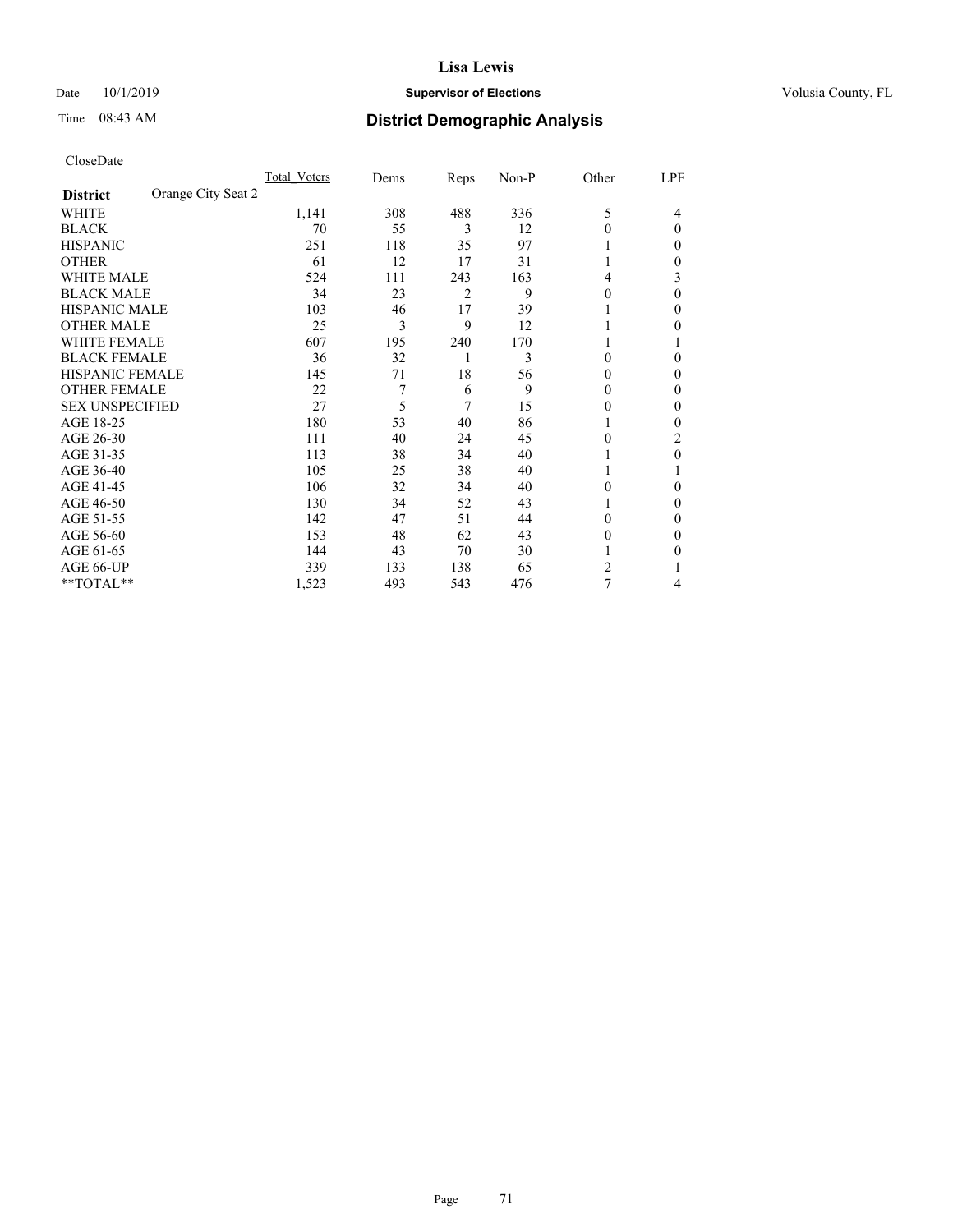## Date 10/1/2019 **Supervisor of Elections Supervisor of Elections** Volusia County, FL

# Time 08:43 AM **District Demographic Analysis**

|                                       | Total Voters | Dems | Reps | Non-P | Other            | LPF          |
|---------------------------------------|--------------|------|------|-------|------------------|--------------|
| Orange City Seat 3<br><b>District</b> |              |      |      |       |                  |              |
| WHITE                                 | 1,174        | 318  | 496  | 349   | 8                | 3            |
| <b>BLACK</b>                          | 122          | 88   | 5    | 29    | $\theta$         | $\Omega$     |
| <b>HISPANIC</b>                       | 334          | 142  | 54   | 132   | 6                | 0            |
| <b>OTHER</b>                          | 105          | 34   | 19   | 49    | 2                | 1            |
| <b>WHITE MALE</b>                     | 512          | 118  | 223  | 165   | 3                | 3            |
| <b>BLACK MALE</b>                     | 46           | 30   | 2    | 14    | $\boldsymbol{0}$ | $\theta$     |
| <b>HISPANIC MALE</b>                  | 134          | 51   | 31   | 48    | 4                | 0            |
| <b>OTHER MALE</b>                     | 37           | 14   | 6    | 16    | 0                |              |
| <b>WHITE FEMALE</b>                   | 646          | 197  | 269  | 176   | 4                | 0            |
| <b>BLACK FEMALE</b>                   | 74           | 56   | 3    | 15    | 0                | 0            |
| <b>HISPANIC FEMALE</b>                | 194          | 89   | 23   | 80    | $\overline{2}$   | $\mathbf{0}$ |
| <b>OTHER FEMALE</b>                   | 50           | 17   | 9    | 23    |                  | $\mathbf{0}$ |
| <b>SEX UNSPECIFIED</b>                | 42           | 10   | 8    | 22    | 2                | 0            |
| AGE 18-25                             | 126          | 45   | 22   | 57    |                  |              |
| AGE 26-30                             | 97           | 37   | 24   | 34    |                  |              |
| AGE 31-35                             | 103          | 32   | 17   | 53    | 0                |              |
| AGE 36-40                             | 114          | 39   | 30   | 44    | 0                | 1            |
| AGE 41-45                             | 111          | 46   | 27   | 37    |                  | 0            |
| AGE 46-50                             | 133          | 40   | 43   | 47    | 3                | $\mathbf{0}$ |
| AGE 51-55                             | 106          | 31   | 45   | 29    |                  | $\mathbf{0}$ |
| AGE 56-60                             | 127          | 44   | 45   | 35    | 3                | 0            |
| AGE 61-65                             | 169          | 52   | 64   | 52    |                  | $\mathbf{0}$ |
| AGE 66-UP                             | 649          | 216  | 257  | 171   | 5                | $\Omega$     |
| **TOTAL**                             | 1,735        | 582  | 574  | 559   | 16               | 4            |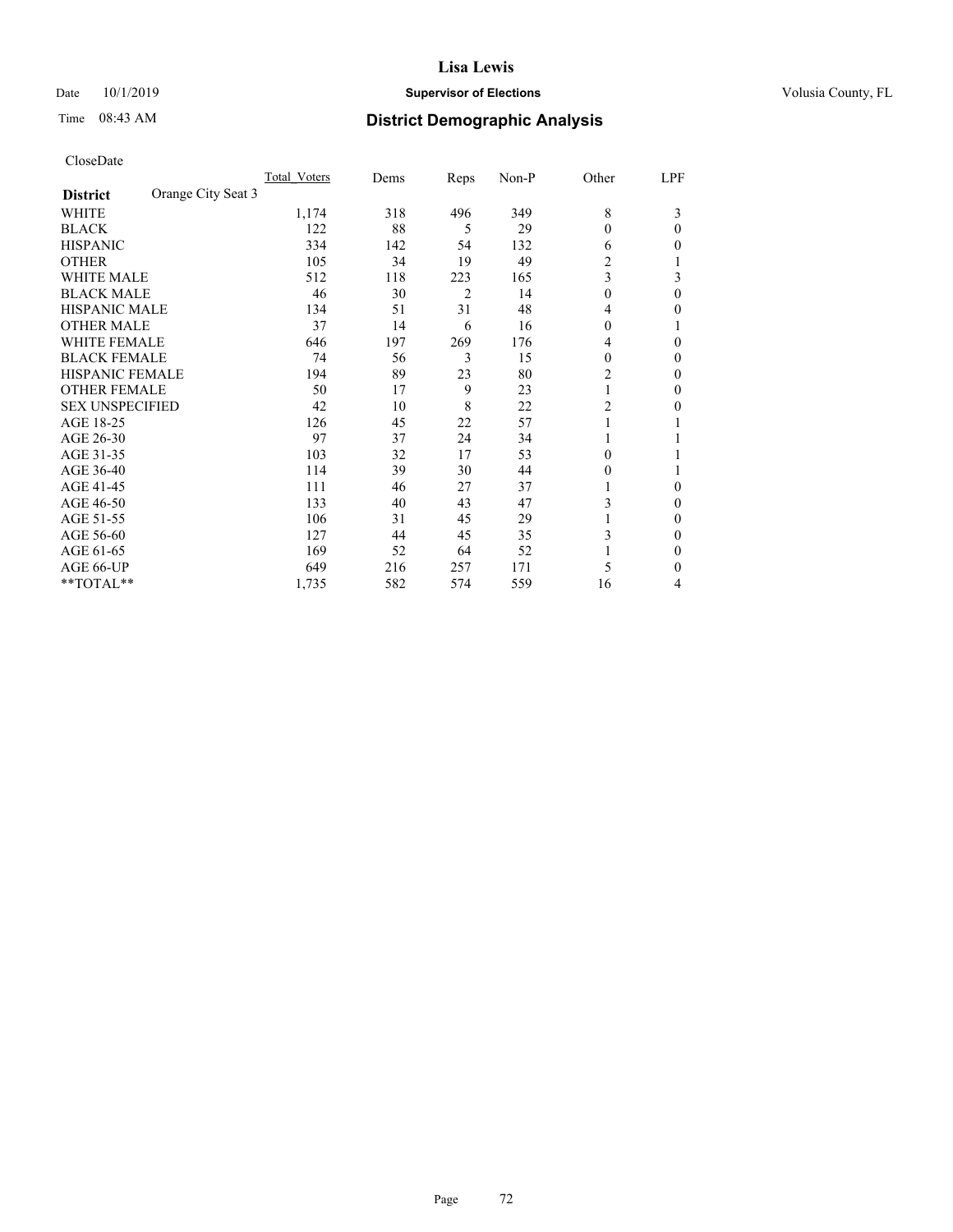#### Date 10/1/2019 **Supervisor of Elections Supervisor of Elections** Volusia County, FL

## Time 08:43 AM **District Demographic Analysis**

|                        |                    | Total Voters | Dems | Reps           | Non-P    | Other    | LPF |
|------------------------|--------------------|--------------|------|----------------|----------|----------|-----|
| <b>District</b>        | Orange City Seat 4 |              |      |                |          |          |     |
| WHITE                  |                    | 1,299        | 383  | 544            | 357      | 8        |     |
| <b>BLACK</b>           |                    | 20           | 16   | $\overline{2}$ | 2        | $\Omega$ | 0   |
| <b>HISPANIC</b>        |                    | 111          | 48   | 19             | 44       | 0        | 0   |
| <b>OTHER</b>           |                    | 69           | 14   | 14             | 41       | 0        | 0   |
| <b>WHITE MALE</b>      |                    | 601          | 136  | 266            | 192      | 4        | 3   |
| <b>BLACK MALE</b>      |                    | 8            | 6    | 2              | $\Omega$ | $\theta$ | 0   |
| <b>HISPANIC MALE</b>   |                    | 54           | 24   | 11             | 19       | 0        | 0   |
| <b>OTHER MALE</b>      |                    | 22           | 5    | 5              | 12       | 0        | 0   |
| <b>WHITE FEMALE</b>    |                    | 687          | 246  | 270            | 163      | 4        | 4   |
| <b>BLACK FEMALE</b>    |                    | 12           | 10   | $\theta$       | 2        | $\theta$ | 0   |
| <b>HISPANIC FEMALE</b> |                    | 56           | 24   | 8              | 24       | 0        | 0   |
| <b>OTHER FEMALE</b>    |                    | 25           | 9    | 6              | 10       | $\Omega$ | 0   |
| <b>SEX UNSPECIFIED</b> |                    | 33           |      | 10             | 22       | 0        | 0   |
| AGE 18-25              |                    | 145          | 32   | 52             | 58       |          | 2   |
| AGE 26-30              |                    | 100          | 18   | 28             | 53       |          | 0   |
| AGE 31-35              |                    | 96           | 28   | 23             | 44       | 0        |     |
| AGE 36-40              |                    | 105          | 38   | 38             | 28       | 0        |     |
| AGE 41-45              |                    | 108          | 29   | 35             | 42       | 2        | 0   |
| AGE 46-50              |                    | 122          | 31   | 49             | 42       | $\Omega$ | 0   |
| AGE 51-55              |                    | 123          | 32   | 46             | 44       | $_{0}$   |     |
| AGE 56-60              |                    | 155          | 42   | 69             | 43       | $_{0}$   |     |
| AGE 61-65              |                    | 148          | 48   | 71             | 27       |          |     |
| AGE 66-UP              |                    | 397          | 163  | 168            | 63       | 3        | 0   |
| **TOTAL**              |                    | 1,499        | 461  | 579            | 444      | 8        | 7   |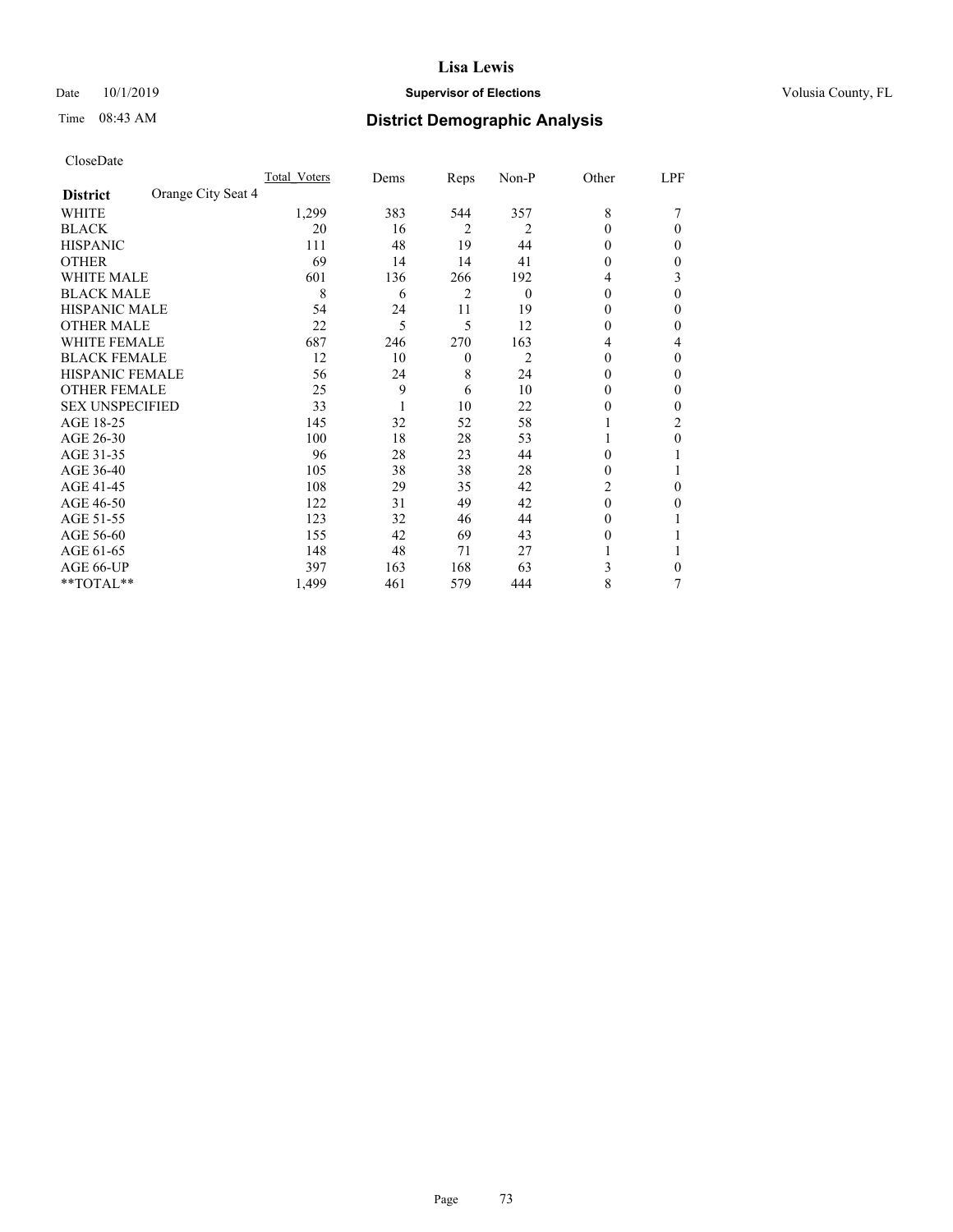## Date 10/1/2019 **Supervisor of Elections Supervisor of Elections** Volusia County, FL

## Time 08:43 AM **District Demographic Analysis**

|                                       | Total Voters | Dems | Reps | Non-P | Other    | LPF          |
|---------------------------------------|--------------|------|------|-------|----------|--------------|
| Orange City Seat 5<br><b>District</b> |              |      |      |       |          |              |
| WHITE                                 | 1,581        | 418  | 773  | 376   | 12       | 2            |
| <b>BLACK</b>                          | 124          | 97   | 3    | 23    |          | $\theta$     |
| <b>HISPANIC</b>                       | 179          | 67   | 29   | 82    |          | 0            |
| <b>OTHER</b>                          | 72           | 26   | 20   | 26    | 0        | 0            |
| <b>WHITE MALE</b>                     | 628          | 132  | 326  | 162   | 6        | 2            |
| <b>BLACK MALE</b>                     | 47           | 34   | 2    | 11    | 0        | $\theta$     |
| <b>HISPANIC MALE</b>                  | 78           | 29   | 16   | 32    |          | $\theta$     |
| <b>OTHER MALE</b>                     | 18           | 8    | 3    | 7     | $\Omega$ | $\mathbf{0}$ |
| WHITE FEMALE                          | 941          | 286  | 443  | 206   | 6        | 0            |
| <b>BLACK FEMALE</b>                   | 74           | 62   | 1    | 10    |          | 0            |
| <b>HISPANIC FEMALE</b>                | 97           | 37   | 13   | 47    | 0        | 0            |
| <b>OTHER FEMALE</b>                   | 42           | 15   | 16   | 11    | 0        | 0            |
| <b>SEX UNSPECIFIED</b>                | 31           | 5    | 5    | 21    | 0        | 0            |
| AGE 18-25                             | 95           | 31   | 21   | 42    |          | 0            |
| AGE 26-30                             | 83           | 17   | 23   | 41    |          | 1            |
| AGE 31-35                             | 76           | 32   | 18   | 25    |          | 0            |
| AGE 36-40                             | 73           | 25   | 17   | 30    |          | 0            |
| AGE 41-45                             | 66           | 27   | 15   | 22    | 2        | 0            |
| AGE 46-50                             | 95           | 31   | 35   | 29    | $\theta$ | 0            |
| AGE 51-55                             | 90           | 25   | 33   | 32    | 0        | 0            |
| AGE 56-60                             | 140          | 47   | 47   | 43    | 3        | 0            |
| AGE 61-65                             | 140          | 54   | 47   | 38    |          | 0            |
| AGE 66-UP                             | 1,098        | 319  | 569  | 205   | 4        |              |
| **TOTAL**                             | 1,956        | 608  | 825  | 507   | 14       | 2            |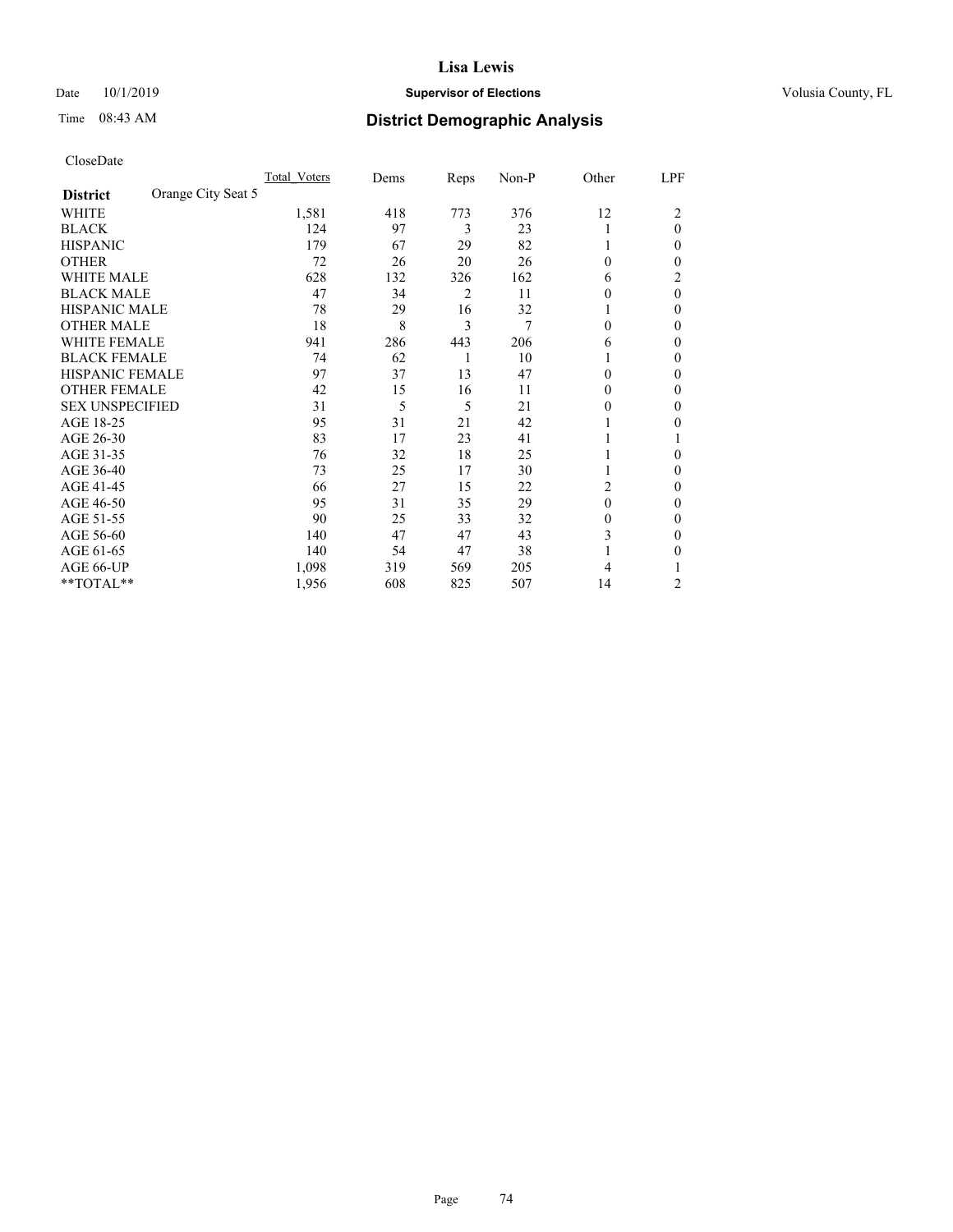## Date 10/1/2019 **Supervisor of Elections Supervisor of Elections** Volusia County, FL

# Time 08:43 AM **District Demographic Analysis**

|                                        | Total Voters | Dems  | Reps  | $Non-P$ | Other          | LPF            |
|----------------------------------------|--------------|-------|-------|---------|----------------|----------------|
| Ormond Beach Zone 1<br><b>District</b> |              |       |       |         |                |                |
| <b>WHITE</b>                           | 8,118        | 2,224 | 3,801 | 2,019   | 58             | 16             |
| <b>BLACK</b>                           | 124          | 87    | 9     | 28      | $\theta$       | $\theta$       |
| <b>HISPANIC</b>                        | 202          | 71    | 57    | 68      | 4              | 2              |
| <b>OTHER</b>                           | 451          | 133   | 119   | 195     | $\overline{4}$ | $\theta$       |
| <b>WHITE MALE</b>                      | 3,743        | 857   | 1,858 | 991     | 25             | 12             |
| <b>BLACK MALE</b>                      | 69           | 44    | 5     | 20      | 0              | $\mathbf{0}$   |
| HISPANIC MALE                          | 86           | 27    | 27    | 28      | 3              | 1              |
| <b>OTHER MALE</b>                      | 174          | 49    | 47    | 77      |                | $\theta$       |
| <b>WHITE FEMALE</b>                    | 4,305        | 1,348 | 1,919 | 1,001   | 33             | 4              |
| <b>BLACK FEMALE</b>                    | 53           | 42    | 4     | 7       | $\theta$       | $\theta$       |
| <b>HISPANIC FEMALE</b>                 | 113          | 42    | 29    | 40      | 1              | 1              |
| <b>OTHER FEMALE</b>                    | 208          | 66    | 54    | 85      | 3              | $\theta$       |
| <b>SEX UNSPECIFIED</b>                 | 144          | 40    | 43    | 61      | $\theta$       | $\theta$       |
| AGE 18-25                              | 651          | 162   | 220   | 259     | 8              | 2              |
| AGE 26-30                              | 426          | 108   | 147   | 162     | 9              | $\theta$       |
| AGE 31-35                              | 463          | 100   | 192   | 160     | 7              | 4              |
| AGE 36-40                              | 481          | 127   | 174   | 176     | $\overline{c}$ | $\overline{2}$ |
| AGE 41-45                              | 499          | 137   | 199   | 156     | $\overline{c}$ | 5              |
| AGE 46-50                              | 625          | 149   | 287   | 183     | 5              |                |
| AGE 51-55                              | 757          | 190   | 374   | 188     | 5              | $\theta$       |
| AGE 56-60                              | 839          | 239   | 405   | 191     | 4              | $\Omega$       |
| AGE 61-65                              | 937          | 290   | 458   | 179     | 9              |                |
| AGE 66-UP                              | 3,217        | 1,013 | 1,530 | 656     | 15             | 3              |
| $*$ TOTAL $*$                          | 8,895        | 2,515 | 3,986 | 2,310   | 66             | 18             |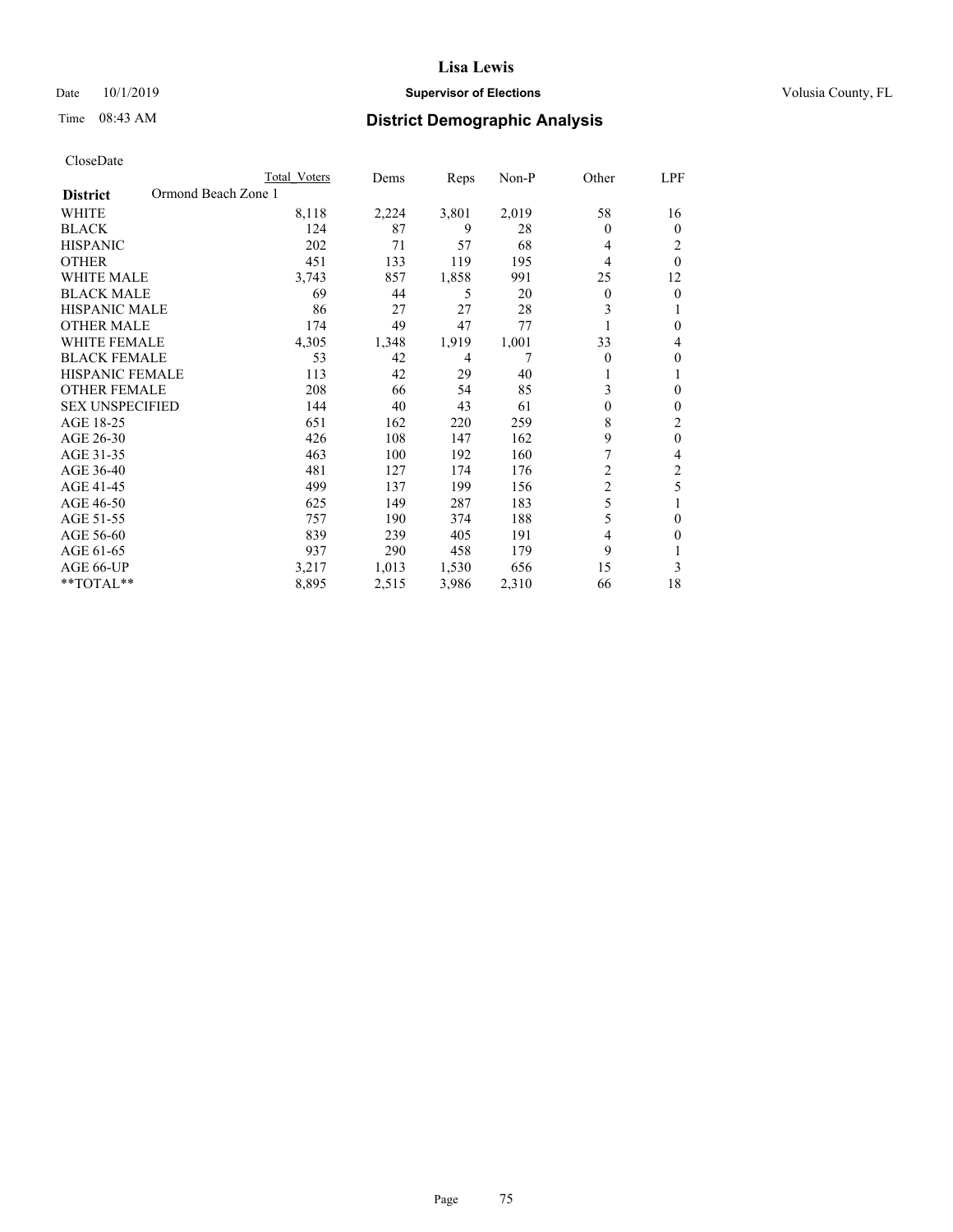## Date 10/1/2019 **Supervisor of Elections Supervisor of Elections** Volusia County, FL

# Time 08:43 AM **District Demographic Analysis**

|                                        | Total Voters | Dems  | Reps  | $Non-P$ | Other          | LPF            |
|----------------------------------------|--------------|-------|-------|---------|----------------|----------------|
| Ormond Beach Zone 2<br><b>District</b> |              |       |       |         |                |                |
| <b>WHITE</b>                           | 6,194        | 1,984 | 2,372 | 1,761   | 58             | 19             |
| <b>BLACK</b>                           | 414          | 325   | 17    | 71      |                | $\Omega$       |
| <b>HISPANIC</b>                        | 255          | 111   | 50    | 90      | 3              |                |
| <b>OTHER</b>                           | 423          | 145   | 94    | 180     | $\overline{2}$ | $\overline{c}$ |
| <b>WHITE MALE</b>                      | 2,748        | 735   | 1,162 | 814     | 22             | 15             |
| <b>BLACK MALE</b>                      | 162          | 116   | 8     | 37      | 1              | $\theta$       |
| HISPANIC MALE                          | 90           | 39    | 26    | 24      |                | $\mathbf{0}$   |
| <b>OTHER MALE</b>                      | 151          | 46    | 33    | 68      | $\overline{c}$ | 2              |
| <b>WHITE FEMALE</b>                    | 3,375        | 1,229 | 1,192 | 915     | 35             | 4              |
| <b>BLACK FEMALE</b>                    | 245          | 203   | 9     | 33      | $\theta$       | $\theta$       |
| <b>HISPANIC FEMALE</b>                 | 157          | 71    | 22    | 61      | $\overline{c}$ | 1              |
| <b>OTHER FEMALE</b>                    | 172          | 71    | 48    | 53      | $\theta$       | $\theta$       |
| <b>SEX UNSPECIFIED</b>                 | 186          | 55    | 33    | 97      |                | $\theta$       |
| AGE 18-25                              | 602          | 169   | 161   | 256     | 12             | 4              |
| AGE 26-30                              | 504          | 159   | 141   | 198     | 4              | $\overline{2}$ |
| AGE 31-35                              | 438          | 147   | 115   | 173     | 3              | $\mathbf{0}$   |
| AGE 36-40                              | 396          | 121   | 103   | 162     | 7              | 3              |
| AGE 41-45                              | 420          | 144   | 109   | 155     | 5              | 7              |
| AGE 46-50                              | 544          | 168   | 203   | 167     | 5              |                |
| AGE 51-55                              | 663          | 202   | 273   | 177     | 8              | 3              |
| AGE 56-60                              | 710          | 240   | 271   | 194     | 4              |                |
| AGE 61-65                              | 719          | 261   | 278   | 172     | 7              |                |
| AGE 66-UP                              | 2,290        | 954   | 879   | 448     | 9              | $\theta$       |
| $*$ TOTAL $*$                          | 7,286        | 2,565 | 2,533 | 2,102   | 64             | 22             |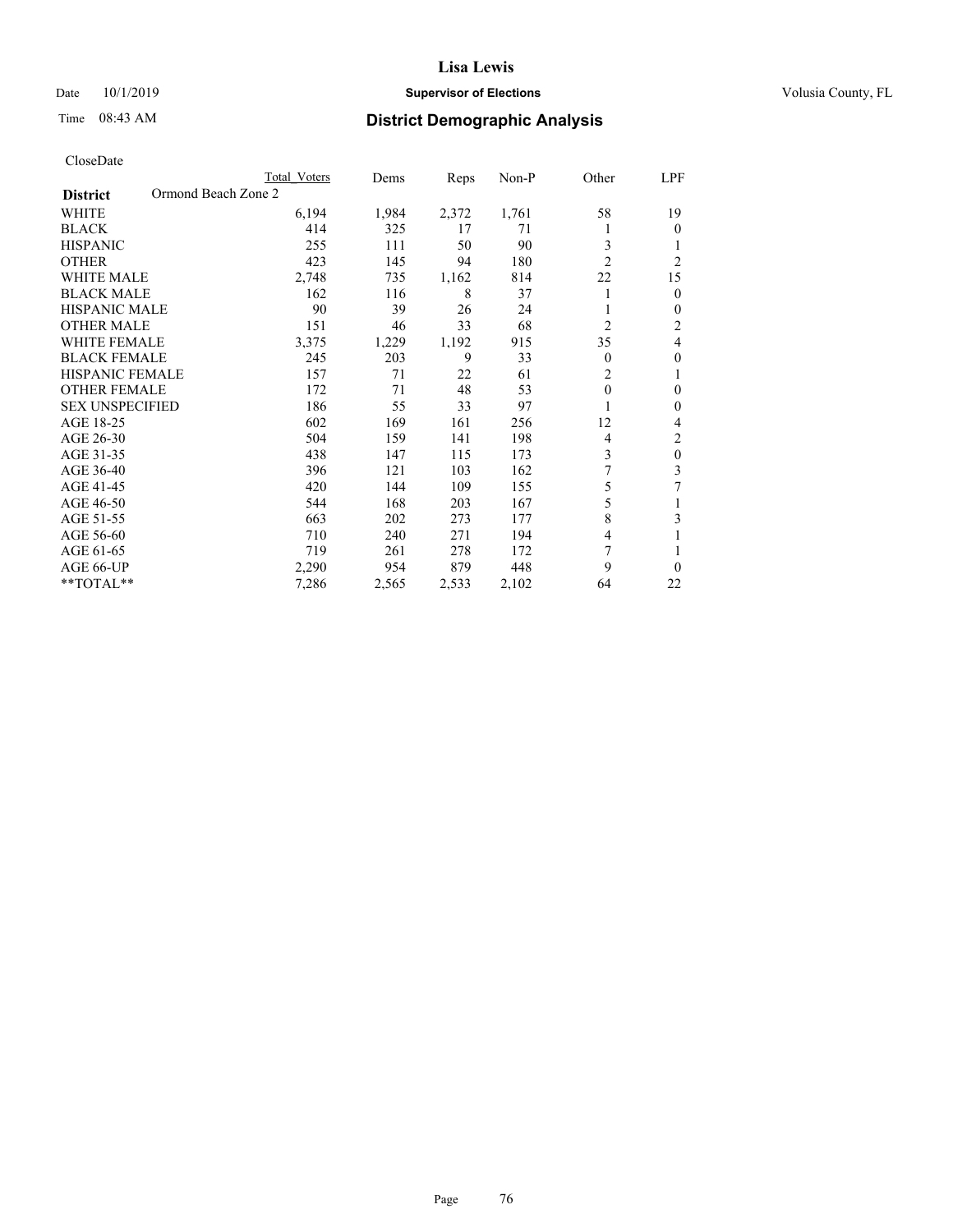#### Date 10/1/2019 **Supervisor of Elections Supervisor of Elections** Volusia County, FL

# Time 08:43 AM **District Demographic Analysis**

|                                        | Total Voters | Dems  | Reps  | Non-P | Other          | LPF          |
|----------------------------------------|--------------|-------|-------|-------|----------------|--------------|
| Ormond Beach Zone 3<br><b>District</b> |              |       |       |       |                |              |
| WHITE                                  | 7,655        | 1,951 | 3,785 | 1,845 | 54             | 20           |
| <b>BLACK</b>                           | 344          | 261   | 12    | 66    | 4              |              |
| <b>HISPANIC</b>                        | 305          | 97    | 82    | 121   | 4              |              |
| <b>OTHER</b>                           | 567          | 173   | 137   | 251   | 5              |              |
| <b>WHITE MALE</b>                      | 3,553        | 777   | 1,853 | 880   | 27             | 16           |
| <b>BLACK MALE</b>                      | 140          | 101   | 5     | 32    | 2              | $\theta$     |
| <b>HISPANIC MALE</b>                   | 138          | 38    | 41    | 56    | $\overline{2}$ | 1            |
| <b>OTHER MALE</b>                      | 205          | 58    | 51    | 92    | $\overline{4}$ | $\mathbf{0}$ |
| <b>WHITE FEMALE</b>                    | 4,017        | 1,153 | 1,900 | 933   | 27             | 4            |
| <b>BLACK FEMALE</b>                    | 199          | 157   | 7     | 32    | $\overline{2}$ |              |
| <b>HISPANIC FEMALE</b>                 | 161          | 59    | 39    | 61    | $\overline{2}$ | $\theta$     |
| <b>OTHER FEMALE</b>                    | 273          | 95    | 72    | 106   | $\theta$       | $\theta$     |
| <b>SEX UNSPECIFIED</b>                 | 185          | 44    | 48    | 91    |                |              |
| AGE 18-25                              | 884          | 238   | 309   | 320   | 12             | 5            |
| AGE 26-30                              | 509          | 147   | 174   | 183   | 1              | 4            |
| AGE 31-35                              | 564          | 165   | 203   | 190   | 5              | 1            |
| AGE 36-40                              | 568          | 135   | 222   | 201   | 5              | 5            |
| AGE 41-45                              | 511          | 114   | 221   | 167   | 7              | 2            |
| AGE 46-50                              | 633          | 148   | 312   | 161   | 8              | 4            |
| AGE 51-55                              | 763          | 189   | 394   | 173   | 6              | 1            |
| AGE 56-60                              | 801          | 215   | 386   | 195   | 5              | $\theta$     |
| AGE 61-65                              | 911          | 275   | 448   | 181   | 7              | $\theta$     |
| AGE 66-UP                              | 2,727        | 856   | 1,347 | 512   | 11             |              |
| **TOTAL**                              | 8,871        | 2,482 | 4,016 | 2,283 | 67             | 23           |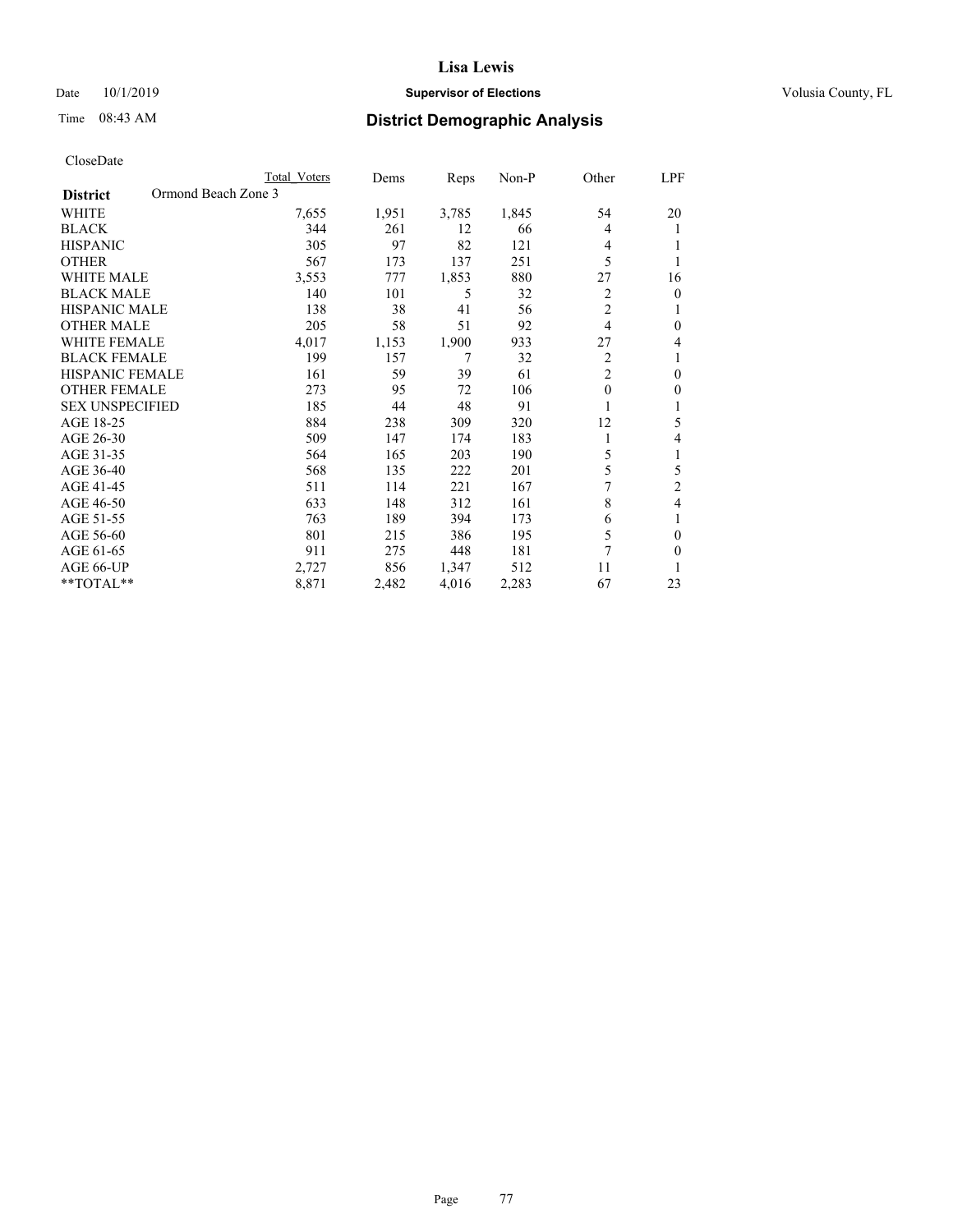## Date 10/1/2019 **Supervisor of Elections Supervisor of Elections** Volusia County, FL

# Time 08:43 AM **District Demographic Analysis**

|                                        | Total Voters | Dems  | Reps  | Non-P | Other          | LPF            |
|----------------------------------------|--------------|-------|-------|-------|----------------|----------------|
| Ormond Beach Zone 4<br><b>District</b> |              |       |       |       |                |                |
| WHITE                                  | 7,293        | 2,171 | 3,040 | 2,000 | 64             | 18             |
| <b>BLACK</b>                           | 263          | 190   | 17    | 54    |                | 1              |
| <b>HISPANIC</b>                        | 211          | 94    | 46    | 71    | 0              | $\theta$       |
| <b>OTHER</b>                           | 412          | 108   | 109   | 192   | 3              | $\theta$       |
| <b>WHITE MALE</b>                      | 3,173        | 799   | 1,372 | 962   | 29             | 11             |
| <b>BLACK MALE</b>                      | 124          | 84    | 7     | 31    | 1              | 1              |
| <b>HISPANIC MALE</b>                   | 95           | 39    | 22    | 34    | 0              | $\mathbf{0}$   |
| <b>OTHER MALE</b>                      | 165          | 40    | 39    | 84    | $\overline{2}$ | $\mathbf{0}$   |
| <b>WHITE FEMALE</b>                    | 4,032        | 1,354 | 1,631 | 1,005 | 35             | 7              |
| <b>BLACK FEMALE</b>                    | 134          | 102   | 9     | 23    | 0              | $\mathbf{0}$   |
| <b>HISPANIC FEMALE</b>                 | 115          | 55    | 24    | 36    | 0              | $\mathbf{0}$   |
| <b>OTHER FEMALE</b>                    | 164          | 52    | 44    | 67    | 1              | $\theta$       |
| <b>SEX UNSPECIFIED</b>                 | 177          | 38    | 64    | 75    | $\theta$       | $\mathbf{0}$   |
| AGE 18-25                              | 533          | 142   | 155   | 229   | 5              | $\overline{2}$ |
| AGE 26-30                              | 471          | 126   | 160   | 175   | 8              | $\mathfrak{2}$ |
| AGE 31-35                              | 459          | 153   | 118   | 183   |                | 4              |
| AGE 36-40                              | 387          | 102   | 118   | 157   | 5              | 5              |
| AGE 41-45                              | 347          | 84    | 136   | 122   | 3              | $\overline{c}$ |
| AGE 46-50                              | 448          | 111   | 169   | 164   | 1              | 3              |
| AGE 51-55                              | 548          | 152   | 229   | 161   | 6              | $\theta$       |
| AGE 56-60                              | 757          | 229   | 328   | 193   | 7              | $\theta$       |
| AGE 61-65                              | 850          | 286   | 350   | 204   | 10             | $\mathbf{0}$   |
| AGE 66-UP                              | 3,379        | 1,178 | 1,449 | 729   | 22             | 1              |
| **TOTAL**                              | 8,179        | 2,563 | 3,212 | 2,317 | 68             | 19             |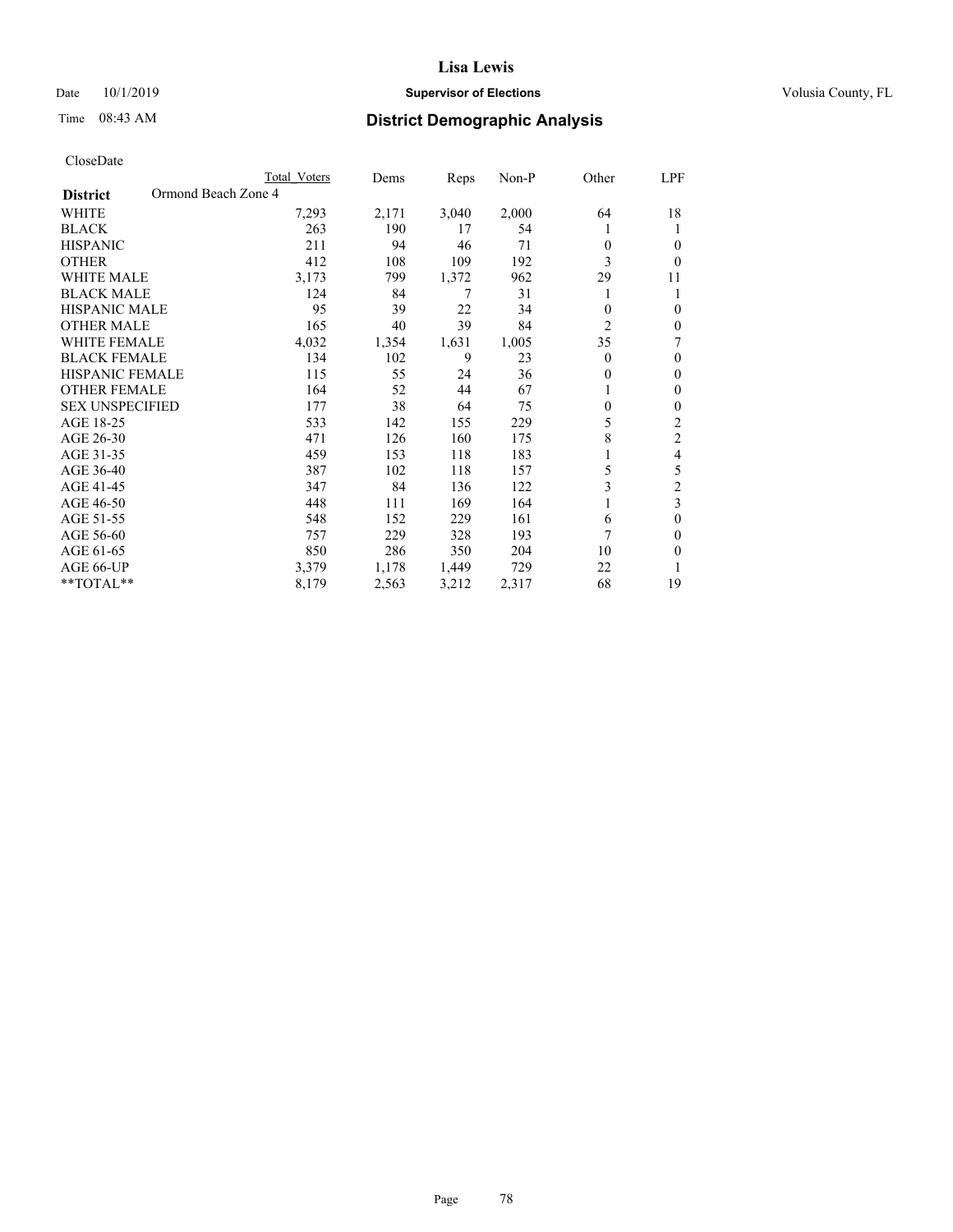## Date 10/1/2019 **Supervisor of Elections Supervisor of Elections** Volusia County, FL

# Time 08:43 AM **District Demographic Analysis**

| CloseDate |
|-----------|
|-----------|

|                        |         | Total Voters | Dems           | Reps     | Non-P | Other | LPF      |
|------------------------|---------|--------------|----------------|----------|-------|-------|----------|
| <b>District</b>        | Pierson |              |                |          |       |       |          |
| WHITE                  |         | 579          | 159            | 297      | 114   | 4     | 5        |
| <b>BLACK</b>           |         | 45           | 37             | 1        | 7     | 0     | $\theta$ |
| <b>HISPANIC</b>        |         | 178          | 82             | 12       | 84    | 0     | 0        |
| <b>OTHER</b>           |         | 34           | 8              | 6        | 20    | 0     | 0        |
| <b>WHITE MALE</b>      |         | 285          | 74             | 144      | 59    | 3     | 5        |
| <b>BLACK MALE</b>      |         | 21           | 18             | 1        | 2     | 0     | 0        |
| <b>HISPANIC MALE</b>   |         | 90           | 45             | 6        | 39    | 0     | 0        |
| <b>OTHER MALE</b>      |         | 18           | 3              | 5        | 10    | 0     | 0        |
| <b>WHITE FEMALE</b>    |         | 289          | 85             | 149      | 54    |       | 0        |
| <b>BLACK FEMALE</b>    |         | 24           | 19             | $\theta$ | 5     | 0     | 0        |
| <b>HISPANIC FEMALE</b> |         | 85           | 35             | 6        | 44    | 0     | 0        |
| <b>OTHER FEMALE</b>    |         | 10           | $\overline{4}$ | 1        | 5     | 0     | 0        |
| <b>SEX UNSPECIFIED</b> |         | 14           | 3              | 4        | 7     | 0     | 0        |
| AGE 18-25              |         | 112          | 33             | 24       | 54    | 0     |          |
| AGE 26-30              |         | 78           | 31             | 19       | 26    | 0     | 2        |
| AGE 31-35              |         | 59           | 18             | 20       | 21    | 0     | 0        |
| AGE 36-40              |         | 61           | 14             | 20       | 26    | 0     |          |
| AGE 41-45              |         | 47           | 12             | 19       | 15    | 0     |          |
| AGE 46-50              |         | 60           | 17             | 24       | 19    | 0     | 0        |
| AGE 51-55              |         | 53           | 17             | 23       | 12    |       | 0        |
| AGE 56-60              |         | 82           | 30             | 34       | 17    |       | 0        |
| AGE 61-65              |         | 96           | 32             | 44       | 20    | 0     | 0        |
| AGE 66-UP              |         | 188          | 82             | 89       | 15    | 2     | 0        |
| **TOTAL**              |         | 836          | 286            | 316      | 225   | 4     | 5        |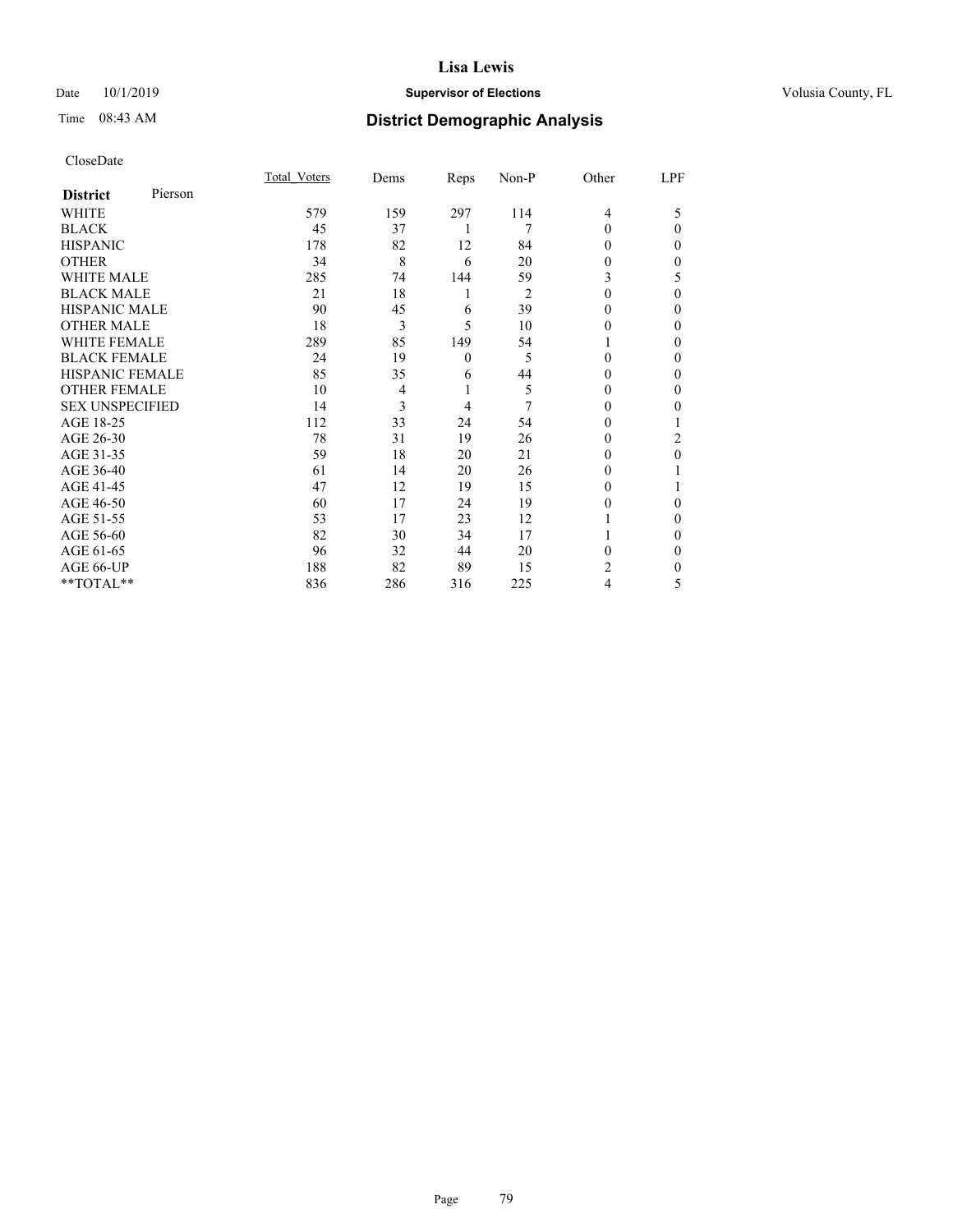#### Date 10/1/2019 **Supervisor of Elections Supervisor of Elections** Volusia County, FL

# Time 08:43 AM **District Demographic Analysis**

|                        |             | Total Voters | Dems | Reps           | Non-P | Other          | LPF            |
|------------------------|-------------|--------------|------|----------------|-------|----------------|----------------|
| <b>District</b>        | Ponce Inlet |              |      |                |       |                |                |
| WHITE                  |             | 3,016        | 682  | 1,583          | 706   | 37             | 8              |
| <b>BLACK</b>           |             | 13           | 3    | 4              | 6     | 0              | $\Omega$       |
| <b>HISPANIC</b>        |             | 63           | 13   | 25             | 24    | 0              |                |
| <b>OTHER</b>           |             | 109          | 29   | 43             | 37    | 0              | $\theta$       |
| WHITE MALE             |             | 1,451        | 271  | 791            | 367   | 17             | 5              |
| <b>BLACK MALE</b>      |             |              |      | $\overline{2}$ | 4     | 0              | $\theta$       |
| <b>HISPANIC MALE</b>   |             | 25           | 5    | 11             | 9     | 0              | $\theta$       |
| <b>OTHER MALE</b>      |             | 41           | 13   | 17             | 11    | $\theta$       | $\mathbf{0}$   |
| <b>WHITE FEMALE</b>    |             | 1,540        | 404  | 784            | 329   | 20             | 3              |
| <b>BLACK FEMALE</b>    |             | 6            | 2    | 2              | 2     | $\theta$       | $\theta$       |
| <b>HISPANIC FEMALE</b> |             | 38           | 8    | 14             | 15    | $_{0}$         | 1              |
| <b>OTHER FEMALE</b>    |             | 44           | 12   | 16             | 16    | 0              | $\theta$       |
| <b>SEX UNSPECIFIED</b> |             | 49           | 11   | 18             | 20    | 0              | $\theta$       |
| AGE 18-25              |             | 160          | 31   | 57             | 65    | 6              |                |
| AGE 26-30              |             | 96           | 19   | 37             | 38    |                |                |
| AGE 31-35              |             | 75           | 18   | 28             | 28    | 0              | 1              |
| AGE 36-40              |             | 80           | 19   | 34             | 27    | 0              | $\theta$       |
| AGE 41-45              |             | 102          | 13   | 48             | 40    |                | $\theta$       |
| AGE 46-50              |             | 161          | 39   | 78             | 40    | 2              | 2              |
| AGE 51-55              |             | 212          | 34   | 113            | 62    |                | $\overline{2}$ |
| AGE 56-60              |             | 345          | 85   | 184            | 73    | $\overline{2}$ | 1              |
| AGE 61-65              |             | 431          | 93   | 240            | 86    | 12             | $\theta$       |
| AGE 66-UP              |             | 1,539        | 376  | 836            | 314   | 12             |                |
| **TOTAL**              |             | 3,201        | 727  | 1,655          | 773   | 37             | 9              |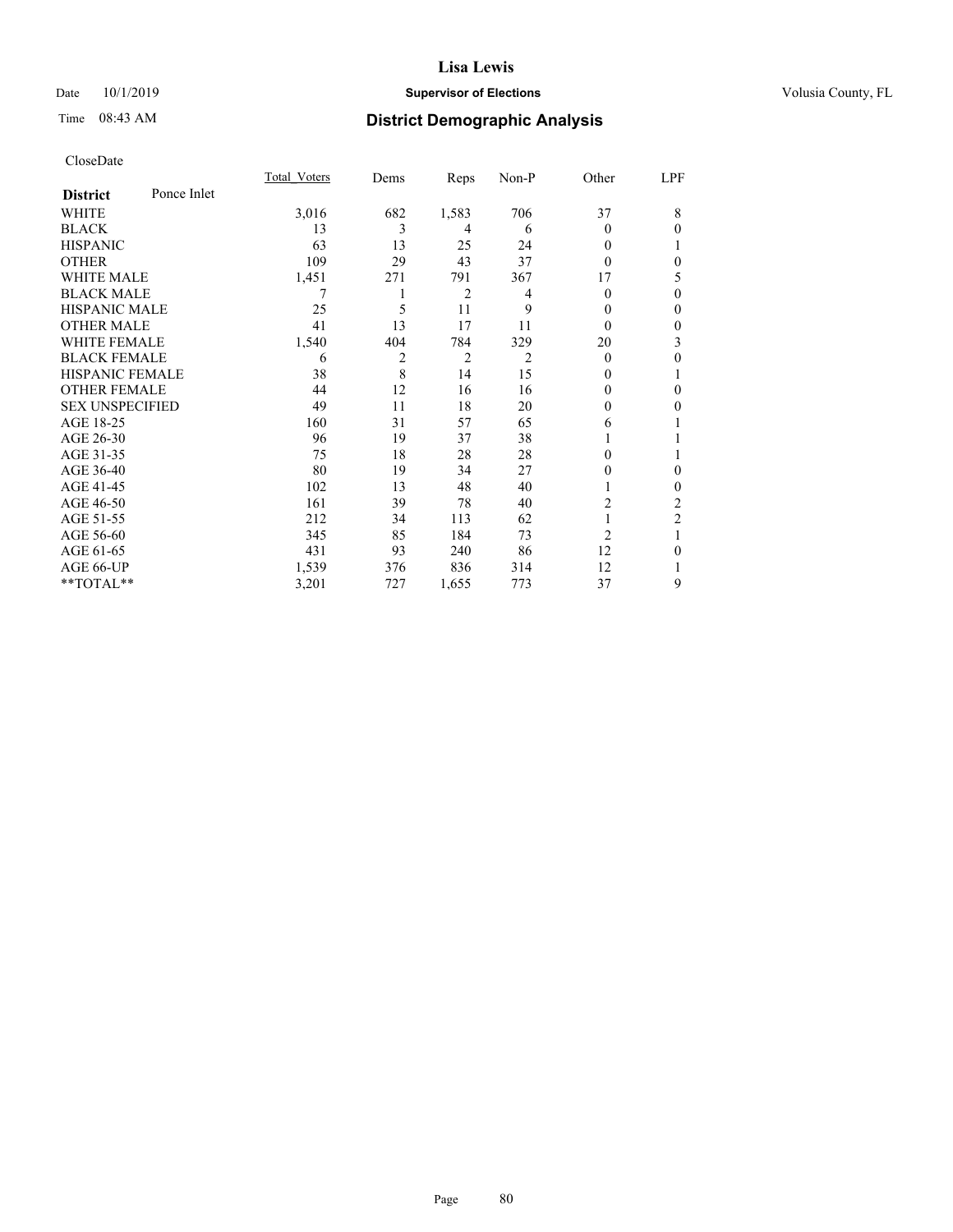## Date 10/1/2019 **Supervisor of Elections Supervisor of Elections** Volusia County, FL

# Time 08:43 AM **District Demographic Analysis**

|                                           | Total Voters | Dems  | Reps  | $Non-P$ | Other | <u>LPF</u>     |
|-------------------------------------------|--------------|-------|-------|---------|-------|----------------|
| Port Orange District 1<br><b>District</b> |              |       |       |         |       |                |
| WHITE                                     | 8,760        | 2,663 | 3,185 | 2,808   | 80    | 24             |
| <b>BLACK</b>                              | 216          | 145   | 15    | 53      | 3     | $\theta$       |
| <b>HISPANIC</b>                           | 360          | 132   | 72    | 152     | 3     | 1              |
| <b>OTHER</b>                              | 421          | 118   | 96    | 196     | 9     | $\overline{2}$ |
| <b>WHITE MALE</b>                         | 4,007        | 1,018 | 1,593 | 1,348   | 35    | 13             |
| <b>BLACK MALE</b>                         | 97           | 60    | 10    | 25      | 2     | $\mathbf{0}$   |
| <b>HISPANIC MALE</b>                      | 154          | 58    | 32    | 63      | 1     | $\mathbf{0}$   |
| <b>OTHER MALE</b>                         | 141          | 34    | 32    | 71      | 2     | 2              |
| <b>WHITE FEMALE</b>                       | 4,637        | 1,618 | 1,549 | 1,414   | 45    | 11             |
| <b>BLACK FEMALE</b>                       | 115          | 83    | 5     | 26      |       | $\theta$       |
| <b>HISPANIC FEMALE</b>                    | 194          | 70    | 38    | 83      | 2     | 1              |
| <b>OTHER FEMALE</b>                       | 189          | 58    | 56    | 71      | 4     | $\mathbf{0}$   |
| <b>SEX UNSPECIFIED</b>                    | 223          | 59    | 53    | 108     | 3     | $\mathbf{0}$   |
| AGE 18-25                                 | 795          | 226   | 165   | 379     | 22    | 3              |
| AGE 26-30                                 | 659          | 183   | 176   | 287     | 11    | $\overline{2}$ |
| AGE 31-35                                 | 597          | 188   | 132   | 266     | 7     | 4              |
| AGE 36-40                                 | 574          | 164   | 164   | 233     | 6     | 7              |
| AGE 41-45                                 | 562          | 150   | 171   | 229     | 6     | 6              |
| AGE 46-50                                 | 654          | 191   | 213   | 244     | 4     | $\overline{2}$ |
| AGE 51-55                                 | 778          | 219   | 294   | 259     | 5     | 1              |
| AGE 56-60                                 | 1,010        | 314   | 383   | 304     | 9     | $\theta$       |
| AGE 61-65                                 | 1,075        | 367   | 433   | 270     | 5     | $\theta$       |
| AGE 66-UP                                 | 3,053        | 1,056 | 1,237 | 738     | 20    | 2              |
| **TOTAL**                                 | 9,757        | 3,058 | 3,368 | 3,209   | 95    | 27             |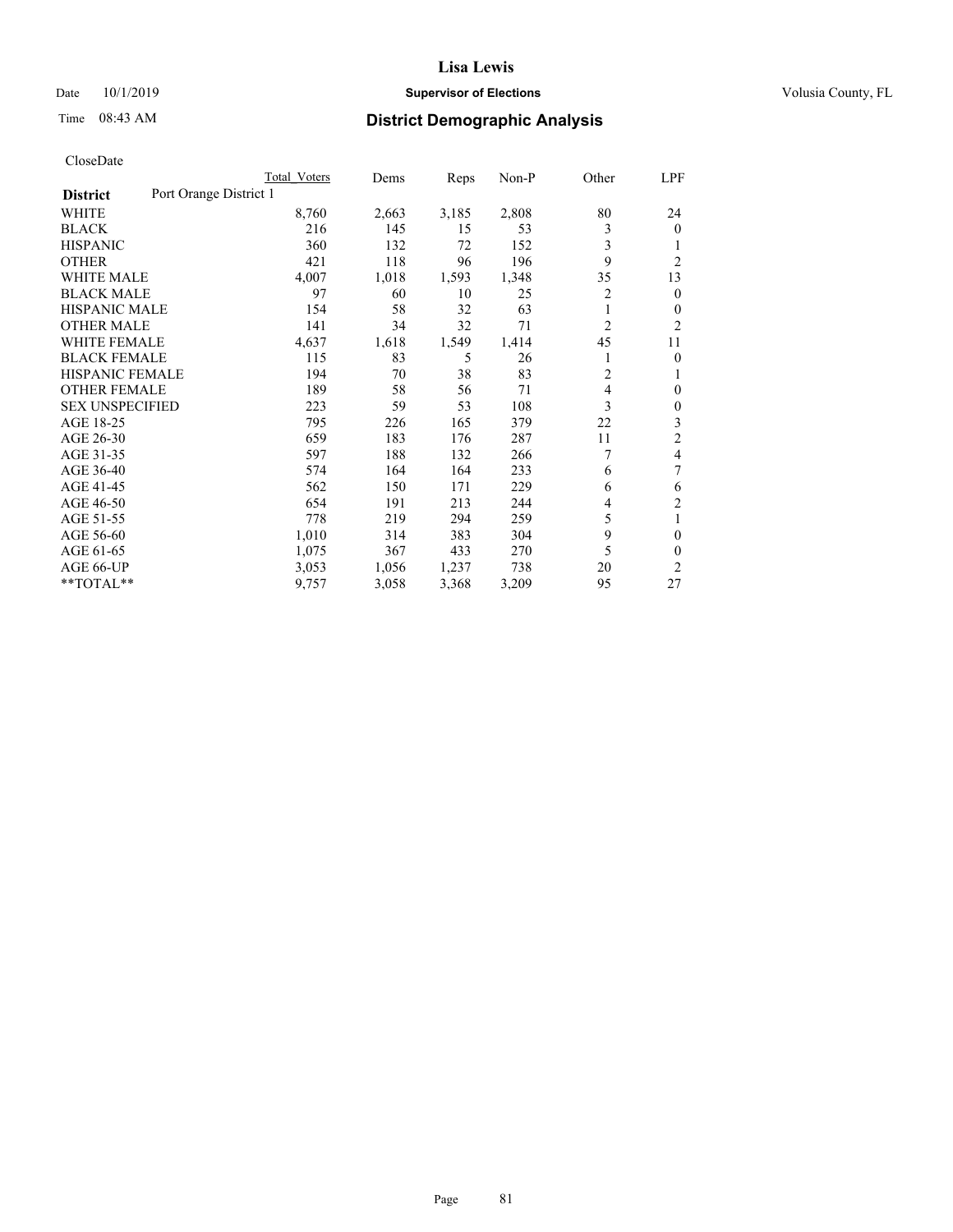## Date 10/1/2019 **Supervisor of Elections Supervisor of Elections** Volusia County, FL

# Time 08:43 AM **District Demographic Analysis**

|                                           | Total Voters | Dems  | Reps  | Non-P | Other          | <u>LPF</u>     |
|-------------------------------------------|--------------|-------|-------|-------|----------------|----------------|
| Port Orange District 2<br><b>District</b> |              |       |       |       |                |                |
| WHITE                                     | 9,161        | 2,718 | 3,663 | 2,666 | 85             | 29             |
| <b>BLACK</b>                              | 473          | 349   | 25    | 93    | 4              | 2              |
| <b>HISPANIC</b>                           | 449          | 169   | 89    | 187   | 4              | $\theta$       |
| <b>OTHER</b>                              | 562          | 178   | 109   | 266   | 7              | $\overline{2}$ |
| <b>WHITE MALE</b>                         | 4,084        | 1,014 | 1,756 | 1,247 | 49             | 18             |
| <b>BLACK MALE</b>                         | 172          | 117   | 11    | 42    | $\overline{c}$ | $\mathbf{0}$   |
| <b>HISPANIC MALE</b>                      | 216          | 75    | 50    | 88    | 3              | $\theta$       |
| <b>OTHER MALE</b>                         | 210          | 57    | 51    | 98    | $\overline{2}$ | 2              |
| <b>WHITE FEMALE</b>                       | 4,950        | 1,669 | 1,859 | 1,375 | 36             | 11             |
| <b>BLACK FEMALE</b>                       | 294          | 226   | 14    | 51    | $\overline{2}$ | 1              |
| <b>HISPANIC FEMALE</b>                    | 229          | 92    | 39    | 97    | 1              | $\mathbf{0}$   |
| <b>OTHER FEMALE</b>                       | 246          | 93    | 39    | 109   | 5              | $\overline{0}$ |
| <b>SEX UNSPECIFIED</b>                    | 244          | 71    | 67    | 105   | $\theta$       | 1              |
| AGE 18-25                                 | 950          | 287   | 245   | 391   | 22             | 5              |
| AGE 26-30                                 | 802          | 224   | 234   | 329   | 11             | 4              |
| AGE 31-35                                 | 737          | 221   | 190   | 310   | 8              | 8              |
| AGE 36-40                                 | 663          | 192   | 214   | 253   | 3              | 1              |
| AGE 41-45                                 | 533          | 143   | 188   | 193   | 5              | 4              |
| AGE 46-50                                 | 617          | 184   | 235   | 188   | 6              | 4              |
| AGE 51-55                                 | 788          | 229   | 313   | 237   | 7              | 2              |
| AGE 56-60                                 | 1,041        | 334   | 420   | 272   | 12             | 3              |
| AGE 61-65                                 | 1,020        | 345   | 428   | 241   | 5              | 1              |
| AGE 66-UP                                 | 3,494        | 1,255 | 1,419 | 798   | 21             | 1              |
| **TOTAL**                                 | 10,645       | 3,414 | 3,886 | 3,212 | 100            | 33             |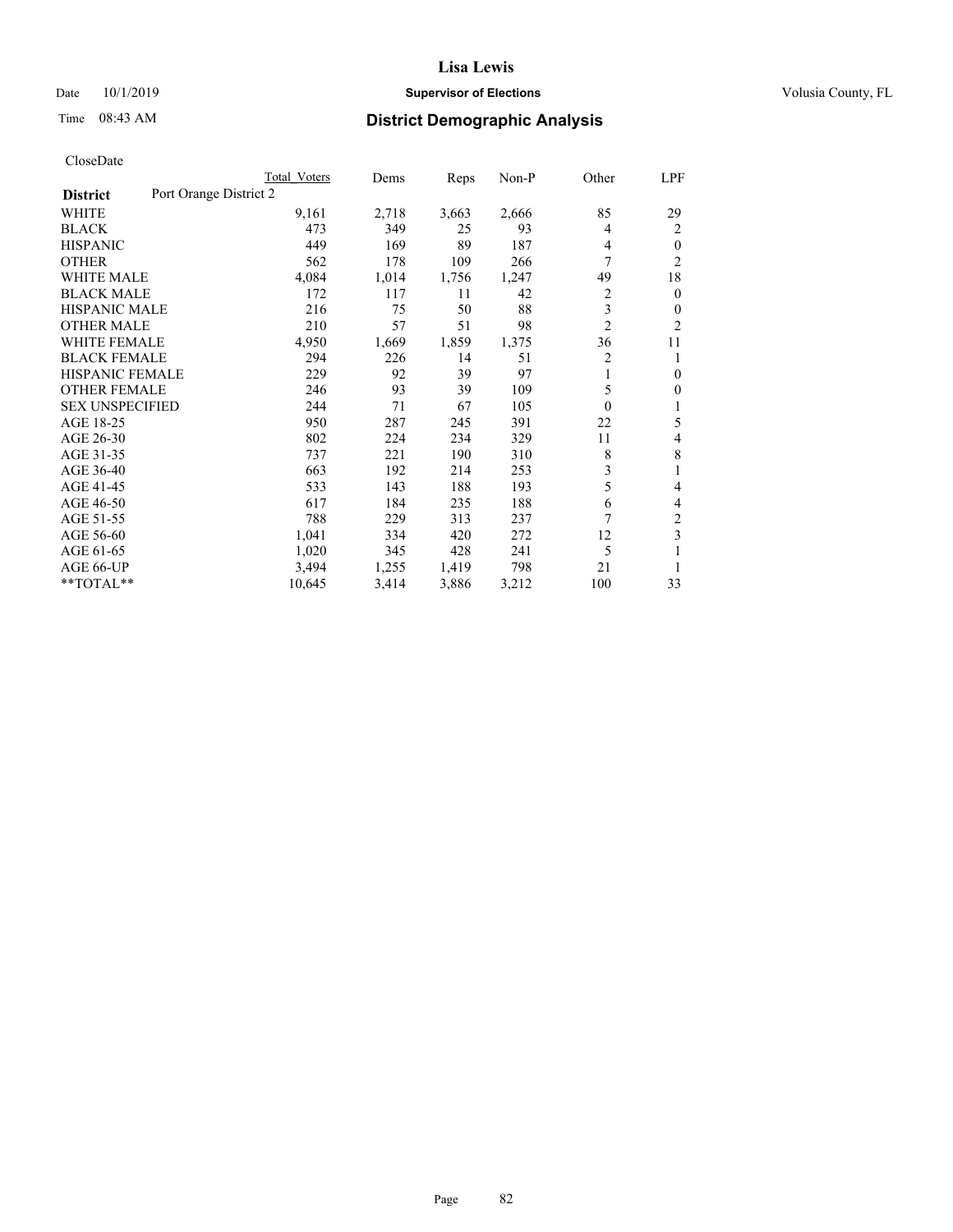#### Date 10/1/2019 **Supervisor of Elections Supervisor of Elections** Volusia County, FL

# Time 08:43 AM **District Demographic Analysis**

|                                           | Total Voters | Dems  | Reps  | $Non-P$ | Other          | LPF          |
|-------------------------------------------|--------------|-------|-------|---------|----------------|--------------|
| Port Orange District 3<br><b>District</b> |              |       |       |         |                |              |
| WHITE                                     | 11,193       | 2,979 | 4,900 | 3,163   | 118            | 33           |
| <b>BLACK</b>                              | 451          | 330   | 19    | 99      | 2              | 1            |
| <b>HISPANIC</b>                           | 522          | 178   | 117   | 221     | 2              | 4            |
| <b>OTHER</b>                              | 695          | 206   | 183   | 301     | 5              | $\theta$     |
| <b>WHITE MALE</b>                         | 5,071        | 1,146 | 2,321 | 1,518   | 61             | 25           |
| <b>BLACK MALE</b>                         | 205          | 142   | 12    | 49      |                | 1            |
| <b>HISPANIC MALE</b>                      | 238          | 81    | 68    | 85      | 1              | 3            |
| <b>OTHER MALE</b>                         | 270          | 85    | 68    | 114     | 3              | $\mathbf{0}$ |
| <b>WHITE FEMALE</b>                       | 5,975        | 1,797 | 2,515 | 1,601   | 55             | 7            |
| <b>BLACK FEMALE</b>                       | 241          | 184   | 7     | 49      |                | $\mathbf{0}$ |
| HISPANIC FEMALE                           | 274          | 94    | 48    | 130     |                | 1            |
| <b>OTHER FEMALE</b>                       | 304          | 98    | 91    | 113     | $\overline{2}$ | $\theta$     |
| <b>SEX UNSPECIFIED</b>                    | 283          | 66    | 89    | 125     | $\overline{2}$ | 1            |
| AGE 18-25                                 | 1,139        | 290   | 361   | 459     | 24             | 5            |
| AGE 26-30                                 | 924          | 245   | 310   | 356     | 10             | 3            |
| AGE 31-35                                 | 851          | 219   | 293   | 325     | 9              | 5            |
| AGE 36-40                                 | 870          | 238   | 285   | 331     | 11             | 5            |
| AGE 41-45                                 | 761          | 225   | 277   | 247     | 9              | 3            |
| AGE 46-50                                 | 862          | 246   | 346   | 260     | 7              | 3            |
| AGE 51-55                                 | 922          | 255   | 391   | 257     | 12             |              |
| AGE 56-60                                 | 1,080        | 283   | 481   | 307     | 8              |              |
| AGE 61-65                                 | 1,129        | 369   | 498   | 255     | 6              | 1            |
| AGE 66-UP                                 | 4,323        | 1,323 | 1,977 | 987     | 31             | 5            |
| **TOTAL**                                 | 12,861       | 3,693 | 5,219 | 3,784   | 127            | 38           |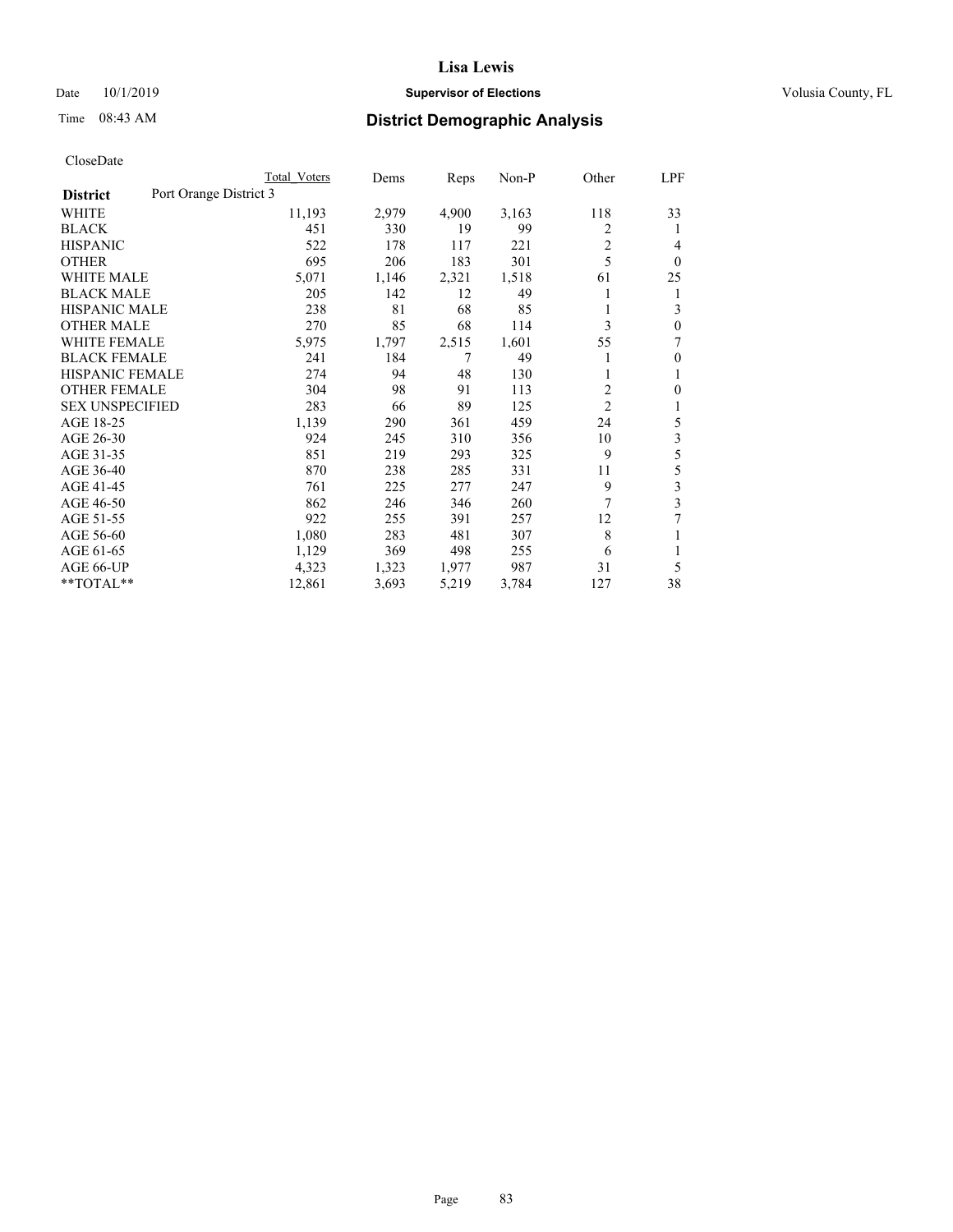## Date 10/1/2019 **Supervisor of Elections Supervisor of Elections** Volusia County, FL

# Time 08:43 AM **District Demographic Analysis**

|                        |                        | Total Voters | Dems  | Reps  | Non-P | Other | LPF            |
|------------------------|------------------------|--------------|-------|-------|-------|-------|----------------|
| <b>District</b>        | Port Orange District 4 |              |       |       |       |       |                |
| WHITE                  |                        | 10,266       | 2,720 | 4,685 | 2,733 | 93    | 35             |
| <b>BLACK</b>           |                        | 324          | 228   | 23    | 72    |       | $\mathbf{0}$   |
| <b>HISPANIC</b>        |                        | 438          | 160   | 125   | 150   | 2     | 1              |
| <b>OTHER</b>           |                        | 678          | 227   | 164   | 275   | 10    | $\overline{2}$ |
| <b>WHITE MALE</b>      |                        | 4,815        | 1,090 | 2,309 | 1,344 | 47    | 25             |
| <b>BLACK MALE</b>      |                        | 153          | 97    | 16    | 40    | 0     | $\mathbf{0}$   |
| <b>HISPANIC MALE</b>   |                        | 190          | 63    | 57    | 70    | 0     | 0              |
| <b>OTHER MALE</b>      |                        | 262          | 85    | 70    | 98    | 7     | $\overline{2}$ |
| <b>WHITE FEMALE</b>    |                        | 5,313        | 1,600 | 2,316 | 1,341 | 46    | 10             |
| <b>BLACK FEMALE</b>    |                        | 166          | 128   | 7     | 30    |       | 0              |
| <b>HISPANIC FEMALE</b> |                        | 240          | 95    | 64    | 78    | 2     | 1              |
| <b>OTHER FEMALE</b>    |                        | 303          | 121   | 70    | 109   | 3     | 0              |
| <b>SEX UNSPECIFIED</b> |                        | 264          | 56    | 88    | 120   | 0     | $\theta$       |
| AGE 18-25              |                        | 1,148        | 299   | 369   | 450   | 25    | 5              |
| AGE 26-30              |                        | 648          | 191   | 221   | 226   | 6     | 4              |
| AGE 31-35              |                        | 714          | 220   | 227   | 248   | 12    | 7              |
| AGE 36-40              |                        | 795          | 222   | 264   | 296   | 9     | 4              |
| AGE 41-45              |                        | 901          | 221   | 360   | 303   | 11    | 6              |
| AGE 46-50              |                        | 1,040        | 246   | 480   | 303   | 9     | 2              |
| AGE 51-55              |                        | 987          | 248   | 464   | 267   | 6     | $\overline{c}$ |
| AGE 56-60              |                        | 1,170        | 320   | 573   | 264   | 8     | 5              |
| AGE 61-65              |                        | 1,074        | 353   | 506   | 211   | 4     | $\theta$       |
| AGE 66-UP              |                        | 3,229        | 1,015 | 1,533 | 662   | 16    | 3              |
| $*$ TOTAL $*$          |                        | 11,706       | 3,335 | 4,997 | 3,230 | 106   | 38             |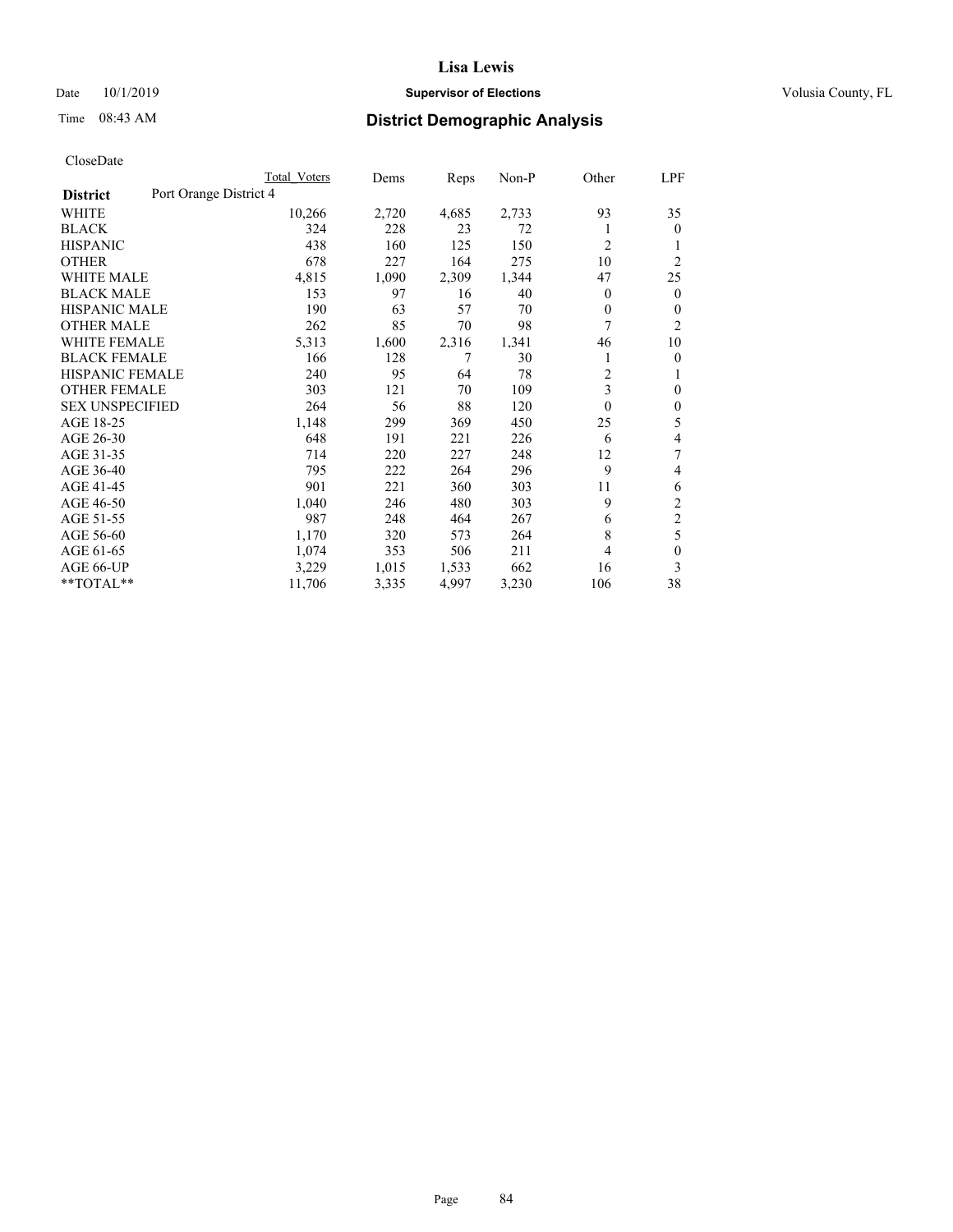## Date 10/1/2019 **Supervisor of Elections Supervisor of Elections** Volusia County, FL

## Time 08:43 AM **District Demographic Analysis**

|                        |               | Total Voters | Dems  | Reps  | Non-P | Other          | LPF            |
|------------------------|---------------|--------------|-------|-------|-------|----------------|----------------|
| <b>District</b>        | South Daytona |              |       |       |       |                |                |
| WHITE                  |               | 7,153        | 2,238 | 2,745 | 2,062 | 87             | 21             |
| <b>BLACK</b>           |               | 751          | 556   | 24    | 167   | 4              | $\mathbf{0}$   |
| <b>HISPANIC</b>        |               | 317          | 134   | 63    | 116   | 4              | 0              |
| <b>OTHER</b>           |               | 433          | 148   | 91    | 191   |                | $\overline{2}$ |
| <b>WHITE MALE</b>      |               | 3,246        | 843   | 1,349 | 998   | 43             | 13             |
| <b>BLACK MALE</b>      |               | 281          | 198   | 13    | 68    | 2              | $\theta$       |
| <b>HISPANIC MALE</b>   |               | 138          | 43    | 35    | 58    | $\overline{c}$ | $\theta$       |
| <b>OTHER MALE</b>      |               | 142          | 48    | 36    | 57    | 1              | $\theta$       |
| <b>WHITE FEMALE</b>    |               | 3,824        | 1,376 | 1,369 | 1,028 | 44             | 7              |
| <b>BLACK FEMALE</b>    |               | 462          | 355   | 10    | 95    | 2              | $\theta$       |
| <b>HISPANIC FEMALE</b> |               | 169          | 87    | 28    | 52    | 2              | $\theta$       |
| <b>OTHER FEMALE</b>    |               | 203          | 79    | 47    | 75    | $\mathbf{0}$   | 2              |
| <b>SEX UNSPECIFIED</b> |               | 189          | 47    | 36    | 105   | $\theta$       | 1              |
| AGE 18-25              |               | 757          | 223   | 173   | 337   | 18             | 6              |
| AGE 26-30              |               | 675          | 215   | 157   | 289   | 11             | 3              |
| AGE 31-35              |               | 615          | 222   | 152   | 231   | 8              | $\overline{c}$ |
| AGE 36-40              |               | 544          | 204   | 129   | 204   | 5              | 2              |
| AGE 41-45              |               | 485          | 146   | 141   | 186   | 9              | 3              |
| AGE 46-50              |               | 588          | 191   | 223   | 170   |                | 3              |
| AGE 51-55              |               | 695          | 242   | 266   | 181   | 4              | $\overline{c}$ |
| AGE 56-60              |               | 934          | 314   | 381   | 231   | 8              | $\mathbf{0}$   |
| AGE 61-65              |               | 913          | 349   | 341   | 213   | 10             | 0              |
| AGE 66-UP              |               | 2,448        | 970   | 960   | 494   | 22             | $\overline{2}$ |
| **TOTAL**              |               | 8,654        | 3,076 | 2,923 | 2,536 | 96             | 23             |